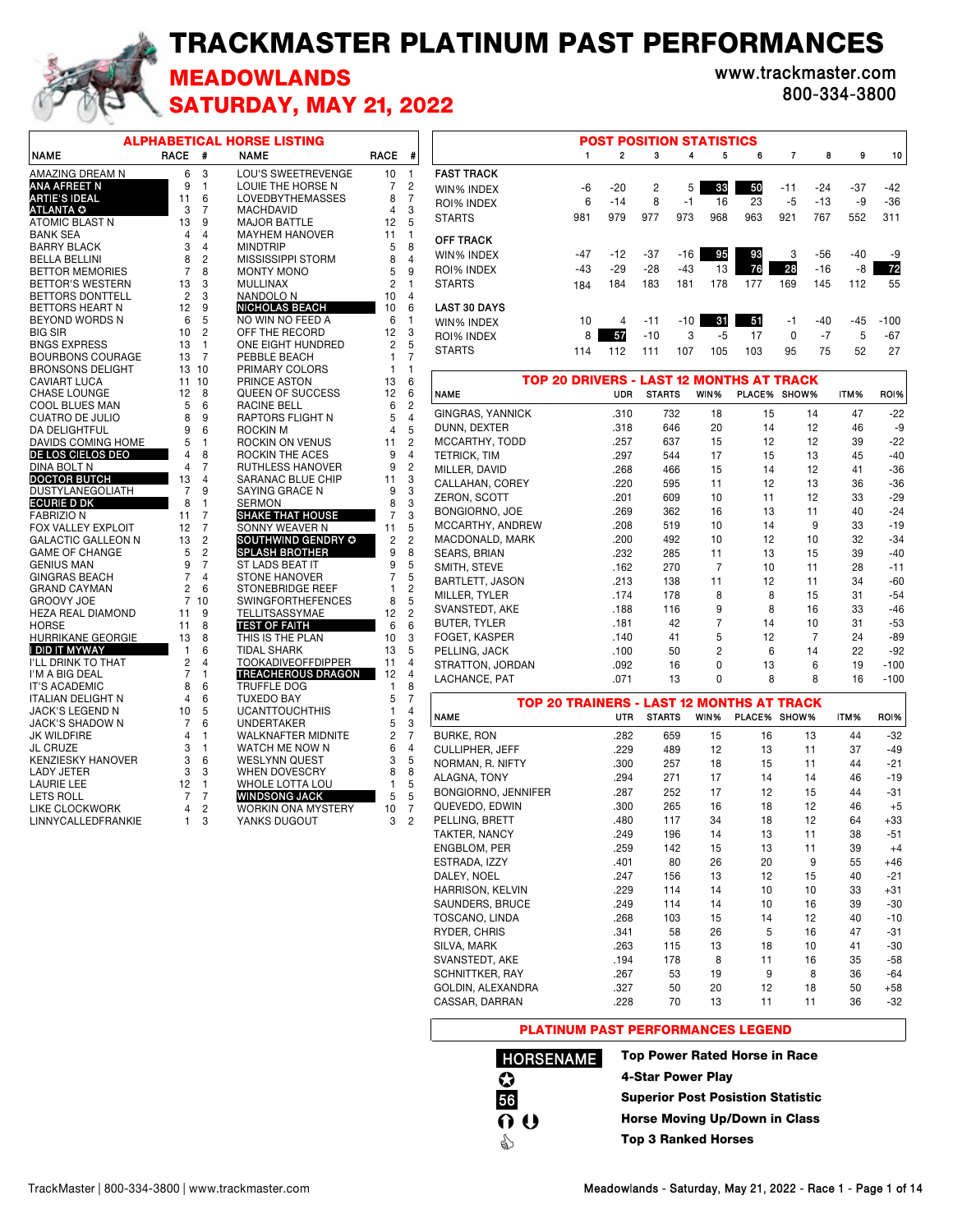|                                   |                                                                      |                                              |                               |                                                                       |                                                                                                                      |                                             |                                      |                                    | SERINGTHE MEADOWLANDS - SATURDAY, MAY 21, 2022                                                                                                                                                                                    |                                                    |                                    |                                             |                                                      |                                |                                                                        | <b>PURSE \$20,000</b>                                                                                                       |
|-----------------------------------|----------------------------------------------------------------------|----------------------------------------------|-------------------------------|-----------------------------------------------------------------------|----------------------------------------------------------------------------------------------------------------------|---------------------------------------------|--------------------------------------|------------------------------------|-----------------------------------------------------------------------------------------------------------------------------------------------------------------------------------------------------------------------------------|----------------------------------------------------|------------------------------------|---------------------------------------------|------------------------------------------------------|--------------------------------|------------------------------------------------------------------------|-----------------------------------------------------------------------------------------------------------------------------|
|                                   |                                                                      | PACE - 1 MILE                                |                               |                                                                       |                                                                                                                      |                                             |                                      |                                    | 5 Year Olds & Under Winners of 5 But Not More Than 7 (N/W L3 8) Extended PM Races Lifetime AE: N/W 5 Extended<br>PM Races or \$50,000 Life Drawn Inside No coupled entries per NJRC Post Positions 1-2 - Drawn Post Positions 3-8 |                                                    |                                    |                                             |                                                      |                                |                                                                        | EXACTA AND TRIFECTA 1st HALF DAILY<br>DOUBLE (1-2) 20 CENT PICK 5 (1-2-3-4-5)                                               |
|                                   |                                                                      | WARM UP - Not Available<br>POST - 6:20 CR 90 |                               |                                                                       | - Drawn Pebble Beach - First Lasix                                                                                   |                                             |                                      |                                    |                                                                                                                                                                                                                                   |                                                    |                                    |                                             |                                                      |                                |                                                                        | (TAKEOUT 15%)                                                                                                               |
| 5/1 N                             |                                                                      |                                              |                               | Owner - Emerald Highlands Farm, Mount Vernon, OH                      |                                                                                                                      |                                             |                                      |                                    | Breeder - Emerald Highlands Farm, OH                                                                                                                                                                                              |                                                    |                                    | POWER-                                      | 82.9                                                 | SPEED-                         | 84<br>20<br>Life                                                       | \$49,325 1504 HoP 3 3<br><sup>0</sup><br>4                                                                                  |
|                                   |                                                                      |                                              |                               | <b>PRIMARY COLORS</b>                                                 |                                                                                                                      |                                             |                                      |                                    | br h 4 Jk Endofanera(IN®)[\$5,000]-Color's A Virgin(OH)-Always A Virgin                                                                                                                                                           |                                                    |                                    | PACE -                                      | 83.0                                                 | <b>CLASS-</b>                  | 84<br>2022<br>3<br>$\overline{17}$<br>2021                             | \$22,500 1512 PcD 4<br>3<br>0<br>0<br>$\overline{3}$<br>\$26,825 1504 HoP 3 3<br>0<br>$\overline{4}$                        |
|                                   |                                                                      |                                              |                               |                                                                       | Driver - COREY CALLAHAN wh-o go-k grn (St 595 W 11% P 12% S 13% UDR .220)                                            |                                             |                                      |                                    | Trainer - JOHN BUTENSCHOEN (St 63 W 6% P 19% S 8% UTR .192)                                                                                                                                                                       |                                                    |                                    |                                             |                                                      |                                | Off<br>$\mathbf{1}$                                                    | $\mathbf{0}$<br>0<br>0<br>\$0<br>L <sub>5</sub><br>\$25,025                                                                 |
|                                   | <b>The 15May22 13PcD<sup>§</sup></b>                                 |                                              | ft67                          | 15000 NW4PM CG                                                        | 27<br>552 124                                                                                                        |                                             | 151 <sup>2</sup> 81 83<br>2          | 433                                | 21‡                                                                                                                                                                                                                               | $21\frac{1}{4}$                                    | $21\frac{1}{4}$                    | $12\frac{1}{2}$                             | 271 1512 *0.3                                        |                                | Buter, Tyler                                                           | $-2$<br>PrimaryColors, CaptainKeen, DontpassmeHanvr 7                                                                       |
| Red                               | <b>THI 08May22 1PcD</b><br><b>THI 01May22 11PcD</b>                  |                                              | ft64<br>ft61                  | 15000 NW4PM CG<br>15000 NW4PM CG                                      | 271<br>57 1251<br>274<br>563 125                                                                                     | 1521                                        | $81$ 81<br>80 83                     | $11\frac{1}{4}$<br>433             | $11\frac{1}{4}$<br>$11\frac{1}{4}$                                                                                                                                                                                                | $11\frac{1}{4}$<br>$1\frac{1}{4}$                  | $11\frac{1}{4}$<br>$1\frac{1}{2}$  | $11\frac{1}{2}$<br>$11\frac{1}{4}$          | 27<br>1521<br>27<br>152                              | -1.3<br>2.1                    | Buter, Tyler<br>$-1$<br>Buter, Tyler<br>$\overline{1}$                 | PrimaryColors, DontpassmeHanover, CaptainKn &<br>PrimaryColors, DontpassmeHanvr, BrrywhtHnvr 8                              |
| PP1 (-6)<br>HR: 86.74             |                                                                      | 08Apr22 4SOTC1 gd69<br>30Mar22 2SGR1         | $ft^{75}$                     | QUA<br>QUA                                                            | 29<br>100<br>282                                                                                                     | $125$ $152$<br>$127^2$ $155^3$<br>1262 1531 | $\sim$<br>$\blacksquare$<br>2        | $11\frac{1}{2}$<br>21              | 1 <sup>2</sup><br>21                                                                                                                                                                                                              | $11\frac{1}{2}$<br>2 <sup>1</sup>                  | 11                                 | 13                                          | 1554<br>282                                          |                                | Butenschoen, Joh                                                       | LastBeach, PrimaryColors, GreatestEnding 3                                                                                  |
|                                   | 150ct2115HoP <sub>8</sub>                                            |                                              | gd <sup>60</sup>              | 25000 ISS-CON-3C                                                      | 58<br>254<br>55                                                                                                      | 1233 1501 87 80                             |                                      | $34\frac{3}{4}$                    | 44 <sup>3</sup>                                                                                                                                                                                                                   | $65\frac{3}{4}$                                    | $1\frac{1}{2}$<br>$74\frac{3}{4}$  | $8^{7.3}$                                   | 263<br>1531<br>27<br>1514 37.2                       |                                | Parker, Howard<br>Macomber, R Jr L -3                                  | PrimaryColors, RockinOnVenus, RoseRunXCon 4<br>RockWithJk, SaddleUp, BigGulp10                                              |
| 3/1 റ                             |                                                                      |                                              |                               | Owner - C Ryder, NJ; C Henderson, IL; Oompa's Fm, NJ; R Mondillo, OH  |                                                                                                                      |                                             | Breeder - Angie M Stiller,ON, CA     |                                    |                                                                                                                                                                                                                                   |                                                    |                                    | PACE -                                      | <b>POWER-82.9</b><br>85.0                            | <b>SPEED</b><br><b>CLASS-</b>  | 13<br>86<br>Life<br>87<br>2022                                         | \$58,105 1503 M1<br>3<br>3<br>4<br>0<br>0<br>\$8,750 1503 M1<br>$\overline{4}$                                              |
|                                   |                                                                      |                                              |                               |                                                                       | <b>STONEBRIDGE REEF \$200,000</b>                                                                                    |                                             |                                      |                                    | b h 4 Somebeachsomewhere(PA®)[\$20,000]-Rock N Soul(ON)-Rocknroll Hanover                                                                                                                                                         |                                                    |                                    |                                             |                                                      |                                | 2021                                                                   | 3<br>0<br>\$37,532 1514 Phil<br>3                                                                                           |
|                                   | $713$ May22 8M <sup>1</sup>                                          |                                              | ft64                          | 17500 5U W2-NW5                                                       | Driver - DEXTER DUNN red-blk-wh (St 646 W 20% P 14% S 12% UDR .318)<br>273<br>56                                     | 1242 1503 85 85                             |                                      | $65\frac{1}{4}$                    | Trainer - CHRIS RYDER (St 58 W 26% P 5% S 16% UTR .341)<br>$65\frac{3}{4}$ <sup>o</sup>                                                                                                                                           | $3^{230}$                                          | 1ns                                | 1 <sub>ns</sub>                             | 253 1503                                             | 5.5                            | Off<br>$\mathbf 0$<br>$-4$<br>Dunn, Dexter                             | $\mathbf{0}$<br>$\mathbf{0}$<br>$\mathbf{0}$<br>\$0<br>L <sub>5</sub><br>\$22,550<br>StonebridgeReef, JkVictory, FikaTime 8 |
|                                   |                                                                      | 30Apr2211M                                   | ft57                          | <b>QUA</b>                                                            | 282                                                                                                                  | 554 1234 1513                               | 3                                    | $44\frac{1}{2}$                    | 44                                                                                                                                                                                                                                | 441                                                | $54\frac{1}{4}$                    | 34                                          | 274 1522                                             |                                | Dunn, Dexter                                                           | RockinOnVenus, Funknwaffles, StonebridgeReef                                                                                |
| Blue<br>PP2 (-20)<br>HR: 92.63    | $26$ Jun21 5M <sup>1</sup><br><b>The 16Jun21 13Phls</b>              |                                              | ft77<br>$ft^{78}$             | 18000 3-4YW2-NW5<br>12600 NW3PM CG                                    | 263<br>55<br>28                                                                                                      | 1224 1491 92 87<br>564 1242 1514 85 81      | 8                                    | $31\frac{1}{4}$<br>$11\frac{1}{2}$ | $3^{2}\frac{1}{2}$<br>1 <sup>2</sup>                                                                                                                                                                                              | 53<br>$11\frac{1}{2}$                              | $43+$<br>$11\frac{1}{2}$           | $83\frac{1}{2}$<br>$\mathbf{1}$             | 262 1494 28.4<br>272 1514 2.4                        |                                | Dunn, Dexter<br>-6<br>Dunn, Dexter<br>-3                               | CaptainKirk, BayfieldBeach, RouserHanover10<br>StonebridgeReef, SweetAngelBoy, DoubleMetal 8                                |
|                                   | <b>THE 16May21 8PcD</b>                                              |                                              | ft63                          | 51045 PASS 3YRCG                                                      | 271                                                                                                                  | 56 1232 1503 87 83                          |                                      | $66\frac{1}{4}$                    | $66\frac{1}{4}$                                                                                                                                                                                                                   | 640                                                | $64\frac{3}{4}$                    | 65                                          | 272 1513 32.3                                        |                                | Dunn, Dexter<br>-2                                                     | Exploit, GamblinMo, LiterLadHanover 7                                                                                       |
| 15/1                              | <b>Ext 08May21 11PcD</b><br>Owner - Arnie Chusid, Williston Park, NY |                                              | ft46                          | 30000 PAALLSTARS                                                      | 263                                                                                                                  | 542 1221 1501 85 89                         | <b>Breeder</b> - Arnie Chusid, NY    | 433                                | 44                                                                                                                                                                                                                                | $21^{10}_{14}$                                     | 21}                                | $2^{3}$                                     | 283 151<br>84.5<br>POWER -                           | 3.6<br><b>SPEED</b>            | Mccarthy, Todd<br>36<br>Life<br>90                                     | $\theta$<br>GamblinMo, StonebridgeReef, CaptainsPlace 9<br>3 \$94,000 151 PcD \$ 3<br>8<br>3                                |
|                                   |                                                                      |                                              |                               |                                                                       | <b>LINNY CALLEDFRANKIE \$50,000</b>                                                                                  |                                             |                                      |                                    | b g 4 Captaintreacherous(PA®)[\$15,000]-Saymynamesaymyname(NC)-Allamerican Native                                                                                                                                                 |                                                    |                                    | PACE -                                      | 89.0                                                 | <b>CLASS-</b>                  | 87<br>12<br>2022                                                       | $\overline{2}$<br>$\overline{2}$<br>\$30,720 1523 YR <sub>2</sub><br>$\overline{4}$                                         |
|                                   |                                                                      |                                              |                               |                                                                       | Driver - SCOTT ZERON r blu-wh-c red (St 609 W 10% P 11% S 12% UDR .201)                                              |                                             |                                      |                                    | Trainer - LINDA TOSCANO (St 103 W 15% P 14% S 12% UTR .268)                                                                                                                                                                       |                                                    |                                    |                                             |                                                      |                                | $\overline{22}$<br>2021<br>$5\phantom{.0}$<br>Off                      | \$60,880 151 PcD<br>6<br>2<br>0<br>3<br>$\mathbf{0}$<br>0<br>0<br>\$2,000 L5<br>\$5,620                                     |
|                                   | <b>EN 14May22 12M1</b>                                               |                                              | $SV^{64}$                     | 20000 5U W5-NW8                                                       | 264                                                                                                                  | 561 124 1502 91 88                          |                                      | 78‡                                | 783                                                                                                                                                                                                                               | $68^{30}_{4}$                                      | 67                                 | 64                                          | 252 1511 35.8                                        |                                | Miller, David                                                          | $\mathbf{0}$<br>Betterrock, RockinOnVenus, SouthBeachStar 7                                                                 |
| White                             | 23Apr22 1M1                                                          | 30Apr22 11M <sup>1</sup>                     | ft57<br>$ft^{55}$             | 20000 4YO W5-NW8<br>18500 5U NW6CD                                    | 27 <sup>4</sup><br>262                                                                                               | 561 1223 1493 91 89<br>533 1213 1493 88 91  | 4<br>6                               | $21\frac{1}{4}$<br>$66$ o          | 31‡<br>76 <sup>10</sup>                                                                                                                                                                                                           | $33^{10}$<br>$66^{10}$                             | 35<br>$5^{5^{3}_{4}}$              | $84\frac{1}{4}$<br>31                       | 271 1502<br>1494<br>27                               | 7.4<br>2.6                     | Zeron, Scott<br>$-1$<br>Zeron, Scott<br>$-2$                           | IIIDrinkToThat, Carbine, Mullinax 9<br>WholeLottaLou, GallantStar, Linnycalledfrankie 8                                     |
| PP3 (+2)<br>HR: 89.75             | 16Apr22 7M <sup>1</sup><br>т<br>09Apr22 1M <sup>1</sup>              |                                              | ft59<br>gd <sup>51</sup>      | 20000 6U W5-NW8<br>20000 6U W5-NW8                                    | 27 <sup>2</sup><br>552 123                                                                                           | 1503 90<br>532 1221 1491                    | -87<br>88<br>90                      | $21\frac{1}{4}$<br>1 <sup>0</sup>  | $21\frac{1}{4}$<br>$21\frac{1}{4}$                                                                                                                                                                                                | 2 <sup>2</sup><br>$31\frac{1}{2}$                  | $2^{2}$<br>$31\frac{1}{2}$         | $3^{2}$<br>52 <sub>3</sub>                  | 274 1511                                             | 6.0                            | Zeron, Scott<br>$-5$                                                   | $\mathbf 0$<br>Betterrock, Mullinax, Linnycalledfrankie10                                                                   |
|                                   | <b>THE 02Apr22 1M<sup>1</sup></b>                                    |                                              | ft 48                         | 20000 6U W5-NW8                                                       | 27<br>264                                                                                                            | 552 1232 150                                | 88<br><u>89</u>                      | 441                                | 54                                                                                                                                                                                                                                | $74\frac{3}{4}$                                    | $51\frac{1}{2}$                    |                                             | 271 1493<br>26<br>1502                               | -2.4<br>-7.8                   | Mccarthy, Todd<br>Zeron, Scott<br>-3                                   | Mullinax, StienamsBeach, Ucanttouchthis 7<br>OneEightHundred, Ucanttouchthis, Mullinax 8                                    |
| 10/1                              |                                                                      |                                              |                               |                                                                       | Owner - K A T Stables LLC, IN, Joseph Di Scala Jr, NY, Frank A Canzone, NY                                           |                                             | Breeder - Tara Hills Stud LTD,ON, CA |                                    |                                                                                                                                                                                                                                   |                                                    |                                    | PACE -                                      | <b>POWER-84.4</b><br>89.0 CLASS-                     | <b>SPEED</b>                   | 36<br>Life<br>89<br>87<br>2022<br>9                                    | 5<br>7<br>5 \$148,779 1494 M1<br>$\overline{4}$<br>\$19,350 1494 M1<br>4<br>$\mathbf{1}$                                    |
|                                   |                                                                      |                                              |                               |                                                                       | UCANTTOUCHTHIS (L) \$17,000                                                                                          |                                             |                                      |                                    | b h 4 Control The Moment(ON®)[\$6,000]-Ballineen(ON)-Art Major                                                                                                                                                                    |                                                    |                                    |                                             |                                                      |                                | 2021<br>15                                                             | 3<br>2 \$52,544 1522 YR3<br>$\overline{4}$<br>3                                                                             |
|                                   | <b>External 14May 22 12M<sup>1</sup></b>                             |                                              | $SV^{64}$                     | 20000 5U W5-NW8                                                       | Driver - YANNICK GINGRAS h grn-wh-go (St 732 W 18% P 15% S 14% UDR .310)<br>264                                      | 561 124 1502 91 89                          |                                      | 433                                | Trainer - RON BURKE (St 659 W 15% P 16% S 13% UTR .282)<br>441                                                                                                                                                                    | 45 <sup>o</sup>                                    | $5^{5^{3}}$                        | 43                                          | 26<br>151                                            | 13.8                           | Off<br>5<br>Gingras, Yannick L 0                                       | 2 \$15,224<br>$\mathbf{0}$<br>$\mathbf{1}$<br>\$10,600<br>L5<br>Betterrock, RockinOnVenus, SouthBeachStar 7                 |
|                                   | 30Apr22 11M <sup>1</sup>                                             |                                              | ft57                          | 20000 4YO W5-NW8                                                      | 274                                                                                                                  | 561 1223 1493 91                            | 6<br>91                              | $11\frac{1}{4}$                    | $1\frac{1}{2}$                                                                                                                                                                                                                    | $2^{2^{3}}$                                        | 24                                 | 42}                                         | 264<br>150                                           | 11.1                           | Gingras, Yannick L -1                                                  | IIIDrinkToThat, Carbine, Mullinax 9                                                                                         |
| Green<br>PP4 (+5)<br>HR: 89.63    | <b>EN 19Apr22 4YR</b><br><b>THE 09Apr22 1M1</b>                      |                                              | $ft^{48}$<br>gd <sup>51</sup> | 20000 CHGNW6PM<br>20000 6U W5-NW8                                     | 572 1263 154<br>283<br>27                                                                                            | 532 1221 1491 88                            | 85<br>20<br>7x<br><u>91</u><br>6     | 8ds<br>310                         | 8 ds<br>$11\frac{1}{4}$                                                                                                                                                                                                           | 8 <sub>ds</sub><br>$1\frac{3}{4}$                  | 8ds<br>2‡                          | 866<br>31                                   | 2071<br>271 1492 *2.4                                | 6.2                            | Brennan, George L 3<br>Gingras, Yannick L -5                           | Americanlightningn, BondiShakeN, PaceNPridN 8<br>Mullinax, StienamsBeach, Ucanttouchthis 7                                  |
|                                   | <b>T3 02Apr22 1M1</b>                                                |                                              | ft48                          | 20000 6U W5-NW8                                                       | 552 1232 150<br>264                                                                                                  |                                             | 88 88                                | $21\frac{1}{2}$                    | 21‡                                                                                                                                                                                                                               | $3^{12}$                                           | $4\frac{1}{2}$                     | 2 <sup>2</sup>                              | 263 1502 28.4                                        |                                | Gingras, Yannick L -3                                                  | OneEightHundred, Ucanttouchthis, Mullinax 8                                                                                 |
| 8/1                               | $71126$ Mar22 10 M <sup>1</sup>                                      |                                              | ft 46                         | 20000 5U W5-NW8<br>Owner - Timothy Tobias Stable LLC, Belle Meade, NJ | 273                                                                                                                  | 56 123 <sup>3</sup> 151 <sup>3</sup> 88 85  | <b>Breeder</b> - SRFStable.FL        | 89                                 | 86,00                                                                                                                                                                                                                             | 7530                                               | $85\frac{3}{4}$                    | 6 <sup>2</sup><br>$\mathbb{S}^3$            | 271<br>152<br><b>POWER-85.7</b>                      | 8.8<br>SPEED-                  | Dunn, Dexter L<br>-3<br>Life<br>21<br>89                               | TruffleDog, Linnycalledfrankie, AsAlways 8<br>6<br>$\mathbf{0}$<br>4 \$70,711 1493 M1<br>$\overline{4}$                     |
|                                   |                                                                      |                                              |                               |                                                                       | <b>WHOLE LOTTA LOU \$50,000</b>                                                                                      |                                             |                                      |                                    | b g 4 Sweet Lou(PA®)[\$7,500]-Ideal Love(PA)-American Ideal                                                                                                                                                                       |                                                    |                                    | PACE-                                       | 89.0                                                 | <b>CLASS-</b>                  | 86<br>2022<br>$\overline{7}$<br>2021<br>12                             | \$21,550 1493 M1<br>$\overline{2}$<br>0<br>0<br>4<br>$\overline{4}$<br>0<br>$\overline{c}$<br>\$39,026 1521 Phi<br>3        |
|                                   |                                                                      |                                              |                               |                                                                       | Driver - ANDREW MCCARTHY r blu-grn (St 519 W 10% P 14% S 9% UDR .208)                                                |                                             |                                      |                                    | Trainer - STACY CHIODO (St 113 W 5% P 14% S 9% UTR .158)                                                                                                                                                                          |                                                    |                                    |                                             |                                                      |                                | Off<br>$\overline{2}$                                                  | $\mathbf{0}$<br>0<br>$\mathbf{1}$<br>\$2,728<br>\$19,275<br>L5                                                              |
|                                   | <b>External 14May 22 12M<sup>1</sup></b><br><b>EN 30Apr2211M1</b>    |                                              | $SV^{64}$<br>ft57             | 20000 5U W5-NW8<br>20000 4YO W5-NW8                                   | 264<br>27 <sup>4</sup>                                                                                               | 561 124 1502 91 89<br>561 1223 1493 91 91   | 8                                    | $3^{2}$<br>89                      | 33<br>77                                                                                                                                                                                                                          | $3^{3}$<br>$77\frac{3}{4}$                         | 34<br>$77\frac{1}{2}$              | $53\frac{1}{2}$<br>$5^{2}$                  | 261<br>151<br>26<br>1501                             | 65.9                           | 10.1 Mccarthy, Andrew<br>$\mathbf{0}$<br>Macdonald, Mark<br>-1         | Betterrock, RockinOnVenus, SouthBeachStar 7<br>IIIDrinkToThat, Carbine, Mullinax 9                                          |
| Black                             | <b>EN 23Apr22 1M1</b>                                                |                                              | $ft^{55}$                     | 18500 5U NW6CD                                                        | 262                                                                                                                  | 533 1213 1493 88 93                         | 2                                    | 2 <sup>3</sup>                     | $3^{2}$                                                                                                                                                                                                                           | 45                                                 | $45\frac{3}{4}$                    | 1nk                                         | 27<br>1493 10.8                                      |                                | Mccarthy, Todd<br>-2                                                   | WholeLottaLou, GallantStar, Linnycalledfrankie &                                                                            |
| PP5 (+33)<br>HR: 90.01            | а<br><b>EN 08Apr22 5M1</b>                                           | 15Apr22 7Phl <sup>§</sup>                    | $ft^{69}$<br>$ft^{54}$        | 14400 NW5PM CG<br>16500 6U NW2CD                                      | 273<br>27                                                                                                            | 564 1241 153<br>553 1232 1501               | 81<br>80<br>6<br>83 87<br>8          | $44\frac{1}{2}$<br>881             | $11\frac{1}{2}$<br>$52^{10}$                                                                                                                                                                                                      | 12<br>$42^{10}$                                    | $11\frac{3}{4}$<br>33              | $\blacksquare$<br>53}                       | 153<br>284<br>27 <sup>1</sup><br>151                 | $*0.4$<br>14.5                 | Mccarthy, Todd<br>Macdonald, Mark<br>-1                                | WholeLottaLou, LincolnBoulevard, ColonelBaym 8<br>2<br>LiterILadHanover, FikaTime, MajorlySexyA &                           |
|                                   | $26$ Mar22 3M <sup>1</sup>                                           |                                              | ft46                          | 17500 5U W2-NW5                                                       | 282                                                                                                                  | 562 1242 1521 85                            | 82<br>8                              | 812                                | $87\frac{1}{4}$ <sup>o</sup>                                                                                                                                                                                                      | $75\frac{1}{2}$ <sup>o</sup>                       | $63\frac{3}{4}$                    | 521                                         | 271 1523                                             | 6.8                            | Mccarthy, Todd                                                         | StienamsBeach, MajorlySexyA, PrettyRicki 9<br>3                                                                             |
|                                   |                                                                      |                                              |                               |                                                                       | 7/2 @ Owner - Country Club Acres & J Sbrocco & D Latore, OH; Alagna & Fodera Rcg, NJ                                 |                                             | Breeder - Joe Sbrocco.OH             |                                    |                                                                                                                                                                                                                                   |                                                    |                                    | <b>PACE</b>                                 | <b>ST</b> POWER - 88.1<br>79.0                       | <b>SPEED</b><br><b>CLASS -</b> | Life<br>8<br>80<br>78<br>2022                                          | 1 \$138,658 1503 Lex1<br>$\mathbf{0}$<br>$\overline{2}$<br>0<br>0<br>\$0 1511 M1<br>3Q                                      |
|                                   |                                                                      |                                              |                               | <b>DID IT MYWAY</b>                                                   |                                                                                                                      |                                             |                                      |                                    | b c 3 Captaintreacherous(PA®)[\$15,000]-Flyme To The Moon(KY)-Bettor's Delight                                                                                                                                                    |                                                    |                                    |                                             |                                                      |                                | 2021<br>8                                                              | 1 \$138,658 1503 Lex1 2<br>5<br>0<br>$\mathsf{n}$                                                                           |
| $\bullet$                         |                                                                      | 06May22 3M <sup>1</sup>                      | $\text{SV}^{58}$              | QUA                                                                   | Driver - TIM TETRICK grn-yel-wh (St 544 W 17% P 15% S 13% UDR .297)<br>274                                           | $56^3$ 125 1511 $\equiv$                    |                                      | 1 <sup>2</sup>                     | Trainer - TONY ALAGNA (St 271 W 17% P 14% S 14% UTR .294)<br>$11\frac{1}{4}$                                                                                                                                                      | 11                                                 | $11\frac{1}{2}$                    | $11\frac{1}{2}$                             | 261 1511                                             |                                | Off<br>Tetrick, Tim                                                    | $$6,000$ L5<br>\$68,714<br>DidltMyway, JkVictory, CaptainCowboy 7                                                           |
|                                   |                                                                      | 30Apr22 6M <sup>1</sup>                      | ft57                          | QUA                                                                   | 563 1252 153<br>291                                                                                                  |                                             | 3                                    | $32\frac{1}{2}$                    | 43                                                                                                                                                                                                                                | $63\frac{3}{4}$                                    | $6^{23}$                           | 4½                                          | 264 153                                              |                                | Tetrick, Tim                                                           | PebbleBeach, MarketBased, Birthday 7                                                                                        |
| Yellow<br>PP6 (+50)<br>HR: 93.05  | <b>EN 290ct21 9M1</b><br>$220ct21$ 9M <sup>1</sup>                   |                                              | ft61                          | sy <sup>56</sup> 600000 BR CROWN F<br>25000 BR CROWN E                | 274<br>264                                                                                                           | 564 1261 1532 83 77<br>544 1223 1502 80 80  | 5<br>6                               | 7830<br>$67\frac{1}{4}$            | $76\frac{1}{4}$<br>$65\frac{3}{4}$                                                                                                                                                                                                | 75<br>76                                           | $94\frac{1}{2}$<br>$76\frac{1}{2}$ | $96\frac{3}{4}$<br>$\mathbf{3}^{5\ddagger}$ |                                                      |                                | 273 1544 40.1 Mccarthy, Andrew<br>273 1512 26.2 Mccarthy, Todd<br>$-5$ | MonteMiki, GulfShores, PebbleBeach10<br>SixFeetApart, BeachGlass, DidtMyway 7                                               |
|                                   | <b>THI 03Sep2111Mea</b>                                              | 150ct21 7M <sup>1</sup>                      | ft66                          | QUA<br>ft <sup>68</sup> 254000 PASS-FINAL                             | 283<br>581 126<br>264 544 1231 1521 81 60                                                                            | 153                                         | 3<br>$\sim$<br>9                     | $44\frac{1}{4}$<br>33 <sup>o</sup> | 44}<br>$11\frac{1}{2}$ <sup>o</sup>                                                                                                                                                                                               | $46\frac{1}{2}$<br>21                              | 57<br>917                          | 56<br>9203                                  | 27<br>1541<br>1562 5.5<br>33                         |                                | Mccarthy, Todd<br>Mccarthy, Todd<br>-3                                 | LoukesPerry <sup>[11]</sup> , TheBossSaid, HammeringHank 8<br>TrueBlueLindy, Wearinmysixshooter, FourevrBy 9                |
| 2/1 O                             |                                                                      |                                              |                               |                                                                       | Owner - Patricia Stb, NY; J Sbrocco & Country Club Acres, OH; Laexpressfoderadeovol Breeder - Brittany Farms LLC, KY |                                             |                                      |                                    |                                                                                                                                                                                                                                   |                                                    |                                    |                                             | $\frac{8}{2}$ POWER-87.4                             | <b>SPEED</b>                   | Life<br>11<br>83                                                       | 2 \$361,250 1484 Lex1                                                                                                       |
|                                   |                                                                      |                                              |                               | <b>PEBBLE BEACH (L) \$85,000</b>                                      |                                                                                                                      |                                             |                                      |                                    | b c 3 Downbytheseaside(OH®)[\$6,000]-Santa Rosa(KY)-Western Ideal                                                                                                                                                                 |                                                    |                                    | PACE -                                      | 82.0                                                 | <b>CLASS -</b>                 | 78<br>2022<br>$\pmb{0}$<br>* 1st time lasix *<br>2021<br>11            | \$0 1511 M1<br>0<br>0<br>3Q<br>0<br>$\overline{2}$<br>2 \$361,250 1484 Lex1<br>$\overline{2}$                               |
|                                   |                                                                      |                                              |                               |                                                                       | Driver - TODD MCCARTHY r blu-grn-wh (St 637 W 15% P 12% S 12% UDR 257)                                               |                                             |                                      |                                    | Trainer - NOEL DALEY (St 156 W 13% P 12% S 15% UTR .247)                                                                                                                                                                          |                                                    |                                    |                                             |                                                      |                                | Off<br>$\mathfrak{p}$                                                  | \$84,800 L5<br>0<br>$\overline{1}$<br>\$276,450                                                                             |
|                                   |                                                                      | 14May22 6M <sup>1</sup><br>30Apr22 6M1       | ft <sup>68</sup><br>ft57      | <b>QUA</b><br>QUA                                                     | 273<br>291<br>563 1252 153                                                                                           | 553 1242 1511 L<br>l ÷.                     | 2<br>÷.<br>4                         | 3 <sup>3</sup><br>55               | $32\frac{1}{2}$<br>$54\frac{1}{4}$                                                                                                                                                                                                | $3^{2}\frac{1}{2}$<br>3100                         | $3^{2^{3}}$<br>$11\frac{1}{4}$     | $11\frac{1}{2}$<br>1 <sub>ns</sub>          | 26 <sup>2</sup> 1511<br>272 153                      |                                | Mccarthy, Todd L<br>Mccarthy, Todd L                                   | PebbleBeach, CaviartCamden, DangerZone 6<br>PebbleBeach, MarketBased, Birthday 7                                            |
| Pink                              | <b>EN 290ct21 9M1</b>                                                |                                              |                               | sy <sup>56</sup> 600000 BR CROWN F                                    | 27 <sup>4</sup>                                                                                                      | 564 1261 1532 83 82                         | 3                                    | $43\frac{1}{2}$                    | 440                                                                                                                                                                                                                               | 42 <sup>o</sup>                                    | $41\frac{3}{4}$                    | 3 <sup>1</sup>                              | 27<br>$153^3$ $*3.2$                                 |                                | Mccarthy, Todd<br>-7                                                   | MonteMiki, GulfShores, PebbleBeach10                                                                                        |
| PP7 (-11)<br>HR: 92.87            | Ъ<br>220ct2111M1<br>$\frac{1}{200}$ 090ct21 5Lex <sup>1</sup>        |                                              | ft61<br>ft74                  | 25000 BR CROWN E<br>93300 2YO-C-STK                                   | 27 <sup>2</sup><br>281                                                                                               | 553 124 1513 84 80<br>554 1233 1504 79 79   | 8                                    | 66<br>$67\frac{1}{4}$              | $53\frac{1}{2}$ <sup>o</sup><br>$65\frac{1}{2}$ <sup>o</sup>                                                                                                                                                                      | $42\frac{3}{4}$ 00<br>$63\frac{1}{2}$ <sup>o</sup> | 2 <sub>hd</sub><br>$51\frac{1}{2}$ | 1 <sub>ns</sub><br>1 <sup>1</sup>           | 27<br>1513 *1.1<br>263 1504 *0.5                     |                                | Mccarthy, Todd<br>$-5$<br>Mccarthy, Todd<br>-6                         | PebbleBeach, GulfShores, EarlyAction 7<br>PebbleBeach, CaviartCamden, FoureverBoy 8                                         |
|                                   | <b>THE 02Oct21 9Lex1</b>                                             |                                              | ft74                          | 110000 2YO-C-STK                                                      | 281                                                                                                                  | 553 1232 1494 80 80                         | 3                                    | $3^{2}$                            | $11\frac{1}{4}$                                                                                                                                                                                                                   | 12                                                 | $1\frac{3}{4}$                     | 2 <sup>hd</sup>                             | 262 1494 *0.6                                        |                                | Mccarthy, Todd<br>$-7$                                                 | EarlyAction, PebbleBeach, RiverNess 8                                                                                       |
| 15/1                              |                                                                      |                                              |                               |                                                                       | <b>Owner</b> - Pollack Racing LLC, Venetia, PA; Jeffrey W Cullipher, Middletown, IN                                  |                                             |                                      |                                    | Breeder - Hudson Standrdbrd Stb Inc, QC, CA                                                                                                                                                                                       |                                                    |                                    | PACE -                                      | POWER-80.8 SPEED<br>89.0 CLASS-                      |                                | 41<br>89<br>Life<br>87<br>2022<br>12                                   | 8 \$110,645 1492 M1<br>5<br>\$50,575 1492 M1<br>3<br>$\overline{4}$<br>5<br>$\mathbf{1}$                                    |
|                                   | <b>TRUFFLE</b>                                                       |                                              |                               | DOG(L)                                                                |                                                                                                                      |                                             |                                      |                                    | b g 5 Sunshine Beach(ON®)[\$5,000]-Heathers Delight(ON)-The Panderosa                                                                                                                                                             |                                                    |                                    |                                             |                                                      |                                | 17<br>2021<br>5<br>Off                                                 | 3<br>5 \$47,761 1504 Wbsb 3 4<br>2<br>0<br>$\mathbf{1}$<br>$\overline{1}$<br>L5<br>\$25,000                                 |
|                                   | <b>EDI 14May22 12M<sup>1</sup></b>                                   |                                              | $sy^{64}$                     | 20000 5U W5-NW8                                                       | Driver - DAVID MILLER wh-pur-b go (St 466 W 15% P 14% S 12% UDR .268)                                                | 561 124 150 <sup>2</sup> 191 88             |                                      | 67                                 | Trainer - JEFF CULLIPHER (St 489 W 12% P 13% S 11% UTR .229)<br>67‡                                                                                                                                                               |                                                    | 79                                 | $74\frac{1}{2}$                             |                                                      |                                | Tetrick, Tim L 0                                                       | \$8,669<br>Betterrock, RockinOnVenus, SouthBeachStar 7                                                                      |
|                                   | <b>Eti 08May22 13Phl \$</b>                                          | 30Apr22 11M <sup>1</sup>                     | ft <sup>53</sup><br>$ft^{57}$ | 16200 NW20500L5<br>QUA                                                | 264<br>273<br>282                                                                                                    | 563 1243 152 88 83                          | 6                                    | $68\frac{1}{4}$                    | $67\frac{1}{2}$                                                                                                                                                                                                                   | $79\frac{3}{4}$<br>$74\frac{1}{2}$ <sup>o</sup>    | $62\frac{1}{2}$<br>$44\frac{1}{4}$ | $64\frac{1}{2}$<br>55                       | 251 1511 27.2<br>272 1524 22.8                       |                                | Beyer, Troy L 4                                                        | LyonsSteel, RandomHanover, ImAGigoloN 7<br>RockinOnVenus, Funknwaffles, StonebridgeReef 7                                   |
| Gray<br>PP8 (-24)<br>HR: 88.96    | 26Mar22 10M <sup>1</sup>                                             |                                              | ft <sup>46</sup>              | 20000 5U W5-NW8                                                       | 273                                                                                                                  | 554 1234 1513<br>56 123 151 88 87           |                                      | $56\frac{1}{4}$<br>$21\frac{1}{2}$ | $55\frac{1}{2}$<br>$11\frac{1}{4}$                                                                                                                                                                                                | $55\frac{1}{2}$<br>$11\frac{1}{4}$                 | $12\frac{1}{2}$                    | 1 <sup>nk</sup>                             | 274 1523<br>28 1513 *0.8                             |                                | Mccarthy, Todd L<br>Tetrick, Tim L 3                                   | TruffleDog, Linnycalledfrankie, AsAlways 8                                                                                  |
|                                   | <b>THE 19Mar22 1M1</b><br><b>EN 12Mar22 5M1</b>                      |                                              | ft61<br>$gd^{25}$             | 20000 5U W5-NW8<br>20000 5U W5-NW8                                    | 27<br>282                                                                                                            | 554 1232 1492 88 90<br>574 1252 1532 88 89  |                                      | $21\frac{1}{2}$<br>$11\frac{1}{4}$ | 21‡<br>21‡                                                                                                                                                                                                                        | $21\frac{1}{4}$<br>32                              | $21\frac{1}{4}$<br>32              | 1 <sup>1</sup><br>$2^{\rm nk}$              | 25 <sup>4</sup> 149 <sup>2</sup> 2.7<br>273 1532 5.0 |                                | Tetrick, Tim L -6<br>Tetrick, Tim L 13                                 | TruffleDog, Mullinax, OneEightHundred 7<br>Ultimaroca, TruffleDog, Mysweetboymax 7                                          |
| <b>TrackMaster Highest Win %:</b> |                                                                      |                                              |                               |                                                                       | <b>PEBBLE BEACH - 64%</b>                                                                                            |                                             |                                      |                                    | Early Speed: <b>UCANTTOUCHTHIS</b>                                                                                                                                                                                                |                                                    |                                    |                                             | Last Race Beaten Fav:                                |                                | PEBBLE BEACH                                                           |                                                                                                                             |
|                                   | <b>Analysis</b>                                                      |                                              |                               |                                                                       | Best SR Last Race: UCANTTOUCHTHIS - 89                                                                               |                                             |                                      |                                    | Hard Closer: STONEBRIDGE REEF                                                                                                                                                                                                     |                                                    |                                    |                                             |                                                      |                                | Best Earnings Per Start: PEBBLE BEACH - \$32,841                       |                                                                                                                             |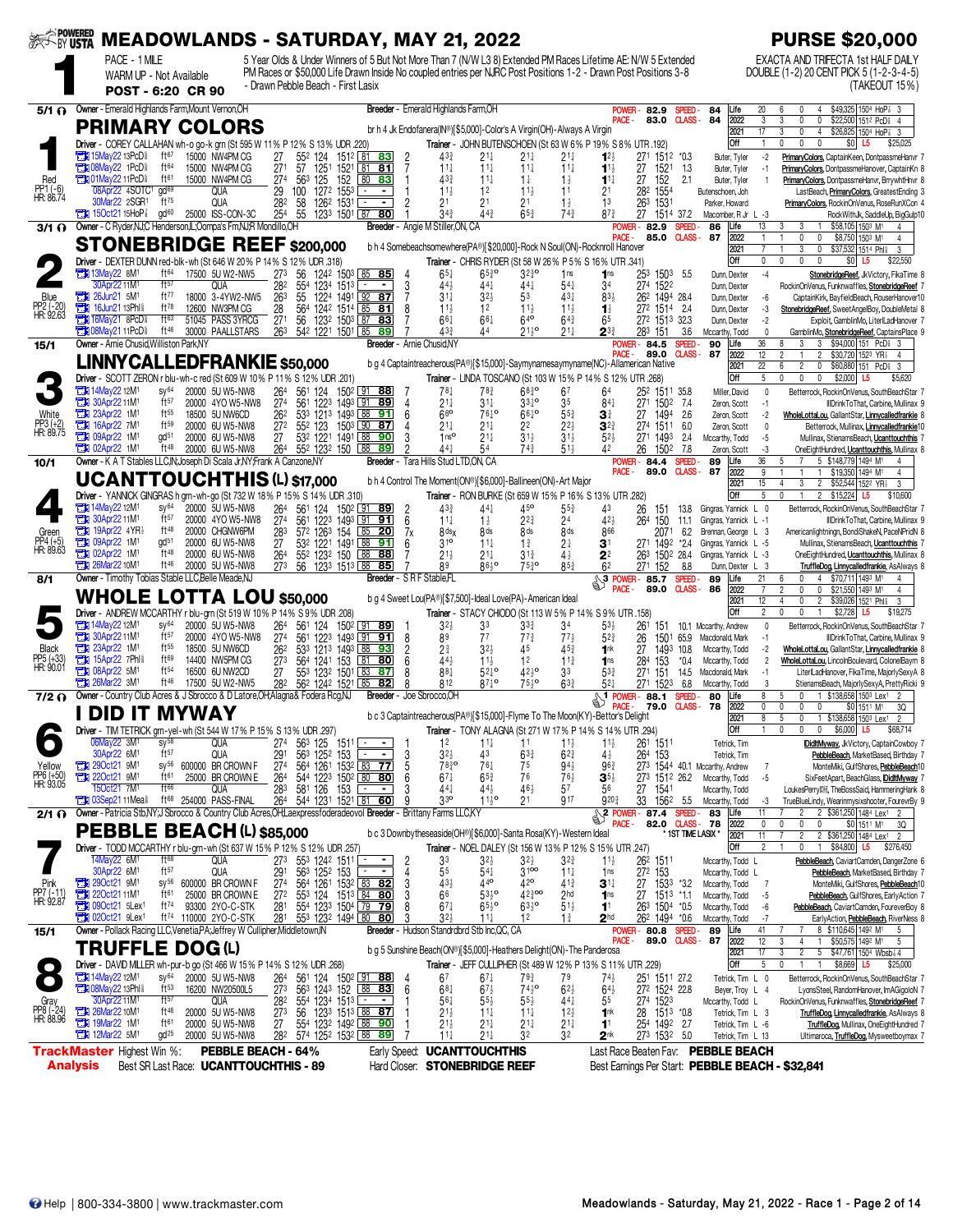|                                |                                                              |                               | ※< ivusta MEADOWLANDS - SATURDAY, MAY 21, 2022                                                                             |                                    |                                                                  |             |                                                          |                |                                    |                                                              |                                                                             |                                    |                                                                                                              |                                      |                         |                                                 |                        | <b>PURSE \$25,000</b>                                                                                                    |
|--------------------------------|--------------------------------------------------------------|-------------------------------|----------------------------------------------------------------------------------------------------------------------------|------------------------------------|------------------------------------------------------------------|-------------|----------------------------------------------------------|----------------|------------------------------------|--------------------------------------------------------------|-----------------------------------------------------------------------------|------------------------------------|--------------------------------------------------------------------------------------------------------------|--------------------------------------|-------------------------|-------------------------------------------------|------------------------|--------------------------------------------------------------------------------------------------------------------------|
|                                |                                                              | PACE - 1 MILE                 |                                                                                                                            |                                    |                                                                  |             |                                                          |                |                                    |                                                              |                                                                             |                                    | 4 Year Olds N/W 10 Extended PM Races or \$150,000 Life AE: N/W \$7,500 in 2022 (MA Bred Wins Not Counted) No |                                      |                         |                                                 |                        | EXACTA AND TRIFECTA 2nd HALF DAILY                                                                                       |
|                                |                                                              | WARM UP - Not Available       |                                                                                                                            |                                    |                                                                  |             | coupled entries per NJRC One Eight Hundred - First Lasix |                |                                    |                                                              |                                                                             |                                    |                                                                                                              |                                      |                         |                                                 |                        | DOUBLE 10 CENT SUPERFECTA PICK 3 (2-3-4)                                                                                 |
|                                |                                                              | POST - 6:45 CR 94             |                                                                                                                            |                                    |                                                                  |             |                                                          |                |                                    |                                                              |                                                                             |                                    |                                                                                                              |                                      |                         |                                                 |                        |                                                                                                                          |
| $8/1 \Omega$                   | Owner - William L Varney, Bangor, ME                         |                               |                                                                                                                            |                                    |                                                                  |             | Breeder - C Ed Mullinax, OH, Mark S Ford, NY             |                |                                    |                                                              |                                                                             |                                    | $\frac{1}{2}$ POWER-89.4                                                                                     |                                      | Speed -                 | Life<br>90                                      | 38                     | 6 \$365,524 1491 M1<br>129<br>8                                                                                          |
|                                | <b>MULLINAX(L)</b>                                           |                               |                                                                                                                            |                                    |                                                                  |             |                                                          |                |                                    |                                                              | b h 4 American Ideal(NY®)[\$10,000]-Up Front Kellie Jo(MA)-Bettor's Delight |                                    |                                                                                                              |                                      | 90.0 CLASS-88           | 2022                                            | 9<br>$\overline{16}$   | 2 \$26,200 1491 M1<br>$\overline{2}$<br>4                                                                                |
|                                |                                                              |                               | Driver - TIM TETRICK grn-yel-wh (St 544 W 17% P 15% S 13% UDR 297)                                                         |                                    |                                                                  |             |                                                          |                |                                    |                                                              |                                                                             |                                    | Trainer - MARK FORD (St 82 W 11% P 10% S 15% UTR 216)                                                        |                                      |                         | 2021<br>Off                                     | $\overline{7}$         | $\overline{3}$<br>3 \$224,547 1513 PRc 3<br>5<br>\$72,466<br>4<br>0<br>0<br>\$18,800<br>L5                               |
|                                | <b>EDI 14May22 12PcD</b>                                     | ft76                          | 17500 NW17500L4                                                                                                            | 263                                | 56                                                               |             | 122 <sup>1</sup> 150 89 83                               | 6              | $54\frac{1}{4}$                    | 55                                                           | 54                                                                          | 53                                 |                                                                                                              | 28 <sup>3</sup> 151 <sup>3</sup> 141 |                         | Jackson, Thomas L -2                            |                        | Carlisimo, BettorMemories, Americanlightningn 8                                                                          |
|                                | <b>EN 07May22 10PcD</b>                                      | $SV^{43}$                     | 17500 NW17500L5                                                                                                            | 27                                 | 561 1242 1522 90 89                                              |             |                                                          | 3              | $11\frac{1}{4}$                    | $11\frac{1}{4}$                                              | $1\frac{3}{4}$                                                              | $1\frac{1}{4}$                     | 42                                                                                                           | 282 1524 *14                         |                         | Macdonald, Mark L 11                            |                        | Rebellious, WarNMunn, CaptainRomance 8                                                                                   |
| Red<br>PP1 (-6)<br>HR: 90.76   | <b>Extra 30Apr22 11M<sup>1</sup></b><br><b>EX 16Apr22 7M</b> | ft <sub>57</sub><br>$ft^{59}$ | 20000 4YO W5-NW8<br>20000 6U W5-NW8                                                                                        | 27 <sup>4</sup><br>27 <sup>2</sup> | 561 1223 1493 91 93<br>552 123                                   |             | 1503 90 90                                               | $\frac{2}{5}$  | 433<br>$11\frac{1}{4}$             | $42\frac{3}{4}$<br>$11\frac{1}{4}$                           | 4430<br>1 <sup>2</sup>                                                      | $45\frac{3}{4}$<br>12 <sub>3</sub> | $3^{11}$<br>2 <sup>nk</sup>                                                                                  | 261<br>1494 11.9<br>273 1503 *1.7    |                         | Miller, David L -1<br>Gingras, Yannick L 0      |                        | IIDrinkToThat, Carbine, Mullinax 9<br>Betterrock, Mullinax, Linnycalledfrankie10                                         |
|                                | 7 to 09Apr22 1M                                              | gd <sup>51</sup>              | 20000 6U W5-NW8                                                                                                            | 27                                 | 532 1221 1491 88                                                 |             | 92                                                       |                | 2 <sub>ns</sub>                    | $32\frac{1}{2}$                                              | $53\frac{1}{2}$                                                             | 42                                 | 11                                                                                                           | 26 <sup>2</sup> 1491 3.1             |                         | Tetrick, Tim L -5                               |                        | Mullinax, StienamsBeach, Ucanttouchthis 7                                                                                |
|                                | <b>EN 02Apr22 1M1</b>                                        | $ft^{48}$                     | 20000 6U W5-NW8                                                                                                            | 264                                | 552 1232 150                                                     |             | 88 88                                                    |                | $11\frac{1}{2}$                    | $11\frac{1}{4}$                                              | $1\frac{3}{4}$                                                              | 1 <sub>ns</sub>                    | 3 <sup>2</sup>                                                                                               | 1502 58.7<br>27                      |                         | Macdonald, Mark L -3                            |                        | OneEightHundred, Ucanttouchthis, Mullinax 8                                                                              |
| 7/2                            |                                                              |                               | Owner - Burke Rcg Stb & P Collura, PA; Knox Services, OH; J& T Silva - Purnel & Libby, F Breeder - Southwind Farms LLC, NJ |                                    |                                                                  |             |                                                          |                |                                    |                                                              |                                                                             |                                    | <b>S1</b> POWER - 91.0<br>PACE -                                                                             | 95.0                                 | SPEED-<br>$QASS - 93$   | 96<br>Life<br>2022                              | 33<br>$\mathbf{1}$     | 14<br>$\overline{4}$<br>5\$1,034,741 1491 M1<br>$\mathbf{0}$<br>$\mathbf 0$<br>\$6,000                                   |
|                                |                                                              |                               | <b>SOUTHWIND GENDRY (L) \$30,000</b>                                                                                       |                                    |                                                                  |             |                                                          |                |                                    |                                                              | b g 4 Always B Miki(PA®)-Gambler's Passion(NJ)-Cam's Card Shark             |                                    |                                                                                                              |                                      |                         | 2021                                            | 19                     | $\overline{4}$<br>4<br>3 \$445,672 1491 M1<br>3                                                                          |
|                                | <b>EX 07May22 6M1</b>                                        | gd <sup>47</sup>              | Driver - DAVID MILLER wh-pur-b go (St 466 W 15% P 14% S 12% UDR .268)<br>50000 GRADUATE                                    |                                    |                                                                  |             |                                                          |                | 764                                |                                                              | $64^{\circ}$                                                                |                                    | Trainer - RON BURKE (St 659 W 15% P 16% S 13% UTR .282)                                                      |                                      |                         | Off                                             |                        | $\mathbf 0$<br>2 \$213,612<br>5<br>\$25,750<br>L5                                                                        |
|                                | 23Apr22 14M                                                  | ft56                          | QUA                                                                                                                        | 263<br>274                         | 542 122 1493 96 92<br>561 1234 1504                              |             |                                                          | 5<br>3         | $44\frac{1}{2}$                    | $66\frac{1}{2}$ <sup>o</sup><br>$33\frac{1}{2}$ <sup>o</sup> | $3^{30}$                                                                    | $54\frac{1}{4}$<br>21              | $3^{2}$<br>$2\frac{1}{2}$                                                                                    | 272 1501 228<br>262 1504             |                         | Callahan, Corey L 1<br>Miller, David L          |                        | Carbine, CharlieMay, SouthwindGendry10<br>LousPearlman, SouthwindGendry, RockyrodHnvr 9                                  |
|                                | 16Apr22 10M <sup>1</sup>                                     | ft60                          | QUA                                                                                                                        | 292                                | 583 1261                                                         | 1511 ⊡      |                                                          |                | $44\frac{3}{4}$                    | 433                                                          | 44}                                                                         | 463                                | $47\frac{3}{4}$                                                                                              | 254 1524                             |                         | Miller, David L                                 |                        | JMMandamin, LousPearlman, AmericanMercury 4                                                                              |
| Blue<br>PP2 (-20)<br>HR: 96.07 | <b>EDI</b> 24Nov21 12DD<br><b>EDI</b> 17Nov21 12DD           | ft42<br>ft62                  | 310000 PROGRESS<br>35000 PROGRESS                                                                                          | 261<br>263                         | 541 1213 1493 94 98<br>534 1204 1492 93                          |             | 97                                                       | 8              | 89<br>533                          | $86\frac{1}{4}$<br>$77\frac{1}{2}$                           | $85^{30}$<br>$84^{10}$                                                      | $74\frac{3}{4}$<br>$41\frac{1}{4}$ | 73<br>2 <sup>nk</sup>                                                                                        | 272 1501 13.7<br>274 1492 12.7       |                         | Miller, David L 2<br>Miller, David L -2         |                        | RockyroadHanover, AbuckabettHanover, ChrlMy 8<br>LousPearlman, SouthwindGendry, AbuckbttHnvr10                           |
|                                | <b>EN 11Nov2112DD</b>                                        | ft63                          | 164750 MATRON                                                                                                              | 27                                 | 56 <sup>2</sup> 122 <sup>3</sup> 149 <sup>2</sup> 93 94          |             |                                                          |                | 57                                 | $64\frac{3}{4}$                                              | $65\frac{1}{4}$                                                             | 63                                 | $61\frac{1}{2}$                                                                                              | 26 1493                              | - 5.0                   | Miller, David L -3                              |                        | CharlieMay, LousPearlman, AbuckabettHanover 8                                                                            |
| 5/2                            |                                                              |                               | Owner - Burke Racing Stable LLC, PA; Weaver Bruscemi LLC, PA                                                               |                                    |                                                                  |             | Breeder - Troy L Mark, ON, CA                            |                |                                    |                                                              |                                                                             |                                    | $\frac{1}{2}$ <sup>3</sup> POWER-89.1                                                                        |                                      | SPEED-                  | 95<br>Life                                      | 37                     | 2 \$150,014 1484 M1<br>9<br>9                                                                                            |
|                                |                                                              |                               | <b>BETTORS DONTTELL (L)</b>                                                                                                |                                    |                                                                  |             |                                                          |                |                                    |                                                              | b g 4 Bettor's Delight(ON®)[\$15,000]-Donttellruss(ON)-Panspacificflight    |                                    | PACE -                                                                                                       | 95.0 CLASS-                          | * 2ND TIME LASIX *      | 90<br>2022<br>2021                              | 5<br>26                | 3<br>$\mathbf{1}$<br>$\mathbf{0}$<br>\$42,125 1494 M1<br>4<br>5<br>6<br>$\overline{\mathbf{2}}$<br>\$95,302 1484 M1<br>3 |
|                                |                                                              |                               | Driver - YANNICK GINGRAS h grn-wh-go (St 732 W 18% P 15% S 14% UDR 310)                                                    |                                    |                                                                  |             |                                                          |                |                                    |                                                              |                                                                             |                                    | Trainer - RON BURKE (St 659 W 15% P 16% S 13% UTR .282)                                                      |                                      |                         | Off                                             |                        | $\overline{2}$<br>$\overline{2}$<br>$\mathbf 0$<br>\$35,004 L5<br>\$42,125                                               |
|                                | <b>EN 14May22 6M1</b>                                        | gd <sup>64</sup>              | 23000 NW20000L5                                                                                                            | 264                                | 561 1234 1494 93 88                                              |             |                                                          | 6              | $1^{10}$                           | $11\frac{1}{4}$                                              | $11\frac{1}{4}$                                                             | 1 <sup>2</sup>                     | 1 <sup>2</sup>                                                                                               | 26<br>1494                           | *0.4                    | Gingras, Yannick L -5                           |                        | BettorsDonttell, LeonDavid, HailChristianN 8                                                                             |
| White                          | <b>EN 07May22 6M1</b><br>23Apr22 10M1                        | gd <sup>47</sup><br>$ft^{55}$ | 50000 GRADUATE<br>31500 4YO OPEN                                                                                           | 263<br>262                         | 542 122<br>543 1222 1481 94 98                                   |             | 1493 96 92                                               | 7              | $11\frac{1}{2}$<br>1 <sub>hd</sub> | 32<br>$21\frac{1}{4}$                                        | 53<br>21‡                                                                   | 33<br>$2^{2}$                      | 43<br>$2^{2}$                                                                                                | 273 1501<br>1483<br>26               | 84<br>3.8               | Gingras, Yannick<br>Gingras, Yannick            | -1<br>$-2$             | Carbine, CharlieMay, SouthwindGendry10<br>RedRightHand, BettorsDonttell, Betterrock 7                                    |
| PP3 (+2)<br>HR: 96.17          | 09Apr22 9M1                                                  | gd <sup>51</sup>              | QUA                                                                                                                        | 283                                | 563 125                                                          | $151^2$ $-$ | $\sim$                                                   | $\frac{2}{5}$  | 33                                 | $3^{3+}$                                                     | $3^{2^{3}}$                                                                 | $1\frac{1}{2}$                     | 1 <sub>nk</sub>                                                                                              | 25 <sup>4</sup><br>1512              |                         | Gingras, Yannick                                |                        | BettorsDonttell, BackstreetShadow, BechrsBrkA 6                                                                          |
|                                | <b>TEM</b> 22Jan22 10M <sup>1</sup>                          | ft <sup>24</sup>              | 21000 NW20000L5                                                                                                            | 27                                 | 551 1231 1494 92                                                 |             | 95                                                       |                | 54 <sup>1</sup>                    | 5330                                                         | 210<br>210                                                                  | $2\frac{1}{2}$                     | $\mathbf{1}$                                                                                                 | 262 1494                             | 4.8                     | Gingras, Yannick                                |                        | BettorsDonttell, VettelN, MrDsRock 8                                                                                     |
| 5/1                            | $15$ Jan22 6M <sup>1</sup>                                   | $ft^{16}$                     | 16500 NW14000L5<br>Owner - C Henderson, L.L Minowitz, CT, R Mondillo, OH, Oompa's Fm, NJ                                   | 283                                | 563 1241 1513 93                                                 |             | 92<br>Breeder - Winbak Farm, MD                          |                | $11\frac{1}{4}$                    | $21\frac{1}{2}$                                              |                                                                             | $1\frac{3}{4}$                     |                                                                                                              | 271 1513<br><b>POWER-89.0</b>        | *11<br>SPEED-           | Gingras, Yannick<br>92<br>Life                  | 34                     | BettorsDonttell, AsAlways, TwinBTuffenuff 8<br>2 \$434,460 1493 M1<br>8<br>4                                             |
|                                |                                                              |                               | <b>I'LL DRINK TO THAT (L) \$75,000</b>                                                                                     |                                    |                                                                  |             |                                                          |                |                                    |                                                              |                                                                             |                                    | PACE -                                                                                                       |                                      | 91.0 CLASS-92           | 2022                                            | 8                      | $\mathfrak{p}$<br>\$26,700 1493 M1<br>$\mathbf{1}$<br>4                                                                  |
|                                |                                                              |                               | Driver - ANDREW MCCARTHY r blu-grn (St 519 W 10% P 14% S 9% UDR .208)                                                      |                                    |                                                                  |             |                                                          |                |                                    |                                                              | b h 4 American Ideal(NY®)[\$10,000]-Margarita Monday(MD)-Ponder             |                                    | Trainer - CHRIS RYDER (St 58 W 26% P 5% S 16% UTR .341)                                                      |                                      |                         | 2021<br>Off                                     | 21<br>8                | 5<br>5<br>1 \$346,606 1502 TgDn 3<br>2 \$115,906 L5<br>0<br>$\mathbf{1}$<br>\$20,450                                     |
|                                | <b>The 14May22 10PcD</b>                                     | ft <sup>76</sup>              | 17500 NW17500L4                                                                                                            | 261                                | 543 1221 1501 93 86                                              |             |                                                          | 6              | $1\frac{1}{2}$ <sup>o</sup>        | $11\frac{1}{4}$                                              | $11\frac{1}{4}$                                                             | $1\frac{1}{2}$                     | 64                                                                                                           | 284 151                              | 1.5                     | Buter, Tyler L -2                               |                        | JMMandamin, TitoRocks, IslandOfTheSea 8                                                                                  |
|                                | <b>EX 07May22 8M1</b>                                        | gd <sup>47</sup>              | 50000 GRADUATE                                                                                                             | 262                                | 541 124                                                          | 150         | 96<br>91                                                 | $\overline{2}$ | $12\frac{1}{2}$                    | 21‡                                                          | 31                                                                          | $41\frac{3}{4}$                    | 43                                                                                                           | 262 1503                             | -6.4                    | Miller, David L 1                               |                        | AbuckabettHanover, LousPearlman, RckyrdHnvr11                                                                            |
| Green                          | <b>THE 30Apr2211M1</b><br>16Apr22 8M <sup>1</sup>            | ft57<br>gd <sup>59</sup>      | 20000 4YO W5-NW8<br>22500 NW7500L5CD                                                                                       | 274<br>273                         | 561 1223 1493 91 94<br>544 1223 1494 87 86                       |             |                                                          | 9              | $32\frac{1}{2}$<br>110             | $2\frac{1}{2}$ <sup>o</sup><br>$21\frac{1}{4}$               | $12\frac{3}{4}$<br>$21\frac{1}{4}$                                          | 14<br>$2^{2}$                      | $1^{11}$<br>$3^{13}$                                                                                         | 27 1493 *1.3<br>272 1501 2.6         |                         | Dunn, Dexter L -1<br>Dunn, Dexter L -7          |                        | IIDrinkToThat, Carbine, Mullinax 9<br>AltaEngenA, AlluneedisfaithN, IIDrinkToThat10                                      |
| PP4 (+5)<br>HR: 91.69          | <b>THE 09Apr22 3M1</b>                                       | $ft^{51}$                     | 15000 NW7500L5CD                                                                                                           | 282                                | 562 1241 1503 90 87                                              |             |                                                          | $\overline{2}$ | $31^{10}_{4}$                      | $11\frac{1}{4}$                                              | $11\frac{1}{2}$                                                             | 12                                 | 2 <sub>ns</sub>                                                                                              | 262 1503                             | $*0.7$                  | Dunn, Dexter L -3                               |                        | AlluneedisfaithN, IIIDrinkToThat, ImaginaryLine 6                                                                        |
|                                | <b>THE 04Apr22 1YR3</b>                                      | ft52                          | 50000 MGMBP3                                                                                                               | 262                                | 544 123 1512 94 89                                               |             |                                                          |                | 1 <sub>hd</sub>                    | 21}                                                          | $21\frac{1}{4}$                                                             | $31\frac{1}{2}$                    | 66                                                                                                           | 292 1523                             | - 4.5                   | Dunn, Dexter L -1                               |                        | SemiTough, TownGossip, DeanBHanover 6                                                                                    |
| 2/1                            |                                                              |                               | Owner - Brixton Medical Inc, Matawan, NJ; Nancy C Takter, Allentown, NJ                                                    |                                    |                                                                  |             |                                                          |                |                                    |                                                              | Breeder - Chuck Pompey & Howard A Taylor & Edwin J Gold, PA                 |                                    |                                                                                                              | <b>POWER-88.5</b><br>91.0            | SPEED-<br><b>CLASS-</b> | 91<br>Life<br>2022<br>91                        | 25<br>5                | 3 \$148,679 148 M1<br>8<br>3<br>$\overline{c}$<br>\$17,440 150 M <sup>1</sup><br>0<br>4                                  |
|                                |                                                              |                               | <b>ONE EIGHT HUNDRED (L) \$800,000</b>                                                                                     |                                    |                                                                  |             |                                                          |                |                                    |                                                              |                                                                             |                                    | b h 4 Somebeachsomewhere(PA®)[\$20,000]-Economy Terror(PA)-Western Terror                                    |                                      | * 1ST TIME LASIX *      | 2021                                            | 15                     | 6<br>0<br>0 \$114,441 148 M <sup>1</sup><br>3                                                                            |
|                                |                                                              |                               | Driver - DEXTER DUNN red-blk-wh (St 646 W 20% P 14% S 12% UDR .318)                                                        |                                    |                                                                  |             |                                                          |                |                                    |                                                              |                                                                             |                                    | Trainer - NANCY TAKTER (St 196 W 14% P 13% S 11% UTR 249)                                                    |                                      |                         | Off                                             | $\overline{7}$         | $\mathbf{0}$<br>\$28,408<br>$\mathbf{1}$<br>L5<br>\$17,440                                                               |
|                                | <b>EN 07May22 6M1</b><br><b>EN 23Apr22 10M1</b>              | gd <sup>47</sup><br>$ft^{55}$ | 50000 GRADUATE<br>31500 4YO OPEN                                                                                           | 263<br>262                         | 54 <sup>2</sup> 122 1493 96 92<br>543 1222 1481 94 95            |             | 10                                                       | 3              | 1011<br>421                        | 9930<br>44                                                   | $97\frac{1}{2}$ <sup>o</sup><br>$53^{30}_{4}$                               | 98 <sub>3</sub><br>$44\frac{1}{2}$ | $65^{3}$<br>441                                                                                              | 272 1504 25.6<br>254 149             | $*1.7$                  | Dunn, Dexter<br>Dunn, Dexter                    | $\overline{1}$<br>$-2$ | Carbine, CharlieMay, SouthwindGendry10<br>RedRightHand, BettorsDonttell, Betterrock 7                                    |
| Black                          | <b>EN 16Apr22 9M</b>                                         | $SV^{59}$                     | 21000 NW16500L5                                                                                                            | 27 <sup>4</sup>                    | 552 123                                                          |             | 1492 92 87                                               | $\overline{2}$ | $32\frac{1}{2}$                    | $32\frac{1}{2}$                                              | $22^{10}$                                                                   | $31\frac{3}{4}$                    | $34\frac{1}{4}$                                                                                              | 264 1501 *1.1                        |                         | Dunn, Dexter                                    | -3                     | IgnatiusA, TitoRocks, OneEightHundred10                                                                                  |
| PP5 (+33)<br>HR: 92.34         | <b>THE 02Apr22 1M</b><br><b>EN 19Mar22 1M1</b>               | ft48<br>ft61                  | 20000 6U W5-NW8                                                                                                            | 264                                | 552 1232 150<br>554 1232 1492 88 88                              |             | 88<br>90                                                 |                | 78<br>$78\frac{3}{4}$              | $76\frac{1}{4}$ <sup>o</sup><br>$77\frac{1}{2}$              | $63\frac{1}{2}$ 00<br>$43^{30}_{4}$                                         | 3hd<br>$33\frac{1}{2}$             | 1 <sup>2</sup>                                                                                               | 26<br>150                            | $*0.1$                  | Dunn, Dexter                                    | -3<br>-6               | OneEightHundred. Ucanttouchthis. Mullinax 8                                                                              |
|                                | 11Mar22 4M <sup>1</sup>                                      | ft49                          | 20000 5U W5-NW8<br>qua                                                                                                     | 27<br>28                           | 554 1242 1504 ∟                                                  |             |                                                          |                | 440                                | 323                                                          | $3^{2^{3}}$                                                                 | 32                                 | 3 <sup>1</sup><br>2nk                                                                                        | 252 1493 *0.4<br>254 1504            |                         | Dunn, Dexter<br>Fonseca, Josert                 |                        | TruffleDog, Mullinax, OneEightHundred 7<br>TownGossip, OneEightHundred, IIIDrinkToThat 7                                 |
|                                | 12/1 @ Owner - Vincent P Ferriero Jr, Deland, FL             |                               |                                                                                                                            |                                    |                                                                  |             | Breeder - Frederick W Hertrich III,DE                    |                |                                    |                                                              |                                                                             |                                    |                                                                                                              | <b>POWER-88.0</b>                    | SPEED-                  | 90<br>Life                                      | 48                     | 8 \$143,240 1511 M1<br>5                                                                                                 |
|                                |                                                              |                               | <b>GRAND CAYMAN (L) \$35,000</b>                                                                                           |                                    |                                                                  |             |                                                          |                |                                    |                                                              | b g 4 Always B Miki(PA®)-Barbuda Babe(MD)-Bettor's Delight                  |                                    | PACE -                                                                                                       | 90.0                                 | <b>CLASS</b> -          | 89<br>2022<br>2021                              | 12<br>32               | $\overline{c}$<br>\$50,580 1511 M1<br>4<br>$\mathbf{0}$<br>4<br>8<br>$\overline{4}$<br>6 \$87,337 1523 DD<br>3           |
|                                |                                                              |                               | Driver - COREY CALLAHAN wh-o go-k grn (St 595 W 11% P 12% S 13% UDR .220)                                                  |                                    |                                                                  |             |                                                          |                |                                    |                                                              |                                                                             |                                    | Trainer - CRISSY CRISSMAN-BIER (*St 341 W 20% P 15% S 14% UTR .330)                                          |                                      |                         | Off                                             | 4                      | $\mathbf 0$<br>1 \$17,025 L5<br>\$18,685                                                                                 |
|                                | <b>EN 15May22 9Phl&amp;</b>                                  | $ft^{80}$                     | 13000 NW14000L5                                                                                                            | 262                                | 544 123 1512 89 88                                               |             |                                                          | 3              | $11\frac{1}{2}$                    | $11\frac{1}{2}$                                              | $11\frac{1}{2}$                                                             | $1\frac{1}{2}$                     | 11                                                                                                           | 282 1512 4.0                         |                         | Callahan, Corey L 2                             |                        | GrandCayman, GrayDragon, Shnitzledosomethin 8                                                                            |
| Yellow                         | <b>Extra 07May22</b> 1M <sup>1</sup>                         | gd <sup>47</sup><br>ft57      | 18000 NW14000L5<br>15500 NW10000L5                                                                                         | 264<br>263                         | 541 1222 1493 92 93<br>552 124 1511 91 85                        |             |                                                          | 4              | $54^{30}_{4}$<br>2 <sup>1</sup>    | $52^{10}$<br>$21\frac{1}{4}$                                 | 4200<br>31                                                                  | $43\frac{3}{4}$<br>$31\frac{1}{2}$ | $32$ DH<br>1 <sup>1</sup>                                                                                    | 271 150 23.8<br>27 1511 4.2          |                         | Callahan, Corey L 1<br>Zeron, Scott L -1        |                        | CasualCool, DaDelightful, DeLosCielosDeo 8<br>GrandCayman, RockinM, DecisionDay 7                                        |
| PP6 (+50)<br>HR: 91.20         | 30Apr22 4M1<br>23Apr22 7M1                                   | $ft^{55}$                     | 15500 NW10500L5                                                                                                            | 261<br>272                         | 544 1224 1493 89 91                                              |             |                                                          | 6              | 893                                | $86\frac{1}{4}$                                              | $84\frac{3}{4}$                                                             | $63\frac{1}{4}$                    | $3^{11}$                                                                                                     | 1494 38.2<br>26                      |                         | Zeron, Scott L -2                               |                        | HailChristianN, Tookadiveoffdipper, GrandCymn 8                                                                          |
|                                | <b>EX 16Apr22 5M1</b>                                        | ft <sub>59</sub>              | 15500 NW10500L5                                                                                                            |                                    | 542 1212 1493 89 93                                              |             |                                                          |                | $5^{2^{3}}$                        | 54                                                           | $64\frac{1}{2}$                                                             | 63                                 | 53                                                                                                           | 28<br>1501 40.3                      |                         | Zeron, Scott L 0                                |                        | RockinTheAces, ChaserHanover, BankSea10                                                                                  |
|                                | 7Har?<br>Owner - Bet The House LLC, St Petersburg, FL        | ft63                          | 20000 OPEN                                                                                                                 | 271                                | 544 1232 1512 90 81                                              |             | Breeder - Gbw Breeding Farms Inc, OH                     |                | i610                               | 525                                                          | 5220                                                                        | 520                                | $5^{16}$                                                                                                     | POWER-88.5                           | SPEED-                  | 264 1543 30.2 Wolfenden, Ross L 1<br>94<br>Life | 39                     | ShoobeeDooA, Sprocket, Mcboogitty 7<br>12116<br>3 \$146,213 1483 M1<br>4                                                 |
| 6/1                            |                                                              |                               |                                                                                                                            |                                    |                                                                  |             |                                                          |                |                                    |                                                              |                                                                             |                                    | PACE -                                                                                                       | 94.0                                 | <b>CLASS-</b>           | 92<br>2022                                      | 14                     | 3<br>3 \$41,840 1483 M1<br>$\mathbf{1}$<br>4                                                                             |
|                                |                                                              |                               | <b>WALKNAFTER MIDNITE(L) \$25,000</b>                                                                                      |                                    |                                                                  |             |                                                          |                |                                    |                                                              | b g 4 Racing Hill(OH®)[\$6,000]-Dark Fiber(OH)-Artsplace                    |                                    |                                                                                                              |                                      |                         | 2021                                            | 25<br>5                | 0 \$104,373 1494 M1<br>9<br>5<br>3                                                                                       |
|                                | 2M1 14May22 2M1                                              | ft64                          | Driver - TODD MCCARTHY r blu-grn-wh (St 637 W 15% P 12% S 12% UDR .257)<br>18000 NW14000L5                                 | 272                                | 551 1223 1483 94 95                                              |             |                                                          | 4              | $43\frac{1}{2}$ <sup>o</sup>       | $11\frac{1}{2}$                                              | $11\frac{1}{2}$                                                             | $12\frac{1}{4}$                    | Trainer - BRUCE SAUNDERS (St 114 W 14% P 10% S 16% UTR .249)<br>$11\frac{1}{4}$                              | 26<br>1483                           | - 3.4                   | Off<br>Mccarthy, Todd L -5                      |                        | $0$ \$37,675<br>L5<br>\$17,075<br>WalknafterMidnite, DaDelightful, SonnyWeaverN 5                                        |
|                                | <b>TH</b> 08May22 9Phl <sup>§</sup>                          | $ft^{53}$                     | 13000 NW14000L5                                                                                                            | 261                                | $53^2$ 122 <sup>2</sup> 150 <sup>3</sup> 89 94                   |             |                                                          |                | $21\frac{1}{2}$                    | $1\frac{1}{2}$                                               | $1\frac{3}{4}$                                                              | $11\frac{1}{2}$                    | $13\frac{3}{4}$                                                                                              | 281 1503 *1.7                        |                         | Mccarthy, Todd L 4                              |                        | WalknafterMidnite, TwinBFighter, Shnitzldsmthn 7                                                                         |
|                                | 23Apr22 9M1<br>23 16Apr22 10M1                               | ft <sub>55</sub>              | 23000 NW14000L5                                                                                                            | $\frac{26^2}{27^1}$                |                                                                  |             |                                                          | 3              | $66\frac{1}{2}$                    | 67                                                           | 7439                                                                        | 85                                 | $63\frac{3}{4}$                                                                                              | 263 1494 6.9                         |                         | Callahan, Corey L -2                            |                        | CasualCool, RockinTheAces, MayhemHanover10                                                                               |
| PP7 (-11)<br>HR: 94.61         | <b>The 11Apr22 9YR</b>                                       | sy 59<br>$ft^{57}$            | 31500 NW21000L5<br>50000 MGMBP4                                                                                            | 264                                | 534 1221 149 93 92<br>544 1231 1502 95 92<br>553 1234 1504 96 90 |             |                                                          | 3<br>6         | $56\frac{3}{4}$<br>$67\frac{1}{2}$ | $5^{5^{3}_{4}}$<br>$76\frac{3}{4}$                           | $42\frac{1}{2}$ <sup>o</sup><br>$65\overline{0}$                            | $5^{2}$<br>$76\frac{1}{4}$         | $54\frac{3}{4}$<br>68 <sup>3</sup>                                                                           | 274 1512 10.2<br>274 1523 27.5       |                         | Callahan, Corey L 4<br>Stratton, Jordan L -1    |                        | WorkinOnaMystery, AnaAfreetN, ImABigDeal 7<br>LeonidasA, JacksLegendN, WesternJoe 7                                      |
|                                | <b>Extra 21Mar22 3YR</b>                                     | $ft^{58}$                     | 50000 MGMBP                                                                                                                | 282                                | 571 1242 1513 96 91                                              |             |                                                          |                | $3^{3^{3}_{4}}$                    | $33\frac{1}{2}$                                              | 43}                                                                         | 44                                 | 45                                                                                                           | 273 1523 5.2                         |                         | Callahan, Corey L 1                             |                        | ThislsThePlan, ChaseHHanover, SonnyWeaverN 8                                                                             |
|                                | <b>TrackMaster</b> Highest Win %:                            |                               | <b>SOUTHWIND GENDRY - 42%</b>                                                                                              |                                    |                                                                  |             | Early Speed:                                             |                |                                    | <b>BETTORS DONTTELL</b>                                      |                                                                             |                                    | Last Race Beaten Fav: None                                                                                   |                                      |                         |                                                 |                        |                                                                                                                          |
|                                | <b>Analysis</b>                                              |                               | Best SR Last Race: WALKNAFTER MIDNITE - 95                                                                                 |                                    |                                                                  |             |                                                          |                |                                    | Hard Closer: SOUTHWIND GENDRY                                |                                                                             |                                    |                                                                                                              |                                      |                         |                                                 |                        | Best Earnings Per Start: SOUTHWIND GENDRY - \$31,356                                                                     |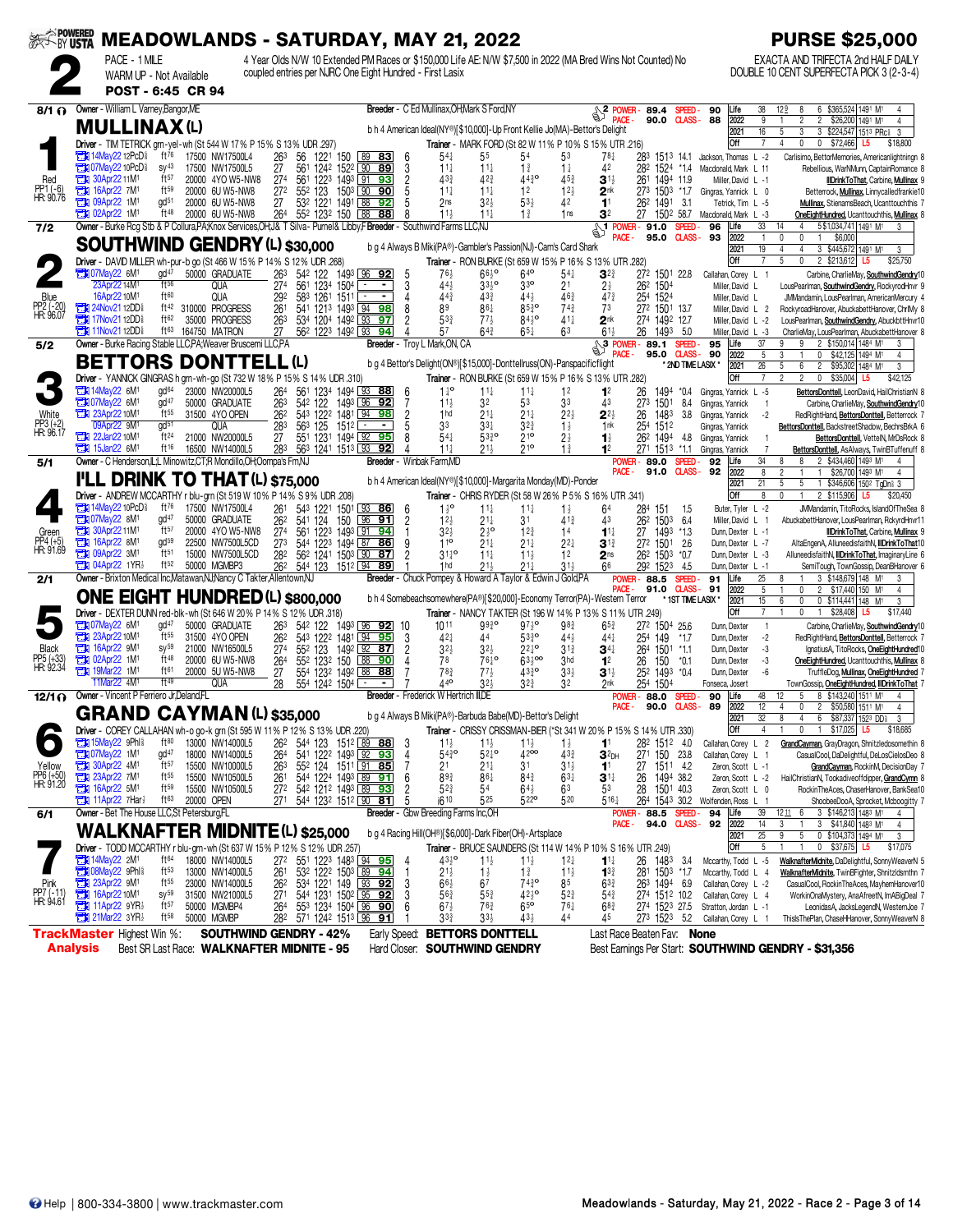| <b>EXAMPOWERED</b>             |                 |                                                                                |                                               | <b>MEADOWLANDS - SATURDAY, MAY 21, 2022</b>                                                                            |                                    |                                                       |                                                        |                     |                                           |                                                                             |                                                |                                                 |                                                                                                                                         |                                       |                         |                                                                           |                                              | <b>PURSE \$31,500</b>                                                                                      |
|--------------------------------|-----------------|--------------------------------------------------------------------------------|-----------------------------------------------|------------------------------------------------------------------------------------------------------------------------|------------------------------------|-------------------------------------------------------|--------------------------------------------------------|---------------------|-------------------------------------------|-----------------------------------------------------------------------------|------------------------------------------------|-------------------------------------------------|-----------------------------------------------------------------------------------------------------------------------------------------|---------------------------------------|-------------------------|---------------------------------------------------------------------------|----------------------------------------------|------------------------------------------------------------------------------------------------------------|
|                                |                 | TROT - 1 MILE                                                                  |                                               |                                                                                                                        |                                    |                                                       |                                                        |                     |                                           | Open No coupled entries per NJRC Post Positions Assigned by Money L5 Starts |                                                |                                                 |                                                                                                                                         |                                       |                         |                                                                           |                                              | EXACTA AND TRIFECTA 10 CENT SUPERFECTA                                                                     |
|                                |                 |                                                                                | WARM UP - Not Available<br>POST - 7:10 CR 94  |                                                                                                                        |                                    |                                                       |                                                        |                     |                                           |                                                                             |                                                |                                                 |                                                                                                                                         |                                       |                         |                                                                           |                                              | 20 CENT SURVIVOR PICK 7 (3-4-5-6-7-8-9)<br>SURVIVOR MANDATORY PAYOUT                                       |
| 5/1                            |                 |                                                                                |                                               | Owner - W Kenneth Wood, MD; W J Dittmar Jr, PA; S J laquinta, PA                                                       |                                    |                                                       |                                                        |                     |                                           | Breeder - Joanne M Morrison & Glengate Farms, ON, CA                        |                                                |                                                 | POWER-                                                                                                                                  | 89.7                                  | SPEED-                  | 160<br>93<br>Life                                                         | 47<br>23                                     | 32 \$1,699,812 1494 M1<br>4                                                                                |
|                                |                 |                                                                                |                                               | <b>JL CRUZE (L) \$30,000</b>                                                                                           |                                    |                                                       |                                                        |                     |                                           | b q 11 Crazed(NY®)[\$7,500]-Topcat Hall(ON)-Conway Hall                     |                                                |                                                 | PACE -                                                                                                                                  | 92.0                                  | <b>CLASS-</b>           | 94<br>2022<br>14<br>$\overline{23}$<br>2021                               | $\overline{c}$<br>3<br>$\overline{3}$<br>6   | 3 \$53,900 152 M1<br>11<br>3 \$101,645 1522 M1<br>10                                                       |
|                                |                 |                                                                                |                                               | Driver - COREY CALLAHAN wh-o go-k grn (St 595 W 11% P 12% S 13% UDR .220)                                              |                                    |                                                       |                                                        |                     |                                           |                                                                             |                                                |                                                 | Trainer - ERIC ELL (*St 316 W 17% P 15% S 17% UTR .310)                                                                                 |                                       |                         | Off<br>19                                                                 | 6<br>$\overline{\mathbf{c}}$                 | 5 \$99,369<br>\$23,370<br>L5                                                                               |
|                                |                 | <b>The 14May 22 14PcD</b> $\frac{5}{8}$<br><b>EX 07May22 3M1</b>               | ft76<br>qd <sup>47</sup>                      | 17500 NW20000L5<br>31500 NW20000L5                                                                                     | 273<br>56<br>273                   | 571 1251 1533 91 89<br>1242 152                       | 96<br>90                                               | 5<br>$\mathbf{1}$   | $2\frac{1}{2}$ <sup>o</sup><br>$3^{2+}$   | $11\frac{1}{4}$<br>$3^{2^{3}}$                                              | $11\frac{1}{4}$<br>64                          | 1 <sup>2</sup><br>$65\frac{1}{2}$               | 1 <sup>2</sup><br>$66\frac{1}{2}$                                                                                                       | 1533<br>282<br>28<br>1531             | 33.9                    | *0.3 Kakaley, Matthew L -2<br>Callahan, Corey L 1                         |                                              | JICruze, RichAndMiserable, MarionGondolier 7<br>Lovedbythemasses, Hillexotic, DeweyArnold 6                |
| Red                            | а               | 22Apr22 10M <sup>1</sup><br><b>Ext 16Apr22 6M1</b>                             | $ft^{58}$<br>ft59                             | 23000 NW20000L5<br>31500 NW20000L5                                                                                     | 56<br>28<br>272                    | 1241<br>561 125                                       | 1514 95 92<br>152 <sup>3</sup> 94 91                   | $\overline{c}$<br>3 | $21\frac{1}{4}$<br>$11\frac{1}{4}$        | $21\frac{1}{4}$<br>$11\frac{1}{4}$                                          | 2 <sup>2</sup><br>$11\frac{1}{2}$              | 24<br>11                                        | 42 <sup>3</sup><br>$3^{1}$                                                                                                              | 274<br>1522<br>274 1524               | 4.6<br>5.2              | Callahan, Corev L -3<br>Callahan, Corey L 0                               |                                              | NextLevelStuff, RoyaltyDeal, SciroccoRob 6<br>YanksDugout, Sermon, JICruze 6                               |
| PP1 (-6)<br>HR: 91.23          | а               | 09Apr22 5M1                                                                    | $ft^{51}$                                     | 18000 NW14000L5                                                                                                        | 272                                | 543 1233<br>152                                       | 90<br>92                                               | 5                   | $1\frac{3}{4}$ <sup>o</sup>               | $11\frac{1}{2}$                                                             | $11\frac{1}{4}$                                | 1 <sup>3</sup>                                  | $11\frac{1}{4}$                                                                                                                         | 282 152                               | $*0.4$                  | Callahan, Corey L -3                                                      |                                              | JICruze, Dayson, DeltasunA 9                                                                               |
| 4/1                            |                 | <b>TEM 29Mar22 12DD&amp;</b><br>Owner - Ivan L & John Duke Sugg, Deshler, OH   | ft42                                          | 32500 OPENPREFHC                                                                                                       | 27                                 | 561 125                                               | 154 93 86                                              | 5                   | $1\frac{1}{4}$ <sup>o</sup>               | $21\frac{1}{2}$<br>Breeder - Ivan L Sugg & Wayne W Farthing, OH             | 41 <sup>3</sup>                                | 424                                             | $53\frac{1}{2}$<br>POWER-                                                                                                               | 291 1543<br>86.3                      | $*0.8$<br>SPEED-        | Kirby, Victor L 0<br>56<br>94<br>Life                                     | 20<br>6                                      | AngelNation, NorthernExpress, JudgeBob 7<br>6 \$280,123 1523 M1<br>5                                       |
|                                |                 |                                                                                |                                               | <b>YANKS DUGOUT †(L) \$11,000</b>                                                                                      |                                    |                                                       |                                                        |                     |                                           | br g 5 Triumphant Caviar(OH®)[\$4,000]-Yansky(OH)-Muscles Yankee            |                                                |                                                 | PACE -                                                                                                                                  | 94.0                                  | <b>CLASS-</b>           | 94<br>2022<br>13<br>2021<br>26                                            | 5<br>3<br>$\overline{2}$                     | $\mathbf{0}$<br>\$94,265 1523 M1<br>5<br>4<br>$$77,575$ 153 M <sup>1</sup><br>$\overline{4}$               |
|                                |                 |                                                                                |                                               | Driver - DAVID MILLER wh-pur-b go (St 466 W 15% P 14% S 12% UDR .268)                                                  |                                    |                                                       |                                                        |                     |                                           |                                                                             |                                                |                                                 | Trainer - RON BURKE (St 659 W 15% P 16% S 13% UTR .282)                                                                                 |                                       |                         | Off<br>6                                                                  | $\overline{2}$<br>$\overline{2}$             | $\mathbf{1}$<br>\$37,590 L5<br>\$26,145                                                                    |
|                                |                 | <b>Et 07May22 3M1</b><br>23Apr22 6M1                                           | gd <sup>47</sup><br>ft55                      | 31500 OPEN<br>31500 TM<93.25CD                                                                                         | 27 <sup>3</sup><br>26 <sup>4</sup> | 56 1242 152<br>544 1234 151                           | $96$ <b>94</b><br>$95$ 95                              | -2<br>-1            | 21<br>$11\frac{1}{4}$                     | $11\frac{1}{4}$<br>$3^{2}\frac{1}{2}$                                       | 1 <sub>ns</sub><br>423                         | 1 <sub>hd</sub><br>$54\frac{1}{4}$              | $42\frac{1}{4}$<br>$2^{2}$                                                                                                              | 28<br>1522 13.3<br>271 1513 15.8      |                         | Miller, David +L 1<br>Miller, David +L -2                                 |                                              | Lovedbythemasses, Hillexotic, DeweyArnold 6<br>Lovedbythemasses, YanksDugout, Hillexotic 7                 |
| Blue                           | a               | 16Apr22 6M <sup>1</sup>                                                        | $ft^{59}$                                     | 31500 NW20000L5                                                                                                        | 561<br>27 <sup>2</sup>             | 125                                                   | 1523 94 93                                             |                     | $21\frac{1}{4}$                           | 21‡                                                                         | 21                                             | 21                                              | $1^{1}$                                                                                                                                 | 272 1523 12.6                         |                         | Gingras, Yannick †L 0                                                     |                                              | YanksDugout, Sermon, JICruze 6                                                                             |
| PP2 (-20)<br>HR: 94.64         | а<br>П          | 09Apr22 7M1<br>29Mar22 12DD                                                    | ft <sub>51</sub><br>ft42                      | 34500 OPN/PRFHC<br>32500 OPENPREFHC                                                                                    | 56<br>273<br>27<br>561             | 124<br>125<br>154                                     | $151^2$ 35<br>85<br>93<br>85                           | 6<br>7              | 55 <sup>o</sup><br>$52^{10}$              | $54^{30}_{4}$<br>$55\frac{1}{2}$                                            | $44^{10}_{2}$<br>$63\frac{3}{4}$               | $66\frac{1}{2}$<br>$74\frac{1}{4}$              | $89\frac{3}{4}$<br>75                                                                                                                   | 283 1532 23.0<br>291<br>155           | 4.4                     | Bongiorno, Joe +L -3<br>Tetrick, Tim +L 0                                 |                                              | Hillexotic, ChinChinHall, Lovedbythemasses 8<br>AngelNation, NorthernExpress, JudgeBob 7                   |
| 10/1                           |                 | <b>TH</b> 19Mar22 10M <sup>1</sup><br>Owner - Ricky A Bucci, Campbell Hall, NY | SV <sup>61</sup>                              | 34500 PREF HC                                                                                                          | 271                                | 56 124                                                | 1511 96<br>93<br>Breeder -                             |                     | $11\frac{1}{4}$<br>Salt Hill Farm LTD, NY | $31\frac{1}{4}$                                                             | $34\frac{1}{4}$                                | 24                                              | 2 <sup>4</sup>                                                                                                                          | 271 152<br><b>POWER-85.2</b>          | 18.3<br>SPEED-          | Bongiorno, Joe †L -3<br>71<br>90<br>Life                                  | 21<br>13                                     | Lovedbythemasses, YanksDugout, WarriorOne 7<br>13 \$227,305 1553 DD<br>3                                   |
|                                |                 |                                                                                |                                               | LADY JETER +(L) \$22,000                                                                                               |                                    |                                                       |                                                        |                     |                                           | b m 5 Muscles Yankee(NY®)[\$10,000]-Salt Hill Brigid(NY)-Equinox Bi         |                                                |                                                 | PACE -                                                                                                                                  | 90.0                                  | CLASS-                  | 89<br>2022<br>13                                                          | 5                                            | \$56,997 1563 RcR \$5<br>$\overline{2}$                                                                    |
|                                |                 |                                                                                |                                               | Driver - TODD MCCARTHY r blu-grn-wh (St 637 W 15% P 12% S 12% UDR .257)                                                |                                    |                                                       |                                                        |                     |                                           |                                                                             |                                                |                                                 | Trainer - RICKY BUCCI (St 50 W 6% P 16% S 6% UTR .169)                                                                                  |                                       |                         | 2021<br>31<br>Off                                                         | 5<br>11                                      | 4 \$98,760 156 YR<br>$\overline{4}$<br>\$15,382<br>$\mathbf{1}$<br>\$31,180<br>L5                          |
|                                |                 | <b>TEX 12May22 10 YR</b><br><b>THI 05May22 8YR3</b>                            | ft70<br>ft68                                  | 39000 F&MOPNTROT<br>39000 F&MOPNTROT                                                                                   | 281                                | 573 126                                               | 1544 92 86                                             | 5                   | $11\frac{1}{2}$                           | $11\frac{3}{4}$                                                             | 22                                             | $35\frac{1}{4}$                                 | $3^{7}$                                                                                                                                 | 294<br>1561                           | 6.0                     | Brennan, George +L 0 tired                                                |                                              | HeyLivvy, NoMasDrama, LadyJeter 6                                                                          |
| White                          |                 | 28Apr22 8YR                                                                    | ft52                                          | 39000 F&MOPNTROT                                                                                                       | 283<br>283                         | 581 1261<br>583 127                                   | $1543$ $92$<br>84<br>1554 92 94                        | 2<br>2              | 33<br>$21\frac{1}{4}$                     | $33\frac{1}{2}$<br>$21\frac{1}{4}$                                          | $54\frac{1}{4}$<br>$21\frac{1}{2}$             | $55\frac{1}{2}$<br>22                           | 68 <sub>1</sub><br>$2^{2}$                                                                                                              | 291<br>1561<br>291<br>1562            | 12.3<br>5.9             | Siegelman, Austi +L -2 dull effort<br>Siegelman, Austi +L 8 garden trip   |                                              | HeyLivvy, KenziskyHnvr, NMsDrm 6<br>KenziskyHnvr, LdyJtr, BrdwyAthn 6                                      |
| PP3 (+2)<br>HR: 90.79          |                 | $21$ Apr22 10 YR $\frac{1}{2}$<br><b>THE 13Apr22 8YR</b>                       | ft55<br>ft70                                  | 39000 F&M OPEN<br>28000 ©50000CLM                                                                                      | 273<br>284                         | 56 <sup>2</sup> 1244 1542 91 95<br>581 126            | $154^3$ $85$ <b>88</b>                                 | 3                   | $11\frac{3}{4}$<br>$21\frac{1}{4}$        | 1 <sup>2</sup><br>$21\frac{1}{4}$                                           | $1\frac{1}{2}$<br>21                           | 1 <sub>ns</sub><br>$31\frac{1}{2}$              | 2 <sup>nk</sup><br>$2^{13}$                                                                                                             | 293<br>1542 10.0<br>284<br>155        | 3.3                     | Siegelman, Austi +L 0 game effort<br>Gingras, Yannick †L -4               | WildAndC                                     | HeyLivvy, LadyJeter, YouWillBQn 6<br>azyGuy <b>, <u>LadyJeter</u>,</b> OurWhiteKnight 8                    |
|                                |                 | $14$ 01Apr22 5YR                                                               | ft49                                          | 21500 NW15375L5                                                                                                        |                                    | 284 100 1292 1591 87 72                               |                                                        |                     | $21\frac{1}{4}$                           | $21\frac{1}{2}$                                                             | 540                                            | $31\frac{1}{4}$                                 | $\mathbf{1}^{\frac{1}{2}}$                                                                                                              | 29<br>1591                            | 35.3                    | Bartlett, Jason +L 0 game winner                                          |                                              | LadyJeter, LiftmRylty, Nxtrndsnm 7                                                                         |
| 15/1                           |                 |                                                                                |                                               | Owner - Blue Meadow Farm LLC,Campbell Hall,NY;Ricky A Bucci,Campbell Hall,NY                                           |                                    |                                                       |                                                        |                     | <b>Breeder</b> - Francis Floquet, FR      |                                                                             |                                                |                                                 | POWER-<br>PACE -                                                                                                                        | 81.8<br>88.0                          | SPEED-<br><b>CLASS-</b> | 172<br>89<br>Life<br>90<br>2022<br>11                                     | 22<br>20<br>$\overline{c}$<br>$\overline{2}$ | 22 \$518,508 155 YR} 8<br>\$43,875 1551 YR <sub>2</sub><br>$\overline{1}$<br>11                            |
|                                |                 |                                                                                |                                               | <b>BARRY BLACK(L)</b><br>Driver - ANDREW MCCARTHY r blu-grn (St 519 W 10% P 14% S 9% UDR .208)                         |                                    |                                                       |                                                        |                     |                                           | b g 11 Oardo-Pepette Jolie (FRA) - Classic Rodney                           |                                                |                                                 | Trainer - RICKY BUCCI (St 50 W 6% P 16% S 6% UTR .169)                                                                                  |                                       |                         | 32<br>2021<br>Off<br>15                                                   | 5<br>4<br>3<br>4                             | 8 \$131,402 1552 YR<br>10<br>3 \$66,626<br>\$31,870<br>L5                                                  |
|                                | О               | 29Apr22 8YR}                                                                   | ft59                                          | 39000 OPEN                                                                                                             | 273                                | 563 1241 1532 94 91                                   |                                                        | -3                  | $21\frac{1}{2}$                           | $21\frac{1}{2}$                                                             | 24                                             | 39 <sub>3</sub>                                 | 4104                                                                                                                                    | 30 <sup>2</sup> 155 <sup>2</sup> 27.3 |                         | Buter, Tyler L 1 garden trip                                              |                                              | StormyKromer, Eurobnd, StrtGssp 5                                                                          |
| Green                          |                 | 22Apr22 $6YR\frac{1}{2}$<br><b>EN 15Apr22 8YR</b>                              | ft62<br>ft64                                  | 30000 NW34801L5<br>30000 NW30000L5                                                                                     | 282<br>28                          | 573 1253<br>154<br>57 1254 1543 90 87                 | 90 89                                                  | $\frac{2}{8}$       | $3^{3}$<br>811                            | $3^{3}\frac{1}{2}$<br>813                                                   | 24<br>$87\frac{1}{2}$                          | 26<br>$85\frac{3}{4}$                           | $2^{5}$<br>$64\frac{3}{4}$                                                                                                              | 283<br>155<br>282<br>1553             | 6.7<br>16.1             | Brennan, George L -3 best of rest<br>Brennan, George L -4 no factor       |                                              | StrmyKrmr, <b>BrryBlck</b> , KndLckyLn 8<br>WarriorOne, Hayek, Fanatic 8                                   |
| PP4 (+5)<br>HR: 89.93          | О               | 08Apr22 1YR}<br>$\mathbb{T}$ 30Mar22 5YR}                                      | ft57<br>ft43                                  | 25000 NW20880L5<br>17500 NW10000L5                                                                                     | 274<br>57<br>283                   | 126<br>1551<br>581 1271 1561 87                       | 87<br>88<br> 87                                        | 5<br>2              | $55\frac{1}{4}$<br>$21\frac{1}{2}$        | $54^{10}$<br>$21\frac{1}{2}$                                                | $31\frac{1}{2}$ 00<br>$21\frac{1}{4}$          | 1 <sup>3</sup><br>2 <sub>hd</sub>               | $13^{3}_{4}$<br>$1\frac{3}{4}$                                                                                                          | 29<br>1551<br>284<br>1561             | $*1.8$<br>$*1.7$        | Brennan, George L -4 first over<br>Brennan, George L 0                    |                                              | BarryBlack, KindLckyLndy, HntngAs 7<br>BarryBlack, NewHeaven, BeantownMadness 8                            |
|                                |                 | 18Mar22 1YR}                                                                   | ft55                                          | QUA                                                                                                                    | 284                                | 574 1262 1553 L±                                      |                                                        | 5                   | $35\frac{1}{2}$                           | 37                                                                          | $34\frac{3}{4}$                                | 364                                             | 244                                                                                                                                     | 29<br>1562                            |                         | Buter, Tyler L                                                            | best of rest                                 | AwesomTrx, BrryBlck, MistcMrvl 5                                                                           |
| 10/1                           |                 | Owner - John E Barnard, Miami, FL                                              |                                               |                                                                                                                        |                                    |                                                       |                                                        |                     | Breeder - 1788938 Ontario LTD, BM         |                                                                             |                                                |                                                 | <b>EXAMPLE 20.3 SPEED</b><br>PACE -                                                                                                     | 93.0                                  | <b>CLASS-</b>           | 57<br>96<br>Life<br>2022<br>94<br>$\mathbf{1}$                            | 10<br>15<br>$\theta$<br>$\mathbf{0}$         | \$413,161 1504 Nfld} 5<br>4<br>$\theta$<br>\$0                                                             |
|                                |                 |                                                                                |                                               | <b>WESLYNN QUEST (L)</b><br>Driver - BRIAN SEARS wh-br (St 285 W 11% P 13% S 15% UDR .232)                             |                                    |                                                       |                                                        |                     |                                           |                                                                             |                                                |                                                 | b m 6 Manofmanymissions(OH®)[\$5,500]-Weslynn Legacy(KY)-Windsong's Legacy<br>Trainer - PER ENGBLOM (St 142 W 15% P 13% S 11% UTR .259) |                                       |                         | 2021<br>22<br>Off<br>14                                                   | 4<br>4<br>5<br>3                             | 1 \$161,070 1504 Nfld } 5<br>1 \$162,410<br>L5<br>\$46,460                                                 |
|                                |                 | <b>THE OGMay22 6M<sup>1</sup></b>                                              | SV <sup>52</sup>                              | 30000 MSVERSTLTY                                                                                                       | 27 <sup>4</sup>                    | 572 1261 1524 94                                      | <u>67 </u>                                             | 5x                  | 6 <sup>9</sup>                            | $66\frac{1}{2}$                                                             | x6 10x                                         | 620                                             | 627                                                                                                                                     | 30<br>1581 13.9                       |                         | Sears, Brian L 3                                                          |                                              | NextLevelStuff, BellaBellini, KatiesLuckyDay 6                                                             |
| Black                          |                 | 30Apr22 13M <sup>1</sup><br>13Nov21 4M <sup>1</sup>                            | ft57<br>$SV^{45}$                             | QUA<br><b>QUA</b>                                                                                                      | 311 1004 1293<br>292               | 1561<br>574 126                                       | $\overline{\phantom{0}}$<br>$1531 -$<br>$\blacksquare$ | 5<br>$\overline{c}$ | $55\frac{1}{4}$<br>$11\frac{1}{4}$        | 55<br>$11\frac{1}{4}$                                                       | 2 <sup>3</sup> °<br>21‡                        | 41<br>$3^{3}$                                   | 454<br>312                                                                                                                              | 272 1571<br>292 1553                  |                         | Sears, Brian L<br>Bongiorno, Joe +L                                       |                                              | Atlanta, BellaBellini, WhenDovescry 5<br>Atlanta, RamonaHill, WeslynnQuest 3                               |
| PP5 (+33)<br>HR: 93.20         |                 | $200ct21$ 5M <sup>1</sup>                                                      | ft61<br>ft63                                  | 300000 BR CROWN F                                                                                                      | 273                                | 572 1254                                              | 1522 97 75                                             | 9                   | $21\frac{1}{4}$                           | $21\frac{1}{4}$                                                             | $31\frac{1}{2}$                                | xi1081                                          | 1020                                                                                                                                    | 302 1562186.3                         |                         | Bongiorno, Joe L 1                                                        |                                              | FelicityshagwellS, Atlanta, WhenDovescry10                                                                 |
|                                |                 | 22Oct21 5M <sup>1</sup><br>$71030$ ct21 11 Lex <sup>1</sup>                    | $\mathrm{d} \mathrm{d} \mathrm{d} \mathrm{d}$ | <b>QUA</b><br>12000 OPEN                                                                                               | 284<br>274                         | 564 1241 153<br>56 1244 1521 94 85                    | $\blacksquare$                                         | 2                   | $21\frac{3}{4}$<br>32 <sub>7</sub>        | $21\frac{1}{4}$<br>$32\frac{1}{2}$                                          | $2^{2^{3}}$<br>3130                            | $2^{2}$<br>$21\frac{1}{4}$                      | $3\frac{3}{4}$<br>46 <sub>3</sub>                                                                                                       | 282<br>1531<br>282 1533               | -31                     | Foget, Kasper L<br>Bongiorno, Joe L 5                                     |                                              | ForbiddenTrade, HypnoticAm, WeslynnQuest 3<br>FelicityshagwellS, ItsAcademic, Absattitdxprss 7             |
| 6/1                            |                 |                                                                                |                                               | Owner - Pollack Racing LLC.Venetia.PA:Jeffrey W Cullipher.Middletown.IN                                                |                                    |                                                       |                                                        |                     | Breeder - Hanover Shoe Farms Inc.PA       |                                                                             |                                                |                                                 | PACE -                                                                                                                                  | 94.0                                  | SPEED.<br><b>CLASS-</b> | 105<br>94<br>Life<br>92<br>13<br>2022                                     | 22<br>22<br>5<br>3                           | 14 \$429,152 1514 M1<br>6<br>\$93,970 1521 M1<br>0                                                         |
|                                |                 |                                                                                |                                               | <b>KENZIESKY HANOVER (L) \$7,000</b>                                                                                   |                                    |                                                       |                                                        |                     |                                           | b m 7 Cantab Hall(PA®)[\$20,000]-Kandor Hanover(PA)-Tagliabue               |                                                |                                                 |                                                                                                                                         |                                       |                         | 2021<br>32                                                                | 6<br>3                                       | \$84,380 1514 M1<br>$\mathbf{1}$<br>6                                                                      |
|                                |                 | <b>2014 12May22 10 YR</b> 3                                                    | ft70                                          | Driver - TIM TETRICK grn-yel-wh (St 544 W 17% P 15% S 13% UDR .297)<br>39000 F&MOPNTROT                                | 28 <sup>1</sup>                    |                                                       |                                                        | 3                   | $21\frac{1}{2}$                           | 21}                                                                         | x518                                           | 519                                             | Trainer - JEFF CULLIPHER (St 489 W 12% P 13% S 11% UTR .229)<br>519                                                                     | 29<br>1583 *1.1                       |                         | Off<br>20<br>Bartlett, Jason L 0 costly break                             | $\overline{\mathbf{c}}$<br>3                 | 3 \$73,907 L5<br>\$53,820<br>HeyLivvy, NoMasDrama, LadyJtr 6                                               |
| Yellow                         |                 | <b>105May22 8YR</b><br>28Apr22 8YR                                             | $ft^{68}$<br>ft52                             | 39000 F&MOPNTROT                                                                                                       | 283<br>283                         | 57 <sup>3</sup> 126 1544 92 75<br>581 1261 1543 92 92 |                                                        | 4<br>3              | $11\frac{1}{2}$<br>$11\frac{1}{4}$        | 12<br>$11\frac{1}{4}$                                                       | 11                                             | 11<br>1 <sup>2</sup>                            | 2 <sup>nk</sup>                                                                                                                         | 282 1543 *0.4<br>284 1554 2.7         |                         | Bartlett, Jason L -2 weakened<br>Bartlett, Jason L 8 handily              |                                              | HeyLivvy, KenzieskyHanvr, NMsDrm 6                                                                         |
| PP6 (+50)<br>HR: 94.48         |                 | 14Apr22 10YR2                                                                  | $ft^{70}$                                     | 39000 F&MOPNTROT<br>39000 F&MOPNTROT                                                                                   | $\frac{27}{1}$                     | 583 127<br>$57^2$ 125                                 | 1554 92 97<br>1542 92 91                               | 6                   | $11^{10}_{4}$                             | 11                                                                          | $11\frac{1}{2}$<br>1 <sub>ns</sub>             | 1 <sub>ns</sub>                                 | $1^{2^{3}}$<br>$42\frac{1}{4}$                                                                                                          | 294 1544 *0.6                         |                         |                                                                           |                                              | KenzieskyHanover, LdyJtr, BrdwyAthn 6<br>Bartlett, Jason L -3 tired HeyLivvy, NoMasDrama, BroadwayAthena 6 |
|                                |                 | <b>124 07Apr22 7YR</b><br><b>EX 26Mar22 6M1</b>                                | $sy^{49}$<br>ft 46                            | 39000 F&MOPNTROT<br>23000 NW20000L5                                                                                    | 283                                | 59 1273 1562 91 93<br>272 553 1241 1521 92 96         |                                                        | 3<br>6              | $11^{10}_{4}$<br>2 <sub>hd</sub>          | $11\frac{1}{2}$<br>$32\frac{1}{2}$                                          | $11\frac{1}{2}$<br>210                         | 12<br>1 <sub>hd</sub>                           | $1^{3}\frac{1}{2}$<br>1nk                                                                                                               | 284 1562 *0.9<br>274 1521 *2.1        |                         | Bartlett, Jason L 6 handily<br>Dunn, Dexter L 3                           |                                              | KenzieskyHanovr, NMsDrm, BrdwyAthn 6<br>KenzieskyHanover, SciroccoRob, DoubleAccont 7                      |
| 6/5                            |                 |                                                                                |                                               | Owner - Crawford Farms Racing, Syracuse, NY; Bradley J Grant, ON; Howard A Taylor, Ph Breeder - Order By Stable Ab, SD |                                    |                                                       |                                                        |                     |                                           |                                                                             |                                                |                                                 | DAGE - 93.1 SPEED-<br><b>PACE -</b>                                                                                                     | 97.0 CLASS- 95                        |                         | 64<br>97<br>Life<br>2022<br>$\mathbf{1}$                                  | 31<br>17<br>0                                | 5\$3,108,102 149 Lex1<br>$\mathbf{0}$                                                                      |
|                                |                 |                                                                                |                                               | <b>ATLANTA (L) \$60,000</b>                                                                                            |                                    |                                                       |                                                        |                     |                                           | b m 7 Chapter Seven(NY®)[\$8,500]-Hemi Blue Chip(NJ)-Cantab Hall            |                                                |                                                 |                                                                                                                                         |                                       |                         | 12<br>2021                                                                | 6<br>3                                       | \$7,500 1561 M1 7Q<br>1 \$440,949 149 Lex <sup>1</sup> 6                                                   |
|                                |                 | <b>Extra 06May22 10M1</b>                                                      | $sy^{52}$                                     | Driver - YANNICK GINGRAS h grn-wh-go (St 732 W 18% P 15% S 14% UDR .310)<br>30000 MSVERSTLTY 274 563 1261 1521 93 92   |                                    |                                                       |                                                        |                     | $31\frac{1}{4}$                           | $3^{2}\frac{1}{2}$                                                          | $3^{14}$ °                                     | 1 <sup>2</sup>                                  | Trainer - RON BURKE (St 659 W 15% P 16% S 13% UTR .282)<br>2 <sup>nk</sup>                                                              |                                       |                         | Off<br>12<br>254 1521 *0.4 Gingras, Yannick L -1                          | 6<br>3                                       | 1 \$465,245 L5 \$170,000<br>Herculisa, Atlanta, WhenDovescry 7                                             |
|                                |                 | 30Apr22 13M <sup>1</sup>                                                       | ft57                                          | qua                                                                                                                    |                                    | 311 1004 1293 1561                                    | ł,                                                     | 2                   | $3^{2^{3}}$                               | $32\frac{1}{2}$                                                             | 43                                             | 2 <sup>1</sup>                                  | 1 <sup>2</sup>                                                                                                                          | 26<br>1561                            |                         | Gingras, Yannick L                                                        |                                              | Atlanta, BellaBellini, WhenDovescry 5                                                                      |
| Pink<br>PP7 (-11)<br>HR: 94.59 |                 | <b>EN 20Nov21 7M1</b><br>13Nov21 4M <sup>1</sup>                               | ft 42<br>$SV^{45}$                            | 175000 TVG MARES<br><b>QUA</b>                                                                                         | 27 <sup>1</sup><br>292             | 56 124<br>574 126                                     | 1514 94 93<br>$153^1$<br>$\blacksquare$                | 3                   | $54\frac{1}{4}$<br>$3^{2}$                | $43^{30}_{4}$<br>$3^{2^{3}}$                                                | $2\frac{1}{4}$ <sup>o</sup><br>32 <sup>o</sup> | $2\frac{3}{4}$                                  | 2 <sup>1</sup><br>$12\frac{1}{2}$                                                                                                       | 28<br>152<br>264 1531                 | *0.9                    | Gingras, Yannick L -2<br>Gingras, Yannick L                               |                                              | WhenDovescry, Atlanta, BellaBellini 9<br>Atlanta, RamonaHill, WeslynnQuest 3                               |
|                                |                 | $300ct21$ 5M <sup>1</sup><br><b>EN 230ct21 8M1</b>                             | ft61<br>ft60                                  | 300000 BR CROWN F<br>25000 BR CROWN E                                                                                  | 273<br>273                         | 572 1254 1522 97 93<br>564 1243 1521 96 93            |                                                        | $\overline{c}$      | $43\frac{3}{4}$<br>$21\frac{1}{4}$        | $42^{30}_{4}$<br>$1\frac{3}{4}$                                             | $2\frac{1}{2}$ <sup>o</sup><br>$1\frac{3}{4}$  | $2^{11}_{2}$<br>$2^{11}_{2}$<br>$11\frac{1}{4}$ | $2^{1\frac{1}{2}}$<br>$1\frac{3}{4}$                                                                                                    |                                       |                         | 264 1523 *0.5 Gingras, Yannick L 1<br>273 1521 *0.4 Gingras, Yannick L -1 |                                              | FelicityshagwellS, Atlanta, WhenDovescry10<br>Atlanta, WhenDovescry, Refined10                             |
|                                |                 | <b>TrackMaster Highest Win %:</b>                                              |                                               | ATLANTA - 48%                                                                                                          |                                    |                                                       |                                                        |                     |                                           | Early Speed: YANKS DUGOUT                                                   |                                                |                                                 | Last Race Beaten Fav:                                                                                                                   |                                       |                         | KENZIESKY HANOVER, ATLANTA                                                |                                              |                                                                                                            |
|                                | <b>Analysis</b> |                                                                                |                                               | Best SR Last Race: YANKS DUGOUT - 94                                                                                   |                                    |                                                       |                                                        |                     | Hard Closer: <b>ATLANTA</b>               |                                                                             |                                                |                                                 |                                                                                                                                         |                                       |                         | Best Earnings Per Start: ATLANTA - \$48,564                               |                                              |                                                                                                            |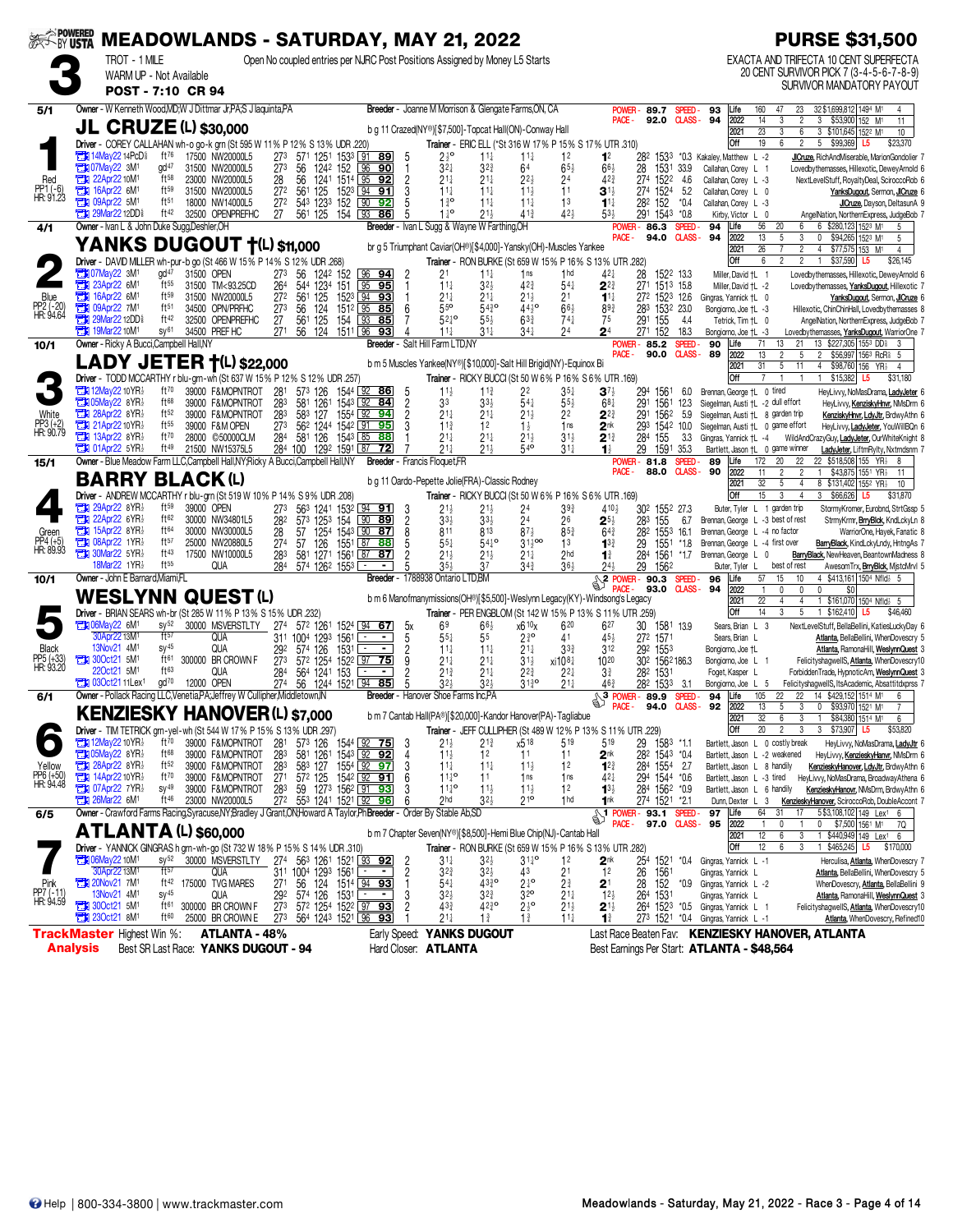|                                   |                                                 |                                                        |                                      | SER POWERED MEADOWLANDS - SATURDAY, MAY 21, 2022                                                     |                              |                                 |          |                                                                                                                    |                                  |                                                                                                                                                                           |                                           |                                                                                |                                    |                                   |                                                                   |                                |                                                   | <b>PURSE \$25,000</b>                                                                                                                                 |
|-----------------------------------|-------------------------------------------------|--------------------------------------------------------|--------------------------------------|------------------------------------------------------------------------------------------------------|------------------------------|---------------------------------|----------|--------------------------------------------------------------------------------------------------------------------|----------------------------------|---------------------------------------------------------------------------------------------------------------------------------------------------------------------------|-------------------------------------------|--------------------------------------------------------------------------------|------------------------------------|-----------------------------------|-------------------------------------------------------------------|--------------------------------|---------------------------------------------------|-------------------------------------------------------------------------------------------------------------------------------------------------------|
|                                   |                                                 | PACE - 1 MILE<br>WARM UP - Not Available               |                                      |                                                                                                      |                              |                                 |          |                                                                                                                    |                                  | Claiming Handicap \$50,000 - \$75,000 Post Positions Drawn According to Base Price Post Positions 1-3 - Drawn<br>Post Positions 4-5 - Assigned Post Positions 6-8 - Drawn |                                           |                                                                                |                                    |                                   |                                                                   |                                |                                                   | EXACTA AND TRIFECTA 10 CENT SUPERFECTA<br>PICK 3 (4-5-6)                                                                                              |
|                                   |                                                 | POST - 7:35 CR 91                                      |                                      | Owner - Legacy Racing Of De Inc, Seaford, DE; Reginald A Hazzard II, Millsboro, DE                   |                              |                                 |          |                                                                                                                    |                                  | <b>Breeder</b> - Hanover Shoe Farms Inc.PA                                                                                                                                |                                           |                                                                                |                                    |                                   | <b>POWER-80.9</b>                                                 | SPEED-                         | 84<br>Life<br>141                                 | 28<br>18 \$291,897 1492 M1<br>18                                                                                                                      |
| 15/1 <sub>0</sub><br>\$50,000     |                                                 |                                                        |                                      | <b>JK WILDFIRE (L) \$175,000</b>                                                                     |                              |                                 |          |                                                                                                                    |                                  | b g 7 Somebeachsomewhere(PA®)[\$30,000]-Bittorsweet Terror(PA)-Western Terror                                                                                             |                                           |                                                                                |                                    | PACE -                            | 83.0                                                              | <b>CLASS-</b>                  | 2022<br>85<br>17                                  | $\overline{4}$<br>0<br>\$23,862 1522 DD                                                                                                               |
|                                   |                                                 |                                                        |                                      | Driver - BRIAN SEARS wh-br (St 285 W 11% P 13% S 15% UDR .232)                                       |                              |                                 |          |                                                                                                                    |                                  |                                                                                                                                                                           |                                           | Trainer - WAYNE GIVENS (*St 397 W 16% P 16% S 12% UTR 289)                     |                                    |                                   |                                                                   |                                | 2021<br>29<br><b>Off</b><br>$20\,$                | $\overline{\mathbf{0}}$<br>\$36,285 1531 Phil<br>4<br>6<br>$\overline{4}$<br>\$38,489<br>3<br>$\overline{1}$<br>\$7,242<br>L5                         |
|                                   |                                                 | $\frac{1}{2}$ 16May22 7Har                             | ft76                                 | 8500 NW5501L5                                                                                        | 264                          | 552 124                         |          | 1521 85 82                                                                                                         | 6                                | 58                                                                                                                                                                        | 561                                       | $53^{30}_{4}$                                                                  | 45                                 |                                   | 282 1531 148                                                      |                                | Kirby, Victor L -5                                | ProperOne, DancinatMidland, Taragon 8                                                                                                                 |
| Red                               | т                                               | 09Mav22 9Har}<br><b>Eth 02May22 8Har</b> }             | ft64<br>ft77                         | 8500 NW5501L5<br>8500 NW5501L5                                                                       | 282<br>27 <sup>4</sup>       | 564 1241<br>562 1243 153        | 1523     | 83<br>-84<br>84 84                                                                                                 | 6<br>6                           | 68<br>$67\frac{1}{2}$                                                                                                                                                     | $67\frac{1}{2}$ <sup>o</sup><br>$63^{10}$ | 56 <sup>o</sup><br>640                                                         | 441<br>$62\frac{3}{4}$             | 46<br>52                          | 282 1534<br>28<br>1532                                            | 6.5<br>- 2.5                   | Kirby, Victor L -1<br>Foster, Russell L -2        | MajorPocketA, HighlandTartan, AllNightParty 8<br>NeverSavNeverN, ZiggvSkv, AllNightParty 8                                                            |
| PP1 (-6)<br>HR: 83.83             |                                                 | 25Apr22 11Har}                                         | ft57                                 | 8500 NW5501L5                                                                                        | 282                          | 58                              | 1262 154 | 83<br>84                                                                                                           | 3                                | $11\frac{1}{2}$                                                                                                                                                           | $11\frac{1}{2}$                           | $11\frac{1}{2}$                                                                | 11                                 | 2 <sup>hd</sup>                   | 273 154                                                           | 1.9                            | Kirby, Victor L 0                                 | AutomaticDragon, JkWildfire, CruisePatrol 8                                                                                                           |
|                                   | ъ<br><b>The 31Mar22 9DD&amp;</b>                | 18Apr22 12Har}                                         | $SV^{49}$<br>ft66                    | 8500 NW5501L5<br>8500 NW6001L4                                                                       | 27 <sup>4</sup><br>272       | 563 1253 156<br>553 123 1514 87 |          | 83<br>84<br>79                                                                                                     | 3<br>8                           | $21\frac{3}{4}$<br>912                                                                                                                                                    | $21\frac{1}{2}$<br><b>912</b>             | $21\frac{1}{2}$<br>88 <sup>3</sup>                                             | 2 <sup>1</sup><br>$87\frac{3}{4}$  | $2\frac{1}{2}$<br>810             | 30 <sup>1</sup><br>156<br>29                                      | 3.2<br>1534 75.8               | Kirby, Victor L 10<br>Kirby, Victor L 1           | GallicBeach, JkWildfire, SilverFoxJ 6<br>KeepOnRockingA, JustasecN, GallicBeach 9                                                                     |
| 15/1                              |                                                 |                                                        |                                      | Owner - The Red Man Stable, NJ; Never Too Late Racing LLC, NJ                                        |                              |                                 |          |                                                                                                                    |                                  | Breeder - Birnam Wood Farms.FL                                                                                                                                            |                                           |                                                                                |                                    |                                   | <b>POWER-79.4</b>                                                 | SPEED-                         | 123<br>85<br>Life                                 | 24<br>16<br>15 \$301,014 150 M <sup>1</sup><br>5                                                                                                      |
| \$50,000                          |                                                 |                                                        |                                      | LIKE CLOCKWORK(L)                                                                                    |                              |                                 |          |                                                                                                                    |                                  | b g 7 Ponder(PA®)[\$4,000]-Macharoundtheclock(PA)-Mach Three                                                                                                              |                                           |                                                                                |                                    | PACE -                            | 84.0                                                              | <b>CLASS-</b>                  | 86<br>2022<br>15<br>2021<br>39                    | 3<br>0<br>$\overline{1}$<br>\$26,710 1503 M1<br>7<br>4<br>5 \$72,297 150 M <sup>1</sup><br>6                                                          |
|                                   |                                                 |                                                        |                                      | Driver - DAVID MILLER wh-pur-b go (St 466 W 15% P 14% S 12% UDR .268)                                |                              |                                 |          |                                                                                                                    |                                  |                                                                                                                                                                           | 76 <sup>o</sup>                           | Trainer - ERIC ABBATIELLO (*St 148 W 14% P 15% S 11% UTR .260)                 |                                    |                                   |                                                                   |                                | Off<br>14                                         | $\mathbf{1}$<br>2 \$12,242 L5<br>$\mathbf{0}$<br>\$10,060                                                                                             |
|                                   | <b>The 14May22 5M1</b>                          | <b>THE O8May22 13Phl?</b>                              | gd <sup>64</sup><br>ft <sub>53</sub> | 12500 NW7500L5CD<br>16200 NW20500L5                                                                  | 263<br>273                   | 551 123<br>563 1243 152         |          | 1493 89 82<br>88<br>83                                                                                             | -6<br>-1                         | 77<br>$33\frac{1}{2}$                                                                                                                                                     | 33                                        | 77 <sup>o</sup><br>42 <sup>3</sup>                                             | 761<br>52                          | 763<br>$53\frac{1}{2}$            | 263<br>151<br>272 1523 36.0                                       | 13.8                           | Miller, David L -5<br>Ginsburg, Vincen L 4        | FabrizioN, Machdavid, BetterTakelt 9<br>LyonsSteel, RandomHanover, ImAGigoloN 7                                                                       |
| Blue                              | <b>2M1</b> 30Apr22 2M1<br>Ъ                     | 16Apr22 8M <sup>1</sup>                                | ft57<br>gd <sup>59</sup>             | 12500 NW7500L5CD<br>22500 NW7500L5CD                                                                 | 27<br>273                    |                                 |          | 543 1224 1501 89 86<br>544 1223 1494 87 80                                                                         | 3<br>5                           | $55\frac{1}{2}$<br>55                                                                                                                                                     | 55<br>55 <sup>o</sup>                     | $54^{30}_{4}$<br>$31\frac{1}{4}$ <sup>o</sup>                                  | $63\frac{1}{2}$<br>$57\frac{1}{2}$ | 55<br>$56\frac{1}{2}$             | 272 1511 16.2<br>281                                              | 151 12.8                       | Tetrick, Tim L -1                                 | WaterSportsTeen, BetterTakelt, Palomar 6                                                                                                              |
| PP2 (-20)<br>HR: 85.49            | П                                               | 09Apr22 11M <sup>1</sup>                               | ft <sub>51</sub>                     | 15000 NW7500L5CD                                                                                     | 273                          |                                 |          | 551 1231 1503 84 87                                                                                                |                                  | $21^{10}_{2}$                                                                                                                                                             | $11\frac{1}{4}$                           | 11                                                                             | 13                                 | $11\frac{3}{4}$                   | 272 1503 *1.0                                                     |                                | Tetrick, Tim L -7<br>Tetrick, Tim L -3            | AltaEngenA, AlluneedisfaithN, IIIDrinkToThat10<br>LikeClockwork, DontpassmeHanovr, WrDnDlghtN 9                                                       |
|                                   | <b>CH 02Apr22 12M1</b>                          |                                                        | ft 48                                | 10000 NW2500L5CD<br>Owner - Fiddler's Creek Stbs, FL;C lannacone & D'Elegance Stb Ix & T L P Stb, NJ | 271                          | 553 1233 1503 83                |          | 87                                                                                                                 |                                  | 110<br>Breeder - Jeffrey J Thomson & Lori A Thomson, ON, CA                                                                                                               | $11\frac{1}{4}$                           | $11\frac{1}{4}$                                                                | $11\frac{1}{2}$                    | 1 <sup>3</sup>                    | 27                                                                | 1503 *1.0<br><b>SPEED</b>      | Tetrick, Tim L -3<br>62<br>Life<br>87             | LikeClockwork, BigChicMagnet, EmblazeHanovr10<br>7 \$117.874 151 M1<br>6<br>6                                                                         |
| 9/2<br>\$50,000                   |                                                 | <b>MACHDAVID(L)</b>                                    |                                      |                                                                                                      |                              |                                 |          |                                                                                                                    |                                  |                                                                                                                                                                           |                                           |                                                                                |                                    | PACE -                            | 87.0                                                              | <b>CLASS-</b>                  | 85<br>2022<br>14                                  | $\overline{2}$<br>$\overline{1}$<br>\$48,272 151 M <sup>1</sup><br>6<br>4                                                                             |
|                                   |                                                 |                                                        |                                      | Driver - DEXTER DUNN red-blk-wh (St 646 W 20% P 14% S 12% UDR .318)                                  |                              |                                 |          |                                                                                                                    |                                  | b g 6 Mach Three(ON®)[\$7,500]-Early Dismissal(ON)-Village Jiffy                                                                                                          |                                           | Trainer - RICHARD JOHNSON (*St 72 W 14% P 11% S 8% UTR .228)                   |                                    |                                   |                                                                   |                                | 2021<br>20<br>Off                                 | $\overline{2}$<br>2<br>$\overline{2}$<br>\$23,620 1534 Wbsb 3 5<br>$\overline{7}$<br>$\overline{2}$<br>\$11,055 L5<br>0<br>$\overline{1}$<br>\$15,950 |
|                                   | <b>EX 14May22 5M1</b>                           |                                                        | gd <sup>64</sup>                     | 12500 NW7500L5CD                                                                                     | 263                          | 551<br>123                      |          | 1493 89 88                                                                                                         |                                  | $54\frac{1}{4}$                                                                                                                                                           | 55°                                       | $42\frac{1}{2}$                                                                | $41\frac{1}{2}$                    | $2^{13}$                          | 263<br>150                                                        | 5.5                            | Dunn, Dexter L -5                                 | FabrizioN, Machdavid, BetterTakelt 9                                                                                                                  |
| White                             | <b>ET 07May22 5M1</b><br><b>Et 30Apr22 7M1</b>  |                                                        | gd <sup>47</sup><br>ft57             | 12500 NW7500L5CD<br>22000 35000CLHC                                                                  | 26<br>27                     | 534 122<br>551 124              | 151      | 1493 90 92<br>$86$ 87                                                                                              | $\overline{5}$<br>$\overline{2}$ | $68\frac{1}{2}$<br>41                                                                                                                                                     | 76 <sup>o</sup><br>43}                    | 7600<br>$42\frac{1}{2}$ 00                                                     | 55}<br>$3^{13}$                    | 53<br>1 <sub>ns</sub>             | 27<br>263                                                         | 1501 11.8<br>151 20.5          | Zeron, Scott L 1<br>Dunn, Dexter L -1             | HezaRealDiamond, BaileysRockN, DecisionDay10<br>Machdavid, HotDeuce, MotiveHanover 8                                                                  |
| PP3 (+2)<br>HR: 87.64             | 23Apr22 3M1                                     |                                                        | $ft^{55}$                            | 12500 NW7500L5CD                                                                                     | $\overline{27}$ <sup>2</sup> |                                 |          | 554 1233 1501 90 85                                                                                                | 10                               | $64^{10}_{4}$                                                                                                                                                             | $42^{10}_{2}$                             | 4210                                                                           | 55                                 | 76}                               | 272 1512 61.5                                                     |                                |                                                   | Bongiorno, Joe L -2 broken equip ArtiesIdeal [11], LeonDavd, GryDrgn10                                                                                |
|                                   | <b>THE 09Apr2211M1</b><br><b>EX 02Apr22 7M1</b> |                                                        | ft <sub>51</sub><br>ft48             | 15000 NW7500L5CD<br>15000 NW7500L5CD                                                                 | 273<br>27 <sup>3</sup>       | 551 1231 1503 84                |          | 83<br>553 1234 151 86 82                                                                                           | 8<br>ĥ                           | $31\frac{1}{2}$<br>$11\frac{1}{2}$                                                                                                                                        | $32\frac{1}{2}$<br>$21\frac{1}{4}$        | $5^{2}$<br>$3^{13}$                                                            | $54\frac{3}{4}$<br>421             | 433<br>424                        | 274 1512 10.3<br>271 1512 2.7                                     |                                | Bongiorno, Joe L -3<br>Tetrick, Tim L -3          | LikeClockwork, DontpassmeHanovr, WrDnDlghtN 9<br>AlluneedisfaithN, OurMaxPhctrN, ArrhythmcSrq10                                                       |
| 5/1                               |                                                 | Owner - Juan M Cano, Cream Ridge, NJ                   |                                      |                                                                                                      |                              |                                 |          |                                                                                                                    |                                  | Breeder - Mig Rcg Stbs & Mg Rcg Stbs, NJ,L Willinger, KY                                                                                                                  |                                           |                                                                                |                                    | PACE -                            | <b>POWER-80.9</b><br>89.0                                         | <b>SPEED</b><br><b>CLASS-</b>  | 126<br>89<br>Life<br>87                           | 22<br>13<br>15 \$198,282 1502 M1<br>9                                                                                                                 |
| \$55,000                          |                                                 | <b>BANK SEA \$130,000</b>                              |                                      |                                                                                                      |                              |                                 |          |                                                                                                                    |                                  | b g 9 Art Major(NY®)[\$15,000]-World Of Her Own(NJ)-Western Ideal                                                                                                         |                                           |                                                                                |                                    |                                   |                                                                   |                                | 2022<br>18<br>2021<br>18                          | 5 \$52,908 1502 M1<br>$\overline{2}$<br>4<br>9<br>5<br>2 \$43,708 152 M1<br>8                                                                         |
|                                   |                                                 |                                                        |                                      | Driver - STEVE SMITH gra-red-blk (St 270 W 7 % P 10 % S 11 % UDR .162)                               |                              |                                 |          |                                                                                                                    |                                  |                                                                                                                                                                           |                                           | Trainer - JUAN CANO (St 112 W 8% P 11% S 12% UTR .181)                         |                                    |                                   |                                                                   |                                | Off<br>16                                         | 6<br>$\overline{c}$<br>2 \$32,040<br>L5<br>\$11,960                                                                                                   |
|                                   |                                                 | <b>The 14May22 8Fhld</b><br><b>THE O7May22 9Fhld</b> } | $\mathsf{sv}^{67}$<br>$SV^{48}$      | 12000 PREFHCP<br>12000 PREFHCP                                                                       | 264<br>264                   | 56                              |          | 1244 1533 87 89<br>563 1252 1541 87 89                                                                             | 5<br>4                           | $11\frac{1}{2}$ <sup>o</sup><br>32                                                                                                                                        | $11\frac{1}{2}$<br>33                     | $11\frac{1}{4}$<br>$32^{10}$                                                   | $11\frac{1}{2}$<br>21              | 2 <sup>1</sup><br>1 <sub>hd</sub> | 29<br>1534<br>282 1541                                            | -54<br>- 3.4                   | Smith, Steve<br>Smith, Steve                      | $-5$<br>MajorBetts, BankSea, WarraweeTotal 5<br>$-2$<br>BankSea, MajorBetts, WarraweeTotal 6                                                          |
| Green                             | ъ<br>о                                          | 30Apr22 7M <sup>1</sup><br>23Apr22 8M <sup>1</sup>     | ft57<br>ft55                         | 22000 40000CLHC<br>22000 50000CLHC                                                                   | 27<br>263                    | 551<br>124                      | 151      | 86<br>81<br>544 1231 1504 87 85                                                                                    | 8                                | $87\frac{1}{4}$<br>$32^{10}$                                                                                                                                              | $8^{730}$<br>44                           | $75\frac{1}{2}$ 00<br>44                                                       | $76\frac{1}{4}$<br>433             | $55\frac{1}{4}$<br>6 <sup>2</sup> | 152<br>27<br>271 1511 9.3                                         | 10.0                           | Smith, Steve                                      | $-1$<br>Machdavid, HotDeuce, MotiveHanover 8<br>$-2$                                                                                                  |
| PP4 (+5)<br>HR: 89.42             | П                                               | 16Apr22 5M1                                            | ft59                                 | 15500 NW10500L5                                                                                      | 272                          | 542 1212 1493 89                |          | 93                                                                                                                 | 6                                | 1 <sub>ns</sub>                                                                                                                                                           | 42 <sub>3</sub>                           | 43}                                                                            | $31\frac{1}{2}$                    | 3 <sup>2</sup>                    | 28                                                                | 150 16.3                       | Smith, Steve<br>Smith, Steve                      | Mindtrip, HotDeuce, SeventhSecret 9<br>$\mathbf{0}$<br>RockinTheAces, ChaserHanover, BankSea10                                                        |
| 6/1                               | <b>CH3</b> 09Apr22 10M <sup>1</sup>             |                                                        | ft <sub>51</sub>                     | 21000 40000CLHC<br>Owner - Jb Racing, Freehold, NJ, Diana Grijalva, East Windsor, NJ                 | 27                           | 543 123 1502 86                 |          | 87                                                                                                                 |                                  | 1 <sub>hd</sub><br>Breeder - Rose & Buerger Farms Llp, OH                                                                                                                 | $32\frac{1}{2}$                           | $31^{10}_{2}$                                                                  | 2 <sup>1</sup>                     | 11                                | 271 1502 12.6                                                     | <b>SPEED</b>                   | Smith, Steve<br>123<br>Life<br>88                 | -3<br>BankSea, SheriffN, ColossalStrideA 7<br>20 \$231,061 150 DD\$<br>27 19 24<br>4                                                                  |
| \$74,000                          |                                                 | <b>ROCKIN M(L)</b>                                     |                                      |                                                                                                      |                              |                                 |          |                                                                                                                    |                                  |                                                                                                                                                                           |                                           |                                                                                |                                    | PACE -                            | $\frac{1}{2}$ POWER-85.0<br>88.0                                  | <b>CLASS-</b>                  | 2022<br>88<br>13                                  | $\overline{2}$<br>$\overline{2}$<br>\$33,110 1512 M1<br>$\overline{2}$                                                                                |
|                                   |                                                 |                                                        |                                      | Driver - JOE BONGIORNO mar-gra-wh (St 362 W 16% P 13% S 11% UDR 269)                                 |                              |                                 |          |                                                                                                                    |                                  | b g 7 Pet Rock(OH®)[\$6,000]-Perfect M Forever(OH)-Stand Forever                                                                                                          |                                           | Trainer - JENNIFER BONGIORNO (St 252 W 17% P 12% S 15% UTR .287)               |                                    |                                   |                                                                   |                                | 2021<br>22<br>17<br>Off                           | 3<br>3<br>6<br>\$30,872 1514 Haw1 6<br>3<br>3 \$34,327 L5<br>\$12,260                                                                                 |
|                                   |                                                 | $\frac{1}{2}$ 16May22 2YR                              | $ft^{70}$                            | 30000 75000CLM                                                                                       | 282                          |                                 |          | 582 1263 1534 88 72                                                                                                | 8                                | $77\frac{3}{4}$                                                                                                                                                           | 78 <sup>1</sup>                           | $75\frac{1}{2}$                                                                | $76\frac{3}{4}$                    | $64\frac{1}{2}$                   | 27<br>1543 31.0                                                   |                                | Bongiorno, Joe L -9                               | ImSomeGraduate, LyonsKing, WalkinshawN 8                                                                                                              |
| Black                             | о<br>о                                          | 30Apr22 4M <sup>1</sup><br>25Apr22 1YR}                | ft57<br>$ft^{54}$                    | 15500 NW10000L5<br>21500 NW15000L5                                                                   | 263<br>27                    | 552 124<br>56                   |          | 1511 91 84<br>1233 1513 88 90                                                                                      | 6<br>7                           | $78\frac{1}{4}$<br>$79\frac{3}{4}$                                                                                                                                        | $75\frac{1}{2}$<br>79                     | 6300<br>75                                                                     | 42<br>$64\frac{1}{2}$              | 2 <sup>1</sup><br>53              | 264 1512 4.0<br>273 1521 52.3                                     |                                | Bongiorno, Joe L -1<br>Bongiorno, Joe L -3        | GrandCayman, RockinM, DecisionDay 7<br>StanfordCourt, CanBPerfect, Glacis 8                                                                           |
| PP5 (+33)<br>HR: 87.20            | о<br>П                                          | 15Apr22 $4YR\frac{1}{2}$<br>06Apr22 1YR}               | $ft^{64}$<br>ft53                    | 13000 NW7500L5<br>11500 NW5000L5                                                                     | 274                          |                                 |          | 562 1241 1524 86 83<br>81                                                                                          |                                  | 45<br>$11\frac{1}{2}$                                                                                                                                                     | 46<br>$11\frac{1}{2}$                     | $42^{10}$                                                                      | $31\frac{1}{2}$                    | $3^{3+}$                          | 284<br>1532                                                       | 2.2                            | Bartlett, Jason L -4 2 moves                      | Cantstoplying, KilowattKidN, RockinM 7                                                                                                                |
|                                   |                                                 | <b>The 29Mar22 1YR!</b>                                | ft29                                 | 13000 NW7500L5                                                                                       | 281                          | 573 126<br>563 1253 154 84      | 154      | 83<br>84                                                                                                           |                                  | 1 <sup>h</sup>                                                                                                                                                            | $11\frac{1}{2}$                           | $11\frac{1}{2}$<br>1 <sub>hd</sub>                                             | 11<br>1 <sub>hd</sub>              | $\mathbf{1}$<br>2 <sup>nk</sup>   | 28<br>154<br>282<br>154                                           | $*0.2$<br>$*0.3$               | Bongiorno, Joe L -2<br>Bongiorno, Joe L 1         | RockinM, UrbanRenewal, Cantstoplying 8<br>MikesZTam, RockinM, HappyTrio 8                                                                             |
| 10/1                              |                                                 | Owner - Windermere Stable LLC.New York.NY              |                                      |                                                                                                      |                              |                                 |          | Breeder - M A Boyd, NZ                                                                                             |                                  |                                                                                                                                                                           |                                           |                                                                                |                                    | POWER-<br>PACE -                  | 84.1<br>93.0                                                      | <b>SPEED</b><br><b>CLASS -</b> | 125<br>93<br>Life<br>90<br>2022<br>7              | 22 \$276,315 1501 M1<br>22<br>19<br>$\overline{7}$<br>\$25,820 1503 M1<br>2<br>$\mathbf{1}$<br>9                                                      |
| \$75,000                          |                                                 |                                                        |                                      | <b>ITALIAN DELIGHT N(L)</b>                                                                          |                              |                                 |          |                                                                                                                    |                                  | b q 9 Bettor's Delight(ON®)[\$14,000]-Chivasso(NZL)-Save Fuel                                                                                                             |                                           |                                                                                |                                    |                                   |                                                                   |                                | 34<br>2021                                        | \$94,040 1502 M<br>6<br>6<br>$\overline{7}$<br>R                                                                                                      |
|                                   |                                                 | 10May22 9Phl <sup>§</sup>                              | $f$ t <sup>61</sup>                  | Driver - ANDREW MCCARTHY r blu-grn (St 519 W 10% P 14% S 9% UDR .208)<br>QUA                         | 294                          | 572 1252 153                    |          | $\blacksquare$                                                                                                     | 5                                | 710                                                                                                                                                                       | 715                                       | Trainer - DARRAN CASSAR (St 70 W 13% P 11% S 11% UTR .228)<br>619 <sup>o</sup> | 613                                | $5^{19}$                          | 273 1564                                                          |                                | Off<br>Mccarthy, Andrew L                         | 1 1 \$14,660 L5<br>5<br>\$23,375<br>$\overline{1}$<br>MachDoroA, LyonsSentinel, CaviartStetson 8                                                      |
|                                   | <b>TEM</b> 14Mar22 7YR!                         |                                                        | ft50                                 | 30000 NW30000L5                                                                                      | 27 <sup>2</sup>              | 562 1242 1523 91                |          | <u>86</u>                                                                                                          | $\overline{4}$                   | 44}                                                                                                                                                                       | 44}                                       | $53^{10}$                                                                      | $53\frac{1}{2}$                    | $5^{3}$                           |                                                                   |                                | 281 1531 19.2 Macdonald, Mark L -1                | OstroHanover, Rockapelo, Revelry 8                                                                                                                    |
| Yellow<br>PP6 (+50)<br>HR: 93.67  | <b>EN 05Mar22 9M1</b><br><b>EN 19Feb22 10M1</b> |                                                        | ft <sup>40</sup><br>$ft^{28}$        | 23000 NW20500L5<br>25000 NW23500L5                                                                   | 271<br>272                   | 54 1214 1492 95                 |          | $\sim$<br>551 1221 1503 33 96                                                                                      |                                  | SCRATCHED - SICK<br>31                                                                                                                                                    | 44                                        | $53\frac{3}{4}$ <sup>o</sup>                                                   | 431                                | 41}                               |                                                                   |                                | 274 1504 7.6 Macdonald, Mark L 8                  | AmericanDealerN, OnTheCardsN, Shvaiko 9<br>$\mathbf{0}$<br>AmericanHistory, DeanBHanover, TitoRocks 9                                                 |
|                                   | 12Feb22 9M1                                     |                                                        | ft 44                                | 18000 NW14000L5                                                                                      | $\bar{2}7^3$                 |                                 |          | 554 1231 1503 91 93                                                                                                | 3<br>3                           | $11\frac{1}{2}$                                                                                                                                                           | $11\frac{3}{4}$                           | 1 <sup>2</sup>                                                                 | $11\frac{1}{2}$                    | $1\frac{3}{4}$                    |                                                                   |                                | 272 1503 10.9 Macdonald, Mark L 3                 | ItalianDelightN, NoLouZing, WalknafterMidnite10                                                                                                       |
| 7/2                               | <b>TEM 05Feb22 11M1</b>                         | Owner - Chad J Kowal, Cuddebackville, NY               | ft $22$                              | 15000 NW10000L5                                                                                      | 27                           |                                 |          | 551 122 1511 90 94                                                                                                 |                                  | $21\frac{1}{4}$<br>Breeder - M W Feek & T J Candy & G J Nolan, NZ                                                                                                         | $3^{13}$                                  | $31^{10}_{4}$                                                                  | $3\frac{1}{2}$                     | 1nk                               | POWER-81.3 SPEED-                                                 |                                | 29 1511 4.6 Macdonald, Mark L<br>62<br>88<br>Life | ItalianDelightN, TamMajorA, TheBookOfLife10<br>11 13 \$195,663 1503 M1<br>16<br>6                                                                     |
| \$75,000                          |                                                 | <b>DINA BOLT N(L)</b>                                  |                                      |                                                                                                      |                              |                                 |          |                                                                                                                    |                                  | b g 6 Bettor's Delight(ON®)[\$12,000]-Pullover Brown(NZL)-Armbro Operative                                                                                                |                                           |                                                                                |                                    | PACE -                            | 88.0 CLASS-                                                       |                                | 88<br>2022<br>12<br>2021<br>30                    | 5<br>$\mathbf{3}$<br>\$72,550 1503 M1<br>6<br>4<br>6<br>\$66,610 1512 DD\$<br>5                                                                       |
|                                   |                                                 |                                                        |                                      | Driver - SCOTT ZERON r blu-wh-c red (St 609 W 10% P 11% S 12% UDR .201)                              |                              |                                 |          |                                                                                                                    |                                  |                                                                                                                                                                           |                                           | Trainer - SCOTT BLACKLER (*St 112 W 9% P 15% S 17% UTR .230)                   |                                    |                                   |                                                                   |                                | Off                                               | 5<br>$\overline{2}$<br>0<br>$$24,355$ L5<br>$\mathbf{1}$<br>\$18,300                                                                                  |
|                                   |                                                 | <b>Extra 09May22 12YR</b><br>2YR2                      | ft62<br>$ft^{54}$                    | 30000 75000CLM<br>30000 75000CLM                                                                     | 274                          |                                 |          | 56 <sup>2</sup> 124 <sup>2</sup> 152 <sup>3</sup> 87 86                                                            |                                  | 1 <sub>hd</sub>                                                                                                                                                           | 22<br>$44\frac{1}{2}$                     | $3^{2}$<br>$42\frac{3}{4}$                                                     | $2^{2}$<br>$43\frac{1}{4}$         | 35                                | 284 1533 5.1                                                      |                                | Zeron, Scott L 1                                  | HeismanPlayer, ImSomeGraduate, DinaBoltN 8<br>RollingWithSam, VelocityKomodo, DinaBoltN 6                                                             |
|                                   | 25Apr22 2YR                                     |                                                        | $ft^{54}$                            | 30000 75000CLM                                                                                       | 272<br>272                   |                                 |          | 56 <sup>2</sup> 123 <sup>3</sup> 1514 89 89<br>57 <sup>3</sup> 125 152 <sup>3</sup> 88 85                          | 4                                | $44\frac{3}{4}$<br>$21\frac{1}{2}$                                                                                                                                        | $21\frac{1}{2}$                           | 31                                                                             | $21\frac{1}{2}$                    | $3^{2}$<br>$2^{13}$               | 28<br>152 <sup>1</sup><br>274 153                                 | 8.9<br>6.4                     | Zeron, Scott L -2<br>Zeron, Scott L -3            | FeelinWestern, DinaBoltN, GlengarryKnightN 7                                                                                                          |
| Pink<br>PP7 (-11)<br>HR: 88.29    | О<br>ъ                                          | 18Apr22 9YR}<br>11Apr22 4YR}                           | ft46<br>$ft^{57}$                    | 30000 75000CLM<br>30000 75000CLM                                                                     | $\frac{272}{271}$            |                                 |          | 56 <sup>1</sup> 124 <sup>2</sup> 153 <sup>1</sup> 88 88<br>56 <sup>4</sup> 124 <sup>1</sup> 151 <sup>3</sup> 89 90 | 4<br>6                           | 3 <sup>2</sup><br>$67\frac{1}{2}$                                                                                                                                         | 33<br>$67\frac{1}{2}$                     | $43\frac{1}{2}$<br>$65\frac{3}{4}$ o                                           | $42\frac{1}{2}$<br>$65\frac{3}{4}$ | 31<br>$65\frac{1}{4}$             | 28 <sup>2</sup> 153 <sup>2</sup> 7.4<br>271 152 <sup>3</sup> 16.1 |                                | Zeron, Scott L 2<br>Zeron, Scott L -1             | FeelinWestern, Revelry, DinaBoltN 8<br>RunrunjimmydunnN, Elwell, VelocityKomodo 8                                                                     |
|                                   |                                                 | <b>Extra 28Mar22 6YR</b>                               | ft29                                 | 28000 ©50000CLM                                                                                      | 283                          |                                 |          | 581 1264 156 87 80                                                                                                 |                                  | $11\frac{1}{2}$                                                                                                                                                           | $21\frac{1}{2}$                           | 3 <sup>1</sup>                                                                 | $31\frac{1}{2}$                    | $11\frac{3}{4}$                   | 29<br>156                                                         |                                | 3.0 Kakaley, Matthew L 6                          | DinaBoltN, BlackChevronN, CruzingHill 8                                                                                                               |
| 3/1                               |                                                 |                                                        |                                      | Owner - Burke Rcg Stb, PA,L Karr, NJ; Weaver Bruscemi, PA,B Jablonsky, PA                            |                              |                                 |          |                                                                                                                    |                                  | Breeder - Louis A Willinger, KY; Deo Volente Farms LLC, NJ                                                                                                                |                                           |                                                                                |                                    | PACE -                            | $\frac{1}{2}$ POWER - 87.0<br>92.0                                | SPEED-                         | 92<br>92<br>Life<br><b>CLASS-92</b><br>2022<br>15 | 7 \$613,878 1484 M1<br>20<br>10<br>3Q<br>5<br>2 \$75,435 1501 M1<br>4<br>6                                                                            |
| \$75,000                          |                                                 |                                                        |                                      | <b>DE LOS CIELOS DEO (L) \$140,000</b>                                                               |                              |                                 |          |                                                                                                                    |                                  | b g 6 Captaintreacherous(PA®)[\$15,000]-Lisjune(NJ)-Camluck                                                                                                               |                                           |                                                                                |                                    |                                   |                                                                   |                                | 26<br>2021                                        | 2 \$48,830 1491 M1<br>5<br>$\pmb{0}$<br>5                                                                                                             |
| $\bullet$                         | <b>TEM</b> 14May22 7M <sup>1</sup>              |                                                        | gd <sup>64</sup>                     | Driver - YANNICK GINGRAS h grn-wh-go (St 732 W 18% P 15% S 14% UDR 310)<br>15500 NW10500L5           | 272                          |                                 |          | 553 1231 1492 91 89                                                                                                |                                  | 11                                                                                                                                                                        | 21                                        | Trainer - RON BURKE (St 659 W 15% P 16% S 13% UTR 282)<br>22                   | $2^{2}$                            | $2^{11}$                          | 1493<br>26                                                        | 2.0                            | Off<br>12<br>Gingras, Yannick L -5                | $\overline{c}$<br>2 \$86,975 L5<br>$\mathbf{1}$<br>\$13,585<br>StoneHanover, DeLosCielosDeo, SaranacBluChp 9                                          |
|                                   | 1M1                                             |                                                        | gd <sup>47</sup>                     | 18000 NW14000L5                                                                                      | 264                          |                                 |          | 541 1222 1493 92 94                                                                                                | $\frac{2}{7}$                    | $11^{\circ}$                                                                                                                                                              | $11\frac{1}{4}$                           | 11                                                                             | $11\frac{1}{4}$                    | 3 <sub>0H</sub>                   | 273 150                                                           | 3.2                            | Gingras, Yannick L 1                              | CasualCool, DaDelightful, DeLosCielosDeo 8                                                                                                            |
| Gray<br>PP8 (-24)<br>HR: 92.11    | 30Apr22 1M1<br>23Apr22 9M1<br>23Apr22 9M1       |                                                        | ft57<br>$ft^{55}$                    | 18000 NW14000L5<br>23000 NW14000L5                                                                   | 254<br>262                   | 534 1222 1493 92 92             |          |                                                                                                                    |                                  | 710<br>$42\frac{1}{2}$ <sup>o</sup>                                                                                                                                       | $66$ o<br>$11\frac{1}{4}$                 | 63 <sup>o</sup><br>1 <sub>hd</sub>                                             | $44\frac{1}{4}$<br>2 <sub>hd</sub> | 3 <sup>1</sup><br>97              | 264 1494<br>281 1502                                              | 7.3<br>4.7                     | Gingras, Yannick L -1<br>Gingras, Yannick L -2    | LeonDavid, HailChristianN, DeLosCielosDeo 7<br>CasualCool, RockinTheAces, MayhemHanover10                                                             |
|                                   | <b>Extra 02Apr22 10M1</b>                       |                                                        | $ft^{51}$<br>$ft^{48}$               | 23000 NW14000L5                                                                                      | 263                          |                                 |          | 534 1221 149 93 88<br>542 1224 1492 92 91                                                                          | 3                                | 33<br>53                                                                                                                                                                  | $3^{21}$<br>420                           | $3^{24}$ °<br>$42\frac{3}{4}$ 00                                               | $32\frac{1}{2}$<br>44              | 2 <sup>2</sup><br>$53\frac{3}{4}$ | 263 1494                                                          | 3.1                            | Gingras, Yannick L -3                             | AnaAfreetN, DeLosCielosDeo, ArtiesIdeal10                                                                                                             |
| <b>TrackMaster Highest Win %:</b> |                                                 |                                                        |                                      | 23000 NW14000L5<br><b>DINA BOLT N - 26%</b>                                                          | 27                           |                                 |          | 55 <sup>2</sup> 122 <sup>2</sup> 149 <sup>1</sup> 92 <b>91</b><br>Early Speed:                                     | 3                                | <b>BANK SEA</b>                                                                                                                                                           |                                           |                                                                                |                                    |                                   | 27 150<br>Last Race Beaten Fav:                                   | 2.6                            | Gingras, Yannick L -3<br>None                     | Shvaiko, AnaAfreetN, ImABigDeal 9                                                                                                                     |
|                                   | <b>Analysis</b>                                 |                                                        |                                      | Best SR Last Race: <b>BANK SEA - 89</b>                                                              |                              |                                 |          |                                                                                                                    |                                  | Hard Closer: <b>ROCKIN M</b>                                                                                                                                              |                                           |                                                                                |                                    |                                   |                                                                   |                                |                                                   | Best Earnings Per Start: DE LOS CIELOS DEO - \$6,673                                                                                                  |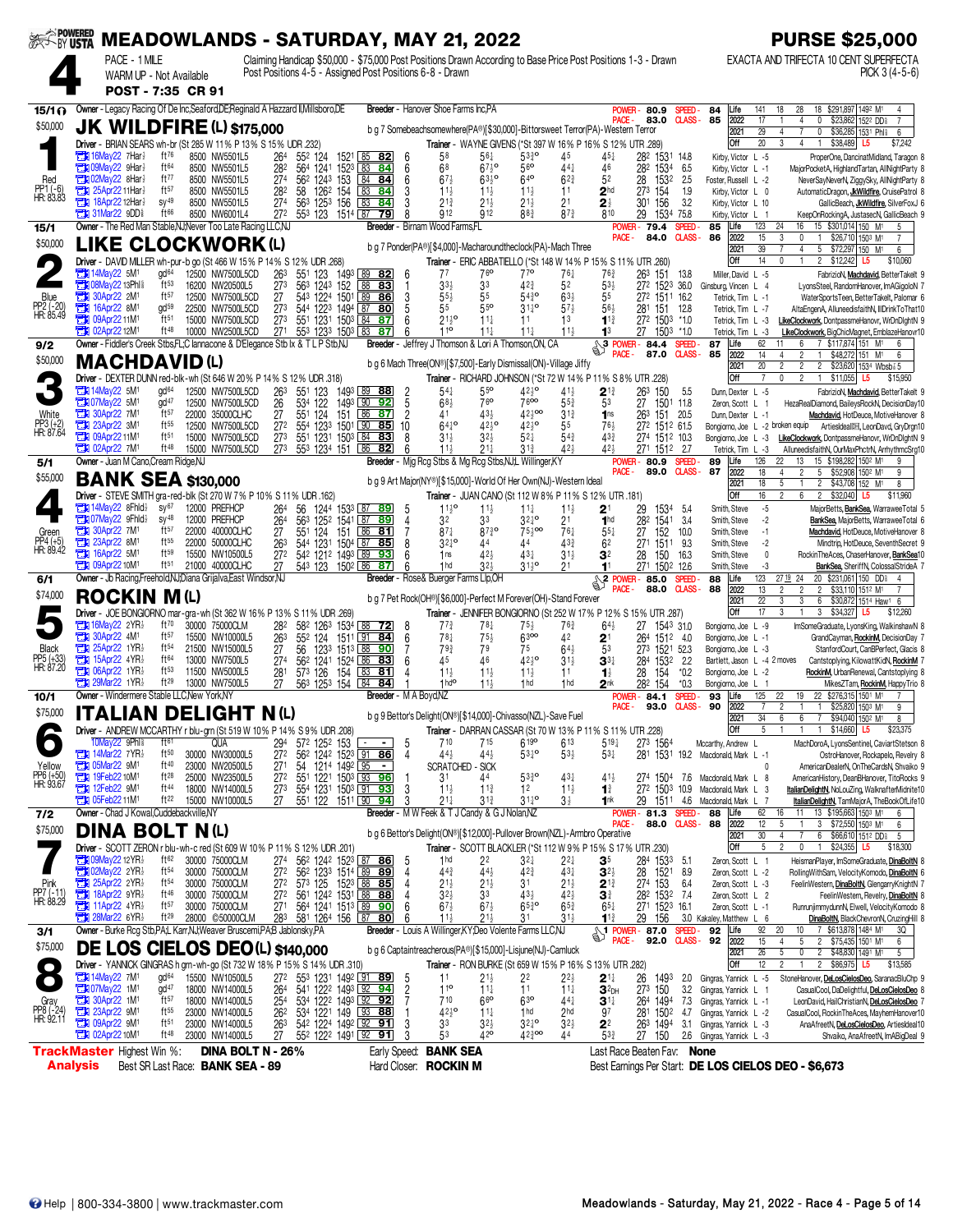| <b>SEEK-BY USTA</b>                    |                                                                                                                  |                                      |           | <b>MEADOWLANDS - SATURDAY, MAY 21, 2022</b> |                                    |                        |                                                                                                                             |                                                                                                      |                     |                                                 |                                                 |                                                                                    |                                             |                                                  |                                                                                                               |                   |                                                          | <b>PURSE \$16,000</b>                                                                                                           |
|----------------------------------------|------------------------------------------------------------------------------------------------------------------|--------------------------------------|-----------|---------------------------------------------|------------------------------------|------------------------|-----------------------------------------------------------------------------------------------------------------------------|------------------------------------------------------------------------------------------------------|---------------------|-------------------------------------------------|-------------------------------------------------|------------------------------------------------------------------------------------|---------------------------------------------|--------------------------------------------------|---------------------------------------------------------------------------------------------------------------|-------------------|----------------------------------------------------------|---------------------------------------------------------------------------------------------------------------------------------|
|                                        | PACE - 1 MILE                                                                                                    | WARM UP - Not Available              |           |                                             |                                    |                        |                                                                                                                             | Post Positions 4-5-6-7 - Assigned Post Positions 8-9 - Drawn No coupled entries per NJRC NJSO HORSES |                     |                                                 |                                                 |                                                                                    |                                             |                                                  | Claiming Handicap \$20,000 - \$30,000 Post Positions Drawn According to Base Price Post Positions 1-3 - Drawn |                   |                                                          | EXACTA AND TRIFECTA 10 CENT SUPERFECTA<br>$PICK 3 (5-6-7)$                                                                      |
|                                        |                                                                                                                  | <b>POST - 8:00 CR 85</b>             |           |                                             |                                    | ELIGIBLE FOR 25% BONUS |                                                                                                                             |                                                                                                      |                     |                                                 |                                                 |                                                                                    |                                             |                                                  |                                                                                                               |                   |                                                          |                                                                                                                                 |
| 5/1                                    | Owner - Melvin G Fink, Bloomfield Hills, MI                                                                      |                                      |           |                                             |                                    |                        |                                                                                                                             | Breeder - Vae LLC.PA                                                                                 |                     |                                                 |                                                 |                                                                                    |                                             |                                                  | <b>POWER</b><br>79.0                                                                                          | SPEED-            | 84<br>Life                                               | 10<br>10 \$179,630 151 M <sup>1</sup><br>124<br>25                                                                              |
| \$20,000                               | <b>DAVIDS COMING HOME (L)</b>                                                                                    |                                      |           |                                             |                                    |                        |                                                                                                                             |                                                                                                      |                     |                                                 |                                                 | b g 7 A Rocknroll Dance(PA®)[\$6,000]-Arterra(PA)-Artsplace                        |                                             | PACE -                                           | 83.0                                                                                                          |                   | $C LASS - B1$<br>2022<br>2021                            | 12<br>3<br>\$19,065 1542 Fhid}<br>$\mathbf{1}$<br>38<br>\$84,984 151 M <sup>1</sup><br>8<br>$\overline{2}$<br>6                 |
|                                        | Driver - DEXTER DUNN red-blk-wh (St 646 W 20% P 14% S 12% UDR 318)<br><b>TEX 13May22 9YR</b>                     | ft67                                 |           | 17000 ©20000CLM                             |                                    |                        |                                                                                                                             |                                                                                                      |                     |                                                 |                                                 |                                                                                    |                                             |                                                  | Trainer - ANDREW ADAMCZYK (*St 274 W 14% P 15% S 12% UTR .263)                                                |                   | Off                                                      | 15<br>$\overline{2}$<br>4 \$19,601 L5<br>\$11,110<br>Miller, Marcus L -2 rode the rail                                          |
|                                        | $\Box$ 06May22 8YR}                                                                                              | SV <sup>54</sup>                     |           | 17000 ©20000CLM                             | 27 <sup>1</sup><br>273             | 58                     | 564 1244 154<br>1254 155                                                                                                    | $83$ 77 2<br>82 83                                                                                   | -1                  | 34}<br>$3^{2}\frac{1}{2}$                       | 34<br>$3^{2^{3}}$                               | $4^{3}\frac{1}{2}$<br>$31\frac{1}{4}$                                              | $43\frac{1}{4}$<br>$2^{13}$                 | $5^{3+}$<br>2 <sub>ns</sub>                      | 291<br>1543<br>29<br>155                                                                                      | 2.7<br>5.7        |                                                          | Cashnom, Itsgdtbdkng, SftyScnd<br>Miller, Marcus L 5 game effort<br>InSpades, DvdsCmngHm, Hptbfrst 8                            |
| Red<br>PP1 (-6)<br>HR: 84.38           | $28$ Apr22 2YR <sup>1</sup><br>$T$ 15Apr22 3YR                                                                   | ft <sup>52</sup><br>ft64             |           | 22000 25000CLM<br>17000 ©20000CLM           | 274<br>28                          |                        | 57 1252 1542 81 85<br>573 1262 1544 81 75                                                                                   |                                                                                                      | 3<br>$\overline{2}$ | 44<br>443                                       | $45\frac{1}{4}$<br>440                          | $44\frac{1}{2}$<br>$3^{11}$ <sup>o</sup>                                           | 443<br>$21\frac{1}{4}$                      | $44\frac{1}{2}$<br>2∛                            | 29<br>1551<br>282<br>155                                                                                      | 9.8<br>4.1        | Marohn, James Jr L<br>Brennan, George L -4 first over    | lammrbrightsideN, LettuceripritaA, LyonsLibrty<br>8<br>PcngMirN, DvdsCmngHm, Itsgdtbdkn 8                                       |
|                                        | <b>THE 09Apr22 7Fhld</b><br><b>TEM 02Apr22 4Fhld</b> }                                                           | ft <sup>51</sup><br>ft51             |           | 11000 DANDEO-F<br>8500 DANDEO-L2            | 273                                | 571 127                |                                                                                                                             | 1574 78 70                                                                                           | 8<br>8              | 610 <sup>o</sup><br>611                         | 710 <sup>o</sup><br>5910                        | $65\frac{1}{2}$ <sup>o</sup><br>$45\frac{3}{7}$                                    | $8^{3}$<br>43                               | 733                                              | 303 1583                                                                                                      | 2.3               | Marohn, James Jr L -1                                    | NorthernBaccarat, AleppoHanover, Lindythfrtnth 8                                                                                |
| 15/1                                   | Owner - Tyler A Long, Salisbury, MD                                                                              |                                      |           |                                             | 28                                 |                        | 574 126 1552 78 82                                                                                                          | Breeder - White Birch Farm, NJ                                                                       |                     |                                                 |                                                 |                                                                                    |                                             | $2^{11}$                                         | 282 1553<br><b>POWER - 77.9</b>                                                                               | $^*1.0$<br>SPEED- | Marohn, James Jr L -3<br>83<br>Life                      | KeptUnderWrapsA, DavidsOmngHm, NrthmBccrt 8<br>57<br>\$85,269 1512 M1<br>9<br>10<br>$7^{\circ}$<br>5                            |
| \$20,000                               | <b>GAME OF CHANGE (L) \$25,000</b>                                                                               |                                      |           |                                             |                                    |                        |                                                                                                                             |                                                                                                      |                     |                                                 |                                                 | b g 5 Bettor's Delight(ON®)[\$12,000]-O Narutac Kaiulani(NJ)-Rocknroll Hanover     |                                             | PACE -                                           | 83.0                                                                                                          |                   | 2022<br><b>CLASS-83</b><br>2021                          | 19<br>3<br>\$40,866 1512 M1<br>$\overline{4}$<br>$\mathbf{1}$<br>5<br>27<br>5<br>4 \$43,565 1524 PRc<br>$\overline{4}$          |
|                                        | Driver - TIM TETRICK grn-yel-wh (St 544 W 17% P 15% S 13% UDR .297)<br><b>EN 14May22 1M1</b>                     | ft64                                 |           | 16000 20000CLHC                             |                                    |                        |                                                                                                                             |                                                                                                      |                     |                                                 |                                                 |                                                                                    |                                             |                                                  | Trainer - CHUCK CRISSMAN JR (*St 946 W 18% P 14% S 13% UTR .301)                                              |                   | Off                                                      | 14<br>3<br>$\mathbf{0}$<br>\$6,993<br>\$725<br>L5                                                                               |
|                                        | <b>EN 07May22 4M</b>                                                                                             | qd <sup>47</sup>                     |           | 14500 20000CLHC                             | 272<br>27 <sup>2</sup>             |                        | 564 1243 152 84 77<br>551 1242 1514 83 67                                                                                   |                                                                                                      | 2                   | 433<br>421                                      | 54<br>$54$ <sup>o</sup>                         | $54\frac{1}{4}$<br>$42\frac{1}{4}$ <sup>o</sup>                                    | 441<br>86                                   | 62<br>$917\frac{1}{4}$                           | 27 1522 49.5<br>302 1551 39.4                                                                                 |                   | Tetrick, Tim L -5<br>Tetrick, Tim L 1                    | RaptorsFlightN, Undertaker, WindsongJack<br>CoolBluesMan, OurThirdRock, SweetTruth 9                                            |
| Blue<br>PP2 (-20)<br>HR: 82.62         | <b>EM</b> 30Apr22 3M <sup>1</sup><br>23Apr22 4M1                                                                 | ft57<br>$ft^{55}$                    |           | 14500 20000CLHC<br>14500 20000CLHC          | 264<br>27                          |                        | 561 1242 1513 84 80<br>55 <sup>2</sup> 124 <sup>2</sup> 152 84 76                                                           |                                                                                                      | 4                   | $3^{2^{3}}$<br>$54\frac{1}{4}$                  | $42\frac{1}{2}$<br>$55\frac{1}{4}$              | $42\frac{1}{2}$<br>$53\frac{3}{4}$ <sup>o</sup>                                    | 443<br>$73\frac{3}{4}$                      | $63\frac{1}{4}$<br>$74\frac{1}{2}$               | 272 1521 18.3<br>273 1524                                                                                     | 5.2               | Tetrick, Tim L -1<br>Tetrick, Tim L -2                   | WindsongJack, CoolBluesMan, ManhattanBeach &<br>RaptorsFlightN, WayToClose, WindsongJack 9                                      |
|                                        | 16Apr22 11M1<br>$108$ Apr22 $9M$                                                                                 | $SV^{59}$<br>ft <sup>54</sup>        |           | 14500 22000CLHC<br>18125 ©20000CLHC         | 27 <sup>2</sup>                    |                        | 553 1234 153 84 79                                                                                                          |                                                                                                      |                     | $1\frac{3}{4}$ <sup>o</sup><br>1 hd             | $3^{2^{3}}$                                     | 34<br>$21\frac{1}{2}$                                                              | $34\frac{3}{4}$                             | $55\frac{1}{2}$                                  | 292 154                                                                                                       | 3.7               | Tetrick, Tim L 6                                         | WayToClose, RaptorsFlightN, WindsongJack                                                                                        |
| 10/1                                   | Owner - Melvin G Fink, Bloomfield Hills, MI                                                                      |                                      |           |                                             | 271                                |                        | 56 124 1512 83                                                                                                              | 85<br>Breeder - John E Mcgill, IN                                                                    | 6                   |                                                 | $21\frac{1}{4}$                                 |                                                                                    | $21\frac{1}{2}$                             |                                                  | 271 1512 3.2<br><b>POWER-80.3</b>                                                                             | SPEED-            | Macdonald, Mark L -1<br>83<br>Life                       | GameOfChange, Undertaker, WindsongJack 8<br>234<br>4628 36<br>23 \$332,837 151 HoP 3 5                                          |
| \$20,000                               | <b>UNDERTAKER (L) \$15,000</b>                                                                                   |                                      |           |                                             |                                    |                        |                                                                                                                             |                                                                                                      |                     |                                                 |                                                 | b g 10 Rockin Image(IN®)[\$3,500]-Portia Blue Chip(IN)-Bettor's Delight            |                                             | PACE -                                           | 83.0                                                                                                          | <b>CLASS-</b>     | 83<br>2022<br>2021                                       | 16<br>\$22,546 153 RcR 10<br>5<br>0<br>36<br>5<br>3<br>$\sqrt{$49,736}$ 152 Phis<br>9                                           |
|                                        | Driver - JORDAN STRATTON red-grn-wh (*St 2196 W 17% P 16% S 13% UDR .302)                                        |                                      |           |                                             |                                    |                        |                                                                                                                             |                                                                                                      |                     |                                                 |                                                 |                                                                                    |                                             |                                                  | Trainer - ANDREW ADAMCZYK (*St 274 W 14% P 15% S 12% UTR .263)                                                |                   | Off                                                      | 38<br>\$47,962 L5<br>4<br>6<br>$\mathbf{1}$<br>\$9,256                                                                          |
|                                        | <b>External 14May22 1M<sup>1</sup></b><br>24M1                                                                   | ft64<br>gd <sup>47</sup>             |           | 16000 20000CLHC<br>14500 20000CLHC          | 27 <sup>2</sup><br>27 <sup>2</sup> |                        | 564 1243 152<br>551 1242 1514 83 78                                                                                         | 84 78                                                                                                | 3                   | $3^{2}$<br>$2\frac{1}{2}$                       | $3^{2^{3}}$<br>43                               | 42 <sub>2</sub><br>$53\frac{1}{4}$                                                 | 33<br>$63\frac{1}{2}$                       | 21<br>$56\frac{3}{4}$                            | 27<br>1531 154<br>281                                                                                         | 1521 36.0         | Stratton, Jordan L -5<br>Dunn Dexter L 1                 | RaptorsFlightN, Undertaker, WindsongJack<br>CoolBluesMan, OurThirdRock, SweetTruth 9                                            |
| White<br>PP3 (+2)<br>HR: 84.17         | <b>EM</b> 30Apr22 3M <sup>1</sup><br><b>THE 16Apr22 11M1</b>                                                     | $ft^{57}$<br>$sy^{59}$               |           | 14500 20000CLHC<br>14500 ©20000CLHC         | 264<br>27 <sup>2</sup>             |                        | 561 1242 1513 84 76<br>553 1234 153 84                                                                                      | -74                                                                                                  | 5<br>3              | 44<br>$64\frac{3}{4}$                           | 53 <sup>o</sup><br>67                           | 53 <sup>o</sup><br>$66\frac{3}{4}$                                                 | $77\frac{3}{4}$<br>$67\frac{3}{4}$          | $77\frac{1}{4}$<br>$6^{10}$                      | 28<br>153<br>294<br>155                                                                                       | 3.4<br>4.7        | Dunn, Dexter L -1<br>Zeron Scott L 6                     | WindsongJack, CoolBluesMan, ManhattanBeach &<br>WayToClose, RaptorsFlightN, WindsongJack &                                      |
|                                        | <b>EM</b> 08Apr22 9M <sup>1</sup><br><b>THE 03Apr22 12RcR</b>                                                    | ft <sub>54</sub><br>ft <sup>49</sup> |           | 18125 20000CLHC                             | 27 <sup>1</sup>                    | 56<br>124              |                                                                                                                             | $151^2$ $83$ <b>84</b>                                                                               |                     | 421                                             | 433                                             | $43\frac{1}{4}$ <sup>o</sup><br>$41\frac{1}{2}$ <sup>o</sup>                       | $43\frac{3}{4}$<br>42 <sub>3</sub>          | $2^1$                                            | 27<br>1513                                                                                                    | 9.4               | Zeron, Scott L -1                                        | GameOfChange, Undertaker, WindsongJack                                                                                          |
| 4/1                                    | Owner - Sandra Yetman, Camden, DE                                                                                |                                      |           | 9000 MPNW6000L4                             |                                    |                        | 261 55 123 1521 85                                                                                                          | 88                                                                                                   | 8                   | 66                                              | $53^{10}$                                       | Breeder - L Watts & S Ellis & Mrs B Wilson & R Britten, NZ                         |                                             | $41\frac{1}{4}$                                  | 291 1522<br><b>POWER-81.2</b>                                                                                 | <b>SPEED</b>      | 5.5 Roberts, Jonatha L 0<br>Life<br>83                   | TransitioningJoy, UncleCoz, ImNoPansy 9<br>94<br>22<br>6 \$195,303 152 M <sup>1</sup><br>g<br>14                                |
| \$21,000                               | <b>RAPTORS FLIGHT N(L)</b>                                                                                       |                                      |           |                                             |                                    |                        |                                                                                                                             |                                                                                                      |                     |                                                 |                                                 | br g 9 Bettor's Delight(ON®)[\$14,000]-Circus Flyer(NZL)-Falcon Seelster           |                                             | PACE -                                           | 83.0                                                                                                          |                   | CLASS-82<br>2022<br>2021                                 | 15<br>5<br>5<br>2 \$47,204 152 M1<br>9<br>18<br>2 \$21,485 1562 YR<br>$\overline{c}$<br>8                                       |
|                                        | Driver - ANDREW MCCARTHY r blu-grn (St 519 W 10% P 14% S 9% UDR .208)                                            |                                      |           |                                             |                                    |                        |                                                                                                                             |                                                                                                      |                     |                                                 |                                                 |                                                                                    |                                             |                                                  | Trainer - CHUCK CRISSMAN JR (*St 946 W 18% P 14% S 13% UTR .301)                                              |                   | Off                                                      | 11<br>0 \$11,587 L5<br>3<br>\$19,817                                                                                            |
|                                        | $7$ 14May22 1M<br><b>EM 07May22 4M<sup>1</sup></b>                                                               | ft <sup>64</sup><br>gd <sup>47</sup> |           | 16000 20000CLHC<br>14500 23000CLHC          | 272<br>27 <sup>2</sup>             |                        | 564 1243 152<br>551 1242 1514 83 72                                                                                         | 84 78                                                                                                | -4<br>6             | 21‡<br>$31^{10}_{1}$                            | 21‡<br>$2\frac{1}{2}$                           | $21\frac{1}{2}$<br>2hd <sup>o</sup>                                                | 21<br>11                                    | $\mathbf{1}^3$<br>$711\frac{1}{2}$               | 271 152<br>293<br>154                                                                                         | 2.3               | 21.0 Mccarthy, Andrew L -5<br>Mccarthy, Todd L 1         | RaptorsFlightN, Undertaker, WindsongJack 8<br>CoolBluesMan, OurThirdRock, SweetTruth 9                                          |
| Green<br>PP4 (+5)<br>HR: 83.62         | <b>EN 30Apr22 3M1</b><br>23Apr22 4M <sup>1</sup>                                                                 | ft57<br>$ft^{55}$                    |           | 14500 25000CLHC<br>14500 22000CLHC          | 264<br>27                          |                        | 561 1242 1513 84 81<br>552 1242 152 84 80                                                                                   |                                                                                                      | 8<br>6              | $55\frac{1}{4}$<br>$21\frac{1}{2}$              | 3130<br>$32^{10}$                               | $31^{10}_{2}$<br>210                                                               | $3^{3}\frac{1}{2}$<br>2 <sub>ns</sub>       | $42\frac{1}{4}$ DH<br>$\mathbf{1}^{\frac{1}{2}}$ | 272 152<br>272 152                                                                                            | 5.8<br>$*2.3$     | Mccarthy, Todd L -1<br>Mccarthy, Todd L -2               | WindsongJack, CoolBluesMan, ManhattanBeach 8<br>RaptorsFlightN, WayToClose, WindsongJack 9                                      |
|                                        | <b>EN 16Apr2211M1</b>                                                                                            | $sy^{59}$                            |           | 14500 20000CLHC                             | 272                                |                        | 553 1234 153                                                                                                                | 84 82                                                                                                | 5                   | 2∛                                              | 441                                             | $55\frac{1}{2}$                                                                    | $44\frac{3}{4}$                             | 23                                               | 284 1533                                                                                                      | 6.1               | Mccarthy, Todd L 6                                       | WayToClose, RaptorsFlightN, WindsongJack                                                                                        |
| 8/1                                    | <b>The 31Mar22 2DDs</b><br>Owner - Mr Victor Quintana Munoz, Escalon, CA                                         | $ft^{66}$                            |           | 12500 CLM 17500                             |                                    |                        | 26 <sup>2</sup> 55 <sup>2</sup> 123 <sup>3</sup> 152 <sup>3</sup> 84 83                                                     | Breeder - William H Loyens, ON, CA                                                                   |                     | $44\frac{1}{2}$                                 | $43\frac{1}{2}$ <sup>o</sup>                    | 2ns <sup>o</sup>                                                                   | 24                                          | 31<br>\$1                                        | 29<br>1523<br><b>POWER-83.8</b>                                                                               | 7.8<br>SPEED      | Davis, Allan L<br>84<br>.ife                             | TwinBSpeedDial, Feherty, RaptorsFlightN 8<br>227<br>37<br>37 \$988,208 1492 Meal 4<br>43                                        |
| \$24,000                               | WINDSONG JACK (L) \$48,000                                                                                       |                                      |           |                                             |                                    |                        |                                                                                                                             |                                                                                                      |                     |                                                 |                                                 | br g 12 Santanna Blue Chip(ON®)[\$6,000]-Milliondollarsmile(ON)-Million Dollar Cam |                                             |                                                  | 84.0                                                                                                          | <b>CLASS-</b>     | 2022<br>84<br>2021                                       | 14<br>3<br>8<br>\$49,142 1513 M1<br>$\mathbf{1}$<br>12<br>38<br>4 \$58,824 152 Stga} 11<br>5<br>8                               |
|                                        | Driver - MARK MACDONALD wh-yel-blu (St 492 W 10% P 12% S 10% UDR .200)                                           |                                      |           |                                             |                                    |                        |                                                                                                                             |                                                                                                      |                     |                                                 |                                                 | Trainer - EDWIN QUEVEDO (St 265 W 16% P 18% S 12% UTR .300)                        |                                             |                                                  |                                                                                                               |                   | Off                                                      | 34<br>3<br>9 \$123,044 L5<br>5<br>\$15,812                                                                                      |
|                                        | <b>EN 14May22 1M1</b><br>22 4M1                                                                                  | ft64<br>gd <sup>47</sup>             |           | 16000 ©23000CLHC<br>14500 ©23500CLHC        | 272<br>27 <sup>2</sup>             |                        | 564 1243 152<br>551 1242 1514 83 74                                                                                         | 84<br>-77                                                                                            | 6<br>8              | $11\frac{1}{4}$<br>$52\frac{1}{2}$ <sup>o</sup> | $11\frac{1}{4}$<br>$1\frac{1}{2}$ <sup>o</sup>  | $11\frac{1}{2}$<br>1 <sub>hd</sub>                                                 | 11<br>2 <sup>1</sup>                        | 31<br>$6^{10}$                                   | 273 1521 5.1<br>292 1534                                                                                      | 3.4               | Sears, Brian L -5<br>Bongiorno, Joe L 1                  | RaptorsFlightN, Undertaker, WindsongJack &<br>CoolBluesMan, OurThirdRock, SweetTruth 9                                          |
| <b>Black</b><br>PP5 (+33)<br>HR: 83.55 | <b>EN 30Apr22 3M</b><br>23Apr22 4M <sup>1</sup>                                                                  | ft57<br>$ft^{55}$                    |           | 14500 ©23000CLHC<br>14500 24000CLHC         | 264<br>27                          |                        | 561 1242 1513 84 83<br>552 1242 152                                                                                         | 8480                                                                                                 | 6<br>8              | $11\frac{1}{4}$<br>423                          | $11\frac{1}{4}$<br>4330                         | $11\frac{1}{4}$<br>$42^{10}$                                                       | $12\frac{1}{2}$<br>41                       | 11<br>31                                         | 271 1513<br>27 <sup>1</sup><br>152                                                                            | -2.3<br>5.5       | Bongiorno, Joe L -1<br>Bongiorno, Joe L -2               | WindsongJack, CoolBluesMan, ManhattanBeach 8<br>RaptorsFlightN, WayToClose, WindsongJack 9                                      |
|                                        | <b>TEM</b> 16Apr22 11M1                                                                                          | $SV^{59}$<br>ft <sup>54</sup>        |           | 14500 24000CLHC                             | 272                                |                        | 553 1234 153                                                                                                                | 84<br>81                                                                                             | 8                   | 310<br>2hd <sup>o</sup>                         | $21\frac{1}{4}$                                 | 2 <sup>2</sup>                                                                     | $2^{2^{3}}$                                 | $\mathbf{3}^{3\ddagger}$                         | 292 1533                                                                                                      | 4.2               | Bongiorno, Joe L 6                                       | WayToClose, RaptorsFlightN, WindsongJack 8                                                                                      |
| 3/1                                    | <b>Et 08Apr22 9M1</b><br>Owner - Mark S Toth, Farmingdale, NJ                                                    |                                      | 18125     | ©23000CLHC                                  | 27 <sup>1</sup>                    |                        | 56 124 1512 83                                                                                                              | 83<br>Breeder - Frederick W Hertrich III.DE                                                          |                     |                                                 | $11\frac{1}{4}$                                 | $11\frac{1}{2}$                                                                    | $11\frac{1}{2}$                             | 32                                               | 274 1514 *0.8<br>$2 \frac{10!}{1000}$                                                                         | <b>SPEED</b>      | Mccarthy, Todd L -1<br>Life<br>84                        | GameOfChange, Undertaker, WindsongJack {<br>130<br>16<br>13<br>16 \$233,990 1503 M1                                             |
| \$27,000                               | COOL BLUES MAN(L) \$50,000                                                                                       |                                      |           |                                             |                                    |                        |                                                                                                                             |                                                                                                      |                     |                                                 |                                                 | b g 7 Art Major(NY®)[\$12,000]-Dontcrymetheblues(MD)-Western Ideal                 |                                             | PACE -                                           | 84.0                                                                                                          | <b>CLASS-</b>     | 84<br>2022<br>2021                                       | 16<br>3<br>\$54,228 1503 M1<br>$\overline{4}$<br>$\overline{1}$<br>35<br>$\mathbf{3}$<br>4 \$54,760 1523 M1<br>4<br>6           |
|                                        | Driver - JOE BONGIORNO mar                                                                                       |                                      |           | -gra-wh (St 362 W 16% P 13% S 11% UDR .269) |                                    |                        |                                                                                                                             |                                                                                                      |                     |                                                 | 77 <sup>o</sup>                                 |                                                                                    |                                             |                                                  | Trainer - JENNIFER BONGIORNO (St 252 W 17% P 12% S 15% UTR .287)                                              |                   | Off                                                      | 13<br>$$27,440$ L5<br>$\mathbf 0$                                                                                               |
|                                        | <b>EN 14May22 1M1</b><br><b>EN 07May22 4M<sup>1</sup></b>                                                        | ft <sup>64</sup><br>gd <sup>47</sup> |           | 16000 25000CLHC<br>14500 ©23000CLHC         | 272<br>27 <sup>2</sup>             |                        | 564 1243 152 84 76<br>551 1242 1514 83 84                                                                                   |                                                                                                      | -7<br>5             | $77\frac{3}{4}$<br>75                           | 7610                                            | $76\frac{1}{4}$ <sup>o</sup><br>$86\frac{1}{4}$ 00                                 | 763<br>31                                   | 52<br>1 <sup>3</sup>                             | 26 <sup>3</sup> 152 <sup>2</sup> *0.7                                                                         |                   | Bongiorno, Joe L -5<br>261 1514 *1.3 Macdonald, Mark L 1 | RaptorsFlightN, Undertaker, WindsongJack {<br>CoolBluesMan, OurThirdRock, SweetTruth 9                                          |
| Yellow<br>PP6 (+50)<br>HR: 83.97       | <b>121</b> 30Apr22 3M <sup>1</sup><br>23Apr22 8M <sup>1</sup>                                                    | $ft^{57}$<br>ft <sup>55</sup>        |           | 14500 23000CLHC<br>22000 35000CLHC          | 264<br>263                         |                        | 561 1242 1513 84 82<br>544 1231 1504 87 84                                                                                  |                                                                                                      |                     | 893<br>$66\frac{3}{4}$                          | $85\frac{1}{2}$<br>$155\frac{1}{2}$             | $75\frac{1}{4}$<br>$54^{30}_{4}$                                                   | $55\frac{3}{4}$<br>$54\frac{3}{4}$          | 2 <sup>1</sup><br>$42$ DH                        | 262 1514 *2.0<br>27                                                                                           | 1511 26.4         | Macdonald, Mark L -1<br>Macdonald, Mark L -2             | WindsongJack, CoolBluesMan, ManhattanBeach 8<br>Mindtrip, HotDeuce, SeventhSecret 9                                             |
|                                        | <b>EX 09Apr22 10M1</b><br><b>EX 02Apr22 8M1</b>                                                                  | ft <sub>51</sub><br>ft <sup>48</sup> |           | 21000 35000CLHC<br>18125 22000CLHC          | 27                                 | 543 123                |                                                                                                                             | $150^2$ 86 81                                                                                        |                     | $75\frac{1}{2}$<br>$77\frac{3}{4}$              | $7^{73}$<br>$77\frac{1}{2}$                     | 76                                                                                 | $75\frac{3}{4}$<br>42                       | $56\frac{1}{2}$                                  | 27 <sup>2</sup> 151 <sup>3</sup> 5.8                                                                          |                   | Macdonald, Mark L -3                                     | BankSea, SheriffN, ColossalStrideA 7                                                                                            |
| 10/1                                   | Owner - Mark A Silva, Millstone Township, NJ                                                                     |                                      |           |                                             | 264                                |                        | 55 1242 1511 84 84                                                                                                          | Breeder - Winbak Farm.MD                                                                             |                     |                                                 |                                                 | $64\frac{3}{4}$                                                                    |                                             | $1^{11}$                                         | 254 1511 9.0<br>POWER-76.0                                                                                    | SPEED-            | Macdonald, Mark L -3<br>82<br>Life                       | CoolBluesMan, GameOfChange, WindsongJack 8<br>12 \$224,109 150 M1<br>105<br>21<br>18<br>5                                       |
| \$28,000                               | <b>TUXEDO BAY \$120,000</b>                                                                                      |                                      |           |                                             |                                    |                        |                                                                                                                             |                                                                                                      |                     |                                                 |                                                 | b g 8 Somebeachsomewhere(PA®)[\$20,000]-Spring Break(PA)-Dream Away                |                                             | <b>PACE</b>                                      | 82.0                                                                                                          | <b>CLASS-</b>     | 82<br>2022<br>2021                                       | 10<br>0 \$18,197 1524 M1<br>$\overline{4}$<br>8<br>24<br>5<br>4<br>3 \$37,882 150 <sup>2</sup> M <sup>1</sup><br>$\overline{7}$ |
|                                        | Driver - BRIAN SEARS wh-br (St 285 W 11% P 13% S 15% UDR .232)<br><b>The 14May22 7PcD<sup>§</sup></b>            |                                      |           |                                             |                                    |                        |                                                                                                                             |                                                                                                      |                     |                                                 |                                                 | Trainer - MARK SILVA (St 115 W 13% P 18% S 10% UTR .263)                           |                                             |                                                  |                                                                                                               |                   | Off                                                      | 3<br>$\boxed{2}$ \$44,903 L5<br>10<br>\$11,760<br>$\overline{4}$                                                                |
|                                        | 22Apr22 1M <sup>1</sup>                                                                                          | ft76<br>$ft^{58}$                    |           | 16500 35000CLHC<br>14000 GSY 2              | 253<br>26 <sup>3</sup>             |                        | 543 1211 1492 82 79<br>534 1231 1524 82 77                                                                                  |                                                                                                      | -7<br>9             | $43\frac{3}{4}$<br>42                           | $63\frac{1}{4}$<br>$43^{30}_{4}$                | $66\frac{3}{4}$<br>$2$ <sub>hd</sub> o                                             | $56\frac{3}{4}$<br>$11\frac{1}{2}$          | $715\frac{1}{2}$<br>$12\frac{1}{4}$              | 294 1522 9.3<br>293 1524 2.1                                                                                  |                   | Miller, Marcus<br>Silva, Mark                            | $-2$<br>RogerthatBluechip, SexyBlueChip, CaviartMax 7<br>-3<br>TuxedoBay, Fourboltmane, ThndrfrmthethronN10                     |
| Pink<br>PP7 (-11)<br>HR: 83.07         | <b>EN 15Apr22 1M1</b><br><b>EN 08Apr22 10M1</b><br><b>EN 25Mar22 9M1</b>                                         | ft61<br>$ft^{54}$                    |           | 14000 GSY 2<br>14000 GSY 2                  | 264<br>271                         | 554 124<br>551 124     |                                                                                                                             | $151^3$ 82 83<br>$151^2$ 84 82                                                                       | 9<br>$\overline{2}$ | 44<br>$1\frac{1}{4}$                            | $11^{\circ}$<br>3 <sup>1</sup>                  | $11\frac{1}{4}$<br>$2^{30}$                                                        | $2\frac{1}{2}$<br>2 <sup>2</sup>            | $2^{11}$                                         | 274 1514 *24<br>28<br>1521 5.4                                                                                |                   | Silva, Mark<br>Silva, Mark                               | SeeuinnashvilleA, TuxedoBay, BrazenBrazilian 9<br>$-1$<br>MontefalcoN, TuxedoBay, Camwood10<br>$-1$                             |
|                                        | <b>EN 18Mar22 7M1</b>                                                                                            | $ft^{52}$<br>ft60                    | 12500 GSY | 14000 GSY 2                                 | 27 <sup>3</sup><br>271             |                        | 551 1231 1522 82 79<br>541 1223 1513 79 82                                                                                  | 10                                                                                                   | 4                   | $2h$ doo<br>$1\frac{3}{4}$                      | 32<br>$11\frac{1}{2}$                           | $3^{2+}$<br>13                                                                     | $45\frac{1}{2}$<br>$11\frac{1}{2}$          | $\frac{2^4}{7^8}$<br>$2^{11}$                    | 30 <sup>2</sup> 154                                                                                           | 5.6               | Silva, Mark<br>Silva, Mark                               | SoTakeThat, MontefalcoN, Notabadgame10<br>$\overline{4}$<br>$-2$<br>SunshinesFinest, TuxedoBay, DocSemalu 9                     |
| 7/2                                    | Owner - Spencer B Goldin, Roselle Park, NJ                                                                       |                                      |           |                                             |                                    |                        |                                                                                                                             | <b>Breeder</b> - Brittany Farms LLC,KY                                                               |                     |                                                 |                                                 |                                                                                    |                                             |                                                  | 291 1514 3.0<br>$\frac{1}{2}$ <sup>3</sup> POWER - 81.8                                                       | SPEED-            | Life<br>86                                               | 122<br>13 \$448,637 1493 HoP 3 6<br>35<br>22                                                                                    |
| \$30,000                               | <b>MINDTRIP (L) \$20,000</b>                                                                                     |                                      |           |                                             |                                    |                        |                                                                                                                             |                                                                                                      |                     |                                                 |                                                 | b g 9 American Ideal(NY®)[\$7,500]-Has An Attitude(KY)-No Pan Intended             |                                             | PACE -                                           | 85.0                                                                                                          | <b>CLASS-</b>     | 86<br>2022<br>2021                                       | 12<br>3<br>$\overline{2}$<br>\$34,404 1502 M1<br>0<br>9<br>18<br>0<br>$\overline{2}$<br>\$54,446 1512 M1<br>6<br>8              |
| $\bullet$                              | Driver - TODD MCCARTHY r blu-grn-wh (St 637 W 15% P 12% S 12% UDR .257)<br><b>EN 14May22 1M1</b>                 | ft64                                 |           | 16000 30000CLHC                             |                                    |                        |                                                                                                                             |                                                                                                      |                     |                                                 |                                                 |                                                                                    |                                             |                                                  | Trainer - ALEXANDRA GOLDIN (St 50 W 20% P 12% S 18% UTR .327)                                                 |                   | Off                                                      | 16<br>$\overline{2}$<br>3 \$76,595 L5<br>\$20,037                                                                               |
|                                        | 23Apr22 8M <sup>1</sup>                                                                                          | ft <sup>55</sup>                     |           | 22000 35000CLHC                             | 272<br>263                         |                        | 544 1231 1504 87 87                                                                                                         | 564 1243 152 84 76 8                                                                                 | $\overline{c}$      | 89<br>431                                       | 88‡°<br>$3^{2}\frac{1}{2}$                      | $87\frac{1}{2}$ <sup>o</sup><br>$3^{2^{3}}$                                        | $8^{7}$<br>33                               | 42<br>1 <sub>ns</sub>                            | 26 <sup>2</sup> 152 <sup>2</sup><br>27<br>1504                                                                | 3.8<br>5.5        | Mccarthy, Todd L -5<br>Mccarthy, Todd L -2               | RaptorsFlightN, Undertaker, WindsongJack 8<br>Mindtrip, HotDeuce, SeventhSecret 9                                               |
| Gray<br>PP8 (-24)<br>HR: 86.98         | 16Apr22 4M <sup>1</sup><br><b>EN 09Apr22 13M1</b>                                                                | $ft^{59}$<br>ft <sub>51</sub>        |           | 12500 NW7500L5CD<br>11875 NW4500L5CD        | 26                                 |                        | 54 1211 1501 89 89                                                                                                          |                                                                                                      | 9<br>3              | 914<br>$54\frac{1}{4}$                          | $97\frac{1}{2}$ <sup>o</sup><br>$6^{43}$        | $88\frac{1}{2}$ <sup>o</sup><br>$64\frac{3}{4}$                                    | $75\frac{1}{4}$<br>$2^{2}$                  | $\mathbf{3}^{4\frac{1}{2}}$<br>1nk               | 281 151 24.9<br>27<br>1502 6.5                                                                                |                   | Mccarthy, Todd L 0<br>Mccarthy, Todd L -3                | Tookadiveoffdipper, HpNapoleon, Mindtrip10<br>Mindtrip, Sombodyitreasure, Captainofrocknroll10                                  |
|                                        | <b>Et 02Apr22 5M1</b><br><b>External 26Mar22 8M<sup>1</sup></b>                                                  | ft <sup>48</sup><br>ft 46            |           | 11875 NW4500L5CD<br>21000 35000CLHC         | $\frac{27}{27}$<br>27 <sup>4</sup> |                        | 54 1222 1502 86 88<br>551 1241 151 89 81<br>561 1243 152 86                                                                 | 79                                                                                                   | 3                   | $31^{10}_{4}$<br>$87\frac{1}{4}$                | $21\frac{1}{4}$<br>$85\frac{1}{2}$ <sup>o</sup> | $31\frac{1}{2}$<br>$97\frac{3}{4}$ 00                                              | $\bar{7}_{4\frac{1}{4}}$<br>$97\frac{1}{4}$ | $84\frac{1}{2}$<br>$86\frac{1}{2}$               | 272 1514 7.0<br>27 1531 16.9                                                                                  |                   | Callahan, Corey L -3<br>Callahan, Corey L 3              | RockinTheAces, HezaRealDiamond, BLikeCruisr 9<br>WrappersDelightA, RogerthatBluechip, BankSea10                                 |
| 8/1                                    | Owner - Estrada Racing LLC, Cranbury, NJ                                                                         |                                      |           |                                             |                                    |                        |                                                                                                                             | Breeder - Peter Trocki, ON, CA                                                                       |                     |                                                 |                                                 |                                                                                    |                                             |                                                  | POWER- 77.0 SPEED-                                                                                            |                   | 85<br>Life                                               | 154<br>21<br>19 \$147,792 1514 M1<br>28<br>8                                                                                    |
| \$30,000                               | <b>MONTY</b>                                                                                                     |                                      |           | <b>MONO(L)</b>                              |                                    |                        |                                                                                                                             |                                                                                                      |                     |                                                 |                                                 | b g 8 Casey's Bonanza(ON®)[\$750]-Boo Hanover(ON)-Cam's Card Shark                 |                                             | PACE -                                           | 85.0 CLASS-                                                                                                   |                   | 84<br>2022<br>2021                                       | 15<br>$\overline{2}$<br>3 \$33,025 1514 M1<br>8<br>26<br>$\overline{2}$<br>3 \$41,889 1523 M1<br>8<br>$\overline{7}$            |
| $\bullet$                              | Driver - SCOTT ZERON r blu-wh-c red (St 609 W 10% P 11% S 12% UDR 201)<br>$\frac{1}{2}$ 14May22 1YR <sup>1</sup> | ft68                                 |           | 25000 30000CLM                              |                                    |                        | 55 <sup>2</sup> 123 <sup>3</sup> 1534 83 80                                                                                 |                                                                                                      |                     | 31                                              |                                                 | Trainer - IZZY ESTRADA (St 80 W 26% P 20% S 9% UTR .401)                           | 23                                          |                                                  | 1542 2.4                                                                                                      |                   | Off<br>Holland, Brent L -1                               | 26<br>3<br>3<br>3 \$31,181 L5<br>\$19,460                                                                                       |
|                                        | <b>TEX 07May22 9Fhld</b> }                                                                                       | $SV^{48}$                            |           | 12000 PREFHCP                               | 27<br>264                          |                        | 563 1252 1541 87 85<br>582 1263 1543 83 75                                                                                  |                                                                                                      | 3<br>3              | 68                                              | $21\frac{1}{4}$<br>$67\frac{1}{2}$              | 23<br>$67\frac{1}{2}$ <sup>o</sup>                                                 | 55}                                         | $3^{3}$<br>$43\frac{1}{2}$                       | 30 <sup>1</sup><br>28<br>1544 26.1                                                                            |                   | Siegelman, Austi L -2                                    | IGetThat, EddardHanover, MontyMono 6<br>BankSea, MajorBetts, WarraweeTotal 6                                                    |
| Purple<br>PP9 (-37)<br>HR: 83.98       | 21Apr22 1YR<br><b>TEM</b> 14Apr22 5YR <sub>2</sub>                                                               | $ft^{55}$<br>gd <sup>70</sup>        |           | 25000 30000CLM<br>25000 30000CLM            | 274<br>27                          |                        |                                                                                                                             |                                                                                                      | 3<br>3              | 57<br>$33\frac{1}{2}$                           | $5^{3}$<br>33                                   | $75\frac{1}{4}$<br>$3^{210}$                                                       | $75\frac{1}{2}$<br>$3^{13}$                 | 75<br>1 <sub>ns</sub>                            | 28<br>$155^3$ 6.9<br>284 1534 2.6                                                                             |                   | Siegelman, Austi L 0 first over                          | Buter, Tyler L 0 showed little<br>Seafarer, SouthprtBch, RIIWthJr 8<br>MontyMono, JojosPlac, Prvctvprncn 8                      |
|                                        | <b>Eti 07Apr22 5YR</b><br><b>EN 26Mar22 8M1</b>                                                                  | $sy^{49}$<br>ft <sup>46</sup>        |           | 25000 30000CLM<br>21000 35000CLHC           | $\frac{29}{274}$                   |                        | 56 <sup>2</sup> 124 <sup>3</sup> 153 <sup>4</sup> 84 84<br>58 <sup>1</sup> 126 154 <sup>4</sup> 83 82<br>561 1243 152 86 79 |                                                                                                      | $\frac{2}{3}$       | $21\frac{1}{2}$<br>$\bar{5}3\bar{1}$            | $2^{2}$<br>$53^{10}_{4}$                        | 2 <sup>2</sup><br>$\overline{5}4$ <sup>00</sup>                                    | $21\frac{1}{2}$<br>66                       | 32<br>$96\frac{1}{2}$                            | 284 1551 8.6<br>274 1531 11.3                                                                                 |                   | Siegelman, Austi L 4<br>Dunn, Dexter L 3                 | HappyTrio, DesiresCaptain, MontyMono 8<br>WrappersDelightA, RogerthatBluechip, BankSea10                                        |
|                                        | <b>TrackMaster Highest Win %:</b>                                                                                |                                      |           | MINDTRIP - 29%                              |                                    |                        |                                                                                                                             | Early Speed:                                                                                         |                     | <b>TUXEDO BAY</b>                               |                                                 |                                                                                    |                                             |                                                  | Last Race Beaten Fav.                                                                                         |                   | <b>COOL BLUES MAN</b>                                    |                                                                                                                                 |
|                                        | <b>Analysis</b>                                                                                                  |                                      |           | Best SR Last Race: <b>MONTY MONO - 80</b>   |                                    |                        |                                                                                                                             |                                                                                                      |                     |                                                 | Hard Closer: COOL BLUES MAN                     |                                                                                    |                                             |                                                  |                                                                                                               |                   |                                                          | Best Earnings Per Start: WINDSONG JACK - \$4,353                                                                                |

[Help](http://info.trackmaster.com/harness/hpl.pdf) | 800-334-3800 | www.trackmaster.com **Meadowlands - Saturday, May 21, 2022 - Race 5 - Page 6 of 14**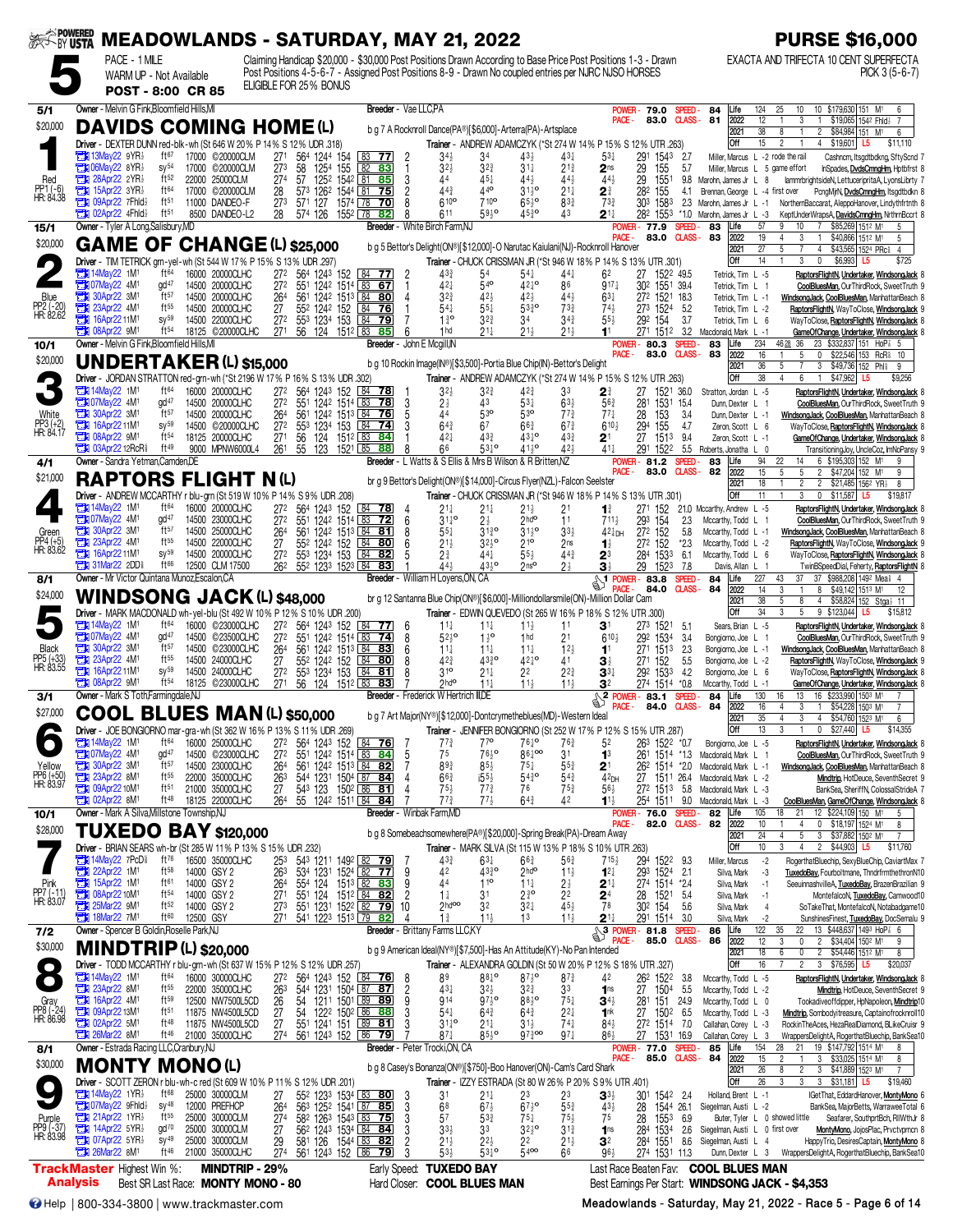| <b><i>SEERS POWERED</i></b><br>SEERS <b>USTA</b> |                                                             |                                      |                                                                               | <b>MEADOWLANDS - SATURDAY, MAY 21, 2022</b>                                                          |                                        |                |                                                                                                               |                                                            |                                            |                                    |                                              |                                         | <b>PURSE \$31,500</b>                                                                                                                       |
|--------------------------------------------------|-------------------------------------------------------------|--------------------------------------|-------------------------------------------------------------------------------|------------------------------------------------------------------------------------------------------|----------------------------------------|----------------|---------------------------------------------------------------------------------------------------------------|------------------------------------------------------------|--------------------------------------------|------------------------------------|----------------------------------------------|-----------------------------------------|---------------------------------------------------------------------------------------------------------------------------------------------|
|                                                  | PACE - 1 MILE                                               | WARM UP - Not Available              |                                                                               | The Violet Fillies & Mares Open                                                                      |                                        |                |                                                                                                               |                                                            |                                            |                                    |                                              |                                         | EXACTA AND TRIFECTA 50 CENT EARLY PICK 4<br>(6-7-8-9) (\$50,000 GUARANTEED POOL)                                                            |
|                                                  |                                                             | POST - 8:25 CR 92                    |                                                                               |                                                                                                      |                                        |                |                                                                                                               |                                                            |                                            |                                    |                                              |                                         | (TAKEOUT 15%)                                                                                                                               |
| 10/1                                             | Owner - Douglas S Overhiser, Shorewood, IL                  |                                      |                                                                               |                                                                                                      |                                        |                | Breeder - R J Walsh & D Walsh AS                                                                              |                                                            |                                            | <b>POWER</b>                       | 85.2<br>SPEED-                               | 89<br>Life                              | 9 \$358,340 1534 YR}<br>69<br>17<br>11                                                                                                      |
|                                                  |                                                             |                                      | <b>NO WIN NO FEED A (L)</b>                                                   |                                                                                                      |                                        |                | b m 7 A Rocknroll Dance(PA®)[\$6,000]-Designer Rose(NZL)-Art Major                                            |                                                            |                                            | PACE -                             | 89.0 CLASS-                                  | 89<br>2022<br>2021                      | 13<br>$\mathbf{1}$<br>\$54,890 1534 YR3<br>3<br>$\overline{1}$<br>$\overline{7}$<br>10<br>\$27,503                                          |
|                                                  |                                                             |                                      |                                                                               | Driver - SCOTT ZERON r blu-wh-c red (St 609 W 10% P 11% S 12% UDR 201)                               |                                        |                | Trainer - ERV MILLER (St 63 W 11% P 10% S 11% UTR .202)                                                       |                                                            |                                            |                                    |                                              | Off                                     | $\overline{2}$<br>$\mathbb O$<br>$0$ \$13,150<br>$\mathbf{1}$<br>\$22,100<br>L5                                                             |
|                                                  | $2N$ 12May 22 2 YR<br><b>EN 28Apr22 5YR</b>                 | ft70<br>ft $52$                      | 30000 FMNW30000<br>25000 FMNW21990                                            | 264<br>554 1232 1522 89 91<br>563 125<br>27                                                          | 1534 85 93                             | 5              | $77\frac{3}{4}$<br>78 <sub>3</sub><br>$11\frac{1}{2}$<br>$11\frac{1}{4}$                                      | $74\frac{1}{2}$<br>$11\frac{1}{2}$                         | 743<br>14                                  | 51P <sub>1</sub> 4<br>$1^{3}$      | 282 1523 39.0<br>284 1534 *1.9               |                                         | Miller, Marcus L 0 no factor<br>DragonRoll, BestHeadWest, StrCptn- 7<br>Miller, Marcus L 8 handily<br>NoWinNoFeedA, SiestBch, DshntthbchN 6 |
| Red                                              | 15Apr22 5YR}<br>о                                           | ft64                                 | 40000 BCMM5                                                                   | 27 <sup>1</sup><br>553 124 1521 90 87<br>563 1241 1514 91 88                                         |                                        | $\overline{2}$ | $33\frac{1}{2}$<br>33                                                                                         | 33                                                         | 32                                         | $51\frac{1}{4}$                    | 274 1522 45.8                                |                                         | Miller, Andy L -4 rode the rail<br>GiasSurreal, MissYoN, BstHdWst 7                                                                         |
| PP1 (-6)<br>HR: 89.68                            | <b>Eti 08Apr22 9YR</b><br><b>EN 01Apr22 4YR</b>             | ft57<br>ft49                         | 40000 BCMM4<br>40000 BCMM3                                                    | 272<br>272<br>563 1243 1524 90                                                                       | 86                                     |                | $3^{3}{}_{4}$<br>$3^{2^{3}}$<br>68<br>$67\frac{1}{4}$                                                         | 43<br>$64^{10}$                                            | $3^{2^{3}}$<br>$64\frac{1}{2}$             | $4^{2^{3}}$<br>54                  | 273 1522 37.0<br>281 1533 21.2               |                                         | Miller, Andy L -4 rode the rail<br>KeepRockinA, GisSrrl, KrmSlstr 7<br>Miller, Andy L 0 third over<br>DramaAct, MissYouN, BoltOfBeauty 8    |
|                                                  | $25$ Mar22 6YR $\frac{1}{2}$                                | ft57                                 | 40000 BCMM2                                                                   | 274<br>563 125 1523 89 87                                                                            |                                        | 5              | $55\frac{1}{2}$<br>$57\frac{1}{4}$                                                                            | $21\frac{3}{4}$ <sup>o</sup>                               | $21\frac{1}{2}$                            | $3^{2}$                            | 274 1531 14.5                                |                                         | Miller, Andy L -1 weakened<br>MissYouN, BoltOfBeauty, NoWnNFdA 7                                                                            |
| 4/1                                              |                                                             |                                      | Owner - Chris S Lawton, Vernon, NY; Dale G Lawton, Verona, NY                 |                                                                                                      |                                        |                | <b>Breeder</b> - Jim Winske,MA                                                                                |                                                            |                                            | 3 POWER-<br>PACE -                 | 89.0<br>SPEED-<br><b>CLASS-</b><br>93.0      | Life<br>93<br>2022<br>91                | 59<br>7 \$785,446 1481 M1<br>25<br>17<br>9<br>1 \$209,550 1503 M1<br>$\overline{4}$<br>$\overline{4}$<br>5                                  |
|                                                  | <b>RACINE</b>                                               |                                      | <b>BELL</b> \$9,000                                                           |                                                                                                      |                                        |                | br m 5 So Surreal(NY®)[\$2,500]-Ty's Artist(IL)-Real Artist                                                   |                                                            |                                            |                                    |                                              | 2021                                    | $\overline{25}$<br>11<br>4 \$288,420 1481 M1<br>4                                                                                           |
|                                                  | <b>TEM</b> 07May22 9M <sup>1</sup>                          | ad <sup>47</sup>                     | 40000 FM OPEN                                                                 | Driver - JASON BARTLETT red-blk-wh (St 138 W 11% P 12% S 11% UDR 213)<br>554 1232 1503 92 89<br>272  |                                        | -6             | Trainer - DAVID DEWHURST (*St 326 W 24% P 23% S 17% UTR .424)<br>110<br>21‡                                   |                                                            |                                            |                                    | 271 1504                                     | Off                                     | 13<br>2 \$135,891 L5<br>$\overline{4}$<br>4<br>\$160,050<br>$\mathbf{1}$                                                                    |
|                                                  | $25$ Apr22 7YR                                              |                                      | ft <sup>54</sup> 381000 BCMMFN                                                | 272<br>56                                                                                            | 1234 1512 92 93                        | $\overline{c}$ | $11\frac{1}{2}$<br>$11\frac{1}{2}$                                                                            | $21\frac{1}{2}$<br>$11\frac{1}{2}$                         | 21<br>$11\frac{1}{2}$                      | 31<br>2 <sub>ns</sub>              | 2.1<br>273 1512 *0.5                         | Bartlett, Jason<br>Bartlett, Jason      | AmazingDreamN, GiasSurreal, RacineBell10<br>-3<br>DramaAct, RacineBell, EasyToPlease 8                                                      |
| Blue                                             | 15Apr22 7YR1<br>о<br>$\frac{1}{200}$ 01Apr22 8YR            | ft <sup>64</sup><br>ft <sup>49</sup> | 40000 BCMM5<br>40000 BCMM3                                                    | 561 1232 1512 91 92<br>264<br>28<br>571 1244 1522 89 92                                              |                                        |                | 2 <sub>ns</sub><br>1 <sup>2</sup><br>$11\frac{1}{4}$<br>$11\frac{1}{2}$                                       | 1 <sup>2</sup><br>1 <sup>2</sup>                           | 13<br>13 <sup>1</sup>                      | $12\frac{1}{4}$                    | 1512 *0.1<br>28                              | Bartlett, Jason<br>Bartlett, Jason      | -4 handily<br>RacineBell, McmarkleSparkle, LitDeRs 8<br>0 handily<br>RacineBell, ManDontforgetM, BstHdWst 7                                 |
| PP2 (-20)<br>HR: 93.02                           | $25$ Mar22 4YR                                              | ft57                                 | 40000 BCMM2                                                                   | 27<br>563 1244 1514 88                                                                               | 94                                     |                | $11\frac{1}{4}$                                                                                               | $11\frac{1}{2}$<br>$11\frac{1}{2}$                         | 1 <sup>3</sup>                             | 1 <sup>4</sup><br>$15\frac{3}{4}$  | 273 1522 *0.3<br>27<br>1514 1.1              | Bartlett, Jason                         | -1 handily<br>RacineBell, ScarlettHanvr, LckyArtstA 7                                                                                       |
|                                                  | <b>THE 18Mar22 7YR</b>                                      | $ft^{55}$                            | 40000 BCMM<br>Owner - Enviro Stbs.FL:R Gutnick.PA:T Pontone.NJ:J Lozito Jr.NJ | 553 124 1521 92<br>27                                                                                | 92                                     |                | 33 <sup>1</sup>                                                                                               | 33 <sub>5</sub> °<br>43                                    | $53\frac{1}{4}$                            | 2 <sub>ns</sub>                    | 273 1521<br>*2.3                             | Bartlett, Jason                         | 0 strong finish<br>DragonRoll, RacineBell, MissYN 8<br>50<br>26<br>9\$1,070,214 1503 M1                                                     |
| 3/1                                              |                                                             |                                      |                                                                               |                                                                                                      |                                        |                | Breeder - V L Devery & Mrs D L Devery, NZ                                                                     |                                                            |                                            | <sup>3</sup> POWER - 91.5<br>PACE. | SPEED-<br>87.0<br><b>CLASS -</b>             | 90<br>Life<br>90<br>2022                | 10<br>6<br>$\overline{4}$<br>$\overline{c}$<br>\$83,262 1503 M1<br>6                                                                        |
|                                                  | AMAZING                                                     |                                      | <b>DREAM N(L)</b>                                                             |                                                                                                      |                                        |                | b m 6 Bettor's Delight(ON®)[\$12,000]-Christian Dreamer(NZL)-Christian Cullen                                 |                                                            |                                            |                                    |                                              | 2021<br>Off                             | 19<br>5 \$417,720<br>7<br>4<br>0<br>\$94,953<br>$\mathbf{1}$<br>$\mathbf{1}$                                                                |
|                                                  | <b>TEM</b> 07May22 9M <sup>1</sup>                          | gd <sup>47</sup>                     | 40000 FM OPEN                                                                 | Driver - TODD MCCARTHY r blu-grn-wh (St 637 W 15% P 12% S 12% UDR 257)<br>272<br>554 1232 1503 92 90 |                                        |                | Trainer - LINDA TOSCANO (St 103 W 15% P 14% S 12% UTR .268)<br>$3^{2+}$                                       | $11\frac{1}{4}$<br>$11\frac{1}{2}$                         | 11                                         | 1 <sup>hd</sup>                    | 271 1503<br>- 5.6                            | Mccarthy, Todd L 1                      | $0$ \$20,000 L5<br>AmazingDreamN, GiasSurreal, RacineBell10                                                                                 |
|                                                  | 30Apr22 9M1                                                 | ft57                                 | <b>QUA</b>                                                                    | 282<br>56<br>1244 1523 ∟_                                                                            | $\sim$                                 | 3              | 22<br>$21\frac{1}{4}$                                                                                         | $ix783$ ip                                                 | 719                                        | 727                                | 312 158                                      | Mccarthv. Todd L                        | TestOfFaith, HotMessExpress, OddsOnWhitney 7                                                                                                |
| White<br>PP3 (+2)<br>HR: 90.41                   | <b>EX 09Apr22 12M1</b><br>02Apr22 3M1                       | $ft^{51}$<br>ft52                    | 31500 FM OPEN<br>QUA                                                          | 274<br>562 124<br>284<br>572 1261 1524 [                                                             | 1511 88 84<br>$\sim$<br>$\blacksquare$ | 6<br>4         | $2\frac{1}{2}$ <sup>o</sup><br>$11\frac{1}{4}$<br>$21\frac{1}{2}$<br>$21\frac{1}{4}$                          | 12<br>210                                                  | 12<br>$1\frac{3}{4}$                       | $1^{13}$<br>$13\frac{1}{2}$        | 271 1511 *0.2<br>262 1524                    | Mccarthy, Todd L -3<br>Mccarthy, Todd L | AmazingDreamN, AnnabelleHanover, ABetterGm 6<br>AmazingDreamN, SmuggleTina, SouthwindJava 6                                                 |
|                                                  | 26Mar22 3M <sup>1</sup>                                     | ft49                                 | QUA                                                                           | 284<br>564 1243 1514                                                                                 |                                        |                | $34\frac{1}{4}$<br>$3^{2^{3}}$                                                                                | $3^{2^{3}}$                                                | $33\frac{1}{2}$                            | $3^{3+}$                           | 271 1522                                     | Mccarthy, Todd                          | WatchMeNowN, AltaEngenA, AmazingDreamN 7                                                                                                    |
|                                                  | 05Feb22 7FT AS<br>05Feb22 7FT_AS                            |                                      | 357230 AS FFA-G1 11<br>380000 AS FFA-G1 11                                    |                                                                                                      |                                        |                |                                                                                                               |                                                            |                                            | з                                  | 3201<br>3201                                 | Butt, A<br>Butt, A                      | mile rate<br>KngOfSwng, SprtOfStLs, AmzngDrmN<br>mile rate<br>KngOfSwng, SprtOfStLs, AmzngDrmN                                              |
| 5/1                                              | Owner - Curtin Anz Stables.Bordentown.NJ                    |                                      |                                                                               |                                                                                                      |                                        |                | Breeder - S H Sloan & Mrs C M Sloan & B D Mcintyre.NZ                                                         |                                                            |                                            | <b>POWER</b>                       | 86.3<br>SPEED-                               | 91<br>Life                              | 27<br>4 \$143,359 1493 M1<br>3<br>5                                                                                                         |
|                                                  |                                                             |                                      | <b>WATCH ME NOW N(L)</b>                                                      |                                                                                                      |                                        |                | b m 6 He's Watching-Mach N Elle(NZL)-Mach Three                                                               |                                                            |                                            | PACE -                             | 91.0 CLASS-                                  | 90<br>2022<br>2021                      | $\overline{c}$<br>0<br>0<br>\$13,750 1513 M1<br>6<br>$\overline{2}$<br>$\overline{2}$<br>14<br>4<br>\$89,714 1493 M1<br>5                   |
|                                                  |                                                             |                                      |                                                                               | Driver - DEXTER DUNN red-blk-wh (St 646 W 20% P 14% S 12% UDR .318)                                  |                                        |                | Trainer - TONY ALAGNA (St 271 W 17% P 14% S 14% UTR .294)                                                     |                                                            |                                            |                                    |                                              | Off                                     | $\overline{2}$<br>$\theta$<br>0<br>$\theta$<br>\$785<br>L5<br>\$24,250                                                                      |
|                                                  | <b>THE O7May22 9M1</b><br>23Apr22 7M <sup>1</sup>           | gd <sup>47</sup><br>ft56             | 40000 FM OPEN<br>QUA                                                          | 272<br>554 1232 1503 92 86<br>561 1242 151<br>28                                                     | ⊡<br>$\sim$                            | - 8            | 7610<br>$11\frac{1}{4}$                                                                                       | $64^{\circ}$<br>6430<br>$11\frac{1}{4}$<br>$11\frac{1}{4}$ | $94\frac{1}{2}$<br>12                      | 84<br>2 <sup>1</sup>               | 27 1512 19.7<br>264 1511                     | Dunn, Dexter L 1<br>Dunn, Dexter L      | AmazingDreamN, GiasSurreal, RacineBell10<br>Carbine, WatchMeNowN, BlueDiamondEyes 7                                                         |
| Green                                            | <b>THE 01Apr22 12M1</b>                                     | ft46                                 | 27500 FMWO50000L                                                              | 271<br>543 1224 1513 89 91                                                                           |                                        | $\frac{2}{7}$  | $54\frac{3}{4}$ <sup>o</sup>                                                                                  | 1 <sup>0</sup><br>12                                       | 14                                         | 1 <sup>5</sup>                     | 284 1513 *0.2                                |                                         | Dunn, Dexter L 6 WatchMeNowN, AnnabelleHanover, DbldeltbrgdN 7                                                                              |
| PP4 (+5)<br>HR: 91.47                            | 26Mar22 3M1<br>18Mar22 5M1                                  | ft49<br>ft57                         | <b>QUA</b><br><b>QUA</b>                                                      | 284<br>564 1243 1514<br>291<br>58 126<br>1524                                                        | $\blacksquare$<br>$\blacksquare$       | 6              | $12\frac{1}{2}$<br>33                                                                                         | $11\frac{1}{2}$<br>$11\frac{1}{2}$<br>$21^{10}_{4}$<br>210 | $12\frac{1}{2}$<br>$1\frac{1}{2}$          | 13<br>1 <sup>2</sup>               | 271 1514<br>263 1524                         | Dunn, Dexter L<br>Mccarthy, Todd L      | WatchMeNowN, AltaEngenA, AmazingDreamN 7<br>WatchMeNowN, Dresden, BeachCrazy 7                                                              |
|                                                  | $20$ Nov21 5M <sup>1</sup>                                  | ft 42                                | 175000 TVG MARES                                                              | 261<br>542 1222 1491 95 85                                                                           |                                        | ጸ              | 98 <sub>3</sub>                                                                                               | 750<br>$97\frac{1}{4}$ o                                   | $75\frac{3}{4}$ i                          | 794                                | 273 151                                      | 60.8 Mccarthy, Andrew L -2              | LyonsSentinel, GiasSurreal, Rocknificent 9                                                                                                  |
| $8/1 \Omega$                                     | Owner - Richard Poillucci, South Easton, MA                 |                                      |                                                                               |                                                                                                      |                                        |                | Breeder - Studholme Bloodstock LTD.NZ                                                                         |                                                            |                                            | <b>POWER</b><br>PACE -             | 86.5<br>SPEED-<br>86.0                       | 87<br>Life<br>2022<br><b>CLASS-86</b>   | 29<br>\$131,948 151 Phl <sup>§</sup><br>10<br>8<br>$\overline{7}$<br>$\mathbf 0$<br>\$28,555 1511 M1<br>3<br>0<br>6                         |
|                                                  |                                                             |                                      | <b>BEYOND WORDS N(L)</b>                                                      |                                                                                                      |                                        |                | b m 6 Art Major(NY®)[\$12,000]-Quote Me(NZL)-Bettor's Delight                                                 |                                                            |                                            |                                    |                                              | 2021                                    | 13<br>$\overline{c}$<br>5<br>\$38,745 151 Phis<br>$\mathbf{1}$<br>-5                                                                        |
|                                                  |                                                             |                                      |                                                                               | Driver - ANDREW MCCARTHY r blu-grn (St 519 W 10% P 14% S 9% UDR .208)                                |                                        |                | Trainer - KELVIN HARRISON (St 114 W 14% P 10% S 10% UTR .229)                                                 |                                                            |                                            |                                    |                                              | Off                                     | 4<br>$\overline{c}$<br>\$13,315<br>0<br>\$21,930<br>L5                                                                                      |
|                                                  | <b>EX 13May22 10M1</b><br><b>EM</b> 30Apr22 8M <sup>1</sup> | ft <sup>64</sup><br>ft57             | 23000 MWO10500L5<br>15500 FMNW10500                                           | 272 562 1241 1511 87 82<br>263<br>552 1241 1512 84 84                                                |                                        | -5<br>7        | $1\frac{3}{4}$ <sup>o</sup><br>$11\frac{1}{4}$<br>$55\frac{1}{2}$<br>55                                       | 11<br>$31\frac{1}{2}$ <sup>o</sup>                         | 11<br>22                                   | $\mathbf{1}^{\frac{3}{4}}$<br>1nk  | 27<br>1511 *17<br>1512 5.7<br>27             | Dunn, Dexter L -4<br>Dunn Dexter L -1   | BeyondWordsN, FoxValleyExploit, LaurieLee 6<br>BeyondWordsN, FoxValleyExploit, Filly10                                                      |
| Black                                            | 23Apr22 5M1<br>Ъ                                            | $ft^{55}$                            | 15500 FMNW10500                                                               | 56 1241 1511 87 83<br>27                                                                             |                                        | 3              | $31\frac{1}{4}$<br>33                                                                                         | 43                                                         | $3^{2}$                                    | $41\frac{3}{4}$                    | 1513 6.0<br>264                              | Dunn, Dexter L -2                       | FoxValleyExploit, MarsalaHanover, ChaseLoung 9                                                                                              |
| PP5 (+33)<br>HR: 84.55                           | 16Apr22 12M1<br><b>TEM 09Apr22 12M1</b>                     | $SV^{59}$<br>ft <sub>51</sub>        | 18000 FMNW14000<br>31500 MWO50000LT                                           | 282<br>574 1261<br>274<br>562 124                                                                    | 1534 89 85<br>1511 88<br><u>81</u>     | 4<br>3         | 66<br>65<br>$66\frac{3}{4}$<br>$65\frac{1}{4}$                                                                | $42\frac{3}{4}$ 00<br>$66^{10}_{2}$                        | 44<br>563                                  | 44<br>$63\frac{1}{4}$              | 274 1543 5.5<br>263 1514 13.2                | Dunn, Dexter L 15<br>Dunn, Dexter L -3  | AnnabelleHanover, RocknPhilly, JmBetonsix 8<br>AmazingDreamN, AnnabelleHanover, ABetterGm 6                                                 |
|                                                  | <b>TH</b> 01Apr22 12M <sup>1</sup>                          | $ft^{46}$                            | 27500 FMWO50000L                                                              | 271<br>543 1224 1513 89 86                                                                           |                                        |                | $66\frac{1}{4}$<br>$64\frac{1}{2}$                                                                            | $65\frac{1}{2}$                                            | 66                                         | 55}                                | 284 1523 87.0                                | Callahan, Corey L 6                     | WatchMeNowN, AnnabelleHanover, DbldeItbrgdN 7                                                                                               |
| 6/5                                              |                                                             |                                      | Owner - Melvin P Segal, NC; Kentuckiana Racing Stable, KY; Eddie Gran, KY     |                                                                                                      |                                        |                | Breeder - Frederick W Hertrich III,DE                                                                         |                                                            |                                            | <b>SI POWER-</b><br>PACE -         | 95.5<br><b>SPEED</b><br>93.0<br><b>CLASS</b> | 93<br>Life<br>87<br>2022                | 0\$1,585,439 1483 Lex1<br>27<br>2322<br>3<br>3<br>$\overline{c}$<br>0<br>0 \$15,700 1494 M <sup>1</sup><br>$\mathbf{1}$<br>4                |
|                                                  |                                                             |                                      | <b>TEST OF FAITH \$92,000</b>                                                 |                                                                                                      |                                        |                | b m 4 Art Major(NY®)[\$9,500]-Cannae Cammie(MD)-Cam's Card Shark                                              |                                                            |                                            |                                    |                                              | 2021                                    | 16<br>14<br>2 0 \$1,069,739   1483 Lex1 3                                                                                                   |
|                                                  | <b>External 14May22 11M<sup>1</sup></b>                     | $sy^{64}$                            | 25000 GRADUATE                                                                | Driver - DAVID MILLER wh-pur-b go (St 466 W 15% P 14% S 12% UDR .268)<br>551 124 1494 91 91<br>28    |                                        | -2             | Trainer - BRETT PELLING (St 117 W 34% P 18% S 12% UTR .480)<br>$43\frac{1}{2}$<br>$1\frac{1}{2}$ <sup>o</sup> | $11\frac{1}{4}$                                            | $1\frac{3}{4}$                             | 1 <sup>nk</sup>                    | 254 1494 *0.7                                | Off<br>Miller, David                    | 5<br>1 0 \$278,389 L5 \$430,200<br>7<br>-3<br>TestOfFaith, Oakwoodanabellalr, GraceHill 9                                                   |
|                                                  | 107May22 9M1                                                | $gd^{47}$                            | 40000 FM OPEN                                                                 | 272<br>554 1232 1503 92 90                                                                           |                                        | 9              | 10930                                                                                                         | $10^{7\frac{1}{2}$ 00<br>$96\frac{1}{2}$                   | 54                                         | 41‡                                | 26 1504 *1.2                                 | Miller, David                           | AmazingDreamN, GiasSurreal, RacineBell10                                                                                                    |
| Yellow<br>PP6 (+50)<br>HR: 95.47                 | 30Apr22 9M <sup>1</sup><br>19Apr22 9Phl <sup>§</sup>        | ft57<br>ft 47                        | QUA<br><b>QUA</b>                                                             | 28 <sup>2</sup> 56 1244 1523 - - -<br>301 594 1283 1573 - - -                                        |                                        | 6<br>3         | 45<br>44<br>25<br>23                                                                                          | $3^{130}$<br>21                                            | 21<br>$\bar{2}$ <sup>1</sup> $\frac{1}{2}$ | $11\frac{3}{4}$<br>$1\frac{1}{4}$  | 272 1523<br>284 1573                         | Miller, David<br>Miller, David          | TestOfFaith, HotMessExpress, OddsOnWhitney 7<br>TestOfFaith, Virgo, HighMinded 4                                                            |
|                                                  | <b>TEM 11Nov2110DD</b>                                      |                                      | ft <sup>63</sup> 129000 MATRON                                                | 254<br>55 1212 1491 90 96                                                                            |                                        | 2              | 33<br>33                                                                                                      | $2\frac{1}{2}$ <sup>o</sup>                                | $11\frac{1}{2}$                            | $\mathbf{1}$                       | 274 1491 *0.3                                | Miller, David                           | TestOfFaith, BlueDiamondEyes, ScarlettHanover 8<br>-3                                                                                       |
|                                                  | <b>EN 300ct21 4M<sup>1</sup></b>                            |                                      | ft <sup>61</sup> 600000 BR CROWN F                                            | 27<br>554 1232 1494 89 95                                                                            |                                        | 8              | $66\frac{1}{2}$ <sup>o</sup>                                                                                  | $63^{30}_{4}$<br>$41\frac{1}{2}$ <sup>o</sup>              | 31                                         | 1 <sup>1</sup>                     | 261 1494 *0.3                                | Miller, David                           | TestOfFaith, ScarlettHanover, FireStartHanover10                                                                                            |
|                                                  | <b>TrackMaster Highest Win %:</b><br>Analysis               |                                      | <b>TEST OF FAITH - 85%</b><br>Best SR Last Race: NO WIN NO FEED A - 91        |                                                                                                      |                                        |                | Early Speed: RACINE BELL<br>Hard Closer: TEST OF FAITH                                                        |                                                            |                                            | Last Race Beaten Fav: None         |                                              |                                         | Best Earnings Per Start: TEST OF FAITH - \$58,720                                                                                           |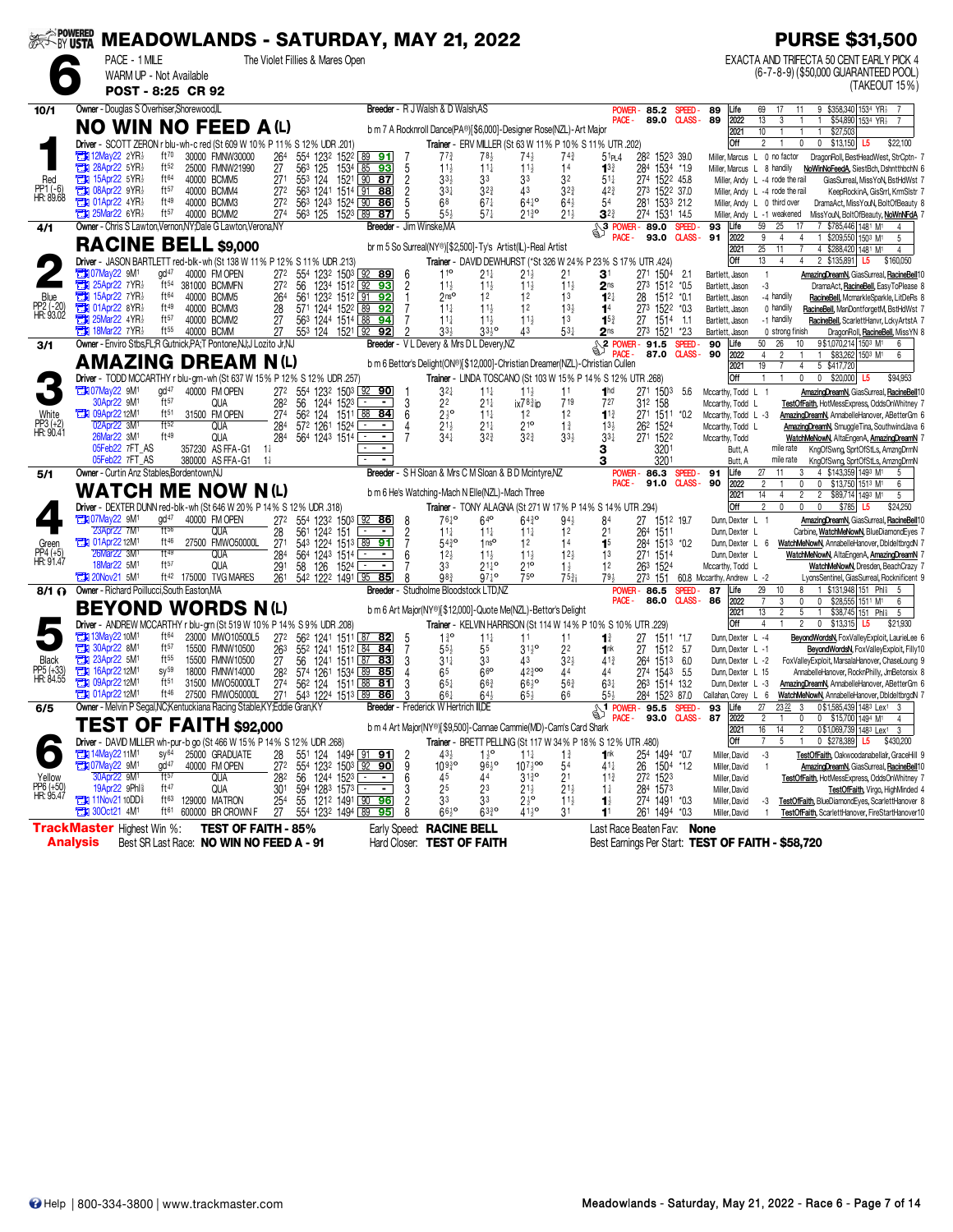| <b>SECOND USTA</b>                  | PACE - 1 MILE                                                                                                               | <b>MEADOWLANDS - SATURDAY, MAY 21, 2022</b>                                |                               | N/W \$14,100 (N/W L3 \$15,400) in Last 5 Starts AE: TM Rating 89 or Less as of 5/17 AE: 4 YO, N/W \$1 in 2022 |                                                                   |                                                                             |                                                                                                 |                                                                    |                                    |                                                         |                         |                                                   | <b>PURSE \$18,000</b><br>EXACTA AND TRIFECTA 10 CENT SUPERFECTA                                                         |
|-------------------------------------|-----------------------------------------------------------------------------------------------------------------------------|----------------------------------------------------------------------------|-------------------------------|---------------------------------------------------------------------------------------------------------------|-------------------------------------------------------------------|-----------------------------------------------------------------------------|-------------------------------------------------------------------------------------------------|--------------------------------------------------------------------|------------------------------------|---------------------------------------------------------|-------------------------|---------------------------------------------------|-------------------------------------------------------------------------------------------------------------------------|
|                                     | WARM UP - Not Available                                                                                                     | POST - 8:50 CR 92                                                          |                               | Starters in a Class Higher Than N/W \$22,500 in Last Start Ineligible No coupled entries per NJRC             |                                                                   |                                                                             |                                                                                                 |                                                                    |                                    |                                                         |                         |                                                   | PICK 3 (7-8-9)                                                                                                          |
| 9/2                                 | Owner - Odds On Racing, Boca Raton, FL                                                                                      |                                                                            |                               |                                                                                                               |                                                                   | Breeder - Steve Jones, NY                                                   |                                                                                                 |                                                                    |                                    | POWER-<br>86.3                                          | SPEED-                  | 93<br>Life                                        | 15 \$390,165 149 Phl<br>121<br>25<br>15                                                                                 |
|                                     | $I'M$ A BIG DEAL(L) \$300,000                                                                                               |                                                                            |                               |                                                                                                               |                                                                   | b h 7 Somebeachsomewhere(PA®)[\$30,000]-Big Mcdeal(NY)-McArdle              |                                                                                                 |                                                                    | PACE -                             | 93.0                                                    | <b>CLASS-</b>           | 92<br>2022<br>2021                                | 15<br>$\overline{2}$<br>\$34,259 1493 M1<br>3<br>0<br>21<br>3<br>3<br>3<br>\$36,497 1503 M1<br>6                        |
|                                     | Driver - JORDAN STRATTON red-grn-wh (*St 2196 W 17% P 16% S 13% UDR .302)<br><b>THE 07May22 11M1</b>                        | gd <sup>47</sup><br>27500 NW20000L5                                        | 262                           | 541 1223 1502 94 87                                                                                           | -3                                                                | $65\frac{3}{4}$                                                             | Trainer - VIRGIL MORGAN JR (*St 1045 W 22% P 15% S 12% UTR 343)<br>$66^{\circ}$                 | $53\frac{1}{2}$ <sup>o</sup><br>$66\frac{1}{2}$                    | 64‡                                | 28<br>1511 140                                          |                         | Off<br>Dunn, Dexter L 1                           | 20<br>$\overline{2}$<br>4 \$66,018<br>\$8,380<br>$\overline{4}$<br>L5<br>VettelN, HailChristianN, LeonDavid &           |
|                                     | ъ<br>30Apr22 9M1<br>23Apr22 9M1<br>ъ                                                                                        | ft57<br>27500 NW20000L5<br>$ft^{55}$<br>23000 NW20000L5                    | 264                           | 553 124<br>534 1221                                                                                           | 1501 95<br>88<br>$\overline{2}$<br>149 93 93<br>8                 | $32\frac{1}{2}$<br>11 <sup>o</sup>                                          | 32 <sup>o</sup><br>$3^{2}\frac{1}{2}$                                                           | $3^{2}$<br>41                                                      | 73}<br>424                         | 262 1504 11.8<br>1492 40                                |                         | Dunn, Dexter L -1                                 | IgnatiusA, JMMandamin, DragonSaid 8                                                                                     |
| Red<br>PP1 (-6)<br>HR: 93.91        | <b>EX 16Apr22 10M1</b><br><b>EX 02Apr22 10M1</b>                                                                            | $SV^{59}$<br>31500 NW21000L5<br>ft48                                       | 262<br>271                    | 544 1231                                                                                                      | 150 <sup>2</sup> 95 93                                            | $3^{3}_{4}$                                                                 | $21\frac{1}{4}$<br>31<br>$3^{2^{3}}$<br>323<br>11                                               | 32 <sub>3</sub>                                                    | $\mathbf{3}^{3\ddagger}$           | 27<br>273<br>1511 15.8                                  |                         | Dunn, Dexter L -2<br>Dunn, Dexter L 4             | CasualCool, RockinTheAces, MayhemHanover10<br>WorkinOnaMystery, AnaAfreetN, ImABigDeal 7                                |
| 10/1                                | Owner - Pollack Racing LLC.Venetia, PA: Jeffrey W Cullipher, Middletown, IN                                                 | 23000 NW20000L5                                                            | 27                            | 552 1222 1491 92 92                                                                                           |                                                                   | $31^{10}_{4}$<br>Breeder - Woodlands Stud Nz Inc & Mrs H Vanopzeeland, NZ   | $1\frac{3}{4}$                                                                                  | 11                                                                 | 31,                                | 27<br>1492 5.1<br>POWER-<br>81.0                        | <b>SPEED</b>            | Dunn, Dexter L -3<br>88<br>.ife                   | Shvaiko, AnaAfreetN, <i>ImABigDeal</i> 9<br>55<br>\$97,088 152 MVR 6<br>11<br>6                                         |
|                                     | LOUIE THE HORSE N(L)                                                                                                        |                                                                            |                               |                                                                                                               |                                                                   | b g 6 Sweet Lou(PA®)[\$7,500]-Bettorkeepthefaith(NZL)-Bettor's Delight      |                                                                                                 |                                                                    | PACE -                             | 88.0                                                    | <b>CLASS-</b>           | 89<br>2022<br>2021                                | 13<br>$\overline{2}$<br>\$26,890 152 MVR 6<br>27<br>6<br>\$48,832<br>5<br>3                                             |
|                                     | Driver - JASON BARTLETT red-blk-wh (St 138 W 11% P 12% S 11% UDR 213)<br><b>The 15May22 5Phl?</b>                           | ft80<br>13000 NW14000L5                                                    | 263                           | 554 1233 152 88 76                                                                                            | 8                                                                 | 812                                                                         | Trainer - JEFF CULLIPHER (St 489 W 12% P 13% S 11% UTR .229)<br>$87\frac{1}{2}$<br>86‡          | $85\frac{1}{2}$                                                    | 89}                                | $\frac{29}{281}$<br>1534 4.8                            |                         | Off<br>Tetrick, Tim L 2                           | 3<br>$\mathbf{0}$<br>0<br>\$2,100<br>0<br>\$10,790<br>L5<br>Imoutthedoor, WagerOnMe, CantBeachThat &                    |
|                                     | <b>TEM 01May22 7Phl?</b><br><b>EN 24Apr2211Phls</b>                                                                         | ft69<br>13000 NW14050L4<br>ft72<br>13000 NW14000L5                         | 271<br>281                    | 563 1241 1522 87 80<br>55                                                                                     | 3<br>3<br>1231 1511 89 86                                         | 443<br>66                                                                   | $2\frac{1}{2}$ <sup>o</sup><br>45<br>53 <sup>o</sup><br>$68\frac{3}{4}$                         | $2\frac{1}{2}$<br>32                                               | 11<br>$2^{11}$                     | 1522 4.7<br>273 1512 14.6                               |                         | Tetrick, Tim L -1<br>Tetrick, Tim L 0             | LouieTheHorseN, TwinBFighter, OlliesZtam 8<br>TappedTeen, LouieTheHorseN, ImaginaryLine 8                               |
| Blue<br>PP2 (-20)<br>HR: 88.27      | <b>TEM</b> 15Apr22 8Phl <sup>§</sup><br><b>The 01Apr22 2HoP</b>                                                             | ft69<br>13000 NW14000L5<br>ft40<br>20000 75000CLHC                         | 264<br>261                    | 561<br>124<br>55<br>124                                                                                       | 1522 86 81<br>$\frac{2}{5}$<br>$1514$ $92$<br>86                  | $34\frac{1}{4}$<br>611                                                      | $3^{3}\frac{1}{2}$<br>560<br>69 <sub>3</sub>                                                    | $31\frac{3}{4}$ <sup>o</sup><br>$3^{13}$<br>$55\frac{1}{2}$        | $41\frac{3}{7}$<br>$65\frac{3}{4}$ | 282 1524 7.1<br>274<br>153                              | 10.5                    | Miller, David L 2<br>De Long, John L 10           | BenhopeRulzN, MadManHill, HisBeatsHanover 7<br>GeneralDolan, Levi, FatherTedGb 6                                        |
| 3/1                                 | Owner - Crawford Farms Racing, Syracuse, NY; Alan J Johnston, Syracuse, NY                                                  |                                                                            |                               |                                                                                                               |                                                                   | Breeder - Fair Winds Farm Inc.NJ                                            |                                                                                                 |                                                                    | PACE -                             | $\otimes$ <sup>1</sup> POWER - 90.4<br>89.0             | SPEED.<br><b>CLASS-</b> | 90<br>Life<br>94<br>2022                          | 52<br>8 \$833,951 1474 VD<br>14 13<br>3<br>8<br>$\overline{4}$<br>\$15,344 1511 PcDi 6<br>$\mathbf{1}$                  |
|                                     | <b>SHAKE THAT HOUSE (L) \$160,000</b><br>Driver - DEXTER DUNN red-blk-wh (St 646 W 20% P 14% S 12% UDR 318)                 |                                                                            |                               |                                                                                                               |                                                                   | b g 6 American Ideal(NY®)[\$10,000]-Shake That Junk(NJ)-Camluck             | Trainer - CHRIS RYDER (St 58 W 26% P 5% S 16% UTR .341)                                         |                                                                    |                                    |                                                         |                         | 2021<br>Off                                       | 15<br>$\overline{2}$<br>2 \$107,219 148 M1<br>3<br>5<br>1 \$376,309<br>\$18,844<br>9<br>3<br>3<br>L5                    |
|                                     | <b>EN 30Apr22 12PcD</b><br>15Apr22 9Phl <sup>§</sup><br>Ъ                                                                   | ft64<br>17500 NW20000L5<br>ft69<br>16200 NW22000L5                         | 26<br>261                     | 531<br>551<br>122<br>151                                                                                      | 1214 1511 90 85<br>$\boxed{90}$<br>$\overline{2}$<br>88           | 3 <sup>1</sup><br>$3^{3}$                                                   | 31<br>$21\frac{1}{4}$<br>33<br>$11\frac{1}{2}$                                                  | $21\frac{1}{4}$<br>$1\frac{3}{4}$                                  | $1^{1}$<br>$\mathbf{3}$ 1}         | 29 <sup>°</sup><br>1511 10.2<br>292<br>151 <sup>2</sup> |                         | Buter, Tyler L -1<br>5.8 Mccarthy, Andrew L       | ShakeThatHouse, Shvaiko, VirginStorm 8<br>RandomHanover, GroovyJoe, ShakeThatHouse 8<br>$\overline{2}$                  |
| White<br>PP3 (+2)<br>HR: 87.47      | <b>THE 09Apr2214PcD</b><br><b>TEM 03Apr22 9Phl</b>                                                                          | $SV^{49}$<br>17500 NW17500L5<br>gd <sup>55</sup><br>13000 NW14150L5        | 271<br>272                    | 562 124<br>1521<br>553 123<br>152                                                                             | $90$ 87<br>90<br>$\frac{84}{ }$                                   | $21\frac{1}{4}$<br>32                                                       | $42\frac{1}{4}$<br>421<br>$11\frac{1}{2}$<br>$11\frac{3}{4}$                                    | $3^{2}$<br>$1\frac{1}{2}$                                          | 44}<br>$2^{11}$                    | 283<br>153<br>1521 *0.4<br>291                          | 2.9                     | Bartlett, Jason L<br>Dunn, Dexter L 3             | PrinceOfTides, CaptainRomance, VirginStorm 8<br>-9<br>ShadowCat, ShakeThatHouse, MayhemHanover 8                        |
|                                     | 25Mar22 9Phl <sup>1</sup><br>Owner - Ricky A Bucci, Campbell Hall, NY                                                       | ft50<br><b>QUA</b>                                                         | 283                           | 554 1234 1522                                                                                                 |                                                                   | $11\frac{1}{2}$<br>Breeder - Emerald Highlands Farm,OH                      | 22<br>22                                                                                        | $1\frac{1}{2}$                                                     | $17\frac{1}{4}$                    | 281<br>1522<br>POWER-82.6                               | <b>SPEED</b>            | Dunn, Dexter L<br>Life<br>90                      | ShakeThatHouse, AvalancheHanover, LegnOfBm 6<br>63<br>12<br>10 \$160,918 1512 M1<br>6                                   |
| 15/1                                | GINGRAS BEACH (L) \$40,000                                                                                                  |                                                                            |                               |                                                                                                               |                                                                   | b g 5 Somebeachsomewhere(PA®)[\$20,000]-Ginger Shark(OH)-Shadyshark Hanover |                                                                                                 |                                                                    |                                    | 89.0                                                    | <b>CLASS-</b>           | 88<br>2022<br>2021                                | 12<br>$\overline{2}$<br>2 \$31,535 1524 YR<br>$\overline{c}$<br>5<br>27<br>5<br>\$55,460 1512 M1<br>4                   |
|                                     | Driver - TODD MCCARTHY r blu-grn-wh (St 637 W 15% P 12% S 12% UDR .257)                                                     |                                                                            |                               |                                                                                                               |                                                                   |                                                                             | Trainer - RICKY BUCCI (St 50 W 6% P 16% S 6% UTR 169)                                           |                                                                    |                                    |                                                         |                         | Off                                               | $\overline{7}$<br>$\overline{c}$<br>2 \$18,886<br>L5<br>\$11,330                                                        |
|                                     | 16May22 5YR}<br><b>ET 14May22 2M1</b>                                                                                       | 21500 NW15000L5<br>gd <sup>70</sup><br>ft64<br>18000 NW14000L5             | 271<br>272                    | 56 1241 1524 88 86<br>551 1223 1483 94                                                                        | -3<br>$\blacksquare$                                              | $3^{2^{3}}$<br><b>SCRATCHED</b>                                             | $3^{3}\frac{1}{2}$<br>421                                                                       | 32                                                                 | 32}                                | 284 1532 47.5                                           |                         | Holland, Brent L -1                               | MightySantanaN, Rockapelo, GingrasBeach &<br>-5<br>WalknafterMidnite, DaDelightful, SonnyWeaverN 5                      |
| Green<br>PP4 (+5)<br>HR: 89.02      | <b>ET 03May22 7YR</b><br><b>ED 25Apr22 1YR</b>                                                                              | $ft^{54}$<br>25000 NW20000L5<br>ft <sup>54</sup><br>21500 NW15000L5        | 29<br>27                      | 592 1271 155 89 73<br>56                                                                                      | 1233 1513 88 89                                                   | 79<br>561                                                                   | 77<br>$74\frac{3}{4}$<br>56<br>430                                                              | $75\frac{3}{4}$<br>533                                             | 75<br>$73\frac{3}{4}$              | 156<br>281<br>1522                                      | 37.3<br>8.6             | Marohn, James Jr L -1<br>Siegelman, Austi L -3    | Escapetothebeach, Imstaynalive, OnTheCardsN 7<br>StanfordCourt, CanBPerfect, Glacis 8                                   |
| 8/1                                 | <b>THE 15Apr22 10 YR3</b><br>Owner - S Held, NY; J Whitig, PA; Joe Pavia Jr Stb, PA; B Jablonsky, PA                        | ft64<br>17500 NW10000L5                                                    | 28                            | 572 1253 1524 86 85                                                                                           |                                                                   | 110<br>Breeder - Hanover Shoe Farms Inc.PA                                  | 11 <sub>3</sub><br>$11\frac{3}{4}$                                                              | $11+$                                                              | $\mathbf{1}$<br>3 POWER-           | 271 1524<br>87.6                                        | $*1.1$<br><b>SPEED</b>  | 92<br>Life                                        | Brennan, George L -4 game winner<br>GingrasBech, RckLghts, CrzngHll 7<br>14 \$234,913 1492 PcD 4<br>66<br>14<br>14      |
|                                     | <b>STONE HANOVER (L) \$42,000</b>                                                                                           |                                                                            |                               |                                                                                                               |                                                                   | b h 6 Art Major(NY®)[\$12,000]-Sammy's Magic Girl(PA)-Western Hanover       |                                                                                                 |                                                                    | PACE -                             | 92.0                                                    | <b>CLASS-</b>           | 93<br>2022<br>2021                                | 3<br>\$10,025 1492 M1<br>$\theta$<br>0<br>6<br>31<br>5<br>6<br>\$92,638 1492 M1<br>6<br>5                               |
|                                     | Driver - SCOTT ZERON r blu-wh-c red (St 609 W 10% P 11% S 12% UDR .201)<br><b>THE 14May22 7M1</b>                           | gd <sup>64</sup><br>15500 NW10500L5                                        | 272                           | 553 1231 1492 91 90                                                                                           |                                                                   | $21^{\circ}$                                                                | Trainer - JOE PAVIA JR (*St 232 W 15% P 22% S 15% UTR .322)<br>12<br>$11\frac{1}{2}$            | $12\frac{1}{2}$                                                    | $1^{11}$                           | 261<br>1492 *1.5                                        |                         | Off<br>Tetrick, Tim L -5                          | 8<br>$\overline{2}$<br>0<br>3 \$29,579<br>\$14,065<br>L5<br>StoneHanover, DeLosCielosDeo, SaranacBluChp 9               |
| Black                               | <b>External O7May22 1M1</b><br><b>EX 30Apr22 9M</b>                                                                         | $\alpha$ d <sup>47</sup><br>18000 NW14000L5<br>ft57<br>27500 NW20000L5     | 264<br>264                    | 541 1222 1493 92 91<br>553 124 1501 95 87                                                                     | 7                                                                 | $77\frac{3}{4}$<br>$66\frac{1}{2}$                                          | $75\frac{1}{2}$ <sup>o</sup><br>75 <sup>o</sup><br>$66\frac{1}{4}$                              | $63^{100}$<br>$55\frac{1}{4}$<br>$85\frac{1}{2}$                   | 54<br>$5^{2}$                      | 272 1502 5.5<br>254 1504 59.5                           |                         | Zeron, Scott L 1<br>Zeron, Scott L -1             | CasualCool, DaDelightful, DeLosCielosDeo 8<br>IgnatiusA, JMMandamin, DragonSaid 8                                       |
| PP5 (+33)<br>HR: 92.88              | 23Apr22 7M1<br>11Apr22 3PPk                                                                                                 | $f$ <sup>156</sup><br><b>QUA</b><br>ft77<br><b>QUA</b>                     | 28<br>293                     | 561 1242 151<br>583 1271 1552 -                                                                               | $\overline{\phantom{a}}$                                          | $44\frac{1}{4}$<br>$13\frac{1}{4}$                                          | $43\frac{3}{4}$<br>44<br>112<br>15                                                              | $44\frac{3}{4}$<br>115                                             | 423<br>$114\frac{3}{4}$            | 262 1513<br>281 1552                                    |                         | Zeron, Scott L<br>Jones, Tyler L                  | Carbine, WatchMeNowN, BlueDiamondEyes 7<br>StoneHanover, WhosNegan, FollowTheDream 6                                    |
| 10/1                                | Owner - Triple D Stbs Inc, NJ; Oompa's Fm Inc, NJ; R A Mondillo, OH                                                         |                                                                            |                               |                                                                                                               |                                                                   | Breeder - Wibble Holdings Limited, NZ                                       |                                                                                                 |                                                                    |                                    | $\frac{8}{2}$ POWER-87.8<br>ACE -<br>90.0               | SPEED-<br><b>CLASS-</b> | 91<br>Life<br>91<br>2022                          | 91<br>25<br>11 \$226,241 1501 M1<br>8<br>6<br>3<br>$\mathbf{0}$<br>0<br>0<br>\$1,440                                    |
|                                     | <b>JACK'S SHADOW N(L)</b><br>Driver - TIM TETRICK grn-yel-wh (St 544 W 17% P 15% S 13% UDR .297)                            |                                                                            |                               |                                                                                                               |                                                                   | br g 8 Shadow Play(ON®)[\$4,000]-Let's Go Cullen(NZL)-Christian Cullen      | Trainer - SCOTT DI DOMENICO (*St 980 W 17% P 15% S 14% UTR .300)                                |                                                                    |                                    |                                                         |                         | 2021<br>Off                                       | $\overline{27}$<br>\$80,882 1502 DD<br>9<br>3<br>4<br>\$15,374<br>7<br>0<br>L5<br>\$15,140                              |
|                                     | <b>EX 14May22 6M1</b><br><b>EN 30Apr22 1M1</b>                                                                              | gd <sup>64</sup><br>23000 NW20000L5<br>ft57<br>18000 NW14000L5             | 264<br>25 <sup>4</sup>        | 561<br>1234<br>534                                                                                            | 1494 93 81<br>122 <sup>2</sup> 149 <sup>3</sup> 92 <b>91</b><br>4 | $65\frac{1}{2}$<br>$67\frac{3}{4}$                                          | $65\frac{1}{2}$ <sup>o</sup><br>76<br>74                                                        | $64\frac{1}{2}$ <sup>o</sup><br>76<br>$75\frac{1}{2}$              | 66 z<br>42                         | 262 151<br>264<br>150                                   | 19.2<br>33.6            | Tetrick. Tim L -5<br>Tetrick. Tim L -1            | BettorsDonttell, LeonDavid, HailChristianN 8<br>LeonDavid, HailChristianN, DeLosCielosDeo 7                             |
| rellow)<br>PP6 (+50)                | <b>EX 23Apr22 9M1</b><br>12Apr22 11Phl <sup>§</sup>                                                                         | ft55<br>23000 NW14000L5<br>ft56<br>QUA                                     | 262                           | 534 1221 149 93 86<br>292 100 1273 1554                                                                       | 6<br>$\blacksquare$                                               | 912<br>$57\frac{1}{4}$                                                      | 911<br>$86\frac{3}{4}$<br>580                                                                   | 96<br>$24\frac{1}{2}$<br>$36\frac{1}{4}$                           | $10^{8}$<br>$24\frac{1}{2}$        | 27<br>1503 22.0<br>274 1563                             |                         | Tetrick, Tim L -2<br>Tetrick, Tim L               | CasualCool, RockinTheAces, MayhemHanover10<br>TrenteDeo, JacksShadowN, TheMoonshadowN 6                                 |
| HR: 89.07                           | 26Sep21 9Phl <sup>5</sup> ft <sup>72</sup> 16200 NW21500L5<br>Owner - R Huff, FL; Beauty Bridle Rac Stb Inc, NJ; R Huff, FL |                                                                            |                               | 264 543 122 1493 92                                                                                           | $\overline{\phantom{a}}$                                          | SCRATCHED - SICK<br>Breeder - Blue Chip Bloodstock Inc, NY                  |                                                                                                 |                                                                    |                                    | POWER -<br>83.0                                         | SPEED-                  | 116                                               | AMajorOmen, LyonsSteel, ImAGigoloN /<br>10 \$235,920 148 M1<br>23<br>25<br>$\overline{4}$                               |
| 8/1 O                               | LETS ROLL(L)                                                                                                                |                                                                            |                               |                                                                                                               |                                                                   | b h 7 Roll With Joe(NY®)[\$5,000]-I-lady(NY)-Western Ideal                  |                                                                                                 |                                                                    | PACE -                             |                                                         | 89.0 CLASS-87           | 89<br>Life<br>2022<br>2021                        | 2 \$36,067 150 PcD ? 7<br>15<br>3<br>32<br>$\overline{c}$<br>\$48,358 151 PPk 6<br>4<br>8                               |
|                                     | Driver - DAVID MILLER wh-pur-b go (St 466 W 15% P 14% S 12% UDR .268)                                                       |                                                                            |                               |                                                                                                               |                                                                   |                                                                             | Trainer - JAKE HUFF (*St 349 W 15% P 20% S 15% UTR 311)                                         |                                                                    |                                    |                                                         |                         | Off                                               | 12<br>$\overline{c}$<br>$\overline{c}$<br>$\overline{1}$<br>\$18,939 L5<br>\$13,389                                     |
|                                     | $714$ 14Mav22 13PcD $\frac{5}{8}$<br><b>EN 07May22 12M1</b>                                                                 | ft76<br>14500 NW13000L5<br>$\text{gd}^{47}$<br>15500 NW10000L5             | 264<br>271                    | 55 122 <sup>3</sup> 150 87 91<br>55 1231 1503 90 88                                                           | - 4<br>$\overline{2}$                                             | $11\frac{1}{4}$<br>$3^{2^{3}}$                                              | $21\frac{1}{4}$<br>$21\frac{1}{4}$<br>$3^{2}\frac{1}{2}$<br>53}                                 | $21\frac{1}{4}$<br>$6^{2}$                                         | $13\frac{1}{2}$<br>$3^{2}$         | 271 150 *0.8<br>272 1511 11.2                           |                         | Napolitano, Anth L -2<br>Miller, David L 1        | LetsRoll, FriskieAllNite, CaviartRockland 8<br>AllHandsOnDeck, MayhemHanover, LetsRoll 7                                |
| Pink<br>PP7 (-11)<br>HR: 89.64      | <b>Et 30Apr22 4M<sup>1</sup></b><br><b>TEM 17Apr22 16PPk</b>                                                                | $ft^{57}$<br>15500 NW10000L5<br>$ft^{78}$<br>14600 ISLE MILE2              | $\frac{26^3}{27}$             | 55 <sup>2</sup> 124 1511 91 84<br>552 1224 1504 86 89                                                         | $\frac{2}{10}$                                                    | 44<br>$55\frac{1}{2}$                                                       | $73\frac{3}{4}$<br>44<br>$65\frac{1}{4}$                                                        | $74\frac{3}{4}$<br>$63^{30}_{4}$<br>$3^{3+}$                       | $5^{2}$<br>2 <sup>hd</sup>         | 264 1513 5.2<br>271 1504 7.1                            |                         | Miller, David L -1<br>Miller, David L -3 2nd tier | GrandCayman, RockinM, DecisionDay 7<br>BeachForecast, LetsRoll, WarraweeVIc 9                                           |
| 7/2                                 | <b>TEM</b> 10Apr22 10PPk<br>Owner - Burke Rcg Stb.PA: Weaver Bruscemi.PA: P Collura.PA                                      | $ft^{69}$<br>12600 OPEN II                                                 |                               | 271 544 123 1511 88 87                                                                                        | 6                                                                 | 811<br>Breeder - Frederick W Hertrich III,DE                                | $87\frac{3}{4}$ <sup>o</sup>                                                                    | $42^{30}_{4}$<br>53 <sup>1</sup>                                   | $63\frac{1}{2}$                    | 281 1514 17.1<br>85.0<br>POWER -                        | <b>SPEED</b>            | Chindano, J Jr L 1<br>90<br>Life                  | RealPeace, WarraweeVeloce, ActorHanover 9<br>33<br>24 \$896,707 1493 DD<br>186<br>44<br>6                               |
|                                     | <b>BETTOR MEMORIES (L) \$85,000</b>                                                                                         |                                                                            |                               |                                                                                                               |                                                                   | bl g 9 Bettor's Delight(ON®)[\$14,000]-Allamerican Memoir(MD)-Western Ideal |                                                                                                 |                                                                    | PACE-                              | 89.0                                                    | <b>CLASS-</b>           | 91<br>2022<br>2021                                | 0 $$20,250$ 1531 YR<br>9<br>2<br>9<br>32<br>8<br>1 \$166,801 1503 DD\$<br>8                                             |
| $\bullet$                           | Driver - YANNICK GINGRAS h grn-wh-go (St 732 W 18% P 15% S 14% UDR .310)<br><b>TEM</b> 14May22 12PcD <sup>§</sup>           | ft76<br>17500 NW17500L4                                                    | 263                           | 56 1221 150 89 89<br>561 1242 1522 90 89                                                                      |                                                                   | $3^{13}$                                                                    | Trainer - RON BURKE (St 659 W 15% P 16% S 13% UTR .282)<br>1 <sup>h</sup><br>$3^{2}\frac{1}{2}$ | $2\frac{1}{4}$                                                     | $2^{13}$                           | 281 1502 5.6                                            |                         | Off<br>Allard, Simon L -2                         | 17<br>$\overline{\phantom{a}}$<br>5<br>2 \$69,355 L5<br>\$20,250<br>Carlisimo, BettorMemories, Americanlightningn 8     |
|                                     | 107May22 10PcD<br><b>EN 26Apr22 4YR</b>                                                                                     | $sy^{43}$<br>17500 NW17500L5<br>ft <sub>59</sub><br>17500 NW12075L5        | 27<br>273                     |                                                                                                               | 8                                                                 | $89\frac{1}{2}$<br>12                                                       | $75\frac{1}{2}$<br>$11\frac{1}{2}$<br>$11\frac{1}{2}$                                           | $84\frac{3}{4}$ <sup>o</sup><br>$83\frac{1}{2}$<br>1 <sub>hd</sub> | 52<br>$1^{11}$                     | 272 1524 32.7<br>274 1531 *0.8                          |                         | Allard, Simon L 11<br>Brennan, George L -4        | Rebellious, WarNMunn, CaptainRomance 8<br>BettorMemories, MightySantanaN, Cantstoplying 7                               |
| Gray<br>PP8 (-24)<br>HR: 88.63      | <b>EN 19Apr2211YR</b><br><b>EN 05Apr22 2YR</b>                                                                              | ft <sup>48</sup><br>25000 NW20000L5<br>ft <sup>52</sup><br>25000 NW20000L5 | 273                           | 57 125 <sup>2</sup> 1531 87 83<br>573 1261 1542 88 81<br>264 542 1224 1521 89                                 | <u>90</u><br>6                                                    | 810<br>$5^{51}$                                                             | $89\frac{1}{4}$<br>74<br>55                                                                     | $74\frac{1}{4}$<br>$21\frac{1}{2}$ <sup>o</sup><br>2∛              | $8^{3}{}_{4}^{3}$<br>$2^{2}$       | 281 1551 9.7<br>293 1523                                | 9.6                     | Brennan, George L 3<br>Brennan, George L -1       | MikesZTam, VirginStorm, BillHaleyN 8<br>CaptainFancy, BettorMemories, Escapetothebch 8                                  |
| 5/1 O                               | Owner - Robert M Weinstein, Bellmore, NY                                                                                    |                                                                            |                               |                                                                                                               |                                                                   | Breeder - Ronnie Gass, PE, CA                                               |                                                                                                 |                                                                    | PACE -                             | POWER-80.6 SPEED-<br>86.0                               | <b>CLASS-79</b>         | 86<br>Life<br>2022                                | 30<br>5 \$91,359 1514 M1<br>14<br>8<br>3<br>$\mathbb O$<br>0<br>0<br>ß۵                                                 |
|                                     | <b>DUSTYLANEGOLIATH \$15,500</b><br>Driver - JOE BONGIORNO mar-gra-wh (St 362 W 16% P 13% S 11% UDR .269)                   |                                                                            |                               |                                                                                                               |                                                                   | br g 4 Steelhead Hanover-Mission Beach(PE)-Jenna's Beach Boy                | Trainer - JENNIFER BONGIORNO (St 252 W 17% P 12% S 15% UTR 287)                                 |                                                                    |                                    |                                                         |                         | 2021<br>Off                                       | 18<br>$\overline{2}$<br>\$67,335 1514 M1<br>10<br>5<br>3<br>3<br>$$6,231$ L5<br>$\overline{c}$<br>0<br>\$17,707         |
|                                     | 14May22 7M <sup>1</sup><br><b>EN 18Dec21 4M<sup>1</sup></b>                                                                 | ft68<br>QUA<br>ft 43<br>24000 5U W5-NW8                                    | 273<br>264                    |                                                                                                               | 9                                                                 | 44<br>910                                                                   | 44<br>983<br>$98\frac{1}{2}$                                                                    | 46 <sup>1</sup> °<br>4<br>$53\frac{1}{2}$                          | 367<br>32                          | 26 <sup>3</sup><br>27<br>151 <sup>3</sup><br>1501 25.7  |                         | Sears, Brian<br>Bongiorno, Joe                    | RuthlessHanover, Fortify, Dustylanegoliath 5<br>WalknafterMidnite, BettorsDonttell, DustylangIth 9<br>-4                |
| Purple<br>PP9 (-37)<br>HR: 92.94    | <b>EX 11Dec21 7M1</b><br><b>EN 04Dec21 4M<sup>1</sup></b>                                                                   | ft63<br>15000 NW7000L5CD<br>ft42<br>10500 NW4000L5CD                       | 262<br>27                     | 54 1214 149 88 96<br>553 124 1514 81 83                                                                       |                                                                   | $3^{2^{3}}$<br>31                                                           | 32 <sup>o</sup><br>$3^{3}_{4}$<br>$43\frac{3}{4}$<br>$3^{2^{3}}$                                | $21\frac{1}{2}$<br>$2^{3}\frac{1}{2}$                              | $2^{3}\frac{1}{2}$<br>$1^{13}$     | 272 1493 1.5<br>27 1514 *1.1                            |                         | Bongiorno, Joe<br>Bongiorno, Joe                  | CasualCool, Dustylanegoliath, BullvilleTerror 9<br>$\overline{2}$<br>Dustylanegoliath, Rockathon, NomeHanover 9<br>$-1$ |
|                                     | 26Nov21 2Fhld}<br>Owner - Pollack Racing LLC, Venetia, PA; Jeffrey W Cullipher, Middletown, IN                              | $sy^{44}$<br><b>QUA</b>                                                    | 291                           | 582 127<br>15721                                                                                              | $\blacksquare$                                                    | $11\frac{1}{2}$<br>Breeder - Winbak Farm,MD                                 | 12 <sup>3</sup> / <sub>4</sub><br>1 1 3                                                         | 132                                                                | $137\frac{3}{4}$                   | 30 <sup>2</sup> 157 <sup>2</sup><br>POWER-82.0 SPEED-   |                         | Bongiorno, Joe<br>94<br>Life                      | Dustylanegoliath, MelaniesNick, Metanoia 5<br>65<br>9 \$462,277 1484 VD <sup>2</sup> 3<br>18<br>11                      |
| 12/1                                | <b>GROOVY JOE (L) \$17,000</b>                                                                                              |                                                                            |                               |                                                                                                               |                                                                   | b h 5 Roll With Joe(NY®)[\$5,000]-Chotat Milk(MD)-Jate Lobell               |                                                                                                 |                                                                    | PACE -                             | 91.0 CLASS-                                             |                         | 2022<br>93<br>2021                                | 12<br>0<br>5<br>$\overline{1}$<br>\$35,740<br>29<br>8<br>4 \$81,539 150 HoP 3 4<br>3                                    |
| 10                                  | Driver - ANDREW MCCARTHY r blu-grn (St 519 W 10% P 14% S 9% UDR .208)                                                       |                                                                            |                               |                                                                                                               |                                                                   |                                                                             | Trainer - JEFF CULLIPHER (St 489 W 12% P 13% S 11% UTR .229)                                    |                                                                    |                                    |                                                         |                         | Off                                               | 8<br>$\overline{2}$<br>4<br>$0$ \$58,010 L5<br>\$14,050                                                                 |
|                                     | <b>External 14May22 2M1</b><br><b>25Apr22 4YR</b>                                                                           | ft <sup>64</sup><br>18000 NW14000L5<br>ft <sup>54</sup><br>50000 MGMBPCN   |                               | 272 551 1223 1483 94 -<br>274 562 1234 1514 94 89                                                             | 5                                                                 | <b>SCRATCHED - SICK</b><br>56                                               | 56<br>$63\frac{1}{2}$                                                                           | $5^{2}$                                                            | 62                                 | 274 1521 9.3                                            |                         | Tetrick, Tim L -3                                 | -5<br>WalknafterMidnite, DaDelightful, SonnyWeaverN 5<br>Diamondbeach, OstroHanover, CaptainBarbossa 7                  |
| Blue-Red<br>PP10 (-42)<br>HR: 93.62 | $12$ 04Apr22 6YR                                                                                                            | ft69<br>16200 NW22000L5<br>ft52<br>50000 MGMBP3                            | 261<br>27 <sup>2</sup>        | 551 122 151 90 88<br>56 123 <sup>2</sup> 151 94 89                                                            |                                                                   | 12<br>$78\frac{1}{4}$                                                       | 43}<br>$21\frac{1}{2}$<br>$77\frac{1}{2}$<br>78                                                 | $53\frac{1}{4}$<br>$76\frac{1}{4}$                                 | 2 <sup>1</sup><br>$7^{73}$         | 283 1511 1.7<br>274 1524 34.3                           |                         | Tetrick, Tim L 2<br>Tetrick, Tim L -1             | RandomHanover, GroovyJoe, ShakeThatHouse 8<br>NicholasBeach, PatStanleyN, BeeTwoBee 7                                   |
|                                     | <b>TEM</b> 28Mar22 5YR <sub>2</sub><br><b>TrackMaster Highest Win %:</b>                                                    | $ft^{29}$<br>50000 MGMBP2                                                  | <b>DUSTYLANEGOLIATH - 47%</b> | 274 572 125 153 96 92                                                                                         |                                                                   | 33<br>Early Speed: I'M A BIG DEAL                                           | 33<br>$33\frac{1}{4}$                                                                           | 433                                                                | $\mathbf{3}^{2\frac{3}{4}}$        | 28 1533<br>Last Race Beaten Fav: None                   | 7.5                     | Tetrick, Tim L 6                                  | AmericanDealerN, SplashBrother, GroovyJoe 8                                                                             |
|                                     | <b>Analysis</b>                                                                                                             | Best SR Last Race: LETS ROLL - 91                                          |                               |                                                                                                               |                                                                   | Hard Closer: JACK'S SHADOW N                                                |                                                                                                 |                                                                    |                                    |                                                         |                         |                                                   | Best Earnings Per Start: SHAKE THAT HOUSE - \$16,038                                                                    |

[Help](http://info.trackmaster.com/harness/hpl.pdf) | 800-334-3800 | www.trackmaster.com **Meadowlands - Saturday, May 21, 2022 - Race 7 - Page 8 of 14**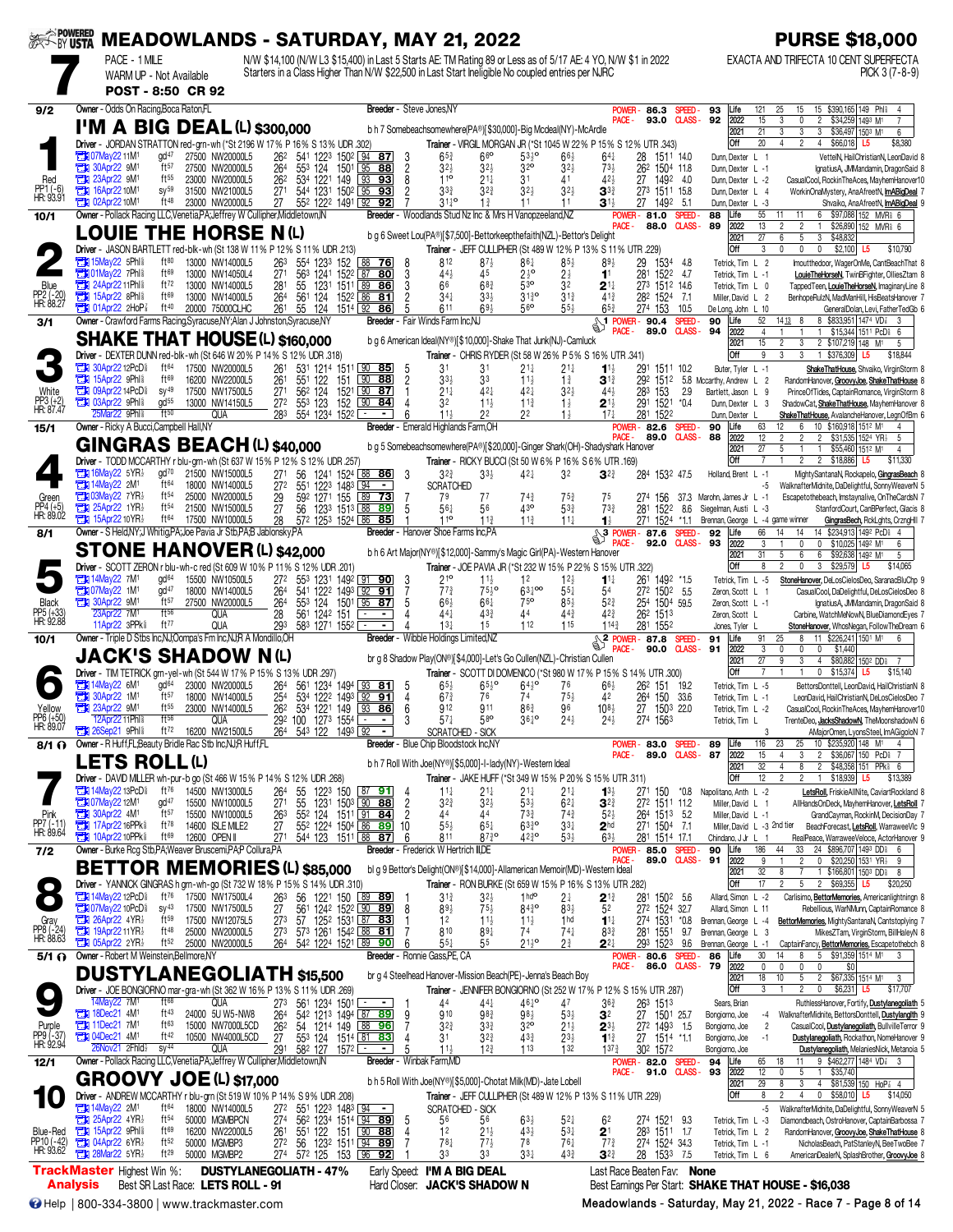| <b>EXTORY USTA</b>               |                                                                                                                      |                                               |                                                                                                                                              |                                                    | <b>MEADOWLANDS - SATURDAY, MAY 21, 2022</b>                                                                                       |                                                                                      |                                                          |                                                                      |                                                            | <b>PURSE \$170,450</b>                                                                                                         |
|----------------------------------|----------------------------------------------------------------------------------------------------------------------|-----------------------------------------------|----------------------------------------------------------------------------------------------------------------------------------------------|----------------------------------------------------|-----------------------------------------------------------------------------------------------------------------------------------|--------------------------------------------------------------------------------------|----------------------------------------------------------|----------------------------------------------------------------------|------------------------------------------------------------|--------------------------------------------------------------------------------------------------------------------------------|
|                                  | TROT - 1 MILE<br>WARM UP - Not Available                                                                             |                                               | 1% of purse                                                                                                                                  |                                                    | ARTHUR J. CUTLER MEMORIAL Free For All (Declaration Fee - \$2,500) No coupled entries per NJRC 6-last receive                     |                                                                                      |                                                          |                                                                      |                                                            | EXACTA AND TRIFECTA 10 CENT SUPERFECTA<br>20 CENT PICK 6 (8-9-10-11-12-13) (TAKEOUT                                            |
|                                  | POST - 9:15 CR 97                                                                                                    |                                               |                                                                                                                                              |                                                    |                                                                                                                                   |                                                                                      |                                                          |                                                                      |                                                            | $15\%$                                                                                                                         |
| 3/1                              | Owner - Marko Kreivi Stbs, FL; Suleyman Yuksel Stbs, FL; Ake Svanstedt, NJ                                           |                                               |                                                                                                                                              |                                                    | Breeder - Jean Pierre Dubois, KY                                                                                                  |                                                                                      | $\frac{1}{2}$ POWER-94.7                                 | SPEED-                                                               | 23<br>96<br>Life                                           | 0 \$783,368 1504 Lex1 5<br>17                                                                                                  |
|                                  | <b>ECURIE D DK</b>                                                                                                   |                                               |                                                                                                                                              |                                                    | b h 6 Infinitif-To Soon(DEN)-Muscles Yankee                                                                                       |                                                                                      |                                                          | <b>CLASS-</b><br>94.0                                                | 96<br>2022<br>$\mathbf{0}$<br>2021<br>6                    | 0<br>0<br>0<br>\$0 1542 M <sup>1</sup><br>6Q<br>0 \$431,767 1504 Lex1<br>3<br>5                                                |
|                                  | Driver - AKE SVANSTEDT grn-blk-wh (St 116 W 9% P 8% S 16% UDR .188)<br>06May22 9M <sup>1</sup><br>$SV^{58}$          | QUA                                           | 584 1273 1542<br>293                                                                                                                         | 3<br>$\blacksquare$                                | Trainer - AKE SVANSTEDT (St 178 W 8% P 11% S 16% UTR .194)<br>$11\frac{1}{4}$<br>$11\frac{1}{4}$                                  | $11\frac{1}{4}$<br>11                                                                | 12 <sub>3</sub>                                          | 264 1542                                                             | Off<br>$\mathbf{0}$<br>Svanstedt, Ake                      | $\mathbf{0}$<br>$\Omega$<br>\$0<br>$\mathbf{0}$<br>\$419,858<br>L5<br>EcurieDDk, Incommunicado, HammerTime 3                   |
| Red                              | <b>THE 300ct2110M1</b><br>ft61<br>ft74<br><b>The 10Oct21 7Lex1</b>                                                   | 650000 BR CROWN F<br>136000 ALLERAGE          | 551 1242 152<br>273<br>281<br>56<br>1504                                                                                                     | 96<br>96<br>3<br>$95$ 92<br>6                      | 1hd <sup>o</sup><br>$21\frac{1}{4}$<br>$11\frac{1}{4}$<br>$11\frac{1}{4}$                                                         | $31^{10}_{4}$<br>11<br>11<br>$1\frac{1}{4}$                                          | $12\frac{1}{4}$<br>$12\frac{1}{4}$                       | 272 152<br>$*0.5$<br>27<br>1504<br>$*0.7$                            | Svanstedt, Ake<br>$\overline{1}$<br>Svanstedt, Ake<br>$-4$ | EcurieDDk, BackOfTheNeck, ReadyForMoni11<br>EcurieDDk, ForbiddenTrade, ItsAcademic 8                                           |
| PP1 (-6)<br>HR: 93.90            | 5M <sup>1</sup><br>ft79                                                                                              | QUA                                           | 123 <sup>4</sup><br>127<br>29 <sup>2</sup><br>58<br>1533                                                                                     | $\overline{2}$                                     | 15                                                                                                                                | 1                                                                                    |                                                          | 263 1533                                                             | Svanstedt, Ake                                             | EcurieDDk, N/a[H], N/a 2                                                                                                       |
|                                  | 30May21 12FT_SD<br>30May21 7FT SD                                                                                    | 714600 FNELTLPPG1<br>71460 HTELTLPPG1         |                                                                                                                                              |                                                    |                                                                                                                                   |                                                                                      | 6                                                        | 1514<br>152                                                          | Ohlsson, U<br>Ohlsson, U                                   | DonFanucciZet, VividWiseAs, GrthBk<br>mile rate<br>mile rate<br>GelatiCut, EcurieDDk, GarethBoko                               |
| 9/2                              | Owner - David H Mc Duffee, Delray Beach, FL                                                                          |                                               |                                                                                                                                              |                                                    | Breeder - David H Mc Duffee.FL                                                                                                    |                                                                                      | POWER-<br>PACE -                                         | 91.8<br>SPEED-<br>CLASS-<br>95.0                                     | 28<br>95<br>Life<br>2022<br>$\overline{2}$<br>91           | 1\$1,133,398 1521 M1<br>11<br>9<br>$\overline{c}$<br>0<br>0 \$17,500                                                           |
|                                  | <b>BELLA BELLINI</b><br>Driver - DEXTER DUNN red-blk-wh (St 646 W 20% P 14% S 12% UDR .318)                          |                                               |                                                                                                                                              |                                                    | b m 4 Bar Hopping(PA®)[\$6,500]-Bella Dolce(PA)-Kadabra<br>Trainer - R. NIFTY NORMAN (St 257 W 18% P 15% S 11% UTR .300)          |                                                                                      |                                                          |                                                                      | 2021<br>19<br>Off<br>3                                     | 1\$1,111,500 1521 M1<br>11<br>6<br>3<br>$\mathbf{0}$<br>3<br>$0$ \$35,441<br>L5<br>\$436,935                                   |
|                                  | gd <sup>64</sup><br><b>TEM</b> 14May22 8M <sup>1</sup><br><b>EX 06May22 6M1</b><br>$sy^{52}$                         | 40000 GRADUATE<br>30000 MSVERSTLTY            | 272<br>554<br>1233<br>150<br>27 <sup>4</sup><br>572 1261<br>1524 94                                                                          | 94 98 <br>$\overline{2}$<br><u>94</u>              | $3^{2^{3}}$<br>$11\frac{1}{2}$<br>$31\frac{1}{2}$<br>$3^{2}$                                                                      | 11<br>$11\frac{1}{2}$<br>$3^{2^{3}}$<br>$3^{3}$                                      | 2∛<br>2 <sup>nk</sup>                                    | 264 1502 *0.7<br>26<br>1524 1.5                                      | $-5$<br>Dunn, Dexter<br>3<br>Dunn, Dexter                  | KatiesLuckyDay, BellaBellini, Herculisa 7<br>NextLevelStuff, BellaBellini, KatiesLuckyDay 6                                    |
| Blue                             | ft57<br>30Apr22 13M <sup>1</sup><br>23Apr22 4M <sup>1</sup><br>$ft^{56}$                                             | QUA<br>QUA                                    | 311 1004 1293<br>1561                                                                                                                        | $\sim$<br>$\mathbf{1}$<br>$\overline{\phantom{a}}$ | $21\frac{1}{2}$<br>$21\frac{1}{4}$<br>79 <sub>3</sub><br>713                                                                      | $3^{13}$<br>3 <sup>1</sup><br>713 <sup>o</sup><br>713                                | 22<br>412 <sub>3</sub>                                   | 263 1563                                                             | Dunn, Dexter                                               | Atlanta, BellaBellini, WhenDovescry 5                                                                                          |
| PP2 (-20)<br>HR: 98.90           | 20Nov21 7M <sup>1</sup>                                                                                              | ft <sup>42</sup> 175000 TVG MARES             | 284<br>57<br>1252 1523<br>27 <sup>1</sup><br>56<br>124 1514 94 94                                                                            | g                                                  | 860<br>993                                                                                                                        | 640<br>$\Delta 3$                                                                    | $\mathbf{3}^{1\downarrow}$                               | 27 <sup>1</sup><br>1551<br>271 152<br>7.8                            | Dunn, Dexter<br>$-2$<br>Dunn, Dexter                       | ItsAcademic, Ahundreddollarbill, AmbassdrHnvr 7<br>WhenDovescry, Atlanta, BellaBellini 9                                       |
| 6/1                              | ft63<br><b>External 11Nov21 6DDs</b><br>Owner - Longbridge Trotting Inc,FL;Consus Racing Stable Inc,FL               | 148550 MATRON                                 | 273<br>56<br>1234 1522 89                                                                                                                    | 95                                                 | 43 <sup>3</sup><br>$44\frac{3}{4}$<br>Breeder - Diamond Creek Farm LLC, PA, Melvin Hartman, ON, CA                                | 1 <sub>ns</sub><br>15                                                                | 16<br>POWER -                                            | 283<br>1522<br>$*0.2$<br>89.3<br><b>SPEED</b>                        | -3<br>Dunn, Dexter<br>$\overline{35}$<br>93<br>Life        | BellaBellini, YouAtoDream, Iteration 7<br>5 \$259,723 1514 HoP 3 4<br>8<br>$\overline{c}$                                      |
|                                  | <b>SERMON (L) \$115,000</b>                                                                                          |                                               |                                                                                                                                              |                                                    | br q 5 Muscle Hill(PA®)-Letsjustalkaboutme(PA)-Self Possessed                                                                     |                                                                                      | PACE -                                                   | 93.0<br><b>CLASS-</b>                                                | 95<br>2022<br>$\overline{2}$<br>2021<br>16                 | $\mathbf{0}$<br>\$9,025 1534 M1<br>5Q<br>$\mathbf{0}$<br>$\mathbf{1}$<br>1 \$147,220 1514 HoP 3 4<br>$\overline{4}$            |
|                                  | Driver - KASPER FOGET blk-gra-k grn (*St 197 W 11% P 9% S 9% UDR 190)<br>14May22 5M1<br>ft68                         | QUA                                           | 291<br>1273 1543 <u>- </u><br>574                                                                                                            | $\sim$                                             | Trainer - PER ENGBLOM (St 142 W 15% P 13% S 11% UTR 259)<br>42 <sub>7</sub><br>44                                                 | $54\frac{1}{2}$<br>$5^{3+}$                                                          | 1 <sub>hd</sub>                                          | 261<br>1543                                                          | Off<br>$\overline{4}$<br>Foget, Kasper L                   | $\mathbf{0}$<br>\$7,125<br>0<br>0<br>L5<br>\$81,945<br>Sermon, BackOfTheNeck, Gotwuteverittakes 5                              |
| White                            | <b>T1 22Apr22 10M1</b><br>$ft^{58}$<br><b>TEM</b> 16Apr22 6M <sup>1</sup><br>ft59                                    | 23000 NW20000L5<br>31500 NW20000L5            | 28<br>56<br>1241 1514 95 89<br>561                                                                                                           | 6<br>1523 94 91                                    | $55\frac{3}{4}$<br>$55\frac{1}{4}$<br>$33\frac{1}{4}$                                                                             | 45°<br>56<br>431                                                                     | 54                                                       | 272 1523<br>2.9<br>9.7                                               | Foget, Kasper L -3                                         | NextLevelStuff, RoyaltyDeal, SciroccoRob 6                                                                                     |
| $PP3 (+2)$<br>HR: 92.56          | 02Apr22 1M1<br>ft52                                                                                                  | QUA                                           | 125<br>272<br>29<br>582 1262 1534                                                                                                            | $\blacksquare$                                     | $3^{2}\frac{1}{2}$<br>$21\frac{1}{2}$<br>$11\frac{1}{2}$                                                                          | 32<br>$11\frac{1}{2}$<br>$11\frac{1}{2}$                                             | $2^{\scriptscriptstyle \frac{11}{4}}$<br>1 <sub>nk</sub> | 271 1524<br>272 1534                                                 | Foget, Kasper L 0<br>Foget, Kasper L                       | YanksDugout, Sermon, JICruze 6<br>Sermon, NextLevelStuff, Sonofamistery 5                                                      |
|                                  | <b>The 20Nov21 9M1</b><br>ft42<br><b>THE 300ct2110M1</b><br>ft61                                                     | 350000 TVG OPEN<br>650000 BR CROWN F          | 1241 152 96 92<br>27 <sup>1</sup><br>56<br>273<br>551 1242 152 96                                                                            | <u>91</u><br>6                                     | $65\frac{1}{2}$<br>$66\frac{1}{4}$<br>$85\frac{1}{2}$ <sup>o</sup><br>96 <sup>10</sup>                                            | $63^{30}_{4}$<br>72<br>$95\frac{3}{4}$<br>$64^{10}$                                  | x41<br>$44\frac{1}{2}$                                   | 271 1521 51.9<br>273 1524 129.1                                      | Foget, Kasper L -2<br>Foget, Kasper L                      | ForbiddenTrade, ChinChinHall, BackOfTheNeck 8<br>EcurieDDk, BackOfTheNeck, ReadyForMoni11                                      |
| 15/1                             | Owner - Joseph E Smith, Vero Beach, FL                                                                               |                                               |                                                                                                                                              | <b>Breeder</b>                                     | - Willow Oak Ranch, TN                                                                                                            |                                                                                      | POWER -<br>PACE -                                        | 90.4 SPEED<br>96.0 CLASS-                                            | 103<br>Life<br>96<br>93<br>2022<br>8                       | 18 \$683,448 152 PcD \$ 5<br>19<br>32<br>3<br>$\mathbf{1}$<br>\$68,465 1534 YR <sub>2</sub><br>$\mathbf{1}$<br>$\overline{7}$  |
|                                  | <b>MISSISSIPPI STORM +(L) \$20,000</b><br>Driver - JORDAN STRATTON red-grn-wh (*St 2196 W 17% P 16% S 13% UDR .302)  |                                               |                                                                                                                                              |                                                    | b g 7 Cantab Hall(PA®)[\$20,000]-Mississippi Beauty(TN)-Yankee Glide<br>Trainer - TOM FANNING (St 80 W 5% P 10% S 14% UTR .152)   |                                                                                      |                                                          |                                                                      | 2021<br>21<br>Off<br>12                                    | 2 \$200,365 1523 Phis<br>5<br>6<br>5<br>3 \$122,518<br>2<br>\$42,315<br>L5                                                     |
|                                  | ft67<br><b>EDI 13May22 10 YR</b><br><b>23 07May22 3M1</b><br>gd <sup>47</sup>                                        | 39000 OPEN HC<br>31500 OPEN                   | 274 572 1252 1534 93<br>273<br>56 1242 152                                                                                                   | <u>96</u><br>-5<br>96 93<br>6                      | $44^{10}_{2}$<br>45<br>$65\frac{1}{2}$<br>$66\frac{1}{2}$                                                                         | $2\frac{3}{4}$ <sup>o</sup><br>$2\frac{1}{2}$<br>54<br>$5^{30}$                      | 1nk<br>$52\frac{3}{4}$                                   | 281 1534<br>2.0<br>273 1523 34.6                                     | Stratton, Jordan +L -2 first over<br>Stratton, Jordan †L   | MssssppStrm, StrmyKrmr, StrtGssp 6<br>Lovedbythemasses, Hillexotic, DeweyArnold 6                                              |
| Green                            | ft59<br><b>EN 29Apr22 8YR</b><br>29Apr22 1Fhld}<br>ft48                                                              | 39000 OPEN                                    | 273<br>563 1241 1532 94                                                                                                                      | 3                                                  | <b>SCRATCHED - INELIGIBLE</b>                                                                                                     |                                                                                      |                                                          |                                                                      |                                                            | StormyKromer, Eurobond, StreetGossip 5                                                                                         |
| PP4 (+5)<br>HR: 95.62            | <b>The O8Apr22 8YR}</b><br>ft57                                                                                      | QUAT&P<br>39000 OPEN HC                       | 293<br>593 1291 159<br>27 <sup>4</sup><br>562 1252 1543 93                                                                                   | $\sim$<br>$\sim$                                   | $13\frac{3}{4}$<br>$12\frac{3}{4}$<br><b>SCRATCHED - SICK</b>                                                                     | 1 <sup>2</sup><br>$11\frac{3}{4}$                                                    | 15 <sub>3</sub>                                          | 294 159                                                              | Siegelman, Austi †L                                        | MississippiStorm, TigersWay, HolidayMisguided 6<br>Eurobond, StormyKromer, StreetGossip 6                                      |
| 15/1                             | $25$ Mar22 8YR $\frac{1}{2}$<br>ft57<br>Owner - Pollack Racing LLC, Venetia, PA; Jeffrey W Cullipher, Middletown, IN | 39000 OPEN HC                                 | 28<br>573 1261 1551 93                                                                                                                       | $\overline{89}$                                    | $21\frac{3}{4}$<br>$21\frac{1}{2}$<br>Breeder - Concord Stud Farm LLC.N.                                                          | 31}<br>42                                                                            | 41<br>్చి<br>POWER-                                      | 29<br>1552 *1.2<br>91.9<br>SPEED.                                    | Stratton, Jordan +L -1 garden trip<br>Life<br>36<br>95     | StreetGossip, WarriorOne, Hayek 7<br>16 15<br>6 \$711,090 1521 DD\$<br>9                                                       |
|                                  | <b>SWINGFORTHEFENCES \$100,000</b>                                                                                   |                                               |                                                                                                                                              |                                                    | b g 4 Swan For All(IN®)[\$3,500]-Sunday Yankee(NJ)-Muscles Yankee                                                                 |                                                                                      | PACE -                                                   | <b>CLASS-</b><br>95.0                                                | 90<br>2022<br>5<br>2021<br>20                              | $\overline{2}$<br>\$28,800 1554 HoP 3 4Q<br>$\mathbf{1}$<br>12<br>3 \$551,124 1521 DD\$<br>$\overline{4}$<br>3                 |
|                                  | Driver - BRIAN SEARS wh-br (St 285 W 11% P 13% S 15% UDR .232)<br><b>THE 07May22 7M1</b><br>qd <sup>47</sup>         | 75000 GRADUATE                                | 27<br>55<br>123                                                                                                                              |                                                    | Trainer - JEFF CULLIPHER (St 489 W 12% P 13% S 11% UTR .229)<br>43<br>$64\frac{1}{4}$                                             | $75\frac{1}{4}$<br>$5^{3}$                                                           | $51\frac{1}{2}$                                          | 282 1522 15.5                                                        | Off<br>$\overline{4}$<br>Miller, David<br>$\overline{1}$   | $\overline{2}$<br>$\mathbf 0$<br>$\overline{1}$<br>\$55,474<br>\$28,800<br>L5<br>Sonofamistery, RattleMyCage, DelayedHanover10 |
| Black                            | ft60<br>23Apr22 4M <sup>1</sup><br>16Apr22 2M <sup>1</sup><br>ft70                                                   | 40000 NJMATURITY<br>15000 NJMATURITY          | 573 1262<br>28<br>293<br>591 1282 1544 92                                                                                                    | 1521 95 94<br>153 92 85<br>5<br>81                 | $11\frac{1}{4}$<br>$11\frac{1}{4}$<br>$21\frac{1}{4}$<br>$21\frac{1}{4}$                                                          | $1\frac{1}{4}$<br>$21\frac{1}{2}$<br>$21\frac{1}{4}$<br>22                           | $3^{23}$<br>$2^{\scriptscriptstyle \dagger}$             | 271 1533<br>262 155                                                  | Tetrick, Tim<br>-2<br>Tetrick, Tim<br>0                    | Sonofamistery, JulaMusclePack, Swingforthfncs 5<br>Sonofamistery, Swingforthefences, JulaMsclPck 5                             |
| PP5 (+33)<br>HR: 95.88           | <b>TEM</b> 02Apr22 9HoP <sup>2</sup><br>ft43<br>771 26Mar22 9HoP <sup>3</sup><br>ft29                                | 22000 OPEN 1-2                                | 561<br>1261<br>264                                                                                                                           | 1542 94 95<br>5<br>99                              | 12 <sup>o</sup><br>12 <sub>3</sub><br>12<br>12                                                                                    | 11<br>11<br>12<br>12 <sub>3</sub>                                                    | 21                                                       | 282 1543 *0.2                                                        | Tetrick, Trace<br>10<br>17                                 | CassiusLane, Swingforthefences, PickMeUpper 5<br>Swingforthefences, CassiusLane, ErKim 8                                       |
|                                  | 19Mar22 5HoP <sup>7</sup><br>gd <sup>45</sup>                                                                        | 22000 OPEN 1-2<br>QUA                         | 271<br>571 128<br>1554 L 90<br>292<br>583 128<br>1554                                                                                        |                                                    | 12<br>12                                                                                                                          | $12\frac{1}{2}$<br>110                                                               | $1^{2^{3}}$<br>$17\frac{3}{4}$                           | 274 1554 *0.8<br>274 1554                                            | Tetrick, Trace<br>Tetrick, Trace                           | Swingforthefences, SisterJean, CassiusLane 7                                                                                   |
| 10/1                             | Owner - Bradley J Grant, Milton, ON<br><b>IT'S ACADEMIC (L) \$50,000</b>                                             |                                               |                                                                                                                                              |                                                    | Breeder - Gbw Breeding Farms Inc, OH                                                                                              |                                                                                      | $\sqrt{\frac{2 \text{ POWER}}{PAP}}$<br>PACE-            | 92.9<br><b>SPEED</b><br>94.0<br><b>CLASS-</b>                        | Life<br>48<br>94<br>95<br>2022<br>$\mathbf 0$              | 1917 10<br>8 \$825,692 1503 Lex1<br>$\mathbf{0}$<br>\$0 1523 M1<br>0<br>0<br>5Q                                                |
|                                  | <b>Driver</b> - YANNICK GINGRAS higrn-wh-go (St /32 W 18% P 15                                                       |                                               | % S 14% UDR .310)                                                                                                                            |                                                    | b h 5 Uncle Peter(OH <sup>®</sup> )[\$6,000]-Annapolis(OH)-Muscle Hill<br>Trainer - RON BURKE (St 659 W 15% P 16% S 13% UTR .282) |                                                                                      |                                                          |                                                                      | 24<br>2021<br>Off                                          | 5 <sub>5</sub><br>6 \$374,598 151 M <sup>1</sup><br>6<br>$\overline{4}$<br>\$55,720<br>\$77,360 L5                             |
|                                  | 23Apr22 4M <sup>1</sup><br>$ft^{56}$<br>16Apr22 1M <sup>1</sup><br>ft60                                              | QUA<br>QUA                                    | 284<br>57<br>125ª 152ª ∟_<br>571 1254 1523<br>282                                                                                            | 5                                                  | $11\frac{1}{4}$<br>$11\frac{1}{4}$<br>$21\frac{1}{4}$<br>$21\frac{1}{4}$                                                          | $11\frac{1}{4}$<br>$11\frac{1}{4}$<br>$21\frac{1}{4}$<br>$21\frac{1}{2}$             | $11\frac{1}{4}$<br>$21\frac{1}{4}$                       | 271 1523<br>264 1524                                                 | Gingras, Yannick L<br>Gingras, Yannick L                   | ItsAcademic, Ahundreddollarbill, AmbassdrHnvr 7<br>NextLevelStuff, <i>ItsAcademic</i> , RoyaltyDeal 4                          |
| Yellow                           | <b>EN 12Nov2110M1</b><br>ft <sup>54</sup><br><b>EX 300ct21 10M<sup>1</sup></b><br>ft61                               | 36000 W/O 50000<br>650000 BR CROWN F          | 261<br>55 <sup>2</sup> 123 <sup>4</sup> 151 <sup>2</sup> 95 <b>94</b><br>55 <sup>1</sup> 124 <sup>2</sup> 152 96 <b>91</b><br>273            | 3                                                  | $21\frac{1}{2}$<br>$21\frac{1}{2}$<br>2 <sub>hd</sub><br>$3^{2}\frac{1}{2}$                                                       | $32\frac{1}{2}$<br>$55\frac{1}{4}$<br>$43\frac{1}{2}$<br>42}                         | $57\frac{1}{2}$<br>$55\frac{1}{4}$                       | 283 1524 14.1<br>281<br>18.0<br>153                                  | Gingras, Yannick L 3<br>Gingras, Yannick L                 | WhenDovescry, AmigoVolo, JlCruze 7<br>EcurieDDk, BackOfTheNeck, ReadyForMoni11                                                 |
| PP6 (+50)<br>HR: 90.92           | 230ct21 1M <sup>1</sup><br>ft60<br>$100ct21$ 7 Lex <sup>1</sup><br>ft74                                              | 50000 OPEN<br>136000 ALLERAGE                 | 262<br>542 123<br>281<br>56 1234 1504 95 91                                                                                                  | 1512 96 96<br>β                                    | $21\frac{1}{4}$<br>$21\frac{1}{4}$<br>$65^{30}$<br>$42^{30}_{4}$                                                                  | $21\frac{1}{2}$<br>3 <sup>1</sup><br>$31\frac{1}{2}$ <sup>o</sup><br>32              | $\mathbf{3}^{1\frac{1}{2}}$                              | 282 1513<br>-7.4                                                     | Gingras, Yannick L -1                                      | WarraweeRoo, ChinChinHall, ItsAcademic 7<br>EcurieDDk, ForbiddenTrade, ItsAcademic 8                                           |
| 5/2                              | Owner - Pollack Racing LLC, Venetia, PA; Jeffrey W Cullipher, Middletown, IN                                         |                                               |                                                                                                                                              |                                                    | Breeder - Wade J Peconi & Windemere Farms, PE, CA                                                                                 |                                                                                      | $\mathbf{3}^{3\ddagger}$                                 | 272 1512 34.5<br><b>POWER-90.4</b><br><b>SPEED</b>                   | Gingras, Yannick<br>$-4$<br>56<br>96<br>Life               | 9 \$398,919 1502 M1<br>24<br>2                                                                                                 |
|                                  | LOVEDBYTHEMASSES †(L)                                                                                                |                                               |                                                                                                                                              |                                                    | b q 5 Muscle Mass(ON®)-Incredibility(PE)-Northern Bailey                                                                          |                                                                                      | PACE -                                                   | CLASS-<br>96.0                                                       | 95<br>2022<br>$\overline{7}$<br>29<br>2021                 | 6<br>0<br>\$99,890 151 M <sup>1</sup><br>$\mathbf{1}$<br>5<br>4 \$155,300 1502 M<br>8<br>$\overline{4}$                        |
|                                  | Driver - TIM TETRICK grn-yel-wh (St 544 W 17% P 15% S 13% UDR .297)<br>$gd^{47}$<br><b>The O7May22 3M1</b>           | 31500 OPEN                                    | 273<br>56 1242 152 96 96                                                                                                                     | -5                                                 | Trainer - JEFF CULLIPHER (St 489 W 12% P 13% S 11% UTR .229)<br>55<br>$54\frac{1}{2}$ <sup>o</sup>                                | 4130<br>$41\frac{3}{4}$                                                              | 1 <sup>1</sup>                                           | 271 152<br>*0.2                                                      | Off<br>8<br>Tetrick, Tim +L 1                              | 3<br>\$63,050<br>\$71,640<br>$\mathbf{1}$<br>L5<br>Lovedbythemasses, Hillexotic, DeweyArnold 6                                 |
|                                  | <b>EM</b> 23Apr22 6M <sup>1</sup><br>ft55<br>109Apr22 7M1<br>$ft^{51}$                                               | 31500 OPEN HC<br>34500 OPN/PRFHC              | 544 1234 151 95<br>264<br>273<br>56<br>124 1512 95 95                                                                                        | $\overline{7}$<br>98<br>8                          | $42^{10}$<br>$11\frac{1}{4}$<br>$77\frac{1}{4}$<br>$75\frac{3}{4}$ <sup>o</sup>                                                   | 1 <sup>2</sup><br>$11\frac{1}{4}$<br>$66\frac{1}{2}$ <sup>o</sup><br>$54\frac{1}{2}$ | $1^{2^{3}}$<br>31                                        | 271 151<br>$*1.1$<br>262 1513 *1.3                                   | Tetrick, Tim †L -2<br>Tetrick, Tim +L -3                   | Lovedbythemasses, YanksDugout, Hillexotic 7<br>Hillexotic, ChinChinHall, Lovedbythemasses 8                                    |
| Pink<br>PP7 (-11)<br>HR: 96.78   | 19Mar22 10M1<br>sy <sup>61</sup><br>12Mar22 10M <sup>1</sup><br>gd <sup>25</sup>                                     | 34500 PREF HC<br>37500 PREF                   | 124 1511 96 97<br>271<br>56<br>291<br>573 1263 1551 95 92                                                                                    | 6<br>6                                             | 44 <sub>3</sub><br>$21^{10}_{4}$<br>661<br>$66^{10}_{2}$                                                                          | 13<br>14<br>430<br>2 <sup>1</sup>                                                    | 1 <sup>4</sup><br>$1^{11}$                               | 271 1511 *0.2<br>28 1551 *0.7                                        | Tetrick, Tim †L -3<br>Tetrick, Tim +L 13                   | Lovedbythemasses, YanksDugout, WarriorOne 7<br>Lovedbythemasses, YanksDugout, AngelNation 6                                    |
|                                  | ft32<br><b>THE 15Feb22 11DD</b><br>Owner - John E Lengacher, Grabill, IN                                             | 25000 OPEN HC                                 | 27 <sup>2</sup><br>571 1251 1533 93 95                                                                                                       | 8                                                  | 79 <sub>3</sub><br>76<br>Breeder - William B Weaver III, NJ                                                                       | 7600<br>2 <sup>1</sup>                                                               | 1}                                                       | 271 1533 3.5                                                         | Tetrick, Tim +L 1                                          | Lovedbythemasses, JlCruze, NorthernExpress 8<br>$\overline{4}$                                                                 |
| 8/1                              | WHEN DOVESCRY (L) \$205,000                                                                                          |                                               |                                                                                                                                              |                                                    | b m 6 Muscle Hill(PA®)-Cedar Dove(NJ)-Andover Hall                                                                                |                                                                                      | PACE -                                                   | POWER-91.7 SPEED-<br>96.0<br><b>CLASS-</b>                           | Life<br>48<br>98<br>95<br>2022<br>$\mathbf{1}$             | 9\$1,635,772 150 M1<br>20 19 15<br>0<br>0<br>\$3,600<br>$\mathbf{1}$                                                           |
|                                  | Driver - DAVID MILLER wh-pur-b go (St 466 W 15% P 14% S 12% UDR .268)                                                |                                               |                                                                                                                                              |                                                    | Trainer - BRETT PELLING (St 117 W 34% P 18% S 12% UTR .480)                                                                       |                                                                                      |                                                          |                                                                      | 18<br>2021<br>13<br>Off                                    | 2 \$510,514 1504 M1<br>8<br>7<br>5<br>$\overline{4}$<br>5<br>4 \$315,410 L5<br>\$144.250                                       |
|                                  | 10M1 06May22 10M1<br>$sy^{52}$<br>ft57<br>30Apr22 13M <sup>1</sup>                                                   | 30000 MSVERSTLTY<br>qua                       | 274 563 1261 1521 93 87<br>311 1004 1293 1561                                                                                                | 3                                                  | 43<br>433<br>$11\frac{1}{4}$<br>$11\frac{1}{2}$                                                                                   | 42}<br>45<br>11<br>$1\frac{3}{4}$                                                    | $\mathbf{3}^{4\ddagger}$<br>$3^{3}$                      | 262 1531<br>49<br>272 157                                            | Miller, David L -1<br>Miller, David L                      | Herculisa, Atlanta, WhenDovescry 7<br>Atlanta, BellaBellini, WhenDovescry 5                                                    |
| Gray<br>PP8 (-24)<br>HR: 92.00   | 19Apr22 2Phl <sup>§</sup><br>ft47<br>20Nov21 7M1<br>ft 42                                                            | QUA<br>175000 TVG MARES                       | 581 1262 1553<br>284<br>27 <sup>1</sup>                                                                                                      | 6<br>8                                             | $36\frac{1}{2}$<br>$3^{7}\frac{1}{2}$<br>$42^{30}_{4}$<br>$11\frac{1}{2}$                                                         | 312<br>311<br>$1\frac{1}{4}$<br>$1\frac{3}{4}$                                       | 316<br>1 <sup>1</sup>                                    | 30 1584                                                              | Miller, David L<br>Miller, David L -2                      | SwanInMotion, MeladysMonet, WhenDovescry 6<br>WhenDovescry, Atlanta, BellaBellini 9                                            |
|                                  | 12Nov21 10M <sup>1</sup><br>ft <sup>54</sup><br><b>EN 300ct21 5M<sup>1</sup></b><br>ft61                             | 36000 W/O 50000<br>300000 BR CROWN F          | 56 124 1514 94 95<br>55 <sup>2</sup> 123 <sup>4</sup> 151 <sup>2</sup> 95 100<br>261<br>273<br>572 1254 1522 97                              | 88                                                 | 440<br>45<br>89<br>$10^{8}$ <sub>2</sub> <sup>o</sup>                                                                             | 4310<br>$2^{3}$<br>$10^{6\frac{1}{2}$ oo<br>77                                       | 1 <sup>1</sup><br>$\mathbf{3}^{5\frac{1}{2}}$            | 274 1514 1.7<br>27 1512 *0.4<br>26 <sup>2</sup> 153 <sup>2</sup> 3.2 | Miller, David L 3<br>Miller, David L 1                     | WhenDovescry, AmigoVolo, JlCruze 7<br>FelicityshagwellS, Atlanta, WhenDovescry10                                               |
| 8/1                              | Owner - D Farm LLC, Hustonville, KY, Marie C Ortolan Bar, Stanford, KY                                               |                                               |                                                                                                                                              |                                                    | <b>Breeder</b> - Dream With Me Stable, ON, CA                                                                                     |                                                                                      | PACE -                                                   | POWER-90.4 SPEED-<br><b>CLASS -</b><br>94.0                          | 94<br>27<br>Life<br>91<br>2022<br>$\mathbf{1}$             | 12 <sub>7</sub><br>1 \$520,803 151 Lex1 3<br>6<br>$\mathbf{0}$<br>0                                                            |
|                                  | CUATRO DE JULIO <sup>®</sup> \$60,000                                                                                |                                               |                                                                                                                                              |                                                    | b h 4 Trixton(NJ®)[\$12,000]-Clarabelle(KY)-Ready Cash                                                                            |                                                                                      |                                                          |                                                                      | 12<br>2021<br>4                                            | \$0 1572 MVR\$ 4Q<br>1 \$391,528 151 Lex1 3<br>3<br>5                                                                          |
|                                  | Driver - ANDREW MCCARTHY r blu-grn (St 519 W 10% P 14% S 9% UDR .208)<br>7M1<br>gd <sup>47</sup>                     | 75000 GRADUATE                                | 27<br>55<br>123                                                                                                                              | 1521 95 26                                         | Trainer - MARIE ORTOLAN BAR (*St 14 W 14% P 36% S 14% UTR .387)<br>$2\frac{3}{4}$ °x<br>x1017                                     | 10 <sub>ds</sub><br>10 <sub>ds</sub>                                                 | 1069                                                     | 206<br>4.7                                                           | Off<br>Baudron, Louis                                      | $$66,228$ L5<br>\$262,050<br>Sonofamistery, RattleMyCage, DelayedHanover10                                                     |
|                                  | 22Apr22 1MVR <sup>§</sup><br>ft $^{70}$<br><b>EX 300ct21 8M1</b>                                                     | QUA<br>ft <sup>61</sup> 650000 BR CROWN F     | 592 1281<br>29<br>$157^2$ $-$<br>553 1234 1512 33 98<br>262                                                                                  | 4                                                  | 33 <sup>o</sup><br>11<br>$33\frac{1}{4}$<br>$3^{2^{3}}$                                                                           | $12\frac{1}{2}$<br>$12\frac{1}{2}$<br>$3^{210}$<br>2 <sub>1</sub>                    | $12\frac{1}{4}$<br>$41\frac{1}{2}$                       | 291 1572<br>272 1513 3.2                                             | Baudron, Louis<br>Wallin, Lucas                            | CuatroDeJulio, Martysmagicmoment, Surgnmrtm 8<br>Jujubee, FlyLight, InRange10                                                  |
| Purple<br>PP9 (-37)<br>HR: 97.49 | ft60<br>230ct21 7M1<br>231 100ct21 12Lex1<br>ft74                                                                    | 25000 BR CROWN E<br>561000 KYFUTURITY         | 56 <sup>1</sup> 125 <sup>1</sup> 152 <sup>2</sup> 93 92<br>54 <sup>2</sup> 122 <sup>4</sup> 149 <sup>3</sup> 92 92<br>27 <sup>2</sup><br>271 | 5                                                  | 67<br>$63^{30}_{4}$<br>$1\frac{1}{2}$ <sup>o</sup><br>21‡                                                                         | 63 <sup>o</sup><br>52<br>$21\frac{1}{4}$<br>22                                       | 1 <sup>nk</sup><br>$2^{5}$                               | 263 1522 6.5<br>273 1503 6.1                                         | Wallin, Lucas<br>$-1$<br>Wallin, Lucas<br>$-4$             | CuatroDeJulio, Jujubee, DelayedHanover 9<br>Jujubee, CuatroDeJulio, FlyLight12                                                 |
|                                  | ft83<br>19Sep21 3Lex <sup>1</sup><br><b>TrackMaster Highest Win %:</b>                                               | 250000 KYCHAMPSER<br><b>ECURIE D DK - 74%</b> | 27 <sup>2</sup> 543 122 1493 89                                                                                                              | 91                                                 | $11\frac{1}{2}$<br>$11\frac{1}{2}$<br><b>SWINGFORTHEFENCES</b>                                                                    | 1 <sup>3</sup><br>$11\frac{1}{2}$                                                    | 2 <sub>ns</sub>                                          | 273 1493 *1.5<br>Last Race Beaten Fav:                               | Wallin, Lucas<br>-9<br><b>BELLA BELLINI</b>                | DancinginthedarkM, CuatroDeJulio, RattleMyCg 7                                                                                 |
|                                  | <b>Analysis</b>                                                                                                      | Best SR Last Race: BELLA BELLINI - 98         |                                                                                                                                              | Early Speed:                                       | Hard Closer: BELLA BELLINI                                                                                                        |                                                                                      |                                                          |                                                                      | Best Earnings Per Start: BELLA BELLINI - \$40,478          |                                                                                                                                |

*BELLA BELLINI - \$40,478*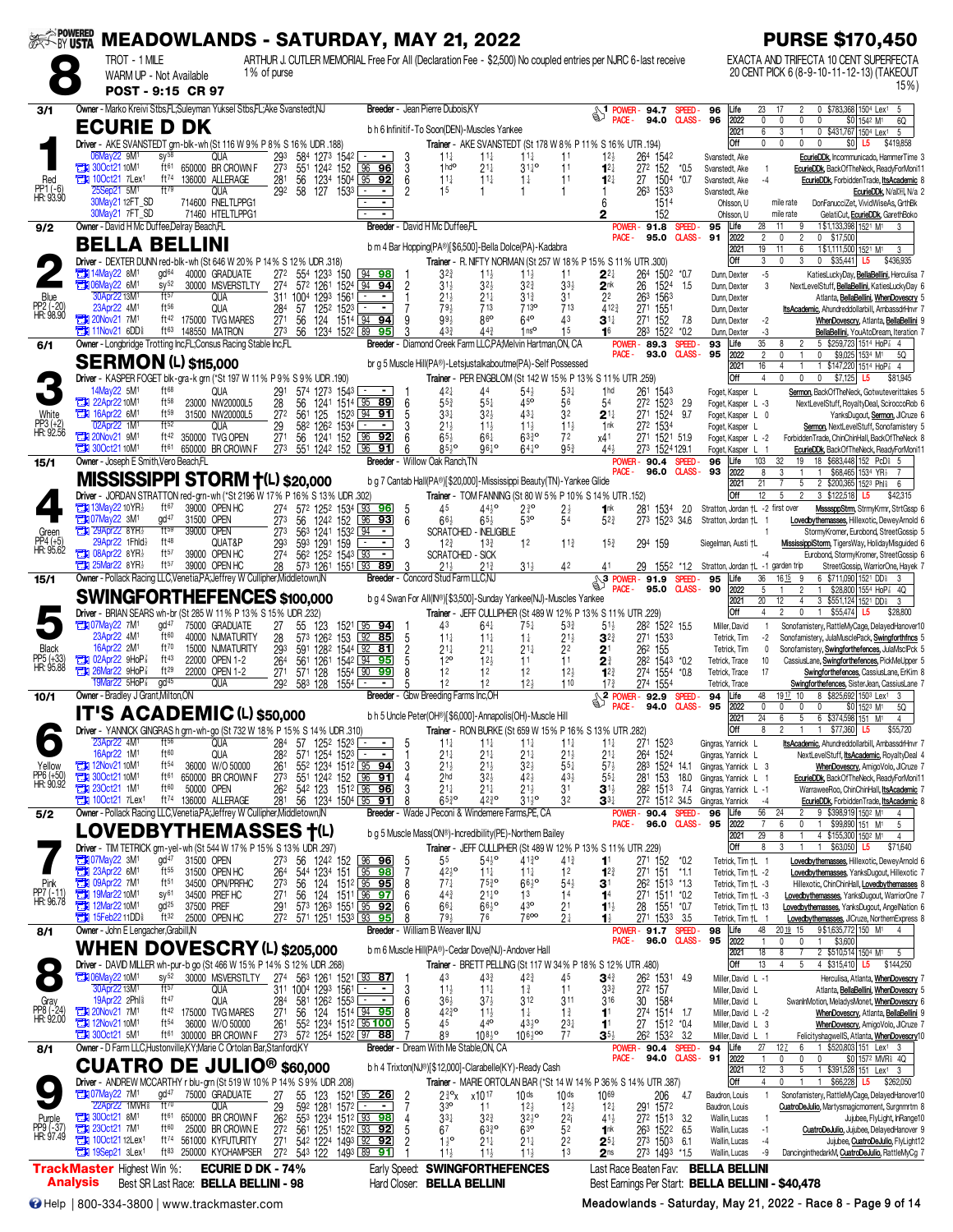|                                   |                 |                                                                                    |                                      |                                                                                              |                        |          |                                                       |                                                                                                        |                     |                                                                | ※< ivusta MEADOWLANDS - SATURDAY, MAY 21, 2022                       |                                               |                                      |                                                                                                                 |                                                                   |                          |                                                                 | <b>PURSE \$23,000</b>                                                                                                                                   |
|-----------------------------------|-----------------|------------------------------------------------------------------------------------|--------------------------------------|----------------------------------------------------------------------------------------------|------------------------|----------|-------------------------------------------------------|--------------------------------------------------------------------------------------------------------|---------------------|----------------------------------------------------------------|----------------------------------------------------------------------|-----------------------------------------------|--------------------------------------|-----------------------------------------------------------------------------------------------------------------|-------------------------------------------------------------------|--------------------------|-----------------------------------------------------------------|---------------------------------------------------------------------------------------------------------------------------------------------------------|
|                                   |                 | PACE - 1 MILE<br>WARM UP - Not Available                                           |                                      |                                                                                              |                        |          |                                                       |                                                                                                        |                     | as of 5/17 AE: N/W 2 Races in 2022 No coupled entries per NJRC |                                                                      |                                               |                                      | N/W \$20,000 (N/W L3 \$22,000) in Last 5 Starts AE: N/W 10 (N/W L3 11) Extended PM Races Life or TMR 92 or Less |                                                                   |                          |                                                                 | EXACTA AND TRIFECTA 10 CENT SUPERFECTA<br>PICK 3 (9-10-11)                                                                                              |
|                                   |                 | POST - 9:40 CR 94                                                                  |                                      |                                                                                              |                        |          |                                                       |                                                                                                        |                     |                                                                |                                                                      |                                               |                                      |                                                                                                                 |                                                                   |                          |                                                                 |                                                                                                                                                         |
| 4/1                               |                 |                                                                                    |                                      | Owner - Pollack Racing LLC, Venetia, PA; Jeffrey W Cullipher, Middletown, IN                 |                        |          |                                                       |                                                                                                        |                     | Breeder - G A Maghzal & J C Maghzal, NZ                        |                                                                      |                                               |                                      | <b>S1</b> POWER - 88.9                                                                                          |                                                                   | SPEED-                   | Life<br>97                                                      | 90<br>5 \$346,387 1483 M1<br>30<br>13<br>5                                                                                                              |
|                                   |                 |                                                                                    |                                      | <b>ANA AFREET N(L)</b>                                                                       |                        |          |                                                       |                                                                                                        |                     |                                                                | br h 7 Bettor's Delight(PA®)[\$12,000]-Anna Livia(NZL)-Tinted Cloud  |                                               |                                      | PACE -                                                                                                          | 95.0                                                              |                          | <b>CLASS-94</b><br>2022<br>2021                                 | 15<br>$\overline{4}$<br>0 \$48,545 1492 M1<br>$\overline{2}$<br>$\overline{5}$<br>31<br>2 \$132,470 1492 HoP & 6<br>6                                   |
|                                   |                 |                                                                                    |                                      | Driver - DAVID MILLER wh-pur-b go (St 466 W 15% P 14% S 12% UDR 268)                         |                        |          |                                                       |                                                                                                        |                     |                                                                |                                                                      |                                               |                                      | Trainer - JEFF CULLIPHER (St 489 W 12% P 13% S 11% UTR .229)                                                    |                                                                   |                          | Off                                                             | 13<br>3<br>0 \$64,812 L5<br>4<br>\$21,895                                                                                                               |
|                                   |                 | <b>EDI</b> 14May22 10M <sup>1</sup><br><b>THE O7May22 10M1</b>                     | sy <sup>64</sup><br>gd <sup>47</sup> | 40000 OPEN<br>31500 OPEN                                                                     | 262<br>262             |          | 542 1214 1481 98 97                                   | 543 1223 1483 97 93                                                                                    | -5<br>1             | $56\frac{1}{4}$<br>32 <sub>3</sub>                             | 55}<br>33                                                            | $5^{4}$<br>42 <sub>3</sub>                    | $56\frac{1}{2}$<br>$43\frac{3}{4}$   | 65<br>45                                                                                                        | 26<br>1493 40.3<br>264<br>1491 38.1                               |                          | Miller, David L -2<br>Miller, David L 1                         | IgnatiusA, AmericanDealerN, JacksLegendN 7<br>WorkinOnaMystery, NicholasBeach, IgnatiusA 6                                                              |
| Red                               | а<br>о          | 23Apr22 12M <sup>1</sup><br>16Apr22 10M <sup>1</sup>                               | $ft^{55}$<br>$SV^{59}$               | 31500 OPEN<br>31500 OPEN                                                                     | 271<br>27 <sup>1</sup> |          | 553 1231 1483 99 90<br>544 1231 1502 95 96            |                                                                                                        | 3<br>6              | $54\frac{3}{4}$<br>$11\frac{3}{4}$                             | $56\frac{1}{4}$<br>$11\frac{1}{2}$                                   | 563<br>11                                     | $67\frac{3}{4}$<br>2 <sub>hd</sub>   | $67\frac{1}{2}$<br>$2^{\frac{3}{4}}$                                                                            | 252 150 15.6<br>272 1503                                          | - 2.8                    | Miller, David L -2<br>Miller, David L 4                         | LetItRideN, NoLouZing, WorkinOnaMystery 6<br>WorkinOnaMystery, AnaAfreetN, ImABigDeal 7                                                                 |
| PP1 (-6)<br>HR: 95.62             | Ŧı              | 09Apr22 9M1                                                                        | ft <sub>51</sub>                     | 23000 NW20000L5                                                                              | 263                    |          | 542 1224 1492 92                                      | 94                                                                                                     |                     | $11\frac{1}{2}$                                                | $11\frac{1}{4}$                                                      | $11\frac{1}{2}$                               | $11\frac{1}{2}$                      | 1 <sup>2</sup>                                                                                                  | 263 1492 *2.4                                                     |                          | Miller, David L -3                                              | AnaAfreetN, DeLosCielosDeo, ArtiesIdeal10                                                                                                               |
| 5/2 ()                            |                 | <b>EN 02Apr22 10M<sup>1</sup></b><br>Owner - John Cancelliere, Clark, NJ           | ft 48                                | 23000 NW14000L5                                                                              | 27                     |          | 552 1222 1491 92 95                                   |                                                                                                        |                     | $1^{10}$<br><b>Breeder</b> - Hanover Shoe Farms Inc.PA         | 31                                                                   | $3^{13}$                                      |                                      |                                                                                                                 | 262 1491<br><b>POWER-88.3</b>                                     | -54<br>SPEED-            | Miller, David L -3<br>97<br>Life                                | Shvaiko, AnaAfreetN, ImABigDeal 9<br>27<br>4 \$232,158 1472 M1<br>10<br>4<br>4                                                                          |
|                                   |                 |                                                                                    |                                      | <b>RUTHLESS HANOVER (L) \$57,000</b>                                                         |                        |          |                                                       |                                                                                                        |                     |                                                                |                                                                      |                                               |                                      | PACE -<br>b g 5 Somebeachsomewhere(PA®)[\$20,000]-Rockaroundthetrack(PA)-Rocknroll Hanover                      | 96.0                                                              | <b>CLASS-</b>            | 98<br>2022<br>2021                                              | 0<br>0<br>$\Omega$<br>$\mathbf{0}$<br>\$0 1501 M1<br>5Q<br>15<br>$\overline{2}$<br>2 \$165,283 1472 M<br>$\overline{4}$                                 |
|                                   |                 |                                                                                    | ft68                                 | Driver - PAT LACHANCE c red-wh (*St 535 W 13% P 11% S 16% UDR .244)                          |                        |          |                                                       | $\overline{\phantom{a}}$                                                                               |                     |                                                                |                                                                      |                                               |                                      | Trainer - THOMAS CANCELLIERE (*St 203 W 17% P 12% S 11% UTR .273)                                               |                                                                   |                          | Off                                                             | 3<br>0<br>0<br>$\mathbf{0}$<br>$$5,154$ L5<br>\$26,190                                                                                                  |
|                                   |                 | 14May22 7M <sup>1</sup><br><b>20Nov2111M1</b>                                      | ft42                                 | <b>QUA</b><br>350000 TVG OPEN                                                                | 273<br>263             |          | 561 1234 1501<br>531 1202 1481 99                     | 95                                                                                                     |                     | $11\frac{1}{2}$<br>52 <sub>7</sub>                             | $11\frac{1}{2}$<br>$54\frac{3}{4}$ <sup>o</sup>                      | 1 <sup>5</sup><br>$54\frac{1}{4}$             | 14<br>$72\frac{1}{2}$                | $12\frac{3}{4}$<br>$94\frac{3}{4}$                                                                              | 262 1501<br>28                                                    |                          | Lachance, Pat L<br>1491 63.3 Mccarthy, Andrew L -2              | RuthlessHanover, Fortify, Dustylanegoliath 5<br>AllywagHanover, WorkinOnaMystery, CatchThFr10                                                           |
| Blue<br>PP2 (-20)<br>HR: 94.85    |                 | <b>THE 300ct2111M1</b><br><b>EX 230ct2112M1</b>                                    | ft61<br>ft60                         | 600000 BR CROWN F<br>25000 BR CROWN E                                                        | 254<br>27              |          | 551 1223 1493 99 92                                   | 532 1212 1483 100 99                                                                                   | 10                  | 1010<br>911                                                    | $89\frac{1}{4}$<br>$99\frac{1}{2}$                                   | $66\frac{1}{2}$<br>$87\frac{3}{4}$ o          | $54\frac{1}{2}$<br>843               | $63\frac{3}{4}$<br>73                                                                                           | 264<br>26                                                         |                          | 1492 98.6 Mccarthy, Andrew L<br>1501 27.8 Mccarthy, Andrew L -1 | OceanRock, Cattlewash, AllywagHanover10<br>ThislsThePlan, Cattlewash, Enavant10                                                                         |
|                                   |                 | $71$ 100ct21 8Lex <sup>1</sup><br><b>The 19Sep21 6Phls</b>                         | ft <sup>74</sup><br>$ft^{78}$        | 158000 ALLERAGE<br>16200 NW20000L5                                                           | 25 <sup>4</sup><br>264 | 543 122  | 513 1191 1464 99 95                                   | 1491 94 99                                                                                             |                     | 441<br>$2^{10}$                                                | 43<br>11 <sub>3</sub>                                                | $2^{10}$<br>$11\frac{1}{2}$                   | $2^{\frac{3}{4}}$<br>$11\frac{1}{2}$ | 433<br>21                                                                                                       | 272 1492 *1.0                                                     |                          | 282 1473 37.1 Mccarthy, Andrew<br>Napolitano, G Jr L 3          | AllywagHanover, ThislsThePlan, CatchTheFire 9<br>$-4$<br>StarsAlignA, RuthlessHanover, AMajorOmen 7                                                     |
| 6/1                               |                 |                                                                                    |                                      | Owner - Pollack Racing LLC, Venetia, PA; Jeffrey W Cullipher, Middletown, IN                 |                        |          |                                                       |                                                                                                        |                     | Breeder - The Daily Grind Syndicate, NZ                        |                                                                      |                                               |                                      | POWER-                                                                                                          | 86.6                                                              | SPEED-                   | 92<br>Life                                                      | 118<br>15 \$351,712 1484 HoP 3 6<br>31<br>15                                                                                                            |
|                                   |                 |                                                                                    |                                      | <b>SAYING GRACE N(L)</b>                                                                     |                        |          |                                                       |                                                                                                        |                     |                                                                |                                                                      |                                               |                                      | PACE -<br>b g 9 American Ideal(NY®)[\$7,500]-Moveheavenandearth(NZL)-Christian Cullen                           | 92.0                                                              | <b>CLASS -</b>           | 92<br>2022<br>2021                                              | $\sqrt{3}$<br>11<br>$\mathfrak{p}$<br>$\mathbf{1}$<br>\$42,015 1511 MVR <sup>§</sup> 9<br>33<br>$\overline{2}$<br>4<br>\$73,575 1492 HoP 3 8<br>8       |
|                                   |                 | <b>External 14May22 6M<sup>1</sup></b>                                             | gd <sup>64</sup>                     | Driver - TIM TETRICK grn-yel-wh (St 544 W 17% P 15% S 13% UDR 297)<br>23000 NW20000L5        | 264                    |          | 561 1234 1494 93 82                                   |                                                                                                        |                     | $7^{73}$                                                       | $75\frac{1}{2}$                                                      | $75\frac{1}{2}$                               | $65\frac{3}{4}$                      | Trainer - JEFF CULLIPHER (St 489 W 12% P 13% S 11% UTR .229)<br>46                                              | 261                                                               | 151 34.8                 | Off<br>Dunn, Dexter L -5                                        | 12<br>\$14,465 L5<br>0<br>$\mathbf{1}$<br>\$19,215<br>BettorsDonttell, LeonDavid, HailChristianN 8                                                      |
|                                   |                 | 23Apr22 5HoP                                                                       | $ft^{83}$                            | 20000 NW12500L4                                                                              | 26                     |          | 534 1221 1503 92 90                                   |                                                                                                        | 8                   | 811                                                            | 811                                                                  | $68\frac{1}{2}$                               | $56\frac{1}{2}$                      | $2^{4}$                                                                                                         | 273 1512 24.9                                                     |                          | De Long, John L 4                                               | SecretThreat, SayingGraceN, Alwaystellthetruth 8                                                                                                        |
| White<br>PP3 (+2)<br>HR: 91.39    | Ъ<br>О          | 15Apr22 3HoP<br>08Apr22 12HoP <sup>3</sup>                                         | $ft^{64}$<br>gd <sup>38</sup>        | 16000 OPEN 3<br>17500 OPEN 2                                                                 | 263<br>261             |          | 553 1261 1521 91 82                                   | 542 1233 1524 90 87                                                                                    | 10                  | 44}<br>59                                                      | 45 <sub>3</sub><br>$56\frac{1}{2}$                                   | $2^{210}$<br>$31^{10}_{2}$                    | 21<br>$41\frac{3}{4}$                | $2\frac{1}{2}$                                                                                                  | 1524<br>284<br>263<br>153                                         | -3.5<br>9.7              | De Long, John L 9 2nd tier<br>De Long, John L 7                 | Alwaystellthetruth, SayngGrcN, Shdyk10<br>BetMine, GeneralDolan, Alwaystellthetruth 7                                                                   |
|                                   | æ               | 15Mar22 8MVR <sup>§</sup><br><b>The 24Feb22 12MVR&amp;</b>                         | $ft^{64}$<br>$SV^{34}$               | 15000 HGNW6000L4<br>20000 HG 12500L4                                                         | 273<br>271             | 56       | 123 1511 89 91<br>561 1241 1523 92 88                 |                                                                                                        |                     | $11\frac{1}{2}$<br>78 <sub>4</sub>                             | 11<br>76                                                             | $11\frac{1}{4}$<br>$64^{10}$                  | 11<br>$74\frac{1}{2}$                | 1 <sub>hd</sub>                                                                                                 | 281 1511 *0.6<br>283 1533 13.2                                    |                          | Hall, Tony L -3<br>Hall, Tony L                                 | SayingGraceN, SurrealArt, RacingOnAir 8<br>RollWithTime, BigGulp, FatherTedGb 9                                                                         |
| 5/1                               |                 | Owner - Beverly Schiffman, Wayne, NJ                                               |                                      |                                                                                              |                        |          |                                                       |                                                                                                        |                     | Breeder - Blue Chip Bloodstock Inc,NY                          |                                                                      |                                               |                                      | PACE -                                                                                                          | <b>POWER-86.7</b><br>92.0                                         | SPEED-<br><b>CLASS</b> - | 92<br>Life<br>92<br>2022                                        | 11 \$356,711 1492 M1<br>84<br>19<br>12<br>3<br>$\overline{2}$<br>16<br>3<br>3 \$42,427 1493 M1<br>5                                                     |
|                                   |                 |                                                                                    |                                      | ROCKIN THE ACES <sup>®</sup> \$60,000                                                        |                        |          |                                                       |                                                                                                        |                     |                                                                | b q 5 Rock N Roll Heaven(NJ®)[\$6,500]-Mattaroni(NJ)-Matt's Scooter  |                                               |                                      |                                                                                                                 |                                                                   |                          | 2021                                                            | 43<br>8<br>6<br>7 \$107,376 1493 M1<br>$\overline{4}$                                                                                                   |
|                                   |                 | <b>The 15May22 8Phl&amp;</b>                                                       | ft80                                 | Driver - DEXTER DUNN red-blk-wh (St 646 W 20% P 14% S 12% UDR .318)<br>22500 WO25000LT       | 26                     |          | 542 1214 150                                          | $92$ 90                                                                                                | 3                   | $54\frac{1}{4}$                                                | 57                                                                   | $44\frac{1}{2}$ <sup>o</sup>                  | $44\frac{1}{4}$                      | Trainer - BRUCE SAUNDERS (St 114 W 14% P 10% S 16% UTR .249)<br>$44\frac{3}{4}$                                 | 282 151                                                           | 5.7                      | Off<br>Callahan, Corey                                          | $\overline{7}$<br>$\mathbf{0}$<br>$\mathbf{3}$<br>\$8,000 L5<br><sup>0</sup><br>\$17,460<br>$\overline{2}$<br>SouthwindOzzi, PeaceOutPosse, BeeTwoBee 8 |
|                                   | ъ<br>о          | 30Apr22 9M <sup>1</sup><br>23Apr22 9M1                                             | ft <sub>57</sub><br>ft55             | 27500 NW20000L5<br>23000 NW14000L5                                                           | 264<br>262             | 553 124  | 1501<br>534 1221 149                                  | 95<br>86<br>93 94                                                                                      | 6                   | 78<br>$3^{2+}$                                                 | $76\frac{1}{2}$ <sup>o</sup><br>44                                   | $54$ <sup>o</sup><br>4130                     | $64\frac{1}{2}$<br>3∛                | 84                                                                                                              | 261<br>151<br>263 1491                                            | 12.0<br>4.2              | Mccarthy, Todd                                                  | IgnatiusA, JMMandamin, DragonSaid 8<br>$-1$<br>$-2$<br>CasualCool, RockinTheAces, MayhemHanover10                                                       |
| Green<br>PP4 (+5)<br>HR: 92.86    | о               | 16Apr22 5M1                                                                        | ft <sub>59</sub>                     | 15500 NW10500L5                                                                              | 27 <sup>2</sup>        |          | 542 1212 1493 89 95                                   |                                                                                                        |                     | 2 <sup>nso</sup>                                               | $31\frac{1}{4}$                                                      | $3^{13}$                                      | 2hd                                  | $2^{\frac{3}{4}}$<br>$11\frac{1}{2}$                                                                            | 274 1493                                                          | 2.0                      | Zeron, Scott<br>Dunn, Dexter                                    | RockinTheAces, ChaserHanover, BankSea10<br>$\mathbf{0}$                                                                                                 |
|                                   | ъ               | 09Apr22 8M <sup>1</sup><br><b>EX 02Apr22 5M1</b>                                   | ft <sub>51</sub><br>ft <sup>48</sup> | 18000 NW10500L5<br>11875 NW4500L5CD                                                          | 271<br>27              |          | 554 124 1504 92<br>551 1241 151 89 85                 | 85                                                                                                     |                     | $64\frac{3}{4}$<br>$52\frac{1}{2}$ <sup>o</sup>                | $65^{10}$<br>$11\frac{1}{4}$                                         | $43^{10}$<br>11                               | 3 <sup>3</sup><br>12 <sub>3</sub>    | 31<br>$11\frac{3}{4}$                                                                                           | 262 151<br>264 151                                                | 6.9<br>$*0.8$            | Dunn, Dexter<br>Dunn, Dexter                                    | -3<br>IgnatiusA, TrumpNation, RockinTheAces10<br>RockinTheAces, HezaRealDiamond, BLikeCruisr 9<br>-3                                                    |
| 12/1                              |                 | Owner - Jeffrey Williamson, Blyth, ON                                              |                                      |                                                                                              |                        |          |                                                       |                                                                                                        |                     | Breeder - St Lads Farm, ON, CA                                 |                                                                      |                                               |                                      | POWER-<br>PACE -                                                                                                | 83.7<br>89.0                                                      | SPEED-<br><b>CLASS-</b>  | 89<br>Life<br>88<br>2022                                        | 64<br>7 \$106,003 1522 Wbsb 2<br>12<br>11<br>$\overline{2}$<br>$\overline{2}$<br>\$46,935 1531 YR <sub>2</sub><br>3<br>- 5                              |
|                                   |                 |                                                                                    |                                      | <b>ST LADS BEAT IT \$16,000</b>                                                              |                        |          |                                                       |                                                                                                        |                     |                                                                | b g 5 Mach Three(ON®)[\$7,500]-Warrawee Cammy(ON)-Camluck            |                                               |                                      | Trainer - ANDREW HARRIS (St 150 W 6% P 15% S 12% UTR .183)                                                      |                                                                   |                          | 2021<br>Off                                                     | 21<br>$\overline{4}$<br>$\overline{2}$<br>\$31,675 153 GeoDi 4<br>$\mathfrak{p}$<br>$\mathbf 0$<br>\$7,784 L5<br>$\overline{7}$<br>\$19,525             |
|                                   |                 | <b>THE O9May22 1YR</b>                                                             | ft62                                 | Driver - ANDREW MCCARTHY r blu-grn (St 519 W 10% P 14% S 9% UDR .208)<br>25000 NW20000L5     | 262                    |          | 552 1234 152                                          | $90$ 90                                                                                                | 8                   | 811                                                            | 883                                                                  | $75\frac{1}{4}$ <sup>00</sup>                 | 35                                   | 361                                                                                                             | 282                                                               | 1531 18.8                | Bartlett, Jason                                                 | VelocityKomodo, WalkinshawN, StLadsBeatlt 8<br>$\mathbf{1}$                                                                                             |
| <b>Black</b>                      |                 | <b>Extra 02May22 6YR</b><br>25Apr22 9YR                                            | $ft^{54}$<br>ft <sup>54</sup>        | 30000 NW30000L5<br>32500 WO30000LT                                                           | 274<br>27 <sup>1</sup> | 563 1251 | 554 1233 1512 92 92                                   | 1532 90 84                                                                                             | 5<br>$\overline{c}$ | $54\frac{1}{4}$<br>56}                                         | 56<br>$55\frac{1}{2}$                                                | $52^{30}_{4}$<br>43 <sup>o</sup>              | $31\frac{1}{4}$<br>42                | 2 <sub>ns</sub><br>$2^{\frac{3}{4}}$                                                                            | 273 1532                                                          |                          | 7.8 Kakaley, Matthew<br>272 1513 17.5 Kakaley, Matthew          | -2<br>LousSweetrevenge, StLadsBeatit, PrettyHandsm 6<br>PricelessBeach. StLadsBeatIt. JoesstarOfMiaA 7<br>-3                                            |
| PP5 (+33)<br>HR: 90.13            | о<br>П          | 16Apr22 5M <sup>1</sup><br>09Apr22 8M <sup>1</sup>                                 | ft59<br>ft51                         | 15500 NW10500L5<br>18000 NW10500L5                                                           | 272<br>271             |          | 542 1212 1493 89<br>554 124 1504 92 84                | 91                                                                                                     |                     | 87<br>$21\frac{1}{4}$                                          | $86^{10}$<br>$3^{2^{3}}$                                             | $74\frac{3}{4}$ 00<br>$54\frac{1}{4}$         | 85<br>$55\frac{1}{2}$                | $84\frac{1}{4}$<br>$5^{2}$                                                                                      | 28<br>26 <sup>2</sup> 151 <sup>1</sup> 13.5                       | 1502 27.1                | Miller, David<br>Miller, David                                  | RockinTheAces, ChaserHanover, BankSea10<br>$\mathbf{0}$<br>-3<br>IgnatiusA, TrumpNation, RockinTheAces10                                                |
|                                   |                 | <b>EX 02Apr22 9M1</b>                                                              | ft48                                 | 18000 NW10500L5                                                                              | 263                    |          | 552 1233 1503 90                                      | 86                                                                                                     |                     | $66\frac{1}{2}$                                                | $66^{10}$                                                            | $75\frac{3}{4}$ 00                            | $43+$                                | 3 <sup>1</sup>                                                                                                  | 26<br>1504 11.1                                                   |                          | Miller, David                                                   | HailChristianN, TrumpNation, StLadsBeatlt11<br>-3                                                                                                       |
| 8/1                               |                 | Owner - Mark A Silva, Millstone Township, NJ<br><b>DA DELIGHTFUL</b>               |                                      |                                                                                              |                        |          |                                                       |                                                                                                        |                     |                                                                | Breeder - Daniel Plouffe & Jean Claude Dessureault.QC. CA            |                                               |                                      | $\sqrt{3 \frac{1000 \text{ F}}{1000 \text{ F}}}$ 88.5<br>PACE -                                                 | 93.0                                                              | SPEED-<br><b>CLASS-</b>  | 93<br>Life<br>91<br>2022                                        | 81<br>20<br>16<br>11 \$266,009 1492 M1<br>6<br>14<br>3<br>3<br>0<br>\$40,175 1492 M1<br>6                                                               |
|                                   |                 |                                                                                    |                                      | Driver - BRIAN SEARS wh-br (St 285 W 11% P 13% S 15% UDR .232)                               |                        |          |                                                       |                                                                                                        |                     |                                                                | b h 6 Bettor's Delight(ON®)[\$12,000]-Marnie Hall(KY)-Blissfull Hall |                                               |                                      | Trainer - MARK SILVA (St 115 W 13% P 18% S 10% UTR .263)                                                        |                                                                   |                          | 2021<br>Off                                                     | $\overline{4}$<br>$\mathbf{1}$<br>\$52,590 1504 M1<br>16<br>3<br>5<br>3<br>$\mathbf{0}$<br>\$57,400 L5<br>\$18,800<br>9                                 |
|                                   |                 | 2M1 14May22 2M1<br><b>Extra 07May22 1M1</b>                                        | ft <sup>64</sup><br>$gd^{47}$        | 18000 NW14000L5<br>18000 NW14000L5                                                           | 272<br>264             |          | 551 1223 1483 94 95                                   | 541 1222 1493 92 95                                                                                    |                     | $21\frac{1}{4}$<br>$3^{2+}$                                    | 32}<br>421                                                           | $3^{230}$<br>$52\frac{1}{4}$                  | 33‡<br>32‡                           | $2^{11}$                                                                                                        | 1484<br>253                                                       | -42                      | Macdonald, Mark                                                 | WalknafterMidnite, DaDelightful, SonnyWeaverN 5<br>-5<br>CasualCool, DaDelightful, DeLosCielosDeo 8<br>$\mathbf{1}$                                     |
| Yellow                            |                 | 30Apr22 12PcD <sup>§</sup>                                                         | ft64                                 | 17500 NW20000L5                                                                              | 261                    |          | 531 1214 1511 90 82                                   |                                                                                                        | 4                   | $41^{10}_{2}$                                                  | $2$ <sub>hd</sub> o                                                  | $53\frac{3}{4}$ <sup>o</sup>                  | $52\frac{1}{2}$                      | $2\frac{1}{2}$<br>431                                                                                           | 264 1493 *1.5                                                     |                          | Tetrick, Tim<br>291 1514 *0.5 Macdonald, Mark                   | ShakeThatHouse, Shvaiko, VirginStorm 8<br>$-1$                                                                                                          |
| PP6 (+50)<br>HR: 93.65            |                 | <b>TEM 16Apr22 15PcD</b>                                                           | $ft^{55}$<br>$SV^{43}$               | 23000 NW20000L5<br>14500 NW12000L5                                                           | $\frac{26^2}{27}$      |          | 554 1241 1512 89 90                                   | 534 1221 149 93 94                                                                                     | 10<br>4             | 1013<br>11 <sup>o</sup>                                        | $10^{12}$<br>$11\frac{1}{4}$                                         | 108<br>$1\frac{3}{4}$                         | $74\frac{1}{2}$<br>$1\frac{3}{4}$    | 53<br>1 <sup>3</sup>                                                                                            | 254<br>271 1512 *0.8                                              | 1493 33.2                | Macdonald, Mark<br>Macdonald, Mark                              | CasualCool, RockinTheAces, MayhemHanover10<br>$-2$<br>DaDelightful, DoubleornothingN, ItalianLadN 8<br>4                                                |
| 15/1                              |                 | <b>External O9Apr22 9M<sup>1</sup></b><br>Owner - Ricky A Bucci, Campbell Hall, NY | ft <sub>51</sub>                     | 23000 NW20000L5                                                                              | 263                    |          | 542 1224 1492 92 90                                   |                                                                                                        | 10                  | 1014<br>Breeder - Winbak Farm, MD                              | 1011                                                                 | 86 <sub>4</sub>                               | 75                                   | $85\frac{1}{4}$                                                                                                 | POWER-85.3                                                        | SPEED-                   | 261 1502 46.7 Macdonald, Mark<br>90<br>.ife                     | -3<br>AnaAfreetN, DeLosCielosDeo, ArtiesIdeal10<br>64<br>9 \$336,800 1513 Phl<br>14<br>11<br>- 3Q                                                       |
|                                   |                 |                                                                                    |                                      | <b>GENIUS MAN (L) \$87,000</b>                                                               |                        |          |                                                       |                                                                                                        |                     |                                                                | b g 5 Art Major(NY®)[\$10,000]-Unred Hanover(MD)-Western Ideal       |                                               |                                      | PACE -                                                                                                          | 90.0                                                              | <b>CLASS-</b>            | 91<br>2022                                                      | 12<br>3<br>$\overline{\mathbf{c}}$<br>0<br>\$57,045 152 YR <sub>2</sub><br>- 5                                                                          |
|                                   |                 |                                                                                    |                                      | Driver - TODD MCCARTHY r blu-grn-wh (St 637 W 15% P 12% S 12% UDR .257)                      |                        |          |                                                       |                                                                                                        |                     |                                                                |                                                                      |                                               |                                      | Trainer - RICKY BUCCI (St 50 W 6% P 16% S 6% UTR .169)                                                          |                                                                   |                          | 2021<br>Off                                                     | 25<br>5<br>4<br>4<br>\$77,260 1513 M1<br>$\overline{4}$<br>$\overline{7}$<br>$\overline{1}$<br>3<br>$\overline{1}$<br>\$35,240<br>L5<br>\$34,450        |
|                                   |                 | <b>Ext</b> 14May22 6M <sup>1</sup><br>23 02May 22 8YR                              | gd <sup>64</sup><br>$ft^{54}$        | 23000 NW20000L5<br>39000 OPEN HC                                                             | 264<br>27              |          | 561 1234 1494 33 81<br>553 1233 1504 93 89            |                                                                                                        | 8                   | $89\frac{1}{4}$<br>431                                         | $8^{73}$<br>$44\frac{1}{2}$                                          | $86\frac{1}{2}$<br>56                         | 88<br>$46\frac{1}{2}$                | 74<br>$58\frac{1}{4}$                                                                                           | 261<br>273 1522 36.0                                              |                          | 1511 45.2 Mccarthy, Andrew L -5<br>Buter, Tyler L -2            | BettorsDonttell, LeonDavid, HailChristianN 8<br>AmericanDealerN, RedRightHnd, RnrnjmmydnnN 7                                                            |
| Pink<br>PP7 (-11)<br>HR: 90.30    |                 | 25Apr22 3YR1<br>21 12Apr22 7YR1                                                    | $ft^{54}$<br>ft70                    | 30000 NW30000L5                                                                              | 28<br>$\frac{1}{272}$  |          |                                                       | 561 124 1521 91 89<br>57 1243 152 90 87                                                                | $\overline{4}$      | $11\frac{1}{2}$                                                | $11\frac{3}{4}$                                                      | $11\frac{1}{2}$                               | 11                                   | 2 <sup>nk</sup>                                                                                                 | 281 1521 2.7<br>$27^2$ 152                                        |                          | Buter, Tyler L -3                                               | MrDsRock, GeniusMan, SaranacBlueChip 8                                                                                                                  |
|                                   |                 | 29Mar22 6YR                                                                        | $ft^{29}$                            | 25000 NW20000L5<br>25000 NW20775L5                                                           | 274                    |          | 563 1241 1521 90 93                                   |                                                                                                        |                     | $21\frac{1}{2}$<br>$11\frac{1}{2}$                             | $21\frac{1}{2}$<br>$11\frac{1}{2}$                                   | $1\frac{1}{2}$ <sup>o</sup><br>$1\frac{3}{4}$ | $12\frac{1}{2}$<br>$11\frac{3}{4}$   | $1^{3}$<br>$1^{4}\frac{1}{2}$                                                                                   | 28                                                                | 1.7<br>1521 10.3         | Buter, Tyler L -6<br>Buter, Tyler L 1                           | GeniusMan, ShadowCat, RaukapukaRulerN 8<br>GeniusMan, NvestmentBluechip, HudsonPhil 8                                                                   |
| 3/1                               |                 | $22$ Mar22 8YR $\frac{1}{2}$                                                       | ft <sup>54</sup>                     | 25000 NW20000L5<br>Owner - R Schnittker, NY; Nolamaura Rcg, NY; S Arnold, NY; T Flannery, NY | 272                    |          | 563 124 1513 91 90                                    |                                                                                                        |                     | $21\frac{1}{2}$<br>Breeder - Steve Jones, NY                   | $21\frac{1}{2}$                                                      | $31\frac{1}{2}$ <sup>o</sup>                  | 3 <sup>1</sup>                       | 42<br>$\frac{1}{2}$ POWER-88.9                                                                                  | 274 152                                                           | 23.4<br>SPEED-           | Holland, Brent L -3<br>96<br>Life                               | Pyro, NocturnalBluechip, NvestmentBluechip 8<br>49<br>13<br>8 \$564,373 1482 M1<br>12                                                                   |
|                                   |                 | <b>SPLASH</b>                                                                      |                                      | <b>BROTHER (L) \$30,000</b>                                                                  |                        |          |                                                       |                                                                                                        |                     |                                                                | b g 5 So Surreal(NY®)[\$2,500]-Sugarcoated(NY)-The Panderosa         |                                               |                                      | PACE -                                                                                                          | 96.0                                                              | CLASS-                   | 95<br>2022<br>2021                                              | 8<br>$$37,600$ 151 <sup>2</sup> YR <sub>2</sub> 5<br>$\mathbf{1}$<br>22<br>6<br>3 \$159,090 1492 PcD \$4<br>6                                           |
|                                   |                 |                                                                                    |                                      | Driver - MARK MACDONALD wh-yel-blu (St 492 W 10% P 12% S 10% UDR .200)                       |                        |          |                                                       |                                                                                                        |                     |                                                                |                                                                      |                                               |                                      | Trainer - RAY SCHNITTKER (St 53 W 19% P 9% S 8% UTR .267)                                                       |                                                                   |                          | Off                                                             | $\overline{7}$<br>$\overline{\mathbf{c}}$<br>$\mathbf{1}$<br>$$50,222$ L5<br>\$25,100                                                                   |
|                                   |                 | <b>THE 09May22 11 YR</b><br>23 02May22 3YR                                         | ft62<br>$ft^{54}$                    | 30000 NW30000L5<br>25000 NW22900L5                                                           | $\frac{272}{263}$      |          |                                                       | 57 124 <sup>2</sup> 152 <sup>3</sup> 91 <b>90</b><br>56 124 <sup>2</sup> 151 <sup>2</sup> 93 <b>94</b> | 3                   | $11\frac{1}{2}$<br>$32\frac{1}{2}$                             | $\frac{11}{3}$                                                       | 2 <sub>ns</sub><br>1 <sub>hd</sub> o          | $21\frac{1}{4}$<br>$11\frac{1}{2}$   | $3^{1}$<br>$1^{3}$                                                                                              | 28 <sup>2</sup> 152 <sup>4</sup> *0.9<br>27 151 <sup>2</sup> *1.6 |                          | Buter, Tyler L 1<br>Buter, Tyler L -2                           | BeeTwoBee, LousSweetrevenge, SplashBrother 8<br>SplashBrother, SaveMeADance, Rockapelo 7                                                                |
| Gray                              |                 | 25Apr22 4YR                                                                        | $ft^{54}$<br>ft 46                   | 50000 MGMBPCN<br>50000 MGMBP5                                                                | 27 <sup>4</sup><br>281 |          | 56 <sup>2</sup> 1234 1514 94 91<br>57 1244 1522 96 91 |                                                                                                        |                     | $11\frac{1}{2}$<br>$44\frac{1}{2}$                             | $11\frac{1}{2}$<br>$44\frac{1}{2}$                                   | $1\frac{3}{4}$<br>43 <sup>o</sup>             | $1\frac{3}{4}$<br>$41\frac{1}{4}$    | $5\frac{1}{2}$<br>41‡                                                                                           | 28<br>1514 *1.5<br>271 1523 16.1                                  |                          | Buter, Tyler L -3<br>Buter, Tyler L 2                           | Diamondbeach, OstroHanover, CaptainBarbossa 7<br>JacksLegendN, BeeTwoBee, PoseidonSeelster 6                                                            |
| PP8 (-24)<br>HR: 94.27            |                 | <b>EDI</b> 11Apr22 2YR                                                             | ft57                                 | 50000 MGMBP4                                                                                 | 272                    |          | 56 <sup>2</sup> 1241 151 <sup>2</sup> 95 92           |                                                                                                        |                     | $21\frac{1}{2}$                                                | $21\frac{1}{2}$                                                      | 32                                            | $41\frac{3}{4}$                      | 54                                                                                                              | 273 1521 199                                                      |                          | Buter, Tyler L -1                                               | ThislsThePlan, NandoloN, ImSirBlakeA 6                                                                                                                  |
| <b>TrackMaster Highest Win %:</b> |                 | <b>TEN 04Apr22 3YR</b>                                                             | ft <sup>52</sup>                     | 50000 MGMBP3<br><b>RUTHLESS HANOVER - 37%</b>                                                | 262                    |          | 553 1233 1512 96                                      | ٠<br>Early Speed:                                                                                      |                     | <b>SCRATCHED - SICK</b><br><b>ANA AFREET N</b>                 |                                                                      |                                               |                                      | Last Race Beaten Fav:                                                                                           |                                                                   |                          | <b>SPLASH BROTHER</b>                                           | LeonidasA, CoveredBridge, ImSirBlakeA 6<br>-1                                                                                                           |
|                                   | <b>Analysis</b> |                                                                                    |                                      | Best SR Last Race: RUTHLESS HANOVER - 95                                                     |                        |          |                                                       |                                                                                                        |                     | Hard Closer: DA DELIGHTFUL                                     |                                                                      |                                               |                                      |                                                                                                                 |                                                                   |                          |                                                                 | Best Earnings Per Start: <b>SPLASH BROTHER - \$11,518</b>                                                                                               |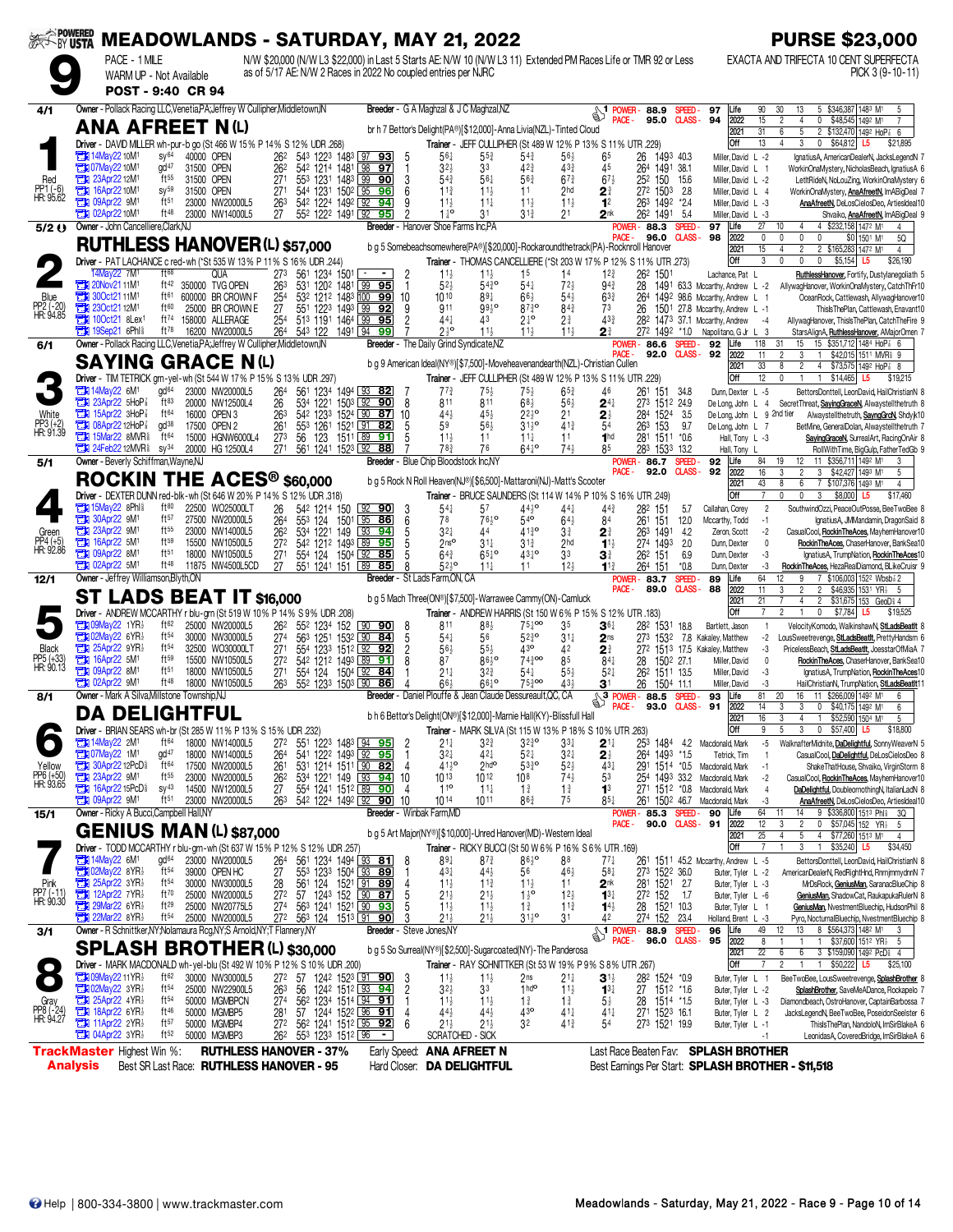| <b>SESSIN USTA</b>                     |                                                                                                                                                                                |               |                                               |      |                                             |                            |                                    |                                        |              |                                                                                |                     |                                            | <b>MEADOWLANDS - SATURDAY, MAY 21, 2022</b>                              |                                                              |                                   |                                                                                                                                      |                                        |                               |                                                      |                                              | <b>PURSE \$40,000</b>                                                                                                           |
|----------------------------------------|--------------------------------------------------------------------------------------------------------------------------------------------------------------------------------|---------------|-----------------------------------------------|------|---------------------------------------------|----------------------------|------------------------------------|----------------------------------------|--------------|--------------------------------------------------------------------------------|---------------------|--------------------------------------------|--------------------------------------------------------------------------|--------------------------------------------------------------|-----------------------------------|--------------------------------------------------------------------------------------------------------------------------------------|----------------------------------------|-------------------------------|------------------------------------------------------|----------------------------------------------|---------------------------------------------------------------------------------------------------------------------------------|
|                                        |                                                                                                                                                                                | PACE - 1 MILE | WARM UP - Not Available<br>POST - 10:05 CR 97 |      |                                             | Post Positions 3-7 - Drawn |                                    |                                        |              |                                                                                |                     |                                            |                                                                          |                                                              |                                   | The Blueberry Open (TMR 92.05 or Less Drawn Inside) No coupled entries per NJRC Post Positions 1-2 - Drawn                           |                                        |                               |                                                      |                                              | EXACTA AND TRIFECTA 50 CENT LATE PICK 4<br>(10-11-12-13) (\$50,000 GUARANTEED POOL)<br>(TAKEOUT 15%)                            |
| 10/1 <sub>0</sub>                      | Owner - Ricky A Bucci, Campbell Hall, NY                                                                                                                                       |               |                                               |      |                                             |                            |                                    |                                        |              |                                                                                |                     | Breeder - Sergent Stables LLC, PA          |                                                                          |                                                              |                                   | POWER-                                                                                                                               | 87.2 SPEED-                            |                               | 93                                                   | Life                                         | 15 \$297,615 1513 YR<br>71<br>14<br>12<br>5                                                                                     |
|                                        | LOU'S SWEETREVENGE (L) \$140,000                                                                                                                                               |               |                                               |      |                                             |                            |                                    |                                        |              |                                                                                |                     |                                            |                                                                          |                                                              |                                   | PACE-                                                                                                                                | 92.0                                   | $CLASS-91$                    |                                                      | 2022                                         | 14<br>2 \$89,745 1513 YR <sub>2</sub><br>4<br>-5                                                                                |
|                                        | Driver - TODD MCCARTHY r blu-grn-wh (St 637 W 15% P 12% S 12% UDR .257)                                                                                                        |               |                                               |      |                                             |                            |                                    |                                        |              |                                                                                |                     |                                            | b g 5 Sweet Lou(PA®)[\$7,500]-Before The Poison(PA)-Rocknroll Hanover    |                                                              |                                   | Trainer - RICKY BUCCI (St 50 W 6% P 16% S 6% UTR .169)                                                                               |                                        |                               |                                                      | 2021<br><b>Off</b>                           | $\overline{26}$<br>$\overline{3}$<br>5 \$135,747 1523 YR <sub>2</sub><br>$\overline{4}$<br>$0$ \$18,326<br>11<br>\$25,620<br>L5 |
|                                        | <b>THE 09May22 11 YR!</b>                                                                                                                                                      |               | ft <sup>62</sup>                              |      | 30000 NW30000L5                             |                            | 272                                |                                        |              | 57 1242 1523 91 91                                                             | 5                   | 56                                         | $55^{10}$                                                                | $42^{10}$                                                    | $3^{2}$                           | 2 <sub>ns</sub>                                                                                                                      | 274 1523 10.3 Kakaley, Matthew L       |                               |                                                      |                                              | BeeTwoBee, LousSweetrevenge, SplashBrother 8                                                                                    |
| Red                                    | <b>EN 02May22 6YR</b><br>$25$ Apr22 9YR $\frac{1}{2}$                                                                                                                          |               | ft <sup>54</sup><br>ft <sup>54</sup>          |      | 30000 NW30000L5<br>32500 WO30000LT          |                            | 274<br>271                         | 554 1233 1512 92 85                    |              | 563 1251 1532 90 84                                                            | 3<br>3              | 424<br>68                                  | 443<br>67                                                                | $31^{10}_{2}$<br>$64^{30}$                                   | $11\frac{1}{4}$<br>76             | 1 <sub>ns</sub><br>78                                                                                                                | 28<br>1532<br>282<br>153               | 6.9<br>7.4                    |                                                      | Buter, Tyler L -2<br>Mccarthy, Todd L -3     | LousSweetrevenge, StLadsBeatIt, PrettyHandsm 6<br>PricelessBeach, StLadsBeatIt, JoesstarOfMiaA 7                                |
| PP1 (-6)<br>HR: 92.03                  | $\frac{1}{2}$ 11Apr22 8YR                                                                                                                                                      |               | ft57                                          |      | 39000 OPEN HC                               |                            | 264                                | 552 1233 1513 93                       |              | 91                                                                             | 2                   | 334                                        | 33                                                                       | 32‡                                                          | 43                                | 63                                                                                                                                   | 281<br>1521                            | 3.3                           |                                                      | Mccarthy, Todd L -1                          | MrDsRock, BronxSeelster, RockCandy 8                                                                                            |
|                                        | <b>Fig. 04Apr22 10YR</b><br>$28$ Mar22 $9YR\frac{1}{2}$                                                                                                                        |               | ft52<br>$ft^{29}$                             |      | 39000 OPEN<br>39000 OPEN                    |                            | 264<br>281                         | 55 1223 1513 92 92<br>584 1264 155 193 |              | 84                                                                             |                     | $57\frac{1}{2}$<br>56                      | 5 <sup>7</sup><br>$53^{10}$                                              | $54\frac{1}{2}$ <sup>o</sup><br>$41\frac{3}{4}$ <sup>o</sup> | 53<br>42                          | 42<br>2 <sub>hd</sub>                                                                                                                | 283 152<br>274 155                     | 2.1<br>9.6                    |                                                      | Mccarthy, Todd L -1<br>Mccarthy, Todd L 6    | JoesstarOfMiaA, BronxSeelster, MovinOnUp 7<br>SpeedManN, LousSweetrevenge, BuddyHill 8                                          |
| $15/1$ $\Omega$                        | Owner - Ricky A Bucci, Campbell Hall, NY                                                                                                                                       |               |                                               |      |                                             |                            |                                    |                                        |              |                                                                                |                     | <b>Breeder</b> - Hanover Shoe Farms Inc.PA |                                                                          |                                                              |                                   |                                                                                                                                      | <b>POWER-82.1</b>                      | <b>SPEED</b>                  | 90                                                   | Life                                         | 65<br>18<br>3 \$189,210 1523 YR1<br>10<br>-5                                                                                    |
|                                        | <b>BIG SIR (L) \$17,000</b>                                                                                                                                                    |               |                                               |      |                                             |                            |                                    |                                        |              |                                                                                |                     |                                            | b g 5 Big Jim(ON®)[\$4,000]-Allamerican Celeb(PA)-Pro Bono Best          |                                                              |                                   | PACE -                                                                                                                               | 89.0                                   | CLASS-                        | -89                                                  | 2022<br>2021                                 | 1 \$44,105 1523 YR <sub>2</sub><br>11<br>2<br>3<br>-5<br>29<br>$\overline{c}$<br>1 \$105,014 1524 YR<br>$\overline{4}$          |
|                                        | <b>Driver</b> - TYLER BUTER br-go (*St 2440 W 14% P 13% S 13% UDR .256)                                                                                                        |               |                                               |      |                                             |                            |                                    |                                        |              |                                                                                |                     |                                            |                                                                          |                                                              |                                   | Trainer - RICKY BUCCI (St 50 W 6% P 16% S 6% UTR .169)                                                                               |                                        |                               |                                                      | Off                                          | $\overline{2}$<br>1 \$21,892<br>8<br>L <sub>5</sub><br>\$29,650                                                                 |
|                                        | <b>THE O9May22 7YR!</b><br>$26$ Apr22 8YR                                                                                                                                      |               | ft62<br>ft59                                  |      | 30000 NW30000L5<br>25000 NW21001L5          |                            | 264<br>264                         | 562 1241                               |              | 1523 92 89<br>551 1223 1504 91 95                                              | 5<br>$\overline{c}$ | 2 <sup>1</sup><br>445                      | $21\frac{1}{2}$<br>443                                                   | $31\frac{1}{2}$<br>430                                       | $31\frac{1}{2}$<br>3 <sup>1</sup> | 42}<br>2 <sup>nk</sup>                                                                                                               | 284 1531 22.6<br>273 1504 11.9         |                               |                                                      | Buter, Tyler L 1<br>Buter, Tyler L -4        | SaveMeADance, NoLouZing, Pyro 8<br>PeaceOutPosse, BigSir, TwinBTuffenuff 6                                                      |
| Blue                                   | $18$ Apr22 12YR                                                                                                                                                                |               | $SY^{46}$<br>ft57                             |      | 30000 NW30000L5                             |                            | 271                                |                                        |              | 561 1244 1542 90 82                                                            |                     | 11 <sub>3</sub>                            | $11\frac{1}{2}$                                                          | $11\frac{1}{2}$                                              | $3^{2}$                           | $5^{10}$                                                                                                                             | 314 1563                               | 7.8                           | Brennan, George L 9                                  |                                              | PricelessBeach, MovinOnUp, AlwaysAndAgain 8                                                                                     |
| PP2 (-20)<br>HR: 89.68                 | <b>TEM</b> 11Apr22 3YR<br><b>The O1Apr22 1YR!</b>                                                                                                                              |               | ft49                                          |      | 21500 NW15000L5<br>17500 NW10000L5          |                            | 274<br>272                         | 572 1252 1533 87 85                    |              | 564 1244 1523 85 89                                                            | 5                   | $12\frac{1}{4}$<br>33                      | 12 <sup>1</sup><br>33                                                    | 14<br>2 <sub>ns</sub>                                        | 1 <sup>3</sup><br>12 <sub>3</sub> | $14\frac{3}{4}$<br>$11\frac{1}{4}$                                                                                                   | 274<br>152 <sup>3</sup><br>281<br>1533 | *1.2<br>4.8                   | Brennan, George L -1                                 |                                              | BigSir, Mykindachip, SonOfATigerN 8<br>Stratton, Jordan L 0 handily<br>BigSir, ImSomeGraduate, TurboHill 8                      |
|                                        | <b>THE O8Mar22 9YR</b>                                                                                                                                                         |               | ft44                                          |      | 25000 NW20000L5                             |                            | 274                                | 562 1243 1523 90                       |              | 86                                                                             | R                   | 811                                        | 810                                                                      | 88 <sup>3</sup>                                              | $84\frac{1}{4}$                   | 863                                                                                                                                  | 273 154                                | 37.0                          | Brennan, George L                                    |                                              | PatStanlevN. Conbovville, SaveMeADance 8                                                                                        |
| 3/1                                    | Owner - Burke Rcq Stb & Weaver Bruscemi, PA: J& T Silva - Purnel& Libby, FL:L Karr, N.Breeder - Moni Market Breeders, NY                                                       |               |                                               |      |                                             |                            |                                    |                                        |              |                                                                                |                     |                                            |                                                                          |                                                              |                                   | $\mathbb{S}^3$<br><b>POWER-</b>                                                                                                      | 92.8<br>96.0                           | <b>SPEED</b><br>CLASS-        | 96<br>97                                             | Life<br>2022                                 | 13 \$2,632,719 1473 Nfld <sub>2</sub> 6<br>100<br>22<br>26<br>\$69,750 1512 YR}<br>6<br>$\mathbf{1}$                            |
|                                        | <b>THIS IS THE PLAN(L) \$90,000</b><br>Driver - YANNICK GINGRAS h grn-wh-go (St 732 W 18% P 15% S 14% UDR 310)                                                                 |               |                                               |      |                                             |                            |                                    |                                        |              |                                                                                |                     |                                            |                                                                          |                                                              |                                   | b g 7 Somebeachsomewhere(PA®)[\$30,000]-That's The Plan(PA)-Western Ideal<br>Trainer - RON BURKE (St 659 W 15% P 16% S 13% UTR .282) |                                        |                               |                                                      | 2021<br><b>Off</b>                           | 25<br>8<br>4 \$806,269 1473 Nfld<br>6<br>6<br>15<br>5<br>1 \$524,314 L5<br>$\overline{4}$<br>\$44,750                           |
|                                        | 25Apr22 8YR}                                                                                                                                                                   |               | $ft^{54}$                                     |      | 549000 MGMBPFN                              |                            | 263                                |                                        |              | 534 1214 1501 97 84                                                            | 5                   | 1 <sup>0</sup>                             | 1 <sup>h</sup>                                                           | $3^{10}$                                                     | 54                                | $815\frac{1}{2}$                                                                                                                     | 311 1531                               | 7.6                           | Gingras, Yannick L -3                                |                                              | FunatthebeachN, LeonidasA, SemiTough 8                                                                                          |
|                                        | <b>EN 18Apr22 8YR</b><br>$\frac{1}{2}$ 11Apr22 2YR                                                                                                                             |               | $ft^{46}$<br>ft57                             |      | 50000 MGMBP5<br>50000 MGMBP4                |                            | 273                                |                                        |              | 561 1232 1513 95 93                                                            | 5                   | $44\frac{1}{2}$                            | 443                                                                      | 44                                                           | $45\frac{1}{2}$                   | $\mathbf{3}$ 4 $\ddagger$                                                                                                            | 281 1522                               | 2.1                           | Gingras, Yannick L 2                                 |                                              | TattooArtist, Diamondbeach, ThislsThePlan 7                                                                                     |
| White<br>PP3 (+2)<br>HR: 94.83         | <b>THE 04Apr22 8YR3</b>                                                                                                                                                        |               | ft52                                          |      | 50000 MGMBP3                                |                            | 272<br>264                         | 562 1241 1512 95<br>552 1224 151       |              | 95<br>96<br>93                                                                 | $\overline{c}$      | $11\frac{1}{2}$<br>$21\frac{1}{4}$         | $11\frac{1}{2}$<br>$21\frac{1}{2}$                                       | $11\frac{1}{2}$<br>2 <sup>2</sup>                            | 1 <sub>hd</sub><br>23             | 1 <sup>nk</sup><br>54 <sub>DH</sub>                                                                                                  | 271 1512<br>283 1514                   | 2.4<br>2.1                    | Gingras, Yannick L -1<br>Gingras, Yannick L -1       |                                              | ThislsThePlan, NandoloN, ImSirBlakeA 6<br>PoseidonSeelster, TattooArtist, WesternJoe 7                                          |
|                                        | <b>The 28Mar22 7YR}</b><br>$21$ Mar22 3YR $\frac{1}{2}$                                                                                                                        |               | ft29<br>$ft^{58}$                             |      | 50000 MGMBP2<br>50000 MGMBP                 |                            | 28<br>282                          | 573 1244 153<br>571 1242 1513 96       |              | 95<br>94<br>96                                                                 | 3<br>5              | $11\frac{1}{2}$<br>$11\frac{3}{4}$         | 11<br>$11\frac{3}{4}$                                                    | $1\frac{3}{4}$<br>$11\frac{1}{2}$                            | $1\frac{3}{4}$<br>$11\frac{1}{2}$ | $12^{3}$                                                                                                                             | 281<br>153<br>271 1513                 | $*0.5$<br>$*11$               | Gingras, Yannick L 6<br>Gingras, Yannick L           |                                              | OstroHanover, Thisls ThePlan, TattooArtist 6<br>ThislsThePlan, ChaseHHanover, SonnyWeaverN 8<br>$\overline{1}$                  |
| 10/1                                   | Owner - Team Tritton Inc.Pinebush.NY                                                                                                                                           |               |                                               |      |                                             |                            |                                    |                                        |              | <b>Breeder</b> - Mrs C L                                                       |                     |                                            | Smith & P F Smith.NZ                                                     |                                                              |                                   | POWER-                                                                                                                               | 88.5                                   | <b>SPEED</b>                  | 98                                                   | Life                                         | 72<br>12<br>8 \$390,660 150 YR <sub>2</sub>                                                                                     |
|                                        | <b>NANDOLO</b>                                                                                                                                                                 |               |                                               | N(1) |                                             |                            |                                    |                                        |              |                                                                                |                     |                                            | b q 8 Betterthancheddar-Midnight In Paris(NZL)-Christian Cullen          |                                                              |                                   | PACE -                                                                                                                               | 95.0                                   | CLASS-                        | 96                                                   | 2022<br>2021                                 | $\overline{2}$<br>0 \$105,210 1514 YR <sub>2</sub> 8<br>6<br>2<br>3<br>19<br>0 \$178,365 150 YR<br>6                            |
|                                        | Driver - JASON BARTLETT red-blk-wh (St 138 W 11% P 12% S 11% UDR .213)                                                                                                         |               |                                               |      |                                             |                            |                                    |                                        |              |                                                                                |                     |                                            |                                                                          |                                                              |                                   | Trainer - SHANE TRITTON (*St 339 W 13% P 16% S 13% UTR .262)                                                                         |                                        |                               |                                                      | Off                                          | 0<br>\$24,000 L5<br>$\mathbf{1}$<br>0<br>\$102,450                                                                              |
|                                        | $25$ Apr22 8YR<br><b>EN 11Apr22 2YR</b>                                                                                                                                        |               | ft <sup>54</sup><br>ft57                      |      | 549000 MGMBPFN<br>50000 MGMBP4              |                            | 263<br>272                         |                                        |              | 534 1214 1501 97 90<br>56 <sup>2</sup> 1241 151 <sup>2</sup> 95 95             | 7                   | 773<br>33                                  | 33                                                                       | 72300<br>$21\frac{1}{2}$ <sup>o</sup>                        | 433<br>2 <sub>hd</sub>            | $5^{10}$<br>2 <sup>nk</sup>                                                                                                          | 294<br>1521 31.3<br>27<br>1512 *0.5    |                               |                                                      | Bartlett, Jason L -3<br>Bartlett, Jason L -1 | FunatthebeachN, LeonidasA, SemiTough 8<br>ThislsThePlan, NandoloN, ImSirBlakeA 6                                                |
| Green                                  | $29$ 04Apr22 $9$ YR $\frac{1}{2}$                                                                                                                                              |               | ft <sub>52</sub>                              |      | 50000 MGMBP3                                |                            | 273                                |                                        |              | 564 1242 1514 96 93<br>551 1231 1514 94 101                                    | $\overline{2}$<br>5 | $3^{2}$                                    | $3^{2}$                                                                  | $2\frac{1}{2}$ <sup>o</sup>                                  | 21                                | 2 <sub>ns</sub>                                                                                                                      | 272 1514 *0.7                          |                               |                                                      | Bartlett, Jason L -1                         | FunatthebeachN, NandoloN, JacksLegendN 6                                                                                        |
| PP4 (+5)<br>HR: 96.92                  | <b>The 28Mar22 2YR3</b><br><b>The 21Mar22 7YR</b>                                                                                                                              |               | $ft^{29}$<br>ft58                             |      | 50000 MGMBP2<br>50000 MGMBP                 |                            | 263<br>263                         | 56                                     |              | 1234 1514 95 95                                                                | 5                   | 33                                         | 33<br>$44^{\circ}$                                                       | $2\overline{3}$ o<br>2 <sup>nso</sup>                        | 1ns<br>1 <sub>hd</sub>            | $12\frac{1}{2}$<br>$1^{1}$                                                                                                           | 282 1514 *0.6<br>1514 *0.2<br>28       |                               |                                                      | Bartlett, Jason L 6<br>Bartlett, Jason L 1   | NandoloN, DeanBHanover, PoseidonSeelster 7<br>NandoloN, PatStanleyN, BeeTwoBee 7                                                |
|                                        | <b>EN 05Mar22 10M1</b>                                                                                                                                                         |               | ft40                                          |      | 34500 PREF HC                               |                            | 271                                | 55 1221 1483 96 96                     |              |                                                                                |                     | 55,                                        | 55                                                                       | 5610                                                         | 454                               | 43)                                                                                                                                  | 254 1491                               | 7.8                           |                                                      | Bartlett, Jason L 0                          | LetItRideN, AmericanHistory, BeeTwoBee 7                                                                                        |
| 5/1                                    | Owner - Rich Lombardo Rcg LLC, Solon, OH; D C Kryway, ON; E K Good, Denton, MD; J L G Breeder - J W Smolenski, NZ                                                              |               |                                               |      |                                             |                            |                                    |                                        |              |                                                                                |                     |                                            |                                                                          |                                                              |                                   | $\mathbb{S}^3$<br><b>POWER-</b>                                                                                                      | 92.8<br>96.0                           | <b>SPEED</b><br><b>CLASS-</b> | 98<br>96                                             | Life<br>2022                                 | 93<br>16 \$780,176 149 Phis<br>33<br>17<br>6<br>\$73,300 1512 YR <sub>2</sub><br>7<br>2<br>$\overline{2}$<br>8                  |
|                                        | <b>JACK'S LEGEND N(L)</b>                                                                                                                                                      |               |                                               |      |                                             |                            |                                    |                                        |              |                                                                                |                     |                                            | br g 8 Bettor's Delight(PA®)[\$12,000]-Larissa Rose(NZL)-Falcon Seelster |                                                              |                                   |                                                                                                                                      |                                        |                               |                                                      | 2021                                         | 24<br>4 \$241,050 1491 Phl<br>14<br>3                                                                                           |
|                                        | Driver - DEXTER DUNN red-blk-wh (St 646 W 20% P 14% S 12% UDR .318)<br><b>TEM</b> 14May22 10M <sup>1</sup>                                                                     |               | $SV^{64}$                                     |      | 40000 OPEN                                  |                            | 262                                |                                        |              | 543 1223 1483 97 96                                                            | 4                   | $44\frac{1}{2}$                            | $43\frac{3}{4}$                                                          | $43^{30}_{4}$                                                | 45                                | Trainer - R. NIFTY NORMAN (St 257 W 18% P 15% S 11% UTR .300)<br>$\mathbf{3}$ l $\ddagger$                                           | 253 149                                | 2.5                           |                                                      | Off<br>Dunn, Dexter L -2                     | $\overline{2}$<br>2 \$49,900 L5<br>8<br>$\overline{2}$<br>\$48,300<br>IgnatiusA, AmericanDealerN, JacksLegendN 7                |
|                                        | $25$ Apr22 8YR $\frac{1}{2}$                                                                                                                                                   |               | ft54                                          |      | 549000 MGMBPFN                              |                            | 263                                |                                        |              | 534 1214 1501 97 86                                                            | 3                   | 2 <sub>ns</sub>                            | 2 <sub>hd</sub>                                                          | $2\frac{1}{2}$                                               | 33                                | $712\frac{3}{4}$                                                                                                                     | 1524<br>31.                            |                               | 5.1 Kakalev. Matthew L -3                            |                                              | FunatthebeachN, LeonidasA, SemiTough 8                                                                                          |
| <b>Black</b><br>PP5 (+33)<br>HR: 96.75 | $\mathbb{Z}$ 18Apr22 6YR<br><b>THE 11Apr22 9YR3</b>                                                                                                                            |               | ft46<br>ft57                                  |      | 50000 MGMBP5<br>50000 MGMBP4                |                            | 281<br>264                         | 57<br>553 1234 1504 96 98              |              | 1244 1522 96 93                                                                | 5                   | $11\frac{1}{2}$<br>44}                     | 11<br>443                                                                | $11\frac{1}{2}$<br>$21\frac{1}{2}$ <sup>o</sup>              | 1 <sub>hd</sub><br>2 <sup>1</sup> | $\mathbf{1}$<br>2∤                                                                                                                   | 273 1522<br>264<br>1504                |                               | *0.6 Kakaley, Matthew L<br>4.2 Kakaley, Matthew L -1 |                                              | JacksLegendN, BeeTwoBee, PoseidonSeelster 6<br>$\overline{2}$<br>LeonidasA, JacksLegendN, WesternJoe 7                          |
|                                        | $2$ 04Apr22 9YR                                                                                                                                                                |               | ft <sub>52</sub>                              |      | 50000 MGMBP3                                |                            | 273                                | 564 1242 1514 96                       |              | 92                                                                             | 3                   | $11\frac{1}{4}$                            | $11\frac{1}{4}$                                                          | $1\frac{1}{2}$                                               | $1\frac{1}{4}$                    | 3 <sup>1</sup>                                                                                                                       | 273<br>152                             |                               | 1.7 Kakaley, Matthew L -1                            |                                              | FunatthebeachN, NandoloN, JacksLegendN 6                                                                                        |
| 4/1                                    | $28$ Mar22 8YR $\frac{1}{2}$<br>Owner - John E Lengacher, Grabill, IN, Michael Cote Gagnon, QC; Jennifer Bongiorno Sta Breeder - Hamstan Farm Inc, ON; Reginald G Petitpas, NB |               | $ft^{29}$                                     |      | 50000 MGMBP2                                |                            | 262                                | 542 1213 1512 95 102                   |              |                                                                                | $\Lambda$           | 223                                        | 23                                                                       | 24                                                           | 23                                | 1 <sub>hd</sub><br>POWER-                                                                                                            | 29<br>1512<br>95.2                     | SPEED.                        | 3.5 Kakaley, Matthew L 6<br>98                       | Life                                         | JacksLegendN, AmericanHistory, ImSirBlakeA 7<br>34<br>1 \$393,121 1472 M1<br>18<br>9                                            |
|                                        | <b>NICHOLAS BEACH (L) \$110,000</b>                                                                                                                                            |               |                                               |      |                                             |                            |                                    |                                        |              |                                                                                |                     |                                            |                                                                          |                                                              |                                   | b g 6 Somebeachsomewhere(PA®)[\$25,000]-Michelle My Gal(ON)-Dragon Again                                                             | 97.0                                   | CLASS-97                      |                                                      | 2022<br>2021                                 | 5<br>\$53,875 1493 PcD 6<br>$\mathbf{1}$<br>17<br>6<br>0 \$268,796 1472 M1                                                      |
|                                        | <b>Driver</b> - JOE BONGIORNO mar-                                                                                                                                             |               |                                               |      | -gra-wn (St 362 W 16% P 13% S 11% UDR .269) |                            |                                    |                                        |              |                                                                                |                     | Trainer                                    |                                                                          |                                                              |                                   | JENNIFER BONGIORNO (St 252 W 17% P 12% S 15% UTR .287)                                                                               |                                        |                               |                                                      | Off                                          | U \$72,375 L5<br>\$53,875                                                                                                       |
|                                        | <b>THE O7May22 10M1</b>                                                                                                                                                        |               | $gd^{47}$<br>ft64                             |      | 31500 OPEN                                  |                            | 262                                |                                        |              | 542 1214 1481 98 101                                                           | 4                   | 21‡                                        | $21\frac{1}{4}$                                                          | 21}                                                          | $21\frac{1}{2}$                   | $2^{1\frac{1}{2}}$                                                                                                                   | 26 <sup>2</sup> 148 <sup>2</sup> 4.7   |                               |                                                      | Bongiorno, Joe L                             | WorkinOnaMystery, NicholasBeach, IgnatiusA 6<br>-1                                                                              |
| Yellow                                 | <b>TEM 30Apr22 8PcD</b><br><b>EN 18Apr22 6YR</b>                                                                                                                               |               | ft <sup>46</sup>                              |      | 25000 WO25000LT<br>50000 MGMBP5             |                            | 271<br>281                         | 57                                     | 1244 1522 96 | 552 1223 1493 94 93                                                            | 5                   | $11\frac{1}{4}$                            | $11\frac{1}{4}$<br>SCRATCHED - JUDGES                                    | $11\frac{1}{4}$                                              | 1 <sup>2</sup>                    | $\mathbf{1}_{2}^{1}$                                                                                                                 | 27<br>1493 *0.4                        |                               |                                                      | Bartlett, Jason L -1                         | NicholasBeach, AmericanCourage, LyonsSteel 6<br>JacksLegendN, BeeTwoBee, PoseidonSeelster 6<br>$\overline{2}$                   |
| PP6 (+50)<br>HR: 98.64                 | <b>The 04Apr22 6YR</b><br><b>TEM</b> 28Mar22 8YR                                                                                                                               |               | ft <sub>52</sub><br>ft29                      |      | 50000 MGMBP3<br>50000 MGMBP2                |                            | 27 <sup>2</sup><br>26 <sup>2</sup> | 56                                     |              | 123 <sup>2</sup> 1511 94 97<br>542 1213 1512 95 99                             | 6<br>7              | $11\frac{1}{4}$<br>710                     | $11\frac{1}{4}$<br>711                                                   | $11\frac{1}{4}$<br>$610$ <sup>o</sup>                        | 11<br>68                          | 1 <sub>ns</sub><br>$54\frac{1}{2}$                                                                                                   | 274 1511 *1.1<br>283<br>1521           | 6.2                           | Bongiorno, Joe<br>Bongiorno, Joe                     |                                              | NicholasBeach, PatStanleyN, BeeTwoBee 7<br>$-1$<br>JacksLegendN, AmericanHistory, ImSirBlakeA 7<br>6                            |
|                                        | $21$ Mar22 5YR $\frac{1}{2}$                                                                                                                                                   |               | $ft^{58}$                                     |      | 50000 MGMBP                                 |                            | 264                                |                                        |              | 554 124 1514 95 93                                                             | 4                   | 2 <sub>hd</sub>                            | $21\frac{1}{2}$                                                          | $31\frac{1}{2}$                                              | $31\frac{1}{2}$                   | $\mathbf{3}^{1\frac{1}{2}}$                                                                                                          | 274 152                                | 3.0                           | Bongiorno, Joe                                       |                                              | WesternJoe, CoveredBridge, NicholasBeach 7                                                                                      |
| 9/5                                    | Owner - Burke Rcg Stb, PA, M Leeman, OH; A Keith, OH; Wingfield Brothers, OH                                                                                                   |               |                                               |      |                                             |                            |                                    |                                        |              |                                                                                |                     | Breeder - White Birch Farm,NJ              |                                                                          |                                                              |                                   | $$^{2}$ POWER-93.6<br>PACF-                                                                                                          | 95.0                                   | <b>SPEED</b><br><b>CLASS-</b> | 99<br>97                                             | Life<br>2022                                 | 5 \$855,819 1481 Lex1 3<br>47<br>1716 6<br>$\mathbb O$<br>\$51,530 1481 M1<br>5<br>3<br>$\overline{1}$<br>6                     |
|                                        | <b>WORKIN ONA MYSTERY (L) \$30,000</b>                                                                                                                                         |               |                                               |      |                                             |                            |                                    |                                        |              |                                                                                |                     |                                            | b h 6 Captaintreacherous(PA®)[\$15,000]-Dragon's Tale(NJ)-Dragon Again   |                                                              |                                   |                                                                                                                                      |                                        |                               |                                                      | 2021                                         | 15<br>$\overline{c}$<br>$\overline{c}$<br>1 \$186,933 1484 M1<br>5                                                              |
|                                        | Driver - TIM TETRICK grn-yel-wh (St 544 W 17% P 15% S 13% UDR .297)<br><b>T30 07May22 10M1</b>                                                                                 |               | $gd^{47}$                                     |      | 31500 OPEN                                  |                            | 262                                |                                        |              | 542 1214 1481 98 102                                                           | 5                   | $11\frac{1}{4}$                            | $11\frac{1}{4}$                                                          | $11\frac{1}{2}$                                              | $11\frac{1}{2}$                   | Trainer - RON BURKE (St 659 W 15% P 16% S 13% UTR .282)<br>$11\frac{1}{2}$                                                           | 262 1481 *2.2                          |                               |                                                      | <b>Off</b>                                   | 0 \$126,488 L5<br>\$51,530<br>7<br>4<br>WorkinOnaMystery, NicholasBeach, IgnatiusA 6                                            |
|                                        | 23Apr22 12M1                                                                                                                                                                   |               | ft <sup>55</sup>                              |      | 31500 OPEN                                  |                            | 271                                |                                        |              | 553 1231 1483 99 94<br>544 1231 1502 95 97                                     | $\overline{c}$      | $43\frac{1}{2}$                            | $44\frac{3}{4}$                                                          | $44\frac{3}{4}$                                              | 45                                | 34                                                                                                                                   | 251 1492 1.7<br>27 1502 *0.7           |                               |                                                      | Tetrick, Tim L 1<br>Tetrick, Tim L -2        | LetItRideN, NoLouZing, WorkinOnaMystery 6                                                                                       |
| Pink<br>PP7 (-11)<br>HR: 97.05         | 16Apr22 10M <sup>1</sup><br>31Mar22 12DD                                                                                                                                       |               | $SV^{59}$<br>ft <sup>66</sup>                 |      | 31500 OPEN<br>32500 OPENPREFHC              |                            | 271                                |                                        |              |                                                                                |                     | 21}<br>$3^{2}\frac{1}{2}$                  | $21\frac{1}{2}$<br>$11\frac{1}{2}$                                       | $21^{\circ}$<br>11                                           | 1 <sub>hd</sub><br>11             | $\mathbf{1}^3$<br>$1^{11}$                                                                                                           | 283 1503 1.4                           |                               |                                                      | Tetrick, Tim L 4<br>Tetrick, Tim L 1         | WorkinOnaMystery, AnaAfreetN, ImABigDeal 7<br>WorkinOnaMystery, LetItRideN, PenzanceHanvr 7                                     |
|                                        | 24Mar22 12DD                                                                                                                                                                   |               | gd <sup>57</sup>                              |      | 32500 PREF HC                               |                            | $\frac{25^2}{26^3}$                |                                        |              | 54 <sup>2</sup> 122 150 <sup>3</sup> 94 <b>94</b><br>55 1221 1501 94 <b>91</b> |                     | 711                                        | 79                                                                       | fog                                                          | $75\frac{3}{4}$                   | $63\frac{3}{4}$                                                                                                                      | 151                                    | 3.5                           |                                                      | Tetrick, Tim L 0                             | LetItRideN, PenzanceHanover, SeventhSecret 7                                                                                    |
|                                        | 18Mar22 7M <sup>1</sup><br><b>TrackMaster Highest Win %:</b>                                                                                                                   |               | ft57                                          |      | <b>QUA</b><br><b>NICHOLAS BEACH - 53%</b>   |                            | 303                                | 583 1263 153                           |              |                                                                                |                     | $21\frac{1}{2}$                            | $11\frac{1}{4}$<br>Early Speed: WORKIN ONA MYSTERY                       | 12 <sup>3</sup>                                              | 1 <sub>5</sub>                    | $14\frac{3}{4}$<br>Last Race Beaten Fav: None                                                                                        | 26 <sup>2</sup> 153                    |                               |                                                      | Tetrick, Tim L                               | WorkinOnaMystery, ColossalStrideA, StinmsBch 5                                                                                  |
|                                        | <b>Analysis</b>                                                                                                                                                                |               |                                               |      |                                             |                            |                                    |                                        |              |                                                                                |                     |                                            | Best SR Last Race: WORKIN ONA MYSTERY - 102 Hard Closer: JACK'S LEGEND N |                                                              |                                   |                                                                                                                                      |                                        |                               |                                                      |                                              | Best Earnings Per Start: THIS IS THE PLAN - \$26,327                                                                            |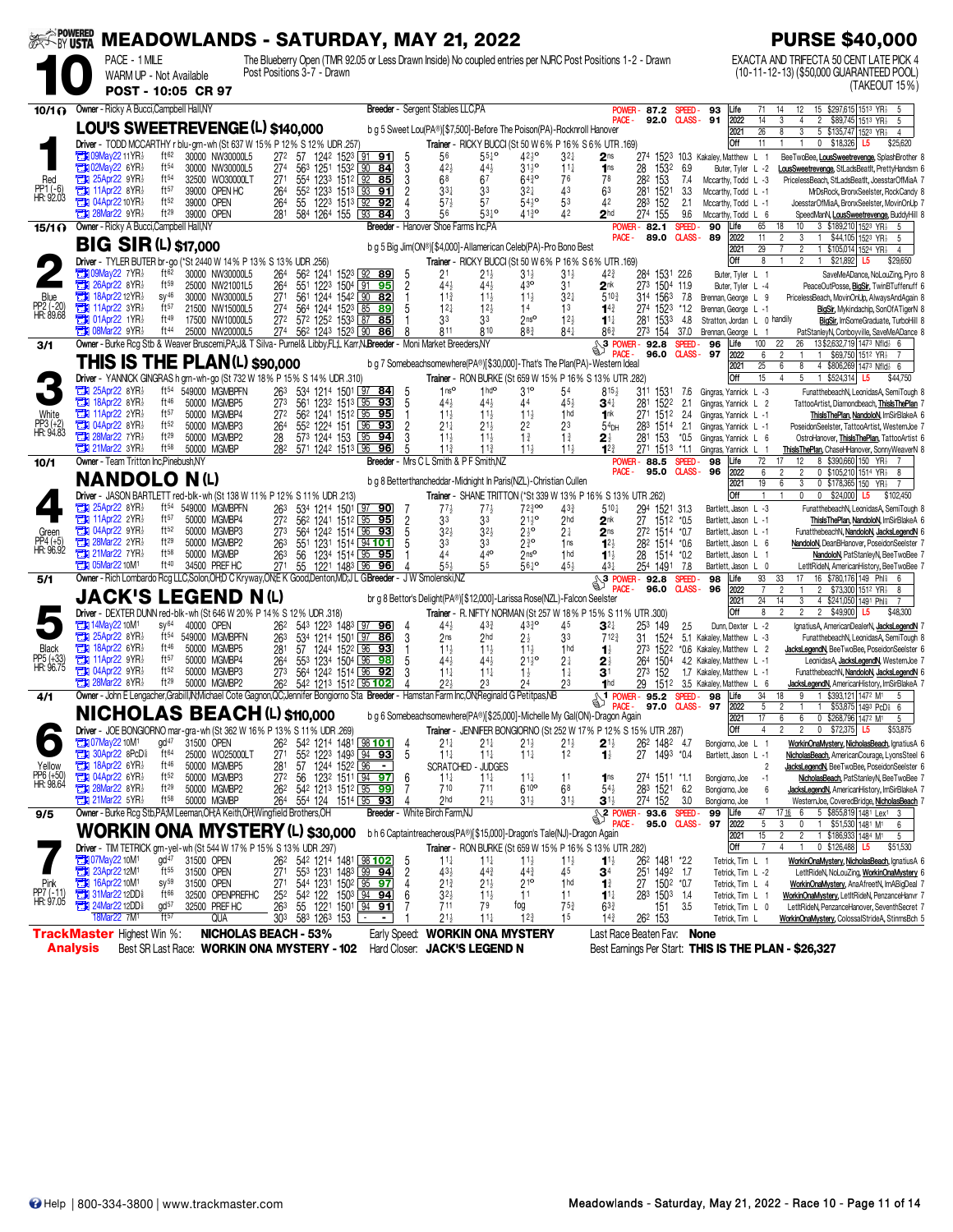| <b>AREL BY USTA</b>                 | PACE - 1 MILE                                                          |                                                                                                                    | <b>MEADOWLANDS - SATURDAY, MAY 21, 2022</b><br>N/W \$10,500 (N/W L3 \$11,600) in Last 5 Starts AE: TM Rating 87 or Less as of 5/17 AE: Winners Base Class N/W |                                                      |                                                       |                                                                                                                                        |                                    |                                      |                                                |                                                                          | <b>PURSE \$15,500</b><br>EXACTA AND TRIFECTA 10 CENT SUPERFECTA                                                                                           |
|-------------------------------------|------------------------------------------------------------------------|--------------------------------------------------------------------------------------------------------------------|---------------------------------------------------------------------------------------------------------------------------------------------------------------|------------------------------------------------------|-------------------------------------------------------|----------------------------------------------------------------------------------------------------------------------------------------|------------------------------------|--------------------------------------|------------------------------------------------|--------------------------------------------------------------------------|-----------------------------------------------------------------------------------------------------------------------------------------------------------|
|                                     |                                                                        | WARM UP - Not Available<br>POST - 10:30 CR 92                                                                      | \$7,500 or Less in 1 of L2 Starts Starters in a Class Higher Than N/W \$17,500 in Last Start Ineligible No coupled<br>entries per NJRC                        |                                                      |                                                       |                                                                                                                                        |                                    |                                      |                                                |                                                                          | PICK 3 (11-12-13)                                                                                                                                         |
| 8/1                                 |                                                                        | Owner - Pollack Racing LLC, Venetia, PA; Jeffrey W Cullipher, Middletown, IN                                       |                                                                                                                                                               |                                                      | Breeder - Hanover Shoe Farms Inc.PA                   |                                                                                                                                        |                                    | 3 POWER-                             | 88.1                                           | Life<br>SPEED-<br>91                                                     | 9 \$300,723 1484 Wbsb 3 4<br>64<br>13<br>11                                                                                                               |
|                                     |                                                                        |                                                                                                                    | <b>MAYHEM HANOVER (L) \$80,000</b>                                                                                                                            |                                                      |                                                       | b h 5 Sportswriter(ON®)[\$6,500]-Musicale Hanover(PA)-Rocknroll Hanover                                                                |                                    |                                      | 91.0                                           | <b>CLASS-</b><br>91<br>2022<br>2021                                      | 12<br>$\overline{2}$<br>\$23,995 1534 YR3<br>2<br>-5<br>24<br>5<br>3<br>\$90,897 1484 Wbsb <sup>2</sup> 4<br>4                                            |
|                                     | 7M1 14May22 7M1                                                        | gd <sup>64</sup><br>15500 NW10500L5                                                                                | Driver - JASON BARTLETT red-blk-wh (St 138 W 11% P 12% S 11% UDR .213)<br>272<br>553 1231 1492 91 85                                                          |                                                      | 54                                                    | Trainer - JEFF CULLIPHER (St 489 W 12% P 13% S 11% UTR .229)<br>$44^{10}$<br>$43\frac{3}{4}$ <sup>o</sup>                              | 47                                 | $55\frac{3}{4}$                      | 263<br>1503                                    | Off<br>Dunn, Dexter L -5<br>- 4.5                                        | 5<br>\$14,935<br>0<br>3<br>L5<br>\$9,870<br>StoneHanover, DeLosCielosDeo, SaranacBluChp                                                                   |
| Red                                 | <b>THI 07May22 12M1</b><br>30Apr22 1M1                                 | $\mathsf{qd}^{47}$<br>15500 NW10000L5<br>ft57<br>18000 NW14000L5<br>$ft^{55}$                                      | 27 <sup>1</sup><br>55<br>1231 1503 L90<br>534 1222 1493 92<br>25 <sup>4</sup>                                                                                 | 88<br>6<br>91                                        | 67<br>56                                              | 65 <sup>o</sup><br>$42^{30}_{4}$<br>$52\frac{1}{2}$<br>55                                                                              | 2 <sup>1</sup><br>$54\frac{1}{2}$  | $2^{11}$<br>$5^{2}$                  | 27<br>1504<br>27 <sup>1</sup><br>150           | 1.5<br>Dunn, Dexter<br>6.3<br>Miller, David L -1                         | AllHandsOnDeck, MayhemHanover, LetsRoll<br>L<br>LeonDavid, HailChristianN, DeLosCielosDeo                                                                 |
| PP1 (-6)<br>HR: 90.93               | <b>Extra 23Apr22 9M1</b><br><b>THE O3Apr22 9Phl?</b>                   | 23000 NW14000L5<br>gd <sup>55</sup><br>13000 NW14150L5                                                             | 262<br>534 1221 149<br>553 123 152 90<br>272                                                                                                                  | 93<br>93<br>84                                       | $78\frac{1}{4}$<br>2 <sup>1</sup>                     | 78 <sup>1</sup><br>$63\frac{1}{2}$<br>3 <sup>3</sup><br>$33\frac{1}{2}$                                                                | $51\frac{1}{2}$<br>32 <sub>7</sub> | $\mathbf{3}^{2+}$<br>32              | 263<br>1522<br>284                             | 1492 59.8 Mccarthy, Andrew L -2<br>5.0<br>Tetrick, Tim L                 | CasualCool, RockinTheAces, MayhemHanover10<br>-3<br>ShadowCat, ShakeThatHouse, MayhemHanover                                                              |
| 6/1                                 |                                                                        | Owner - Emerald Highlands Farm, Mount Vernon, OH<br><b>ROCKIN ON VENUS</b>                                         |                                                                                                                                                               | Breeder                                              | - Emerald Highlands Farm,OH                           | b h 4 Rockin Image(IN®)[\$4,000]-Venus Killean(OH)-Run The Table                                                                       |                                    | POWER-<br>PACE -                     | 85.8<br>89.0                                   | 89<br>Life<br><b>SPEED</b><br>CLASS-<br>90<br>2022<br>2021               | 22<br>8<br>4 \$157,405 1493 HoP<br>$\overline{c}$<br>\$5,000 1513 M1<br>$\theta$<br>$\mathbf{0}$<br>4Q<br>18<br>8<br>3 \$150,380 1493 HoP<br>-3           |
|                                     | <b>FEE</b> 14May 22 12M                                                | SV <sup>64</sup><br>20000 5U W5-NW8                                                                                | Driver - MARK MACDONALD wh-yel-blu (St 492 W 10% P 12% S 10% UDR .200)<br>264<br>561 124                                                                      | 150 <sup>2</sup> 91 90                               | $21\frac{1}{4}$                                       | Trainer - JOHN BUTENSCHOEN (St 63 W 6% P 19% S 8% UTR .192)<br>$21\frac{1}{2}$<br>$21\frac{3}{4}$                                      | 22                                 | 22                                   |                                                | Off<br>262 1504 14.6 Macdonald, Mark                                     | 2<br>$\Omega$<br>0<br>\$5,000<br>L5<br>\$9,000<br>$\mathbf 0$<br>Betterrock, RockinOnVenus, SouthBeachStar                                                |
| Blue                                | <b>EX 07May22 8M</b><br>30Apr22 11M <sup>1</sup>                       | gd <sup>47</sup><br>50000 GRADUATE<br>ft57<br>qua                                                                  | 262<br>124<br>150<br>541<br>282<br>554 1234 1513                                                                                                              | $\sqrt{96}$<br>87<br>-11<br>$\blacksquare$           | 55<br>$11\frac{1}{2}$                                 | $74\frac{1}{2}$<br>95 <sub>3</sub><br>$11\frac{1}{4}$<br>$11\frac{1}{2}$                                                               | 96<br>$11\frac{1}{2}$              | $10^{6}$<br>$13\frac{1}{4}$          | 26<br>1513<br>274                              | 1511 75.2 Macdonald, Mark<br>Tetrick, Tim                                | 1 2nd tier<br>AbuckabettHnvr, LsPrImn, RckyrdHnvr1<br>RockinOnVenus, Funknwaffles, StonebridgeReef 7                                                      |
| PP2 (-20)<br>HR: 95.06              | 30Mar22 2SGR1<br><b>TEM</b> 150ct21 13HoP <sup>7</sup>                 | ft75<br>QUA<br>ft <sup>60</sup> 270000 ISS-FNL-3C                                                                  | 1262 1531<br>282<br>58<br>261<br>551 1221 1493 89                                                                                                             | $\overline{81}$                                      | 11<br>45                                              | 32<br>42<br>$55\frac{3}{4}$<br>$66\frac{1}{2}$                                                                                         | $2\frac{1}{2}$<br>$66\frac{1}{2}$  | 23<br>10 <sup>7</sup>                | 27<br>1534<br>273 151                          | O'Neil, Hugh<br>20.6<br>Oosting, Michael L -6                            | PrimaryColors, RockinOnVenus, RoseRunXCon 4<br>RollEm, Virgo, GoldiesLegacy10                                                                             |
| 12/1                                |                                                                        | Owner - Leona M Morrissey, Ailsa Craig, ON                                                                         |                                                                                                                                                               |                                                      |                                                       | Breeder - Gene Oldford Fms & S Oldford, MI; T Buter, NY                                                                                |                                    | POWER-<br>PACE-                      | 85.0<br>86.0                                   | SPEED-<br>86<br>Life<br><b>CLASS-</b><br>86<br>2022                      | 46<br>3 \$161,345 151 M1<br>10<br>3<br>12<br>5<br>0<br>$\overline{2}$<br>\$74,960 1531 YR<br>$\overline{4}$                                               |
|                                     |                                                                        | <b>SARANAC BLUE CHIP (L) \$52,000</b>                                                                              | Driver - JORDAN STRATTON red-grn-wh (*St 2196 W 17% P 16% S 13% UDR .302)                                                                                     |                                                      |                                                       | b g 4 American Ideal(NY®)[\$10,000]-So Nice(NY)-Ponder<br>Trainer - DAN MORRISSEY (*St 83 W 16% P 18% S 17% UTR .317)                  |                                    |                                      |                                                | 2021<br>Off                                                              | 30<br>5<br>$\mathbf{1}$<br>\$82,474 151 M1<br>3<br>6<br>$\overline{2}$<br>\$21,994<br>\$35,860<br>L5                                                      |
|                                     | $\Box$ 14May22 7M<br><b>THI 09May22 11 YR3</b>                         | gd <sup>64</sup><br>15500 NW10500L5<br>ft62<br>30000 NW30000L5                                                     | 553<br>272<br>57                                                                                                                                              | 1231 1492 91 85<br>$\overline{2}$<br>1242 1523 91 86 | 31<br>33                                              | 33<br>33‡<br>33<br>52}                                                                                                                 | $34\frac{1}{2}$<br>$5^{3}$         | $\mathbf{3}^{43}$<br>$55\frac{1}{4}$ | 263<br>1502 27.5<br>284<br>1533                | Stratton, Jordan<br>26.3<br>Siegelman, Austi L                           | StoneHanover, DeLosCielosDeo, SaranacBluChp<br>$L - 5$<br>BeeTwoBee, LousSweetrevenge, SplashBrother &                                                    |
| White<br>PP3 (+2)<br>HR: 86.70      | $25$ Apr22 3YR<br><b>TEM 18Apr2212YR</b>                               | $ft^{54}$<br>30000 NW30000L5<br>$SV^{46}$<br>30000 NW30000L5                                                       | 28<br>561<br>27 <sup>1</sup><br>561<br>1244 1542 90                                                                                                           | 124 1521 91 88<br>80                                 | 44}<br>$21\frac{3}{4}$                                | 45<br>$42\frac{1}{2}$<br>$21\frac{1}{2}$<br>$2^{2}$                                                                                    | $42\frac{1}{2}$<br>$53\frac{1}{4}$ | 31,<br>$712\frac{3}{4}$              | 28<br>1522 33.5<br>157<br>31 <sup>4</sup>      | Siegelman, Austi L -3<br>29.5<br>Siegelman, Austi L                      | MrDsRock, GeniusMan, SaranacBlueChip<br>PricelessBeach, MovinOnUp, AlwaysAndAgain 8<br>- g                                                                |
| 5/1                                 | <b>Fig. 29Mar22 5YR3</b>                                               | ft29<br>57800 MGMGFINAL<br>Owner - Jane Cross, Olney, IL; Mark T Cross, Knoxville, TN                              | 272 57<br>1243 1543 84 81                                                                                                                                     |                                                      | 11 <sub>3</sub><br>Breeder - Van Otterloo Stables, IA | 11 <sub>3</sub><br>12 <sub>7</sub>                                                                                                     | 11 <sub>3</sub>                    | 11<br>POWER -                        | 30<br>1543 *1.2<br>85.1                        | Stratton, Jordan<br><b>SPEED</b><br>90<br>Life                           | SaranacBlueChip, HighBaller, JetAce {<br>145<br>4338 24<br>27 \$576,359 1492 DTN \$ 4                                                                     |
|                                     |                                                                        | TOOKADIVEOFFDIPPER(L)                                                                                              |                                                                                                                                                               |                                                      |                                                       | b g 8 Always A Virgin(IN®)[\$3,500]-Onceinabluemoon(IA)-Everlasting Art                                                                |                                    | PACE -                               | 90.0                                           | <b>CLASS-</b><br>89<br>2022<br>2021<br>Off                               | $\overline{4}$<br>$0$ \$10,125 1501 M1<br>8<br>33<br>5<br>2<br>8 \$103,508 1522 YR1<br>$\overline{7}$<br>28<br>9<br>5 \$124,745 L5                        |
|                                     | <b>EN 07May22 1M1</b>                                                  | Driver - DEXTER DUNN red-blk-wh (St 646 W 20% P 14% S 12% UDR .318)<br>$gd^{47}$<br>18000 NW14000L5<br>ft57        | 264<br>541 122 <sup>2</sup> 1493 92 90                                                                                                                        | -3                                                   | 43 <sup>10</sup>                                      | Trainer - TONY ALAGNA (St 271 W 17% P 14% S 14% UTR .294)<br>$21^{\circ}$<br>$3^{11}$ <sup>o</sup>                                     | $65\frac{3}{4}$                    | $65\frac{3}{4}$                      | 281 1504 10.9                                  | Dunn Dexter L 1                                                          | 5<br>\$11,325<br>CasualCool, DaDelightful, DeLosCielosDeo 8                                                                                               |
| Green                               | <b>EN 30Apr22 1M1</b><br>23Apr22 7M1<br><b>EX 16Apr22 4M</b>           | 18000 NW14000L5<br>$ft^{55}$<br>15500 NW10500L5<br>ft59<br>12500 NW7500L5CD                                        | 534 1222 1493 92 90<br>25 <sup>4</sup><br>544 1224 1493 89 91<br>261<br>26<br>54                                                                              | 92                                                   | $3^{2}$<br>$1^{10}$                                   | $11\frac{1}{4}$<br>2hd<br>$11\frac{1}{4}$<br>1 <sub>ns</sub>                                                                           | $3^{3+}$<br>1 <sub>hd</sub>        | $63\frac{1}{2}$<br>$2^1$             | 274 1501<br>27<br>1494                         | -3.3<br>Dunn, Dexter L -1<br>2.1<br>Dunn, Dexter L -2<br>4.9             | LeonDavid, HailChristianN, DeLosCielosDeo 7<br>HailChristianN, Tookadiveoffdipper, GrandCymn 8                                                            |
| PP4 (+5)<br>HR: 91.39               | 09Apr22 9M                                                             | gd <sup>51</sup><br>qua<br>Owner - Pollack Racing LLC, Venetia, PA; Jeffrey W Cullipher, Middletown, IN            | 1211 1501 89<br>283<br>125<br>563<br>$151^2$ $\Box$                                                                                                           |                                                      | 23<br>11 <sup>3</sup><br>Breeder - K M James, NZ      | $31\frac{1}{4}$<br>$31\frac{1}{2}$<br>12<br>$11\frac{1}{2}$                                                                            | $2\frac{3}{4}$                     | $1^{3}$<br>424                       | 284 1501<br>264 1514                           | Dunn, Dexter L 0<br>Dunn, Dexter<br>94<br>Life                           | Tookadiveoffdipper, HpNapoleon, Mindtrip10<br>BettorsDonttell, BackstreetShadow, BechrsBrkA 6<br>19<br>9 \$226,098 1491 HoP 3 5<br>67                     |
| 3/1                                 |                                                                        | <b>SONNY WEAVER N(L)</b>                                                                                           |                                                                                                                                                               |                                                      |                                                       | b g 6 Sunshine Beach(ON®)[\$5,000]-Kotare Yedo(NZL)-Falcon Seelster                                                                    |                                    | <sup>2</sup> POWER-<br>ACF-          | 88.6<br>94.0                                   | SPEED-<br><b>CLASS-</b><br>95<br>2022<br>2021                            | 14<br>3<br>4 \$66,475 1504 M1<br>0<br>6<br>25<br>10<br>1 \$116,411 1491 HoP<br>-5                                                                         |
|                                     | <b>TEM</b> 14May22 2M                                                  | Driver - TIM TETRICK grn-yel-wh (St 544 W 17% P 15% S 13% UDR 297)<br>ft <sup>64</sup><br>18000 NW14000L5          | 272<br>551 1223 1483 94 93                                                                                                                                    |                                                      | $11\frac{1}{4}$                                       | Trainer - JEFF CULLIPHER (St 489 W 12% P 13% S 11% UTR .229)<br>$21\frac{1}{2}$<br>$21\frac{1}{2}$                                     | $2^{2}$                            | $\mathbf{3}^{2\ddagger}$             | 261<br>149                                     | Off<br>$*0.8$<br>Tetrick, Tim L -5                                       | 6<br>$\mathbf{0}$<br>0<br>1 \$13,580 L5<br>\$11,580<br>WalknafterMidnite, DaDelightful, SonnyWeaverN                                                      |
| Black                               | <b>TEN 07May22 11M1</b><br><b>Ext. 30Apr22 9M1</b>                     | gd <sup>47</sup><br>27500 NW20000L5<br>ft57<br>27500 NW20000L5                                                     | 262<br>541<br>553 124<br>264                                                                                                                                  | 1223 1502 94 90<br>1501 L95<br>88                    | 54}<br>$5^{51}$                                       | $54^{30}_{4}$<br>$31\frac{1}{2}$ <sup>o</sup><br>55<br>65                                                                              | 23<br>$74\frac{1}{2}$              | $41\frac{3}{4}$<br>$42\frac{3}{4}$   | 28<br>1504 4.9<br>25 <sup>4</sup><br>1504 40.0 | Tetrick, Tim L 1<br>Tetrick, Tim L -1                                    | VettelN, HailChristianN, LeonDavid &<br>IgnatiusA, JMMandamin, DragonSaid 8                                                                               |
| PP5 (+33)<br>HR: 93.31              | 16Apr22 10M <sup>1</sup><br><b>THE 04Apr22 3YR3</b>                    | $SV^{59}$<br>31500 NW21000L5<br>ft52<br>50000 MGMBP3                                                               | 544 1231 1502 95 93<br>271<br>262<br>553 1233 1512 96                                                                                                         | 90                                                   | $45\frac{1}{4}$<br>431                                | $44\frac{1}{4}$<br>53}<br>$44^{30}_{4}$<br>$21\frac{1}{4}$ <sup>o</sup>                                                                | $62\frac{3}{4}$<br>$2\frac{3}{4}$  | 441<br>54}                           | 271<br>282 1521                                | 1511 33.5 Mccarthy, Andrew L 4<br>8.1<br>Tetrick, Tim L -1               | WorkinOnaMystery, AnaAfreetN, ImABigDeal 7<br>LeonidasA, CoveredBridge, ImSirBlakeA 6                                                                     |
| 7/2                                 |                                                                        | Owner - Bay Pond Racing Stable, Malvern, PA                                                                        |                                                                                                                                                               |                                                      | Breeder - Winbak Farm, MD                             |                                                                                                                                        |                                    | $\frac{1}{2}$ POWER - 90.0<br>PACE-  | 92.0                                           | <b>SPEED</b><br>92<br>Life<br><b>CLASS-</b><br>92<br>2022                | 73<br>11 \$501,725 1501 TgDni 3<br>14<br>18<br>$\overline{c}$<br>\$13,127 1501 M1<br>6                                                                    |
|                                     |                                                                        | <b>ARTIE'S IDEAL(L)</b>                                                                                            | Driver - ANDREW MCCARTHY r blu-grn (St 519 W 10% P 14% S 9% UDR .208)                                                                                         |                                                      |                                                       | b h 6 American Ideal(NY®)[\$10,000]-Midnight Art(MD)-Artsplace<br>Trainer - NOEL DALEY (St 156 W 13% P 12% S 15% UTR .247)             |                                    |                                      |                                                | 2021<br>Off                                                              | $\overline{22}$<br>3<br>5<br>$\overline{4}$<br>\$90,274 1513 YR <sub>2</sub><br>-5<br>$\overline{7}$<br>\$24,420<br>\$10,127<br>L5                        |
|                                     | $\Box$ 14May22 2M<br><b>EM</b> 30Apr22 1M                              | ft <sup>64</sup><br>18000 NW14000L5<br>ft57<br>18000 NW14000L5                                                     | 272<br>551<br>1223<br>254<br>534<br>1222 1493 92                                                                                                              | 1483 94<br>91<br>5<br>88                             | 55<br>$21\frac{1}{4}$                                 | $55\frac{1}{4}$<br>55<br>$32\frac{1}{2}$<br>$31\frac{1}{4}$                                                                            | 44<br>$64\frac{1}{2}$              | 44‡<br>75                            | 254<br>1492<br>28<br>1503                      | 9.6 Mccarthy, Andrew<br>*2.2 Mccarthy, Andrew                            | $L - 5$<br>WalknafterMidnite, DaDelightful, SonnyWeaverN &<br>LeonDavid, HailChristianN, DeLosCielosDeo<br>$L - 1$                                        |
| Yellow<br>PP6 (+50)<br>HR: 91.60    | <b>Extra 23Apr22 3M1</b><br><b>EX 16Apr22 5M1</b>                      | ft55<br>12500 NW7500L5CD<br>ft59<br>15500 NW10500L5                                                                | 272<br>554 1233 1501 90 89<br>542 1212 1493 89 94<br>272                                                                                                      |                                                      | $11\frac{1}{4}$<br>75}                                | $11\frac{1}{4}$<br>11<br>$65^{10}$<br>$53^{10}$                                                                                        | $11\frac{1}{2}$<br>42 <sub>7</sub> | $13$ DH<br>423                       | 263<br>1501<br>28<br>150                       | 1.4 Mccarthy, Andrew L -2<br>6.9 Mccarthy, Andrew L 0                    | ArtiesIdeal <sup>DH</sup> , LeonDavid, GrayDragon10<br>RockinTheAces, ChaserHanover, BankSea10                                                            |
| 9/2                                 | $\Box$ 09Apr22 9M <sup>1</sup><br>Owner - Aaron D Waxman, Carlisle, ON | ft $51$<br>23000 NW14000L5                                                                                         | 26 <sup>3</sup><br>54 <sup>2</sup> 1224 1492 92 92                                                                                                            |                                                      | Breeder - Bl'stk Syndicate, NZ                        |                                                                                                                                        |                                    | POWER -                              | 1494<br>83.1                                   | 9.2 Mccarthy, Andrew<br><b>SPEED-90</b><br>Life                          | AnaAfreetN, DeLosCielosDeo, <u>Arti<b>esIdeal</b></u> 10<br>53<br>12<br>6 \$109,275 1493 M1<br>6                                                          |
|                                     | <b>FABRIZIO N(L)</b>                                                   |                                                                                                                    |                                                                                                                                                               |                                                      |                                                       | b g 6 Sweet Lou(PA®)[\$7,500]-Zagami(NZL)-Christian Cullen                                                                             |                                    | PACE -                               |                                                | 91.0 CLASS-90<br>2022<br>2021<br>Off                                     | 15<br>3<br>3<br>\$41,953 1493 M1<br>6<br>16<br>$\overline{2}$<br>$\overline{c}$<br>\$27,482 1514 Wbsb 3 5<br>2<br>\$10,545                                |
|                                     | <b>EN 14May22 5M1</b>                                                  | 12500 NW7500L5CD<br>gd <sup>64</sup><br>gd <sup>47</sup>                                                           | Driver - TODD MCCARTHY r blu-grn-wh (St 637 W 15% P 12% S 12% UDR .257)<br>263<br>551 123 1493 89 89                                                          | - 3                                                  | $3^{13}$                                              | Trainer - ANDREW HARRIS (St 150 W 6% P 15% S 12% UTR 183)<br>$3^{2}\frac{1}{2}$<br>$53\frac{1}{2}$                                     | 31                                 | $11\frac{3}{4}$                      | 26                                             | 1493 5.1 Mccarthy, Andrew L-5                                            | $$21,765$ L5<br>FabrizioN, Machdavid, BetterTakelt 9                                                                                                      |
| Pink<br>PP7 (-11)<br>HR: 90.20      | 23Apr22 12M1<br><b>EDI</b> 16Apr22 9M <sup>1</sup>                     | 15500 NW10000L5<br>ft <sup>55</sup><br>15500 NW10500L5<br>$sy^{59}$<br>21000 NW16500L5                             | 27 <sup>1</sup><br>55 1231 1503 90 85<br>544 1224 1493 89 -<br>261<br>274<br>552 123                                                                          | 149 <sup>2</sup> 92 85                               | 44<br><b>SCRATCHED - SICK</b><br>$66\frac{1}{4}$      | $43^{30}_{4}$<br>$2\frac{3}{4}$ <sup>o</sup><br>65<br>67                                                                               | 11<br>$65\frac{1}{2}$              | 55}<br>453                           |                                                | 282 1514 13.2 Mccarthy, Andrew<br>263 1503 31.9 Brennan, George L -3     | AllHandsOnDeck, MayhemHanover, LetsRoll 7<br>L.<br>-1<br>-2<br>HailChristianN, Tookadiveoffdipper, GrandCymn 8<br>IgnatiusA, TitoRocks, OneEightHundred10 |
| 15/1                                | <b>THE 09Apr22 9M1</b>                                                 | ft <sup>51</sup><br>23000 NW14000L5<br>Owner - William O Daggett Jr, Malvern, PA; Lawrence F Vukovic, Lansdale, PA | 542 1224 1492 92 90<br>26 <sup>3</sup>                                                                                                                        |                                                      | $45\frac{1}{4}$<br>Breeder - Trevor Williams, MB, CA  | $43\frac{3}{4}$<br>43}                                                                                                                 | 43                                 | 43                                   | POWER- 79.1 SPEED-                             | 263 150 17.2 Brennan, George L -3<br>84<br>Life                          | AnaAfreetN, DeLosCielosDeo, <b>ArtiesIdeal</b> 10<br>54<br>5 \$97,774 151 PcD 4<br>14                                                                     |
|                                     | HORSE(L)                                                               |                                                                                                                    |                                                                                                                                                               |                                                      |                                                       | b g 5 Vertical Horizon(AB®)[\$1,000]-Lady Annie(MB)-Allamerican Native                                                                 |                                    | PACE -                               | 84.0 CLASS-                                    | 86<br>2022<br>2021                                                       | $\overline{7}$<br>3<br>0<br>0 \$22,490 1524 PcD \$ 5<br>24<br>2 \$40,481 151 PcD 4                                                                        |
| $\bullet$                           | <b>THE 14May22 7M<sup>1</sup></b>                                      | gd <sup>64</sup><br>15500 NW10500L5                                                                                | Driver - DAVID MILLER wh-pur-b go (St 466 W 15% P 14% S 12% UDR .268)<br>272<br>553 1231 1492 91 85                                                           | 8                                                    | $89\frac{1}{4}$                                       | Trainer - E. BUCKY ANGLE JR (*St 88 W 15% P 13% S 10% UTR .256)<br>88<br>76                                                            | $79\frac{1}{4}$                    | $45\frac{1}{2}$                      | 25 <sup>3</sup><br>1502 41.1                   | Off<br>Miller, David L -5                                                | 11<br>$\overline{2}$<br>1 \$18,380 L5<br>\$9,740<br>StoneHanover, DeLosCielosDeo, SaranacBluChp 9                                                         |
|                                     | <b>TEM 07May22 10PcD</b><br><b>EN 23Apr22 15PcD</b>                    | $SV^{43}$<br>17500 NW17500L5<br>$ft^{66}$<br>17000 W4-7PM                                                          | 27<br>561 1242 1522 90 87<br>27 <sup>1</sup>                                                                                                                  | 3                                                    | $44\frac{1}{4}$<br>$21\frac{1}{2}$                    | $43\frac{3}{4}$<br>$74\frac{1}{2}$<br>$21\frac{1}{4}$<br>$21\frac{1}{4}$                                                               | $6^{23}$<br>2 <sup>2</sup>         | 84<br>1nk                            | 28<br>28                                       | 1531 29.8 Pantaleano, Jame L 11<br>1524 19.8 Pantaleano, Jame L 0        | Rebellious, WarNMunn, CaptainRomance 8<br>Horse, ItalianLadN, CoalitionHanover 8                                                                          |
| Gray<br>PP8 (-24)<br>HR: 85.42      | 15Apr22 9Phl <sup>§</sup><br>14PCD                                     | ft69<br>16200 NW22000L5<br>$sy^{49}$<br>17500 NW17500L5                                                            | 57 1243 1524 85 78<br>261<br>27 <sup>1</sup><br>56 <sup>2</sup> 124 1521 90                                                                                   | 75                                                   | 610<br>88                                             | $67\frac{3}{4}$<br>$65\frac{3}{4}$<br>$87\frac{1}{4}$<br>7430                                                                          | $74\frac{1}{2}$<br>$89\frac{1}{4}$ | $85\frac{3}{4}$<br>816               | 29<br>1521 47.7                                | Miller, David L 2<br>302 1552 53.5 Pantaleano, Jame L 9                  | RandomHanover, GroovyJoe, ShakeThatHouse 8<br>PrinceOfTides, CaptainRomance, VirginStorm 8                                                                |
| 15/1                                | Owner - Orlando F Nevarez, Anaheim, CA                                 | <b>HEZA REAL DIAMOND</b>                                                                                           |                                                                                                                                                               |                                                      | Breeder - Frank Nevarez, CA                           | b g 6 Allamerican Native(OH®)[\$2,500]-Missy's Diamond(CA)-Real Desire                                                                 |                                    | PACE -                               | <b>POWER-80.6</b><br>90.0                      | 90<br>Life<br>SPEED-<br><b>CLASS-89</b><br>2022                          | 131<br>25<br>18 \$243,630 1481 M1<br>28<br>5<br>14<br>0 \$21,841 1493 M1<br>4<br>6                                                                        |
|                                     |                                                                        |                                                                                                                    | Driver - SCOTT ZERON r blu-wh-c red (St 609 W 10% P 11% S 12% UDR 201)                                                                                        |                                                      |                                                       | Trainer - EDWIN QUEVEDO (St 265 W 16% P 18% S 12% UTR .300)                                                                            |                                    |                                      |                                                | 2021<br>Off                                                              | 39<br>9 \$75,979 1481 M1<br>6<br>4<br>5<br>21<br>$$27,262$ L5<br>\$11,843<br>$\mathbf{1}$                                                                 |
|                                     | <b>EN 14May22 7M1</b><br><b>23 07May 22 5M1</b>                        | $gd^{64}$<br>15500 NW10500L5<br>gd <sup>47</sup><br>12500 NW7500L5CD                                               | 272<br>553 1231 1492 91 85<br>26<br>534 122                                                                                                                   | $\frac{2}{6}$<br>1493 90 95                          | 431<br>$21\frac{1}{2}$                                | $54\over 21\over 4$<br>66<br>$21\frac{1}{2}$                                                                                           | $68\frac{1}{4}$<br>$3^{2}$         | $66\frac{1}{4}$<br>1 <sup>1</sup>    | 261 1503 11.8<br>272 1493                      | Callahan, Corey<br>9.4<br>Macdonald, Mark                                | -5<br>StoneHanover, DeLosCielosDeo, SaranacBluChp 9<br>HezaRealDiamond, BaileysRockN, DecisionDay10                                                       |
| Purple<br>PP9 (-37)<br>HR: 90.30    | <b>Et 30Apr22 12M1</b><br><b>EN 02Apr22 5M1</b>                        | ft57<br>10500 NW5000L5CD<br>ft 48<br>11875 NW4500L5CD                                                              | 263<br>551 123 1502 88 87<br>27<br>551 1241 151 89 83                                                                                                         | 5                                                    | $21\frac{1}{4}$<br>$11^{10}_{4}$                      | $2^{2^{3}}$<br>$21\frac{1}{4}$<br>$53\frac{1}{2}$<br>$3^{2^{3}}$                                                                       | $2^{3}\frac{1}{2}$<br>43           | 22<br>$2^{13}$                       | 271 1504 3.6<br>263 1512 2.2                   | Macdonald, Mark<br>Tetrick, Tim                                          | Caliber, HezaRealDiamond, BayfieldBeach 8<br>RockinTheAces, HezaRealDiamond, BLikeCruisr 9<br>-3                                                          |
| 8/1                                 | <b>26Mar22 4M1</b>                                                     | ft 46<br>12500 NW7500L5CD<br>Owner - Burke Rcg Stb, PA; Weaver Bruscemi, PA; P Collura, PA                         | 28<br>553 1232 1502 90 87                                                                                                                                     |                                                      | $31\frac{1}{7}$<br>Breeder - Caviart Farms, VA        | 441<br>$55\frac{1}{4}$ °                                                                                                               | $78\frac{3}{4}$                    | 67<br>PACE -                         | 272 1514 10.7<br>POWER-81.8 SPEED-             | Gingras, Yannick<br>Life<br>90<br>90.0 CLASS- 91<br>2022                 | 3<br>IIIDrinkToThat, Stonedust, PaternitySuitA 8<br>232<br>50<br>37 \$1,203,015 1504 YR}<br>40<br>6<br>0<br>0 $$16,375$ 1543 YR <sub>2</sub><br>11        |
|                                     |                                                                        | <b>CAVIART LUCA (L)</b>                                                                                            | Driver - YANNICK GINGRAS h grn-wh-go (St 732 W 18% P 15% S 14% UDR 310)                                                                                       |                                                      |                                                       | b g 11 Somebeachsomewhere(PA®)[\$20,000]-Caviart Sierra(KY)-Western Hanover<br>Trainer - RON BURKE (St 659 W 15% P 16% S 13% UTR .282) |                                    |                                      |                                                | 2021<br>Off                                                              | $\overline{37}$<br>9<br>5<br>4 \$166,635 152 YR <sub>2</sub><br>10<br>25<br>5<br>3<br>4 \$104,915 L5<br>\$3,875                                           |
|                                     | <b>TEX 14May22 10PcD</b><br><b>EX 07May22 11M1</b>                     | ft76<br>17500 NW17500L4<br>gd <sup>47</sup><br>27500 NW20000L5                                                     | 543 1221 1501 93 87<br>261<br>262                                                                                                                             | - 3<br>$\overline{4}$                                | 55<br>$77\frac{1}{4}$                                 | 55<br>$63\frac{3}{4}$<br>76<br>86 <sup>o</sup>                                                                                         | $8^{3\frac{3}{4}}$<br>56           | $5^{2}$<br>$53\frac{1}{2}$           |                                                | 273 1503 32.7 Kakaley, Matthew L -2<br>271 151 28.7 Gingras, Yannick L 1 | JMMandamin, TitoRocks, IslandOfTheSea 8<br>VettelN, HailChristianN, LeonDavid 8                                                                           |
| Blue-Red<br>PP10 (-42)<br>HR: 88.58 | 30Apr22 8PcD<br>$20$ Apr22 $4$ PcD $\frac{5}{8}$                       | ft <sup>64</sup><br>25000 WO25000LT<br>ft44<br><b>QUA</b>                                                          | 541 1223 1502 94 88<br>552 1223 1493 94 74<br>271<br>282<br>564 1251 1524                                                                                     | 4<br>$\sim$                                          | $66\frac{3}{4}$<br>443                                | $67\frac{1}{2}$<br>$66\frac{1}{4}$<br>$44\frac{1}{2}$<br>$44\frac{3}{4}$                                                               | 610<br>$56\frac{1}{2}$             | $6^{19\frac{3}{4}}$<br>411‡          | 284 155                                        | 293 1533 41.8 Macdonald, Mark L -1<br>Seddon, Michael L                  | NicholasBeach, AmericanCourage, LyonsSteel 6<br>AmericanCourage, Classicist, GalleriaGal 7                                                                |
|                                     | <b>TEN O7Feb22 7YR</b><br><b>TrackMaster</b> Highest Win %:            | $sy^{36}$<br>32500 100000CLM                                                                                       | 583 1274 1561 89 86<br>28<br><b>ROCKIN ON VENUS - 36%</b>                                                                                                     | Early Speed:                                         | $21\frac{1}{2}$                                       | $21\frac{1}{2}$<br>$31\frac{1}{2}$<br><b>TOOKADIVEOFFDIPPER</b>                                                                        | $3^{2}$                            | 53}                                  | 29 157                                         | 3.7 Brennan, George L 17<br>Last Race Beaten Fav: SONNY WEAVER N         | AlexTye, EnvironsHanover, JesseDukeN 7                                                                                                                    |
|                                     | Analysis                                                               | Best SR Last Race: SONNY WEAVER N - 93                                                                             |                                                                                                                                                               |                                                      | Hard Closer: SONNY WEAVER N                           |                                                                                                                                        |                                    |                                      |                                                |                                                                          | Best Earnings Per Start: ROCKIN ON VENUS - \$7,155                                                                                                        |
|                                     |                                                                        | $\bullet$ Help   800-334-3800   www.trackmaster.com                                                                |                                                                                                                                                               |                                                      |                                                       |                                                                                                                                        |                                    |                                      |                                                |                                                                          | Meadowlands - Saturday, May 21, 2022 - Race 11 - Page 12 of 14                                                                                            |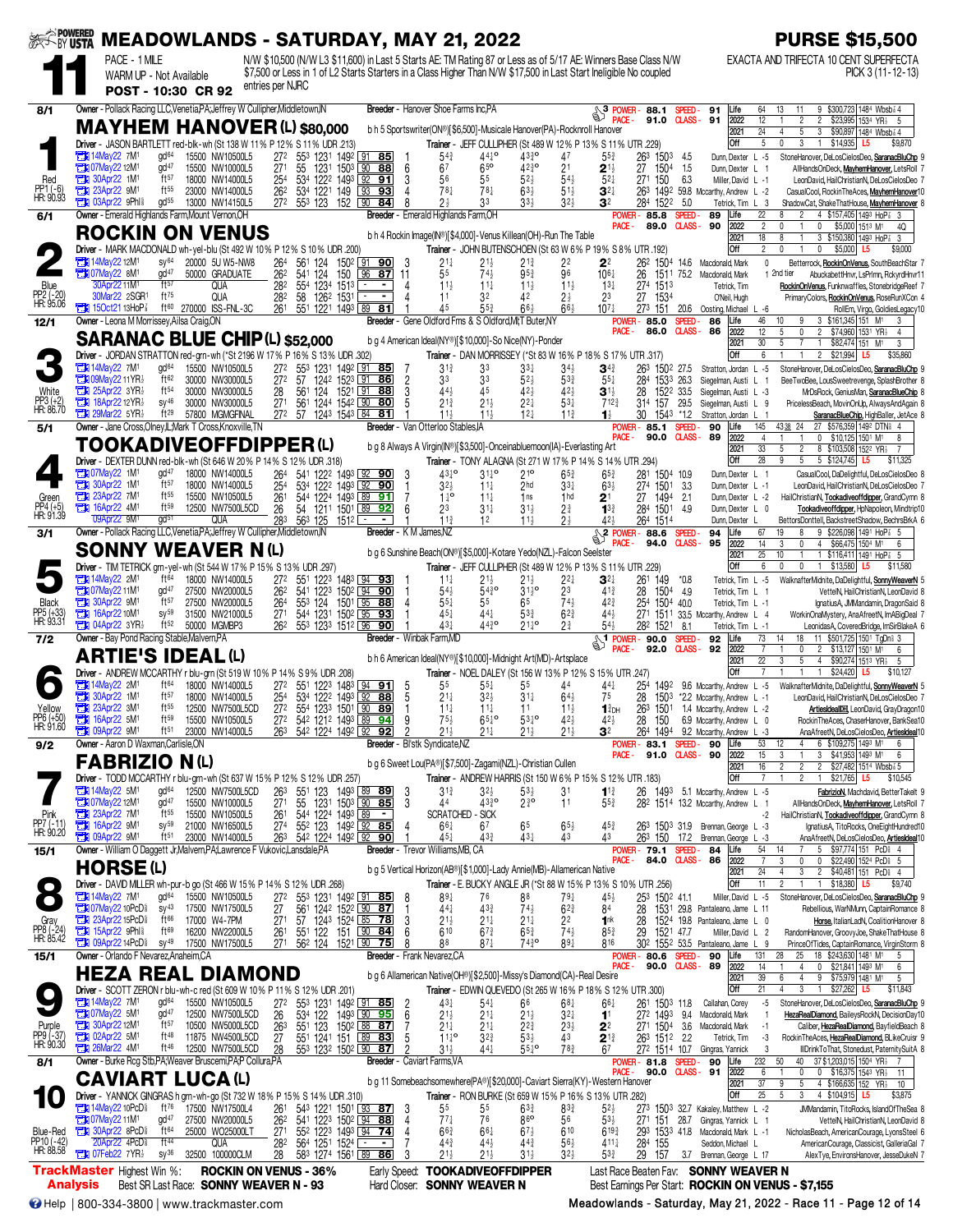|                                  |                 |                                                                          |                                      | <b>MEADOWLANDS - SATURDAY, MAY 21, 2022</b>                                                         |                                    |                 |                                     |                                                                                         |                                           |                                                 |                                                                                                                                          |                                                 |                                      |                                                              |                                                  |                                  |                                                                                   | <b>PURSE \$15,500</b>                                                                                                                   |
|----------------------------------|-----------------|--------------------------------------------------------------------------|--------------------------------------|-----------------------------------------------------------------------------------------------------|------------------------------------|-----------------|-------------------------------------|-----------------------------------------------------------------------------------------|-------------------------------------------|-------------------------------------------------|------------------------------------------------------------------------------------------------------------------------------------------|-------------------------------------------------|--------------------------------------|--------------------------------------------------------------|--------------------------------------------------|----------------------------------|-----------------------------------------------------------------------------------|-----------------------------------------------------------------------------------------------------------------------------------------|
|                                  |                 | PACE - 1 MILE<br>WARM UP - Not Available<br>POST - 10:55 CR 86           |                                      |                                                                                                     |                                    |                 |                                     | PM Races Life (State Bred Wins Not Counted)                                             |                                           |                                                 | Fillies & Mares N/W \$10,500 in Last 5 Starts AE: TM Rating 84.5 (N/W L/S 85.65) or Less as of 5/17 AE: N/W 6 Ext.                       |                                                 |                                      |                                                              |                                                  |                                  |                                                                                   | EXACTA AND TRIFECTA 1st HALF LATE DOUBLE<br>(12-13) 10 CENT SUPERFECTA                                                                  |
| 7/2                              |                 | Owner - June M Hamerla.Brunsville.GA                                     |                                      |                                                                                                     |                                    |                 |                                     | Breeder - Jay C Sears, FL                                                               |                                           |                                                 |                                                                                                                                          |                                                 |                                      | <b>POWEF</b>                                                 | 84.0                                             | SPEED-                           | 84<br>Life                                                                        | 3 \$180,235 151 M <sup>1</sup><br>45<br>169<br>9<br>5                                                                                   |
|                                  |                 | <b>LAURIE LEE(L)</b>                                                     |                                      |                                                                                                     |                                    |                 |                                     |                                                                                         |                                           |                                                 | b m 5 Royel Millennium (FL®) - Angela (FL) - Six Of Diamonds                                                                             |                                                 |                                      | PACE -                                                       | 84.0                                             | <b>CLASS-</b>                    | 84<br>2022<br>2021                                                                | 9<br>\$16,035 151 M1<br>$\overline{2}$<br>0<br>5<br>20<br>3<br>$\overline{c}$<br>\$67,322 1531 M1<br>$\overline{4}$                     |
|                                  |                 | <b>TEM 13May22 10M1</b>                                                  | ft <sup>64</sup>                     | Driver - TODD MCCARTHY r blu-grn-wh (St 637 W 15% P 12% S 12% UDR .257)<br>23000 MWO10500L5         | 27 <sup>2</sup>                    |                 |                                     | 56 <sup>2</sup> 1241 1511 87 82                                                         |                                           | $54\frac{3}{4}$                                 | Trainer - TOM SHAY (St 54 W 7% P 0% S 13% UTR .113)<br>$53^{30}_{4}$                                                                     | 21 <sup>o</sup>                                 | 21                                   | 31                                                           | 27<br>1512                                       | 3.0                              | Off<br>Mccarthy, Todd L -4                                                        | 3<br>\$39,836<br>7<br>3<br>$\mathbf{1}$<br>\$15,260<br>L5<br>BeyondWordsN, FoxValleyExploit, LaurieLee 6                                |
| Red                              |                 | <b>EM 07May22 2M1</b><br>$30$ Apr22 5M <sup>1</sup>                      | gd <sup>47</sup><br>$ft^{57}$        | 12500 FMNW7500CD<br>10500 FMNW5000CD                                                                | 27<br>271                          | 554 1233        | 562 1233 1513 82<br>151             | 85<br>80 87                                                                             | $\overline{7}$                            | 790<br>$31\frac{1}{2}$                          | $21^{\circ}$<br>$11\frac{1}{2}$                                                                                                          | 12 <sub>3</sub><br>$11\frac{1}{2}$              | $13\frac{1}{2}$<br>12                | $14\frac{1}{4}$<br>$1^{11}$                                  | 28<br>151 <sup>3</sup><br>272 151                | 2.6<br>$*0.9$                    | Dunn, Dexter L 1<br>Dunn, Dexter L -1                                             | LaurieLee, Filly, WoodmereHarriet 8<br>LaurieLee, IdeationHanover, KaitlynN 9                                                           |
| PP1 (-6)<br>HR: 85.10            |                 | 23Apr22 13M1<br>15Apr22 10M1                                             | ft55<br>ft61                         | 12500 FMNW7500CD<br>15500 FMNW10500                                                                 | 271<br>273                         |                 | 564 1263 1524 84                    | 564 1251 1522 84 76<br>-73                                                              | 5<br>Δ                                    | $66^{10}$<br>$55\frac{1}{4}$                    | $66^{10}$<br>$55\frac{1}{4}$                                                                                                             | 65 <sup>o</sup><br>$64\frac{1}{2}$ <sup>o</sup> | $54\frac{1}{2}$<br>$65\frac{1}{2}$   | $41\frac{3}{4}$<br>$74\frac{1}{4}$                           | 263<br>1524<br>261 1533 20.9                     | -7.4                             | Dunn, Dexter L -2<br>Callahan, Corey L -1                                         | BettorsHeartN, Filly, BeachMoment 9<br>UptownLadyN, FoxValleyExploit, Stellenbosch 7                                                    |
| 15/1 ()                          |                 | 25Mar22 10M1<br>Owner - Evm Racing LLC, Middletown, DE                   | ft52                                 | 15500 FMNW10500                                                                                     | 272                                |                 | 551 123 1511 85                     | $\blacksquare$                                                                          |                                           | SCRATCHED - SICK                                | Breeder - Rebekah Yoder & Kelsey M Groff.IN                                                                                              |                                                 |                                      | <b>POWER</b>                                                 | 78.2                                             | SPEED-                           | 83<br>Life                                                                        | DbldelitebrigadeN, CousinMary, ABetterGame 6<br>4<br>81<br>6 \$215,793 1501 HoP 3 3<br>16<br>6                                          |
|                                  |                 |                                                                          |                                      | <b>TELLITSASSYMAE(L) \$30,000</b>                                                                   |                                    |                 |                                     |                                                                                         |                                           |                                                 | br m 6 Tellitlikeitis(IN®)[\$3,000]-My Girl Maddie(IN)-Jenna's Beach Boy                                                                 |                                                 |                                      | PACE -                                                       | 83.0                                             | <b>CLASS-</b>                    | 82<br>2022<br>2021                                                                | 13<br>$\overline{2}$<br>\$19,908 1533 Har<br>6<br>17<br>2<br>0<br>\$44,970 152 M <sup>1</sup><br>5<br>5                                 |
|                                  |                 | 10May22 4Har?                                                            | ft64                                 | Driver - JORDAN STRATTON red-grn-wh (*St 2196 W 17% P 16% S 13% UDR .302)<br>11000 FMNW8501HC       | 273                                |                 |                                     | 561 1242 1523 81 84                                                                     |                                           | 711                                             | Trainer - CHUCK CRISSMAN JR (*St 946 W 18% P 14% S 13% UTR .301)<br>$77\frac{3}{4}$ <sup>o</sup>                                         | $66^{10}$                                       | $5^{7}$                              | 59                                                           | 28 <sup>4</sup> 154 <sup>2</sup> 4.5             |                                  | Off<br>Stafford, A Jr L                                                           | 9<br>$\mathbf{0}$<br>\$21,654 L5<br>\$9,534<br>AlwysAtTheBeach, SweetBobbie, LousLuckyGirl 8<br>$\overline{1}$                          |
| Blue                             |                 | <b>EN 03May22 4Har</b><br>26Apr22 13Har                                  | ft59<br>ft70                         | 13500 MNW8501L5<br>8500 FMNW5501L5                                                                  | 283                                |                 |                                     | 581 1264 1554 82 71<br>564 1251 1533 81 80                                              | 5                                         | $11\frac{1}{2}$<br>$11\frac{3}{4}$              | $11\frac{1}{2}$<br>$11\frac{1}{2}$                                                                                                       | 11                                              | $84\frac{1}{4}$<br>13                | $83\frac{1}{4}$                                              | 293 1562 *0.5                                    |                                  | Stafford, A Jr L 1                                                                | WesternSecretA, RockNShardN, Anneke 8                                                                                                   |
| PP2 (-20)<br>HR: 83.68           |                 | $19$ Apr22 10Har $\frac{1}{2}$<br>$T$ 12Apr22 4Har $\frac{1}{2}$         | ft54<br>ft73                         | 8500 FMNW5501L5                                                                                     | 28<br>28                           |                 | 572 1252 1543 77                    | 86                                                                                      |                                           | $11\frac{3}{4}$                                 | $11\frac{3}{4}$                                                                                                                          | $11\frac{1}{2}$<br>13                           | 11                                   | $1^{3}$<br>$2\frac{1}{2}$                                    | 282 1533 *0.3<br>291 1543 *0.5                   |                                  | Stafford, A Jr L -6<br>Davis, Allan L 6                                           | Tellitsassymae, MyLastBet, SweetBobbie 8<br>WesternSecretA, Tellitsassymae, ShesGtThLynx 8                                              |
|                                  |                 | <b>THE 30Mar22 9DD</b>                                                   | ft52                                 | 8500 FMNW5501L5<br>9500 FMNW8001L5                                                                  | 282<br>261                         |                 | 554 1233 1523 83                    | 574 1261 1534 81 76<br>68                                                               |                                           | 12<br>$11\frac{1}{2}$                           | $11\frac{1}{2}$<br>$11+$                                                                                                                 | $11\frac{3}{4}$<br>$1\frac{1}{2}$               | 33<br>811                            | 34<br>812 <sub>3</sub>                                       | 282 1543 *1.4<br>312 155                         | 5.3                              | Davis, Allan L -5<br>Davis, Allan L -3                                            | RockNShardN, Cruzinforavictory, Tellitsassyma 8<br>NikasaN, Cruzinforavictory, AlwysAtTheBeach 8                                        |
| 8/1                              |                 | Owner - Black Magic Racing LLC, Blacklick, OH                            |                                      | OFF THE RECORD \$40,000                                                                             |                                    |                 |                                     |                                                                                         |                                           | Breeder - Frederick W Hertrich III,DE           | b m 4 Always B Miki(PA®)-Southwind Silence(MD)-Well Said                                                                                 |                                                 |                                      | POWER-<br>PACE -                                             | 83.7<br>84.0                                     | SPEED-<br><b>CLASS-</b>          | Life<br>84<br>83<br>2022                                                          | 37<br>9 \$188,323 151 M <sup>1</sup><br>6<br>8<br>3<br>8<br>$\overline{2}$<br>2 \$31,760 1544 Meal 4                                    |
|                                  |                 |                                                                          |                                      | Driver - YANNICK GINGRAS h grn-wh-go (St 732 W 18% P 15% S 14% UDR .310)                            |                                    |                 |                                     |                                                                                         |                                           |                                                 | Trainer - TODD LUTHER (St 50 W 16% P 6% S 14% UTR .240)                                                                                  |                                                 |                                      |                                                              |                                                  |                                  | 2021<br>Off                                                                       | 21<br>4 \$82,826 151 M1<br>3<br>4<br>3<br>\$11,934 L5<br>3<br>$\Omega$<br>$\mathbf{0}$<br>$\mathbf{1}$<br>\$23,360                      |
|                                  |                 | <b>EN 14May22 9M1</b><br><b>THI 07May22 5MVRS</b>                        | gd <sup>64</sup><br>ft <sub>55</sub> | 25000 GRADUATE<br>18000 FMNW9000L4                                                                  | 261<br>27                          | 552 1234        | 1521 86                             | 543 1231 1491 90 85<br>84                                                               | $\overline{2}$                            | $65\frac{1}{2}$<br>$43\frac{3}{4}$              | 76<br>431                                                                                                                                | 85<br>42 <sup>o</sup>                           | 98<br>52                             | $56\frac{3}{4}$<br>$3^{13}$                                  | 262 1503 81.7<br>282 1523 4.4                    |                                  | Callahan, Corey<br>Page, Chris                                                    | $-5$<br>Mikala, EasyToPlease, DarbyHanover 9<br>SlymarsDragon, Voluptuous, OffTheRecord 6<br>$-4$                                       |
| White<br>PP3 (+2)<br>HR: 83.98   |                 | 27Apr22 4Mea <sup>§</sup><br><b>The 18Apr22 9MVR&amp;</b>                | ft46<br>ft39                         | 9500 FMNW6550L4<br>15000 FMNW6000L4                                                                 | 28<br>281                          | 573 126         | 1544 78<br>573 1251 1542 83         | -74<br>$\blacksquare$                                                                   | 4                                         | $11^{19}$<br><b>SCRATCHED - SICK</b>            | $11\frac{1}{2}$                                                                                                                          | $1\frac{1}{2}$                                  | 11                                   | 1 <sup>1</sup>                                               | 284 1544 *0.4                                    |                                  | Wilder, W                                                                         | OffTheRecord, Ellasen, AlwaysBeTrue 6<br>5<br>Delimas, ColorfulVirgin, SuddenlyRoyal 7                                                  |
|                                  |                 | <b>THE 09Apr22 7HoP</b><br>$\Box$ 30Mar22 7YR}                           | ft40<br>ft43                         | 22000 FM-OPEN1-2<br>56400 MGMLADIES                                                                 | 262<br>27 <sup>1</sup>             |                 |                                     | 551 1234 1511 90 82<br>56 1241 1534 82 83                                               | 5                                         | 710<br>1 <sub>hd</sub>                          | 711<br>$21\frac{1}{4}$                                                                                                                   | $77\frac{1}{2}$<br>$31^{10}_{4}$                | $65\frac{1}{2}$<br>$31\frac{1}{4}$   | $5^{7}$<br>$2^{1}$                                           | 27 <sup>3</sup> 1524 25.2<br>293 154             | 16.6                             | Smith, Trevor<br>Zeron, Scott                                                     | RockinNola, GraceRocks, RoseRunVision 7<br>StateOfMind, OffTheRecord, Belina 8                                                          |
| $2/1$ $\Omega$                   |                 | Owner - Hot Lead Farm LLC.Allentown.NJ                                   |                                      |                                                                                                     |                                    |                 |                                     |                                                                                         |                                           | Breeder - White Birch Farm, NJ                  |                                                                                                                                          |                                                 |                                      | <b>SALE</b> POWER-                                           | 88.6<br>84.0                                     | SPEED-<br><b>CLASS</b>           | 84<br>Life<br>78<br>2022                                                          | \$317,112 1513 M1<br>11<br>5<br>4<br>$\overline{2}$<br>0<br>0 \$17,500 1521 PcD 3                                                       |
|                                  |                 |                                                                          |                                      | TREACHEROUS DRAGON \$260,000<br>Driver - TIM TETRICK grn-yel-wh (St 544 W 17% P 15% S 13% UDR .297) |                                    |                 |                                     |                                                                                         |                                           |                                                 | b f 3 Captaintreacherous(PA®)[\$15,000]-My Little Dragon(NJ)-Dragon Again<br>Trainer - BRETT PELLING (St 117 W 34% P 18% S 12% UTR .480) |                                                 |                                      |                                                              |                                                  |                                  | 2021<br>Off                                                                       | 10<br>1 \$299,612 1513 M1<br>4<br>4<br>$\overline{2}$<br>$\overline{c}$<br>$\mathbf{0}$<br>1 \$117,551<br>\$230,421<br>L5               |
|                                  |                 | <b>Extra 08May22 8PcD</b><br>30Apr22 10M <sup>1</sup>                    | ft64<br>ft57                         | 35000 ALL-STARS<br>QUA                                                                              | 28<br>30 <sup>2</sup>              |                 | 592 1272 1542                       | 571 1252 1521 78 80                                                                     | 3                                         | 44<br>$3^{2}$                                   | 433<br>32}                                                                                                                               | $21^{\circ}$<br>32 <sub>7</sub>                 | $21\frac{1}{4}$<br>$3^{2}$           | $1^{11}$<br>$1\frac{1}{2}$                                   | 263 1521 *0.1<br>263 1542                        |                                  | Tetrick, Tim<br>Tetrick, Tim                                                      | TreacherousDragon, SweetKisses, BetOnTheBay 7<br>$-1$<br>TreacherousDragon, NikiHill, FindHappiness 4                                   |
| Green                            |                 | 19Apr22 4Phl<br>20Nov21 10M1                                             | ft47<br>ft42                         | QUA<br>359450 THREEDMNDS                                                                            | 294<br>27 <sup>1</sup>             | 1001 1274 156   | 554 1242 1504 82                    | 87                                                                                      | 5<br>10i                                  | $56\frac{1}{2}$<br>$31^{10}_{4}$                | $56\frac{1}{2}$<br>21                                                                                                                    | $42^{10}$<br>$31\frac{1}{4}$                    | 38<br>$21\frac{1}{2}$                | $27\frac{1}{4}$<br>$2^{13}$                                  | 291 1572<br>263                                  | 1511 5.7                         | Tetrick, Tim<br>Tetrick, Tim                                                      | BornToBeCountry, TreacherousDragon, HstnHny 7<br>NikiHill, TreacherousDragon, DontFenceMeIn10                                           |
| PP4 (+5)<br>HR: 87.45            |                 | <b>THE 13Nov21 9M1</b><br><b>EX 06Nov21 2M1</b>                          | $\alpha$ d <sup>42</sup><br>ft45     | 222111 KNDRGRTN F<br>20000 KNDRGRTN F                                                               | 27 <sup>3</sup><br>27 <sup>2</sup> |                 | 552 1234 1504 80<br>553 1244 152 78 | 86<br>80                                                                                | 3<br>3                                    | $31\frac{3}{4}$ <sup>o</sup><br>33              | 21<br>43 <sup>3</sup>                                                                                                                    | $21\frac{1}{2}$<br>$32^{10}$                    | $21\frac{1}{2}$<br>$31\frac{1}{4}$   | $2^{1\frac{1}{2}}$                                           | 27<br>151                                        | 4.4                              | Tetrick, Tim                                                                      | -2<br>NikiHill, TreacherousDragon, HoodParty10<br>$-1$                                                                                  |
| 10/1                             |                 |                                                                          |                                      | Owner - Melander Racing Inc, PA; John Devito, NY; Robert Bernaski, PA                               |                                    |                 |                                     |                                                                                         |                                           |                                                 | Breeder - Margaret A Payne & Jennifer H Falcone, NY                                                                                      |                                                 |                                      | $\mathbf{1}$<br>$\sqrt{\frac{3 \text{ POWER}}{n}}$<br>PACE - | 264 152<br>84.4<br>86.0                          | $*0.2$<br>SPEED-<br><b>CLASS</b> | Tetrick, Tim<br>87<br>Life<br>85                                                  | TreacherousDragon, FindHappinss, CntrprtyRsk 6<br>-3<br>69<br>15<br>14 \$218,116 1502 M1<br>12<br>4<br>$\mathfrak{p}$<br>$\overline{1}$ |
|                                  |                 |                                                                          |                                      | <b>MAJOR BATTLE \$7,500</b>                                                                         |                                    |                 |                                     |                                                                                         |                                           |                                                 | b m 5 Art Major(NY®)[\$10,000]-Savhorsrideacowboy(NY)-Mister Big                                                                         |                                                 |                                      |                                                              |                                                  |                                  | 2022<br>2021                                                                      | 12<br>3<br>\$38,075 1533 YR}<br>5<br>32<br>5<br>8<br>7 \$117,391 1502 M1<br>$\overline{4}$<br>$\mathbf{1}$<br>3                         |
|                                  |                 | $\Box$ 12May22 9YR}                                                      | ft70                                 | Driver - DAVID MILLER wh-pur-b go (St 466 W 15% P 14% S 12% UDR .268)<br>17500 FMNW10000            | 291                                | 59              | 1273                                | $155^3$ 83 75                                                                           | 3                                         | 3 <sup>3</sup>                                  | Trainer - JENNY MELANDER (St 52 W 10 % P 23 % S 19 % UTR 291)<br>$33\frac{1}{2}$                                                         | $3^{11}2^{\circ}$                               | $31\frac{1}{2}$                      | 2 <sup>nk</sup>                                              | 274 1553 *0.7                                    |                                  | Off<br>Buter, Tyler                                                               | 10<br>\$24,153<br>L5<br>\$11,950<br>0 first over<br>RocknrollShelli, MajorBattl, DncClb 6                                               |
| <b>Black</b>                     |                 | <b>THE O5May22 4YR</b><br><b>EN 23Apr22 5M1</b>                          | ft68<br>ft55                         | 13000 FMNW7500<br>15500 FMNW10500                                                                   | 27 <sup>1</sup><br>27              | 56<br>56        |                                     | 1242 1533 82 83<br>1241 1511 87 80                                                      | $\overline{2}$<br>9                       | $33\frac{1}{4}$<br>$99\frac{3}{4}$              | 33<br>9930                                                                                                                               | $2\frac{1}{2}$ <sup>o</sup><br>87               | $2\frac{1}{2}$<br>86                 | $12\frac{1}{4}$<br>$95\frac{1}{4}$                           | 291 1533 *1.5<br>263 1521 68.5                   |                                  | Buter, Tyler<br>Miller, David                                                     | -2 first over<br>MajorBattle, Loktmyrt, BrngMDmnds 8<br>-2<br>FoxValleyExploit, MarsalaHanover, ChaseLoung 9                            |
| PP5 (+33)<br>HR: 85.62           |                 | <b>TEM</b> 14Apr22 11YR3<br>$\mathbb{Z}$ 31 Mar22 7 YR                   | ft70<br>ft64                         | 21500 FMNW15000<br>25000 FMNW21650                                                                  | 273<br>273                         | 564 125         | 561 1241 1524 85                    | 153 85 80<br>85                                                                         | $\overline{c}$                            | $3^{3}$<br>813                                  | $3^{3}_{4}$<br>812                                                                                                                       | $33\frac{1}{4}$ <sup>o</sup><br>76              | 443<br>$77\frac{3}{4}$               | $55\frac{1}{2}$<br>$73\frac{3}{4}$                           | 282 154<br>281                                   | $*1.0$<br>1533 70.3              | Buter, Tyler<br>Buter, Tyler                                                      | -3 dull effort<br>StarCaptain, SheikhYbtyN, Wstbch 8<br>-2 showed little<br>TechysAngIA, BttyBtty, SprtsFlx 8                           |
| 3/1                              |                 | $24$ Mar22 5YR                                                           | ft50                                 | 25000 FMNW20000<br>Owner - Alagna Racing LLC, NJ; Caviart Farms, VA; Robert J Leblanc, NY           | 263                                |                 | 552 1233 1531 85                    | 88<br><b>Breeder</b>                                                                    | 3                                         | $57\frac{3}{4}$                                 | 583<br>Brittany Farms LLC, KY, Marvin Katz, ON, CA                                                                                       | 45 <sup>o</sup>                                 | 433                                  | 32<br>$\mathbb{S}^2$<br>POWER-                               | 1533<br>29<br>86.2                               | 9.5<br><b>SPEED</b>              | Buter, Tyler<br>Life<br>77                                                        | 3 live cover<br>GoldenQuestN, EdgOfEtrnty, MirBttl 8<br>9<br>\$97,397 1503 M1<br>5<br>$\overline{2}$                                    |
|                                  |                 |                                                                          |                                      | QUEEN OF SUCCESS \$45,000                                                                           |                                    |                 |                                     |                                                                                         |                                           |                                                 | b f 3 Captaintreacherous(PA®)[\$15,000]-Cashaway(KY)-Western Ideal                                                                       |                                                 |                                      | PACE -                                                       | 78.0                                             | <b>CLASS-</b>                    | 74<br>2022<br>2021                                                                | 0<br>0<br>$\mathbf{0}$<br>0<br>\$0<br>9<br>\$97,397 1503 M1<br>5<br>$\overline{2}$                                                      |
|                                  |                 | 14May22 8M <sup>1</sup>                                                  | $ft^{68}$                            | Driver - ANDREW MCCARTHY r blu-grn (St 519 W 10% P 14% S 9% UDR .208)<br><b>QUA</b>                 | 282                                |                 | 57 1243 151                         |                                                                                         | 2                                         | $3^{2^{3}}$                                     | Trainer - TONY ALAGNA (St 271 W 17% P 14% S 14% UTR .294)<br>33                                                                          | 3 <sup>3</sup>                                  | $44\frac{1}{4}$                      | $21\frac{1}{4}$                                              | 26<br>1511                                       |                                  | <b>Off</b><br>Mccarthy, Andrew                                                    | $\mathbf 0$<br>0 \$16,000<br>L <sub>5</sub><br>\$57,397<br>DontFenceMeln, QueenOfSuccess, JustDivine 4                                  |
| Yellow                           |                 | 06May22 6M1<br><b>EN 290ct21 7M1</b>                                     | $sy^{58}$<br>$SV^{56}$               | QUA<br>600000 BR CROWN F                                                                            | 282<br>262                         |                 | 563 1251 1514                       | l.                                                                                      | 6<br>5                                    | $69\frac{1}{4}$<br>$11\frac{1}{4}$              | $67\frac{1}{2}$<br>21                                                                                                                    | $66\frac{1}{2}$<br>$3^{21}$                     | $54\frac{3}{4}$<br>1014              | $3^{3}\frac{1}{2}$<br>1039                                   | 1522<br>26<br>351                                |                                  | Dunn, Dexter<br>1584 7.9 Mccarthy, Andrew                                         | BoudoirHanover, DontFenceMeln, QueenOfSccss 7<br>NikiHill, SeaSilk, TreacherousDragon10<br>-4                                           |
| PP6 (+50)<br>HR: 87.77           |                 | 22Oct21 12M1<br><b>EN 080ct21 5Lex1</b>                                  | ft61<br>ft70                         | 25000 BR CROWN E<br>126500 2YO-F-STK                                                                | 273<br>282                         |                 |                                     | 544 1231 151 83 46<br>56 123 <sup>3</sup> 150 <sup>3</sup> 83 84<br>564 1251 1512 79 75 | 6                                         | 1 <sub>hd</sub><br>$21\frac{1}{4}$              | 21‡<br>$3^{2}\frac{1}{2}$                                                                                                                | $21\frac{1}{4}$<br>53 <sup>o</sup>              | 2 <sup>1</sup><br>$52\frac{1}{2}$    | $1\frac{3}{4}$<br>$2^2$                                      | 264<br>26                                        |                                  | 1503 23.3 Mccarthy, Andrew<br>1514 33.9 Mccarthy, Andrew                          | QueenOfSuccess, NikiHill, SeaSilk10<br>-5<br>-3<br>NikiHill, QueenOfSuccess, AGirlThatTwirls 7                                          |
| 9/2                              |                 | $25$ Sep21 6Wbsb $\frac{7}{8}$                                           | ft <sup>50</sup>                     | 395395 GREAT LADY<br>Owner - David J Brigham, Concord, MI; Kyle A Husted, Altamont, IL              | 264                                |                 | 544 1223 1502 80                    | <u>70</u>                                                                               | 6                                         | 812<br>Breeder - Fox Valley Standardbreds,IL    | $9^{90}$                                                                                                                                 | 8630                                            | 1010                                 | $10^{18}$<br>POWER-                                          | 30<br>83.5                                       | SPEED-                           | 154 45.0 Mccarthy, Andrew<br>Life<br>84                                           | NikiHill, ProhibitionLegal, JoyrideHanover10<br>$-4$<br>54<br>5 \$345,558 1511 M1<br>2522<br>11<br>5                                    |
|                                  |                 |                                                                          |                                      | <b>FOX VALLEY EXPLOIT(L)</b>                                                                        |                                    |                 |                                     |                                                                                         |                                           |                                                 | b m 5 Sportsmaster(IL®)-She Likes It All(IL)-The Big Dog                                                                                 |                                                 |                                      | PACE -                                                       |                                                  | 84.0 CLASS-84                    | 2022<br>2021                                                                      | 13<br>2 \$56,026 1511 M1<br>5<br>4<br>5<br>20<br>3<br>2 \$72,111 1513 Haw1 4                                                            |
|                                  |                 | <b>EN 13May22 10M1</b>                                                   | ft <sup>64</sup>                     | Driver - SCOTT ZERON r blu-wh-c red (St 609 W 10% P 11%                                             |                                    |                 | S 12% UDR .201)                     |                                                                                         |                                           |                                                 | Trainer - NOEL DALEY (St 156 W 13% P 12% S 15% UTR 247)                                                                                  |                                                 |                                      |                                                              |                                                  |                                  | Off                                                                               | $\overline{7}$<br>\$95,408 L5<br>\$22,490<br>$\overline{1}$                                                                             |
|                                  |                 |                                                                          | $ft^{57}$                            | 23000 MWO10500L5<br>15500 FMNW10500                                                                 | 272<br>263                         |                 |                                     | 562 1241 1511 87 82<br>552 1241 1512 84 84                                              | -3<br>5                                   | $2\frac{3}{4}$<br>$11\frac{1}{2}$               | 21‡<br>$11\frac{1}{4}$                                                                                                                   | 31<br>$11\frac{1}{4}$                           | $3^{1}\frac{1}{2}$<br>1 <sup>2</sup> | $2^{\frac{3}{4}}$<br>2 <sup>nk</sup>                         | 27<br>271 1512 *1.0                              | 1512 5.0                         | Zeron, Scott L -4<br>Zeron, Scott L -1                                            | BeyondWordsN, FoxValleyExploit, LaurieLee 6<br>BeyondWordsN, FoxValleyExploit, Filly10                                                  |
| Pink<br>PP7 (-11)<br>HR: 84.56   |                 | <b>EX 30Apr22 8M1</b><br><b>EX 23Apr22 5M1</b><br><b>EX 15Apr22 10M1</b> | $ft^{55}$<br>ft61                    | 15500 FMNW10500<br>15500 FMNW10500                                                                  | 27<br>273                          |                 |                                     | 56 1241 1511 87 84                                                                      | $\frac{3}{5}$                             | $11\frac{1}{4}$<br>$2^{11}_{61}$                | $21\frac{1}{2}$<br>$21\frac{1}{4}$                                                                                                       | $21\frac{1}{4}$<br>$3^{13}$                     | $21\frac{1}{2}$<br>$3^{2}$           | $\mathbf{1}_{2}^{1}$<br>2 <sup>1</sup>                       | 264 1511 23.7<br>26 153 21<br>264 1511 7.8       |                                  | Zeron, Scott L -2<br>Zeron, Scott L -1                                            | FoxValleyExploit, MarsalaHanover, ChaseLoung 9<br>UptownLadyN, FoxValleyExploit, Stellenbosch 7                                         |
|                                  |                 | <b>EX 08Apr22 11M1</b><br><b>EX 01Apr22 10M1</b>                         | ft <sup>54</sup><br>ft <sup>46</sup> | 15500 FMNW10500<br>15500 FMNW7500L5                                                                 | 27 <sup>3</sup><br>283             |                 |                                     | 554 1233 1504 86 85<br>561 124 152 85 85                                                |                                           | $31\frac{1}{4}$                                 | $7^{73}$<br>$3^{2^{3}}$                                                                                                                  | $64\frac{1}{4}$<br>$3^{2^{3}}$                  | $44\frac{3}{4}$<br>$34\frac{1}{2}$   | $42\frac{1}{4}$<br>$34\frac{1}{2}$                           | 281 1524 6.7                                     |                                  | Zeron, Scott L -1<br>Beyer, Troy L 6                                              | BeachCrazy, WesternWish, CashRoll 7<br>ABetterGame, BeachCrazy, FoxValleyExploit 7                                                      |
| 6/1()                            |                 | Owner - William A Hartt, Carmel, ME                                      |                                      | <b>CHASE LOUNGE \$70,000</b>                                                                        |                                    |                 |                                     |                                                                                         |                                           | <b>Breeder</b> - The Ok Corral,IL               | b m 4 Sweet Lou(PA®)[\$7,500]-Lounge Act(PA)-Cam's Card Shark                                                                            |                                                 |                                      | POWER-<br>PACE -                                             | 87.0                                             | 83.7 SPEED-<br><b>CLASS-</b>     | 87<br>Life<br>86<br>2022                                                          | 2 \$166,515 1504 PcD \$ 3<br>24<br>6<br>3<br>1 \$10,760 152 Phili<br>0<br>$\overline{4}$                                                |
|                                  |                 |                                                                          |                                      | Driver - JOE BONGIORNO mar-gra-wh (St 362 W 16% P 13% S 11% UDR .269)                               |                                    |                 |                                     |                                                                                         |                                           |                                                 | Trainer - SCOTT DI DOMENICO (*St 980 W 17% P 15% S 14% UTR .300)                                                                         |                                                 |                                      |                                                              |                                                  |                                  | 2021<br>Off                                                                       | 19<br>6<br>1 \$145,355 1504 PcD \$3<br>0 \$8,988 L5<br>3<br>$\mathbf{1}$<br>$\mathbf{0}$<br>\$14,585                                    |
|                                  |                 | <b>Et 14May 22 11M<sup>1</sup></b><br><b>TEX 08May22 10Phl</b>           | $SV^{64}$<br>$ft^{53}$               | 25000 GRADUATE<br>15300 5<7PM FM                                                                    | $\substack{28 \\ 28}$              | $\frac{55}{56}$ |                                     | 124 1494 91 83<br>1241 152 83 86                                                        | 6<br>4                                    | $77\frac{1}{4}$<br>$11\frac{3}{4}$              | 77½<br>$11\frac{3}{4}$                                                                                                                   | 74300<br>$1\frac{1}{2}$                         | $78\frac{1}{4}$<br>$1\frac{1}{2}$    | $58\frac{1}{4}$<br>$12\frac{1}{2}$                           | 26 <sup>2</sup> 151 <sup>2</sup> 31.2<br>274 152 | $-1.1$                           | Tetrick, Tim<br>Tetrick, Tim                                                      | $-3$<br>TestOfFaith, Oakwoodanabellalr, GraceHill 9<br>ChaseLounge, MarsalaHanover, TempuraHanovr 7<br>$\overline{4}$                   |
| Gray<br>PP8 (-24)<br>HR: 88.30   |                 | 23Apr22 5M1<br>16Apr22 9M <sup>1</sup>                                   | $ft^{55}$<br>ft60                    | 15500 FMNW10500<br>QUA                                                                              | $\overline{27}$<br>291             | 56              | 571 1254 152                        | 1241 1511 87 83<br>$\sim$ $\sim$                                                        | $\overline{\mathbf{c}}$<br>$\overline{4}$ | 54<br>$44\frac{1}{2}$                           | $55\frac{1}{2}$ <sup>o</sup><br>44                                                                                                       | 5400<br>$43\frac{1}{2}$ <sup>o</sup>            | 43}<br>31                            | $3^{13}$<br>$2\frac{3}{4}$                                   | 263 1513 *1.1<br>254 1521                        |                                  | Tetrick, Tim<br>Tetrick, Tim                                                      | FoxValleyExploit, MarsalaHanover, ChaseLoung 9<br>$-2$<br>GraceHill, ChaseLounge, AlwaysBLaughin 5                                      |
|                                  |                 | 05Apr22 3Pine1<br><b>TEM 11Nov2110DD</b>                                 | ft70<br>ft63                         | QUA<br>129000 MATRON                                                                                | 30<br>25 <sup>4</sup>              | 59<br>55        | 1263 153                            | Ξ<br>1212 1491 90 89                                                                    | 6                                         | $11\frac{1}{2}$<br>811                          | $11\frac{1}{2}$<br>77                                                                                                                    | 11<br>$75\frac{1}{2}$                           | $11\frac{1}{2}$<br>76}               | $11\frac{3}{4}$<br>$77\frac{1}{4}$                           | 262 153<br>281 1503115.8                         |                                  | Mallar, Roland<br>Miller, Brett                                                   | ChaseLounge, MajorLeaguer, Rollinlikethunder 4<br>TestOfFaith, BlueDiamondEyes, ScarlettHanover 8<br>-3                                 |
| 5/1                              |                 | Owner - Enzed Racing Stable Inc, Allentown, NJ                           |                                      |                                                                                                     |                                    |                 |                                     |                                                                                         |                                           | Breeder - Peter D Bagrie, NZ                    |                                                                                                                                          |                                                 |                                      | POWER-<br>PACE -                                             | 83.5<br>84.0                                     | SPEED-<br><b>CLASS -</b>         | 85<br>Life<br>87<br>2022                                                          | 90<br>10 \$349,779 1494 FT_AS 7<br>19<br>13<br>15<br>$\overline{2}$<br>\$36,390 1504 M1<br>$\overline{4}$<br>9                          |
|                                  |                 |                                                                          |                                      | <b>BETTORS HEART N</b> (L)<br>Driver - DEXTER DUNN red-blk-wh (St 646 W 20% P 14% S 12% UDR .318)   |                                    |                 |                                     |                                                                                         |                                           |                                                 | b m 9 Bettor's Delight(ON®)[\$14,000]-Valiant Heart N(NZL)-Sokys Atom<br>Trainer - R. NIFTY NORMAN (St 257 W 18% P 15% S 11% UTR .300)   |                                                 |                                      |                                                              |                                                  |                                  | 2021<br>Off                                                                       | 30<br>5<br>5<br>$\overline{\mathbf{c}}$<br>\$94,080 1502 M1<br>8<br>8<br>0<br>0<br>\$9,320 L5<br>\$10,330                               |
|                                  |                 | <b>The O8May22 11Phl</b><br>30Apr22 6M1                                  | $ft^{53}$<br>ft57                    | 13000 MNW14050L4<br>18000 FMNW14000                                                                 | 26 <sup>3</sup><br>27 <sup>3</sup> |                 |                                     | 544 1233 152 85 82<br>562 124 1511 88 80                                                | 6                                         | $45\frac{3}{4}$<br>$77\frac{1}{4}$ <sup>o</sup> | 45<br>$77\frac{3}{4}$                                                                                                                    | 52<br>$78\frac{3}{4}$                           | 53<br>$77\frac{1}{4}$                | $34\frac{1}{2}$<br>$65\frac{1}{2}$                           | 284 1524 3.2<br>262 1521                         | 5.1                              | Dunn, Dexter L 4<br>Dunn, Dexter L -1                                             | CrazyCute, Ellagator, BettorsHeartN 7<br>MarsalaHanover, DarbyHanover, JmBetonsix 7                                                     |
| Purple<br>PP9 (-37)<br>HR: 83.82 |                 | 23Apr22 13M1<br><b>EM</b> 16Apr22 12M1                                   | ft <sup>55</sup><br>$SV^{59}$        | 12500 FMNW7500CD<br>18000 FMNW14000                                                                 | 271<br>282                         |                 |                                     | 564 1251 1522 84 78<br>574 1261 1534 89 84                                              | 4<br>5                                    | $43\frac{3}{4}$<br>$76\frac{1}{4}$              | 433<br>$77\frac{1}{2}$ <sup>o</sup>                                                                                                      | $3^{24}$ °<br>$64\frac{3}{4}$ 00                | 2 <sup>2</sup><br>65                 | 1 <sup>hd</sup><br>$64\frac{1}{4}$                           | 272 1543                                         |                                  | 264 1522 *0.4 Mccarthy, Andrew L -2<br>1.6 Mccarthy, Andrew L 15                  | BettorsHeartN, Filly, BeachMoment 9<br>AnnabelleHanover, RocknPhilly, JmBetonsix 8                                                      |
|                                  |                 | <b>EN 09Apr22 12M1</b><br><b>Ext 01Apr22 12M1</b>                        | ft <sup>51</sup><br>ft 46            | 31500 FMNW14000<br>27500 FMWO50000L                                                                 | 274<br>27 <sup>1</sup>             | 562 124         |                                     | 1511 88 82<br>543 1224 1513 89 86                                                       | $\frac{2}{5}$                             | 54<br>$44\frac{1}{4}$                           | $55\frac{1}{4}$<br>$53\frac{1}{2}$ <sup>o</sup>                                                                                          | 56<br>$54\frac{3}{4}$ 00                        | 67<br>35                             | $42\frac{1}{2}$<br>45}                                       | 284 1523                                         | 5.9                              | 26 <sup>2</sup> 151 <sup>3</sup> 18.1 Mccarthy, Andrew L -3<br>Mccarthy, Todd L 6 | AmazingDreamN, AnnabelleHanover, ABetterGm 6<br>WatchMeNowN, AnnabelleHanover, DbldeltbrgdN 7                                           |
|                                  |                 | <b>TrackMaster</b> Highest Win %:                                        |                                      | <b>QUEEN OF SUCCESS - 56%</b>                                                                       |                                    |                 |                                     | Early Speed:                                                                            |                                           |                                                 | <b>TELLITSASSYMAE</b>                                                                                                                    |                                                 |                                      | Last Race Beaten Fav:                                        |                                                  |                                  | MAJOR BATTLE                                                                      |                                                                                                                                         |
|                                  | <b>Analysis</b> |                                                                          |                                      | Best SR Last Race: OFF THE RECORD - 85                                                              |                                    |                 |                                     |                                                                                         |                                           |                                                 | Hard Closer: <b>TREACHEROUS DRAGON</b>                                                                                                   |                                                 |                                      |                                                              |                                                  |                                  |                                                                                   | Best Earnings Per Start: TREACHEROUS DRAGON - \$28,828                                                                                  |

[Help](http://info.trackmaster.com/harness/hpl.pdf) | 800-334-3800 | www.trackmaster.com **Meadowlands - Saturday, May 21, 2022 - Race 12 - Page 13 of 14**